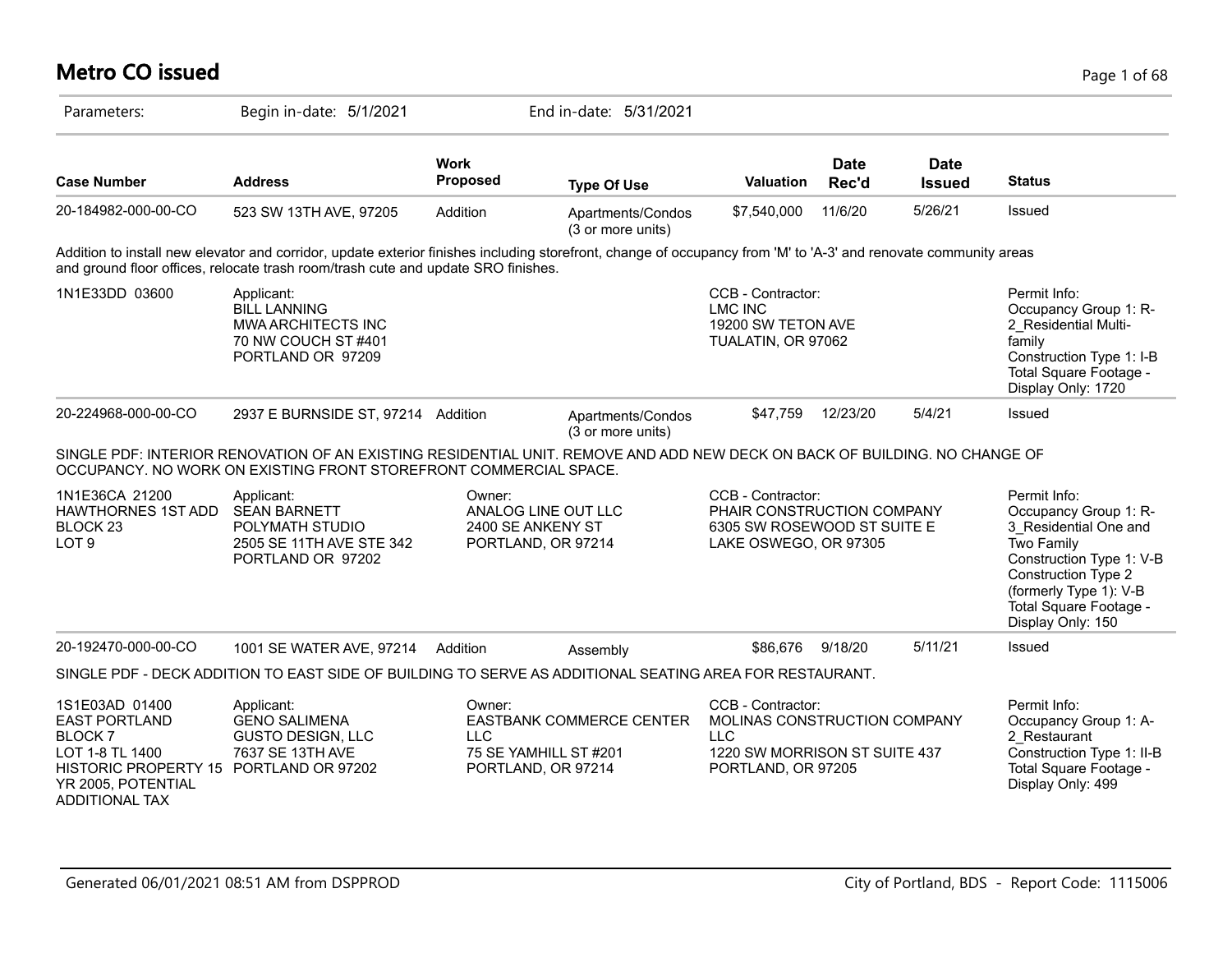## **Metro CO issued** Page 2 of 68

| Parameters:                                              | Begin in-date: 5/1/2021                                                                                                                                                                        |                                              | End in-date: 5/31/2021                                                             |                                                                                                                             |                      |                              |                                                                                                                                                                                              |
|----------------------------------------------------------|------------------------------------------------------------------------------------------------------------------------------------------------------------------------------------------------|----------------------------------------------|------------------------------------------------------------------------------------|-----------------------------------------------------------------------------------------------------------------------------|----------------------|------------------------------|----------------------------------------------------------------------------------------------------------------------------------------------------------------------------------------------|
| <b>Case Number</b>                                       | <b>Address</b>                                                                                                                                                                                 | <b>Work</b><br><b>Proposed</b>               | <b>Type Of Use</b>                                                                 | <b>Valuation</b>                                                                                                            | <b>Date</b><br>Rec'd | <b>Date</b><br><b>Issued</b> | <b>Status</b>                                                                                                                                                                                |
| 19-196529-DFS-03-CO                                      | 13300 NE SAN RAFAEL ST,<br>97230                                                                                                                                                               | Addition                                     | Assembly                                                                           | \$5,000                                                                                                                     | 4/6/21               | 5/6/21                       | Issued                                                                                                                                                                                       |
|                                                          | SINGLE PDF - DFS FOR GLASS RAILING SYSTEM.                                                                                                                                                     |                                              |                                                                                    |                                                                                                                             |                      |                              |                                                                                                                                                                                              |
| 1N2E26DC 07300<br><b>RICHLAND</b><br>LOT 11 TL 7300      | Applicant:<br><b>GREGG MATZ</b><br><b>GATEWAY CHURCH</b><br>13300 NE SAN RAFAEL ST<br>PORTLAND, OR 97230                                                                                       | Owner:<br>PO BOX 20398                       | <b>GATEWAY BAPTIST CHURCH</b><br>PORTLAND, OR 97294-0398                           | CCB - Contractor:<br><b>CARPENTRY PLUS INC</b><br>PO BOX 609<br>ESTACADA, OR 97023                                          |                      |                              |                                                                                                                                                                                              |
| 18-208035-DFS-12-CO                                      | 350 SW JEFFERSON ST,<br>97201                                                                                                                                                                  | Addition                                     | <b>Business</b>                                                                    | \$1                                                                                                                         | 3/13/20              | 5/10/21                      | Issued                                                                                                                                                                                       |
|                                                          | DFS FOR EVACUATION PLANS; EMERGENCY RESPONSE GUIDE; BIC FOR FM REVIEW                                                                                                                          |                                              |                                                                                    |                                                                                                                             |                      |                              |                                                                                                                                                                                              |
| 1S1E03BC 01600                                           | Applicant:<br><b>JOHN HEINEN</b><br><b>SERA DESIGN</b><br>338 NW 5TH AVE<br>PORTLAND OR 97209                                                                                                  | Owner:                                       | SOF-XI WFP OWNER LLC<br>591 W PUTNAM AVE<br>GREENWICH, CT 06830                    | CCB - Contractor:<br><b>BRIAN SABOM</b><br>TURNER CONSTRUCTION COMPANY<br>1155 SW MORRISON ST STE 600<br>PORTLAND, OR 97205 |                      |                              |                                                                                                                                                                                              |
| 20-225274-000-00-CO                                      | 6801 NE COLUMBIA BLVD,<br>97218                                                                                                                                                                | Addition                                     | <b>Business</b>                                                                    | \$847,999 12/22/20                                                                                                          |                      | 5/4/21                       | Under Inspection                                                                                                                                                                             |
|                                                          | SINGLE PDF - 1ST TIME TENANT IMPROVEMENT, NEW INTERIOR WALLS TO CREATE OFFICES, WORK AREAS, RESTROOMS, CONFERENCE<br>ROOM, BREAK ROOM, SHOWROOM (CHANGE OF OCCUPANCY). NEW MEZZANINE. RACKING. |                                              |                                                                                    |                                                                                                                             |                      |                              |                                                                                                                                                                                              |
| 1N2E17 90000<br><b>GENERAL COMMON</b><br><b>ELEMENTS</b> | Applicant:<br><b>RYAN PICKREL</b><br><b>FASTER PERMITS</b><br>2000 SW 1ST AVE #420<br>PORTLAND OR 97201                                                                                        | Owner:<br><b>ASSOCIATION</b><br>PO BOX 87908 | COLUMBIA INDUSTRIAL PARK<br><b>CONDOMINIUMS OWNERS</b><br>VANCOUVER, WA 98687-7908 | CCB - Contractor:<br><b>WALEN CONSTRUCTION LLC</b><br>PO BOX 2267<br>WILSONVILLE, OR 97070                                  |                      |                              | Permit Info:<br>Occupancy Group 1:<br>B Bank, Off., Med.Off.,<br>Pub.Bldg.<br>Construction Type 1: III-B<br><b>Construction Type 2</b><br>(formerly Type 1): III-B<br>Total Square Footage - |

Display Only: 1555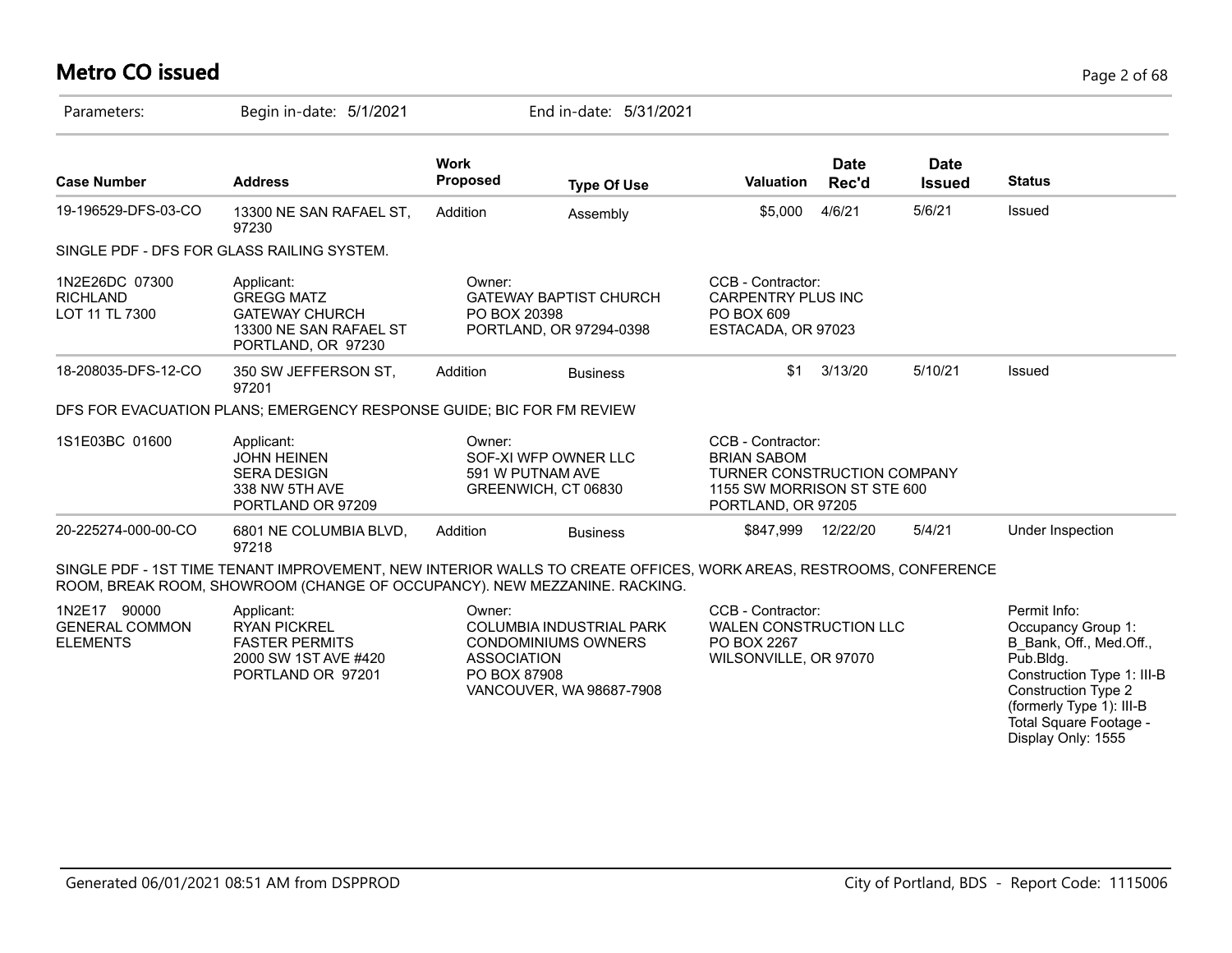### **Metro CO issued** Page 3 of 68 Parameters: Begin in-date: 5/1/2021 End in-date: 5/31/2021 **Work Case Number Address Proposed Type Of Use Valuation Status Date Rec'd Date Issued** 19-209050-REV-03-CO 2525 E BURNSIDE ST, 97214 Addition Business \$20,000 3/18/21 5/19/21 Under Inspection SINGLE PDF - VALUE ADDED REVISION. REMOVE EXTERIOR STAIR ALONG WEST SIDE OF ADDITION. REVISE WINDOWS ON EAST AND WEST SIDES TO MATCH. COORDINATE INTERIOR CASEWORK, INTERIOR FINISH, LIGHTING, GENERAL BUILT CONDITIONS. STRUCTURAL DETAILS FOR BACK STAIR. 1N1E36CB 05200 ETNA BLOCK 5 LOT 13&14 EXC PT IN ST 2000 SW 1ST AVE, STE 420 W 40' OF LOT 15 EXC PT PORTLAND, OR 97201 IN ST CCB - Contractor: JOSEPH HUGHES CONSTRUCTION INC 11125 SW BARBUR BLVD PORTLAND, OR 97219 Owner: P7 LLC 2525 E BURNSIDE ST PORTLAND, OR 97214 Applicant: MIKE COYLE FASTER PERMITS 19-116412-DFS-36-CO 2735 NE 82ND AVE, 97220 Addition Educational \$264,000 5/19/21 5/19/21 Issued MADISON HIGH SCHOOL - DFS 36 - Telescoping bleachers 1N2E29AD 03200 GLENHAVEN PK & SUB BLOCK 7-9 TL 3200 SPLIT MAP R101730 (R009301000) CCB - Contractor: FORTIS CONSTRUCTION INC 1705 SW TAYLOR ST SUITE 200 PORTLAND, OR 97205 Owner: SCHOOL DISTRICT NO 1 PO BOX 3107 PORTLAND, OR 97208-3107 Applicant: Morgan Tenney 1705 SW Taylor St Portland OR 97213 20-204595-REV-01-CO 135 SE MAIN ST, 97214 Addition Factory/Industrial \$0 3/31/21 5/5/21 Issued SINGLE PDF - REVISION TO REMOVE THE ADDITION OF THREE NEW WINDOWS IN EXISTING CONCRETE WALL FROM SCOPE OF WORK. 1S1E03AD 03200 EAST PORTLAND BLOCK 49 LOT 1-8 Permit Info: Occupancy Group 1: S-1\_Storage - Moderate Hazard, Warehouse Construction Type 1: III-B Construction Type 2 (formerly Type 1): III-B CCB - Contractor: JACOB FLORY BD MACK INC 5016 NE 11TH AVE PORTLAND, OR 97211 Owner: KALBERER COMPANY 321 SW 4TH AVE #800 PORTLAND, OR 97204-2330 Applicant: BEN KING STEM ARCHITECTURE PO BOX 17034 PORTLAND, OR 97217 16-209832-DFS-04-CO SW JEFFERSON ST, 97201 Addition Factory/Industrial \$5,000 5/3/21 5/3/21 Issued WASHINGTON PARK PUMP STATION 1 - DFS 04 - Seismic enclosure 1N1E33C 00300 SECTION 33 1N 1E TL 300 20.71 ACRES Owner: PORTLAND CITY OF 1120 SW 5TH AVE #405 PORTLAND, OR 97204-1912 Applicant: Michael Oluwole O'Neill Construction Group 4444 SE 27th Ave Portland Oregon 97202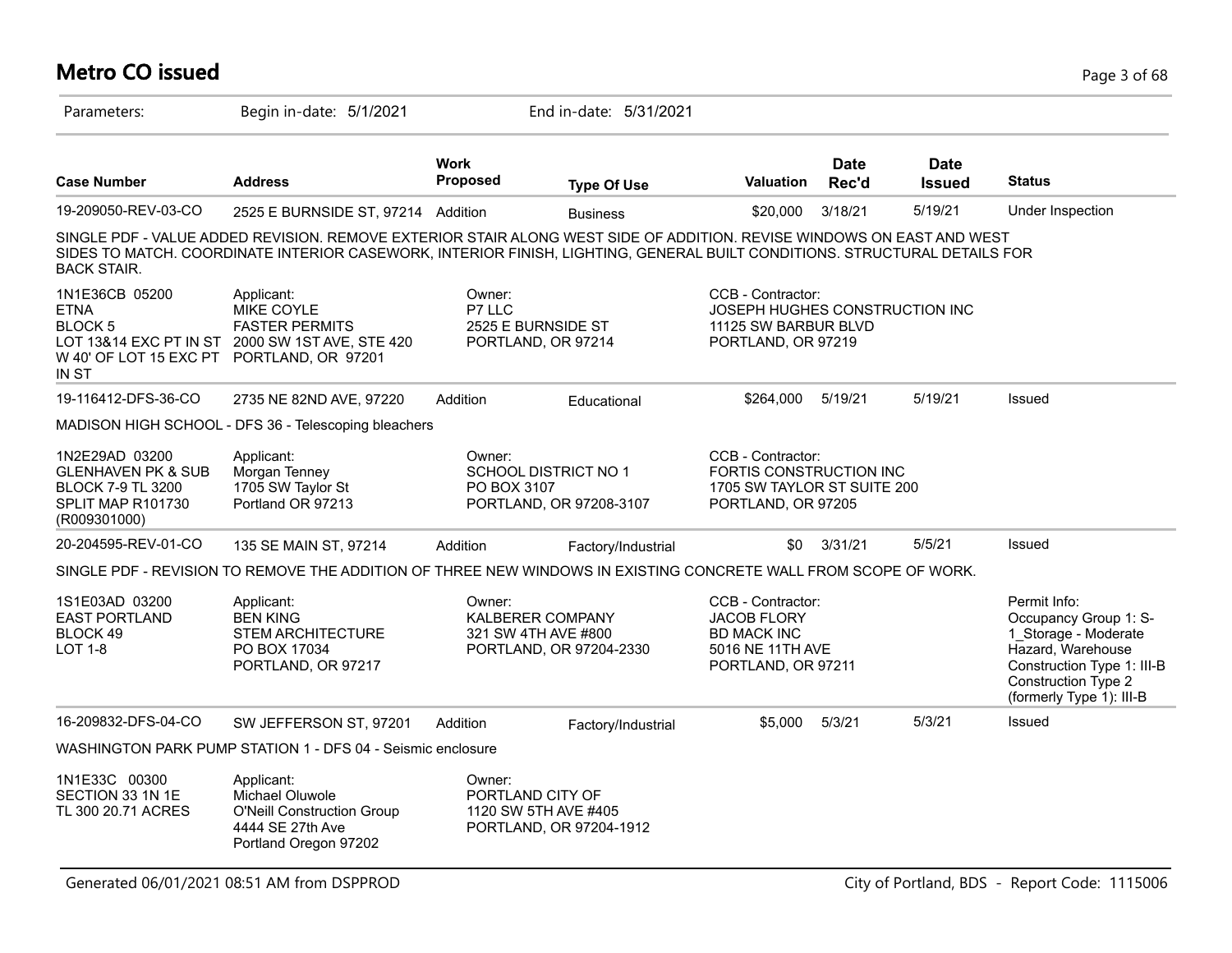#### **Metro CO issued** Page 4 of 68 Parameters: Begin in-date: 5/1/2021 End in-date: 5/31/2021 **Work Case Number Address Proposed Type Of Use Valuation Status Date Rec'd Date Issued** 20-226899-000-00-CO 2216 SE 50TH AVE, 97215 Addition Factory/Industrial \$80,000 12/24/20 5/5/21 Issued SINGLE PDF: REMODEL EXISTING MEDICAL BUILDING INTO 2 TENANT SPACES AND ASSOCIATED SITE WORKS. INCLUDES ADDING EXTERIOR COVERED DINING ON WEST SIDE, SERVICE AREA AND BATHROOMS. REMOVE EXISTING ATTACHED GARAGE AND ADDITION STRUCTURE ON EAST AND INTERIOR WALLS. PARTIAL CHANGE OF OCCUPANCY FROM B TO F AND S.\*\*\*SEPARATE SEPTIC DECOMMISSIONING PERMIT REQUIRED\*\*\* 1S2E06CD 20600 Applicant: A CONDITE: CCB - Contractor: Permit Info: Occupancy Group 1: B\_Bank, Off., Med.Off., Pub.Bldg. Construction Type 1: V-B Construction Type 2 (formerly Type 1): V-B Total Square Footage - Display Only: 1544 CCB - Contractor: DALE MORSE OWEN GABBERT LLC PO BOX 11266 PORTLAND, OR 97211 Owner: RHP IIC PO BOX 14038 PORTLAND, OR 97293 Applicant: BEN HUFFORD DESIGN DEPARTMENT ARCHITECTURE LLC 511 SW 10TH AVE SUITE 1004 PORTLAND OR 97205 17-232759-REV-14-CO 2835 N KERBY AVE, 97227 Addition Institutional \$2,000 5/3/21 5/3/21 Final REV 14 to DFS 25 - Duct work seismic bracing. 1N1E27AC 00700 ABENDS ADD BLOCK 1 LOT 1-9 TL 700 CCB - Contractor: MICHAEL CARRIGG ANDERSEN CONSTRUCTION COMPANY OF OREGON LLC PO BOX 6712 PORTLAND, OR 97228 Owner: LEGACY EMANUEL HOSPITAL & HEALTH CENTER 1919 NW LOVEJOY ST PORTLAND, OR 97209-1503 Applicant: JONATHAN LARSON ANDERSEN CONSTRUCTION 6712 N CUTTER CIR PORTLAND, OR 97217 20-222206-000-00-CO 5621 S HOOD AVE, 97239 Addition Mercantile \$60,000 12/10/20 5/24/21 Issued SINGLE PDF: RENOVATION AND TENANT IMPROVEMENT FOR EXISTING BUILDING. INCLUDES CHANGE OF OCCUPANCY FROM B TO M ; B TO S-1. MINOR INTERIOR RECONFIGURATION OF GROUND FLOOR. ADD NEW ATTACHED COVERED TRASH ENCLOSURE ON WEST, NEW SIDING ON WEST AND SOUTH WALLS, (2) SHORT TERM BIKE RACKS AND CONCRETE SIDEWALK ON EAST FOR EXTERIOR WORK. 1S1E15CA 00400 GREENS ADD BLOCK 3 N 35' OF LOT 3 Permit Info: Occupancy Group 1: M\_Store, Service Station Construction Type 1: V-B Construction Type 2 (formerly Type 1): V-B CCB - Contractor: J & N COMPANYS LLC PO BOX 920 NORTH PLAINS, OR 97133 Owner: HOOD WORKS BUILDING LLC 1420 5TH AVE #2210 SEATTLE, WA 98101 Applicant: TRAVIS WALSH CIDA INC 15895 SW 72ND AVE #200 PORTLAND OR 97224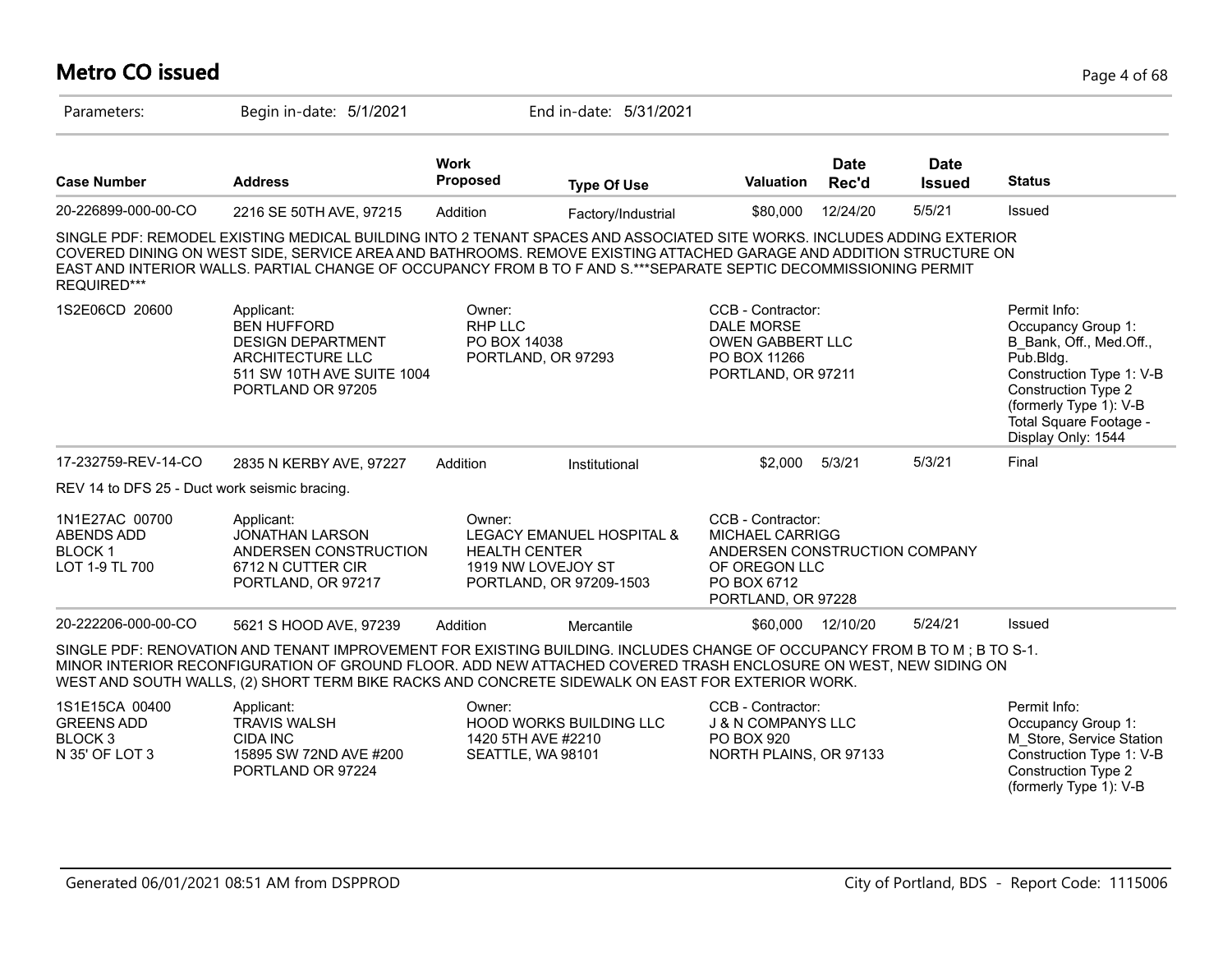# **Metro CO issued** Page 5 of 68

| Parameters:                                                                    | Begin in-date: 5/1/2021                                                                                    |                                          | End in-date: 5/31/2021                                          |                                                                                                                                                               |                      |                              |                                                                                                                       |
|--------------------------------------------------------------------------------|------------------------------------------------------------------------------------------------------------|------------------------------------------|-----------------------------------------------------------------|---------------------------------------------------------------------------------------------------------------------------------------------------------------|----------------------|------------------------------|-----------------------------------------------------------------------------------------------------------------------|
| <b>Case Number</b>                                                             | <b>Address</b>                                                                                             | <b>Work</b><br><b>Proposed</b>           | <b>Type Of Use</b>                                              | <b>Valuation</b>                                                                                                                                              | <b>Date</b><br>Rec'd | <b>Date</b><br><b>Issued</b> | <b>Status</b>                                                                                                         |
| 18-221574-REV-01-CO                                                            | 7700 NE AMBASSADOR PL,<br>97220                                                                            | Addition                                 | Utility                                                         | \$0                                                                                                                                                           | 4/9/20               | 5/5/21                       | Final                                                                                                                 |
|                                                                                | SINGLE PDF - REVISION TO CHANGE ANCHORS FOR EQUIPMENT RACK                                                 |                                          |                                                                 |                                                                                                                                                               |                      |                              |                                                                                                                       |
| 1N2E09C 01200<br>PORTLAND INT'L<br><b>CENTER</b><br>LOT 1&2 TL 1200            | Applicant:<br><b>GRANT CHAFFIN</b><br>4827 TOWHEE CT S<br><b>SALEM, OR 97302</b>                           | Owner:                                   | PORT OF PORTLAND<br>200 SW MARKET ST #200<br>PORTLAND, OR 97201 | CCB - Contractor:<br><b>NATHANIEL PAYNE</b><br>MASTEC NETWORK SOLUTIONS LLC<br>806 S DOUGLAS RD 11TH FLOOR ATTN<br><b>JOY DAVIS</b><br>CORAL GABLES, FL 33134 |                      |                              |                                                                                                                       |
| Total # of CO Addition permits issued: 14                                      |                                                                                                            |                                          |                                                                 |                                                                                                                                                               |                      |                              | Total valuation of CO Addition permits issued: \$8,958,435                                                            |
| 17-289879-DFS-01-CO                                                            | 701 NE 28TH AVE - UNIT 31,<br>97232                                                                        | Alteration                               | Apartments/Condos<br>(3 or more units)                          | \$18,000                                                                                                                                                      | 3/5/19               | 5/10/21                      | Final                                                                                                                 |
| DFS FOR INTERIOR STAIRS                                                        |                                                                                                            |                                          |                                                                 |                                                                                                                                                               |                      |                              |                                                                                                                       |
| 1N1E36BC 80029<br><b>CHASSELTON</b><br>CONDOMINIUM<br>LOT <sub>31</sub>        | Applicant:<br><b>OTTO GYGAX</b><br>701 NE 28TH AVE<br>PORTLAND, OR 97232                                   | Owner:<br>OTTO A GYGAX                   | 701 NE 28TH AVE #31<br>PORTLAND, OR 97232-2482                  |                                                                                                                                                               |                      |                              | Permit Info:<br>Occupancy Group 1: R-<br>2 Residential Multi-<br>family<br>Construction Type 1: V-<br>B: not verified |
| 20-147207-000-00-CO                                                            | 3830 SW PLUM ST, 97219                                                                                     | Alteration                               | Apartments/Condos<br>(3 or more units)                          | \$10,549                                                                                                                                                      | 5/26/20              | 5/17/21                      | Under Inspection                                                                                                      |
|                                                                                | SINGLE PDF - REPLACE FRONT LANDING, STAIRS, AND DECK                                                       |                                          |                                                                 |                                                                                                                                                               |                      |                              |                                                                                                                       |
| 1S1E29BD 06400<br><b>BRUGGER VIEW</b><br>BLOCK <sub>3</sub><br>LOT 6&7 TL 6400 | Applicant:<br>MAKAYLA COPHER<br><b>CREATIVE CONTRACTING</b><br>25027 SE HWY 224<br><b>BORING, OR 97009</b> | Owner:<br>CANADA V5X 4E6<br>VANCOUVER BC | <b>CRESTWOOD APARTMENTS LP</b><br>210-8223 SHERBROOKE ST        | CCB - Contractor:<br><b>LINDSAY THORNTON</b><br>CREATIVE CONTRACTING INC<br>25027 SE HWY 224<br><b>BORING, OR 97009</b>                                       |                      |                              | Permit Info:<br>Occupancy Group 1: R-<br>2 Residential Multi-<br>family<br>Construction Type 1: V-B                   |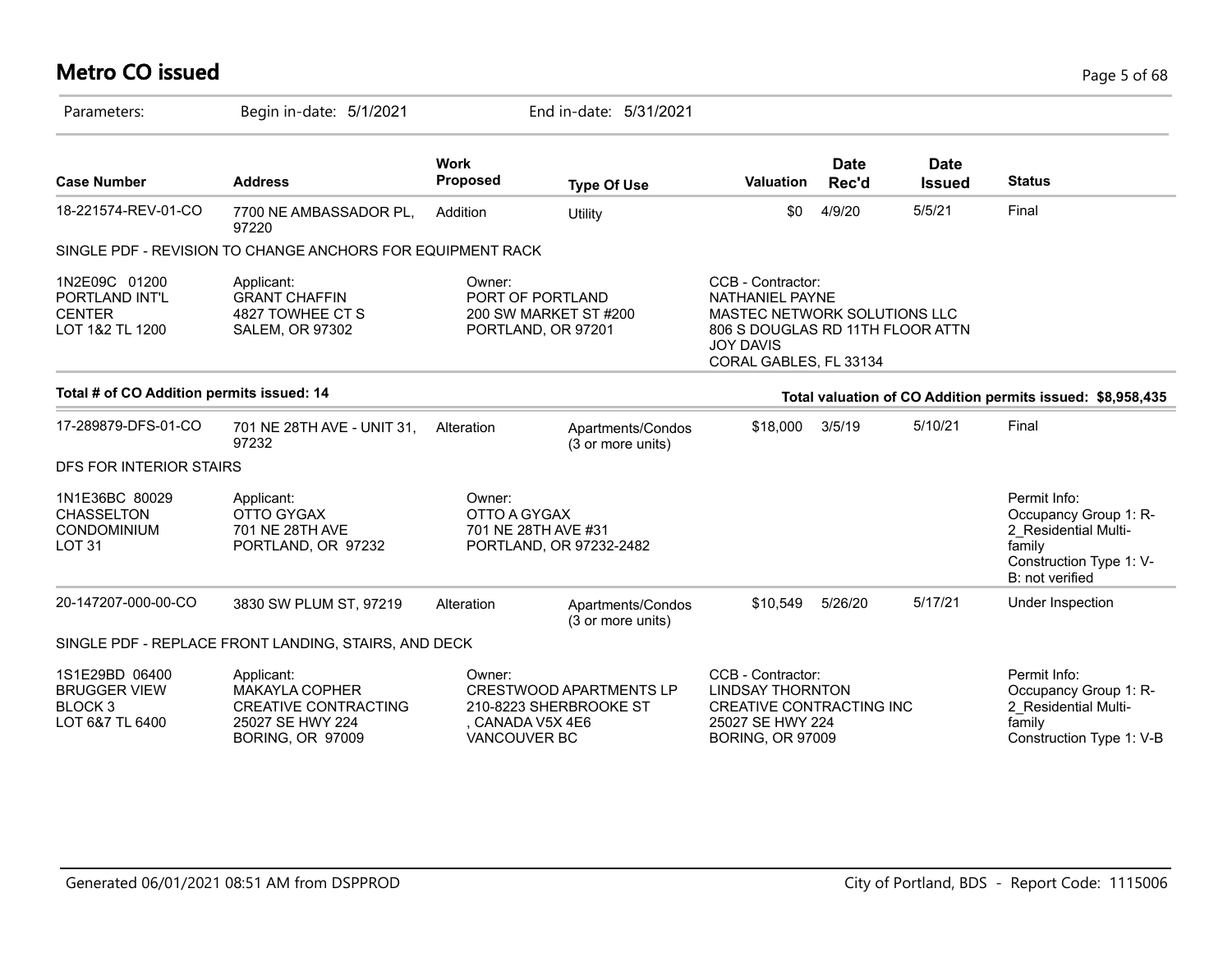# **Metro CO issued** Page 6 of 68

| Parameters:                                                                | Begin in-date: 5/1/2021                                                                                            |                                                   | End in-date: 5/31/2021                        |                                                                                                                         |                      |                              |                                                                                                     |
|----------------------------------------------------------------------------|--------------------------------------------------------------------------------------------------------------------|---------------------------------------------------|-----------------------------------------------|-------------------------------------------------------------------------------------------------------------------------|----------------------|------------------------------|-----------------------------------------------------------------------------------------------------|
| <b>Case Number</b>                                                         | <b>Address</b>                                                                                                     | <b>Work</b><br>Proposed                           | <b>Type Of Use</b>                            | <b>Valuation</b>                                                                                                        | <b>Date</b><br>Rec'd | <b>Date</b><br><b>Issued</b> | <b>Status</b>                                                                                       |
| 20-204287-000-00-CO                                                        | 6041 N FESSENDEN ST,<br>97203                                                                                      | Alteration                                        | Apartments/Condos<br>(3 or more units)        | \$2,025                                                                                                                 | 10/21/20             | 5/3/21                       | Issued                                                                                              |
|                                                                            | SINGLE PDF - REPLACE EXISTING 2ND STORY DECK. ** WITH 20-204290/92 CO**                                            |                                                   |                                               |                                                                                                                         |                      |                              |                                                                                                     |
| 1N1E06DD 08400<br><b>DUDLEY'S ACRES</b><br>LOT 6-9 TL 8400                 | Applicant:<br><b>EMILY MORAN</b><br><b>CREATIVE CONTRACTING</b><br>25027 SE HIGHWAY 224<br><b>BORING, OR 97009</b> | Owner:<br><b>EXEMPT TR ETAL</b><br>3245 CURLEW ST | CAROLANN M POLLAN NON-<br>SAN DIEGO, CA 92103 | CCB - Contractor:<br><b>LINDSAY THORNTON</b><br>CREATIVE CONTRACTING INC<br>25027 SE HWY 224<br><b>BORING, OR 97009</b> |                      |                              | Permit Info:<br>Occupancy Group 1: R-<br>2 Residential Multi-<br>family<br>Construction Type 1: V-B |
| 20-204290-000-00-CO                                                        | 6041 N FESSENDEN ST,<br>97203                                                                                      | Alteration                                        | Apartments/Condos<br>(3 or more units)        | \$2,025                                                                                                                 | 10/21/20             | 5/3/21                       | Issued                                                                                              |
|                                                                            | SINGLE PDF - REPLACE EXISTING 2ND STORY DECK.**WITH 20-204287/92 CO**                                              |                                                   |                                               |                                                                                                                         |                      |                              |                                                                                                     |
| 1N1E06DD 08400<br><b>DUDLEY'S ACRES</b><br>LOT 6-9 TL 8400                 | Applicant:<br><b>EMILY MORAN</b><br><b>CREATIVE CONTRACTING</b><br>25027 SE HIGHWAY 224<br><b>BORING, OR 97009</b> | Owner:<br><b>EXEMPT TR ETAL</b><br>3245 CURLEW ST | CAROLANN M POLLAN NON-<br>SAN DIEGO, CA 92103 | CCB - Contractor:<br><b>LINDSAY THORNTON</b><br>CREATIVE CONTRACTING INC<br>25027 SE HWY 224<br><b>BORING, OR 97009</b> |                      |                              | Permit Info:<br>Occupancy Group 1: R-<br>2 Residential Multi-<br>family<br>Construction Type 1: V-B |
| 20-204292-000-00-CO                                                        | 6041 N FESSENDEN ST,<br>97203                                                                                      | Alteration                                        | Apartments/Condos<br>(3 or more units)        | \$4.050                                                                                                                 | 10/21/20             | 5/3/21                       | Issued                                                                                              |
|                                                                            | SINGLE PDF - REPLACE EXISTING 2ND STORY DECK. ** WITH 20-204287/90 CO**                                            |                                                   |                                               |                                                                                                                         |                      |                              |                                                                                                     |
| 1N1E06DD 08400<br><b>DUDLEY'S ACRES</b><br>LOT 6-9 TL 8400                 | Applicant:<br><b>EMILY MORAN</b><br><b>CREATIVE CONTRACTING</b><br>25027 SE HIGHWAY 224<br><b>BORING, OR 97009</b> | Owner:<br><b>EXEMPT TR ETAL</b><br>3245 CURLEW ST | CAROLANN M POLLAN NON-<br>SAN DIEGO, CA 92103 | CCB - Contractor:<br><b>LINDSAY THORNTON</b><br>CREATIVE CONTRACTING INC<br>25027 SE HWY 224<br><b>BORING, OR 97009</b> |                      |                              | Permit Info:<br>Occupancy Group 1: R-<br>2 Residential Multi-<br>family<br>Construction Type 1: V-B |
| 20-196785-000-00-CO                                                        | 2531 SE 13TH AVE, 97202                                                                                            | Alteration                                        | Apartments/Condos<br>(3 or more units)        | \$500                                                                                                                   | 10/8/20              | 5/26/21                      | Issued                                                                                              |
|                                                                            | SINGLE PDF - SOLAR 8.36KW ROOF TOP MOUNTED PV SYSTEM: PRESCRIPTIVE                                                 |                                                   |                                               |                                                                                                                         |                      |                              |                                                                                                     |
| 1S1E11BA 01900<br><b>TIBBETTS ADD</b><br><b>BLOCK1</b><br>LOT <sub>7</sub> | Applicant:<br><b>JUSTIN LEE</b><br>SYNCRO SOLAR<br>2870 NE HOGAN DR, STE E240<br>GRESHAM OR 97030                  | Owner:<br><b>TOYS HOUSE LLC</b>                   | 116 NE 6TH AVE STE 400<br>PORTLAND, OR 97232  | CCB - Contractor:<br>SYNCHRO SOLAR LLC<br>2870 NE HOGAN DR SUITE E240<br>GRESHAM, OR 97030                              |                      |                              | Permit Info:<br>Occupancy Group 1: R-<br>2 Residential Multi-<br>family<br>Construction Type 1: V-B |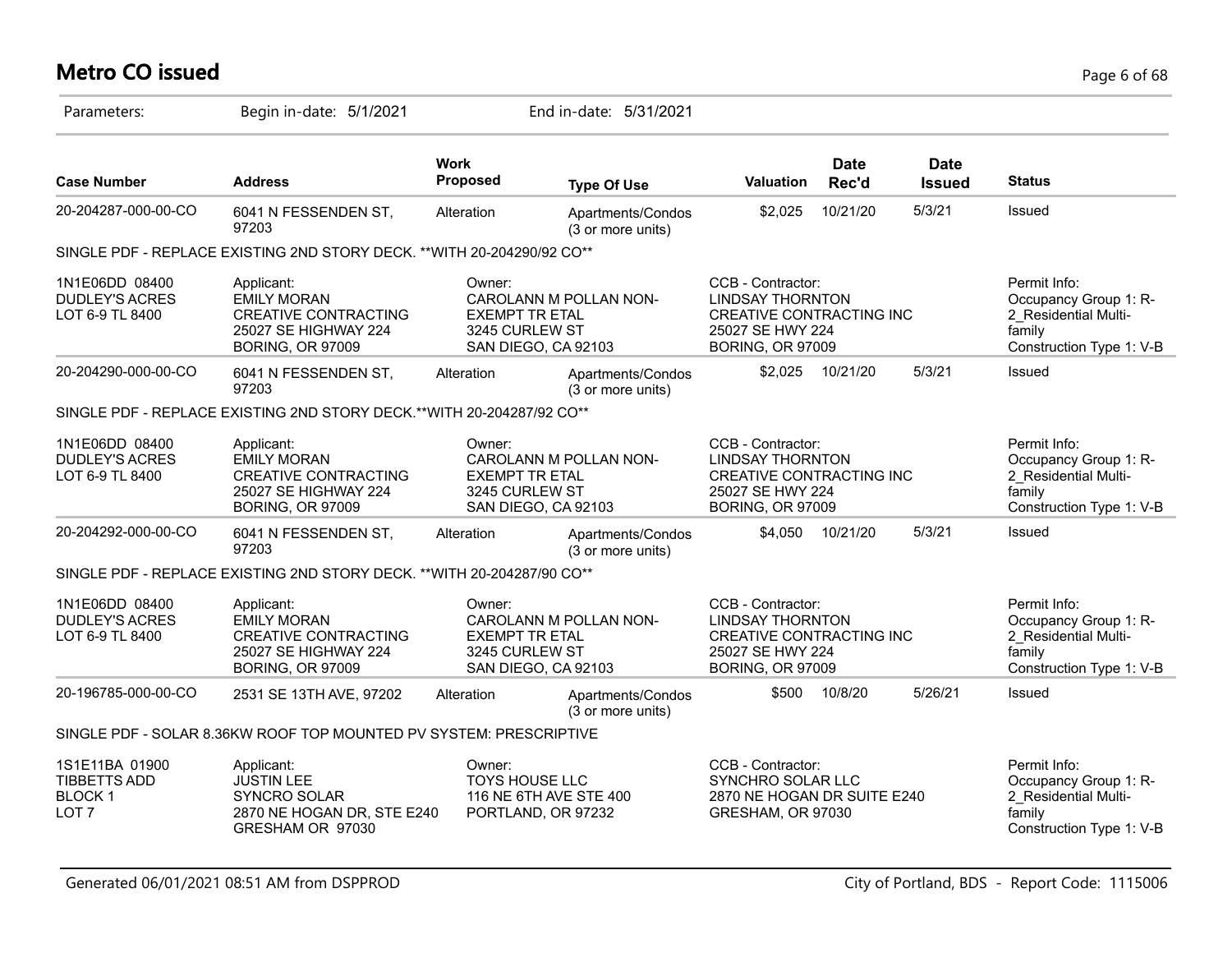# **Metro CO issued** Page 7 of 68

| Parameters:                                                                         | Begin in-date: 5/1/2021                                                                                                                                                                                                                  |                                                                                                                                                             | End in-date: 5/31/2021                 |                                                                                                                                          |                      |                              |                                                                                                       |
|-------------------------------------------------------------------------------------|------------------------------------------------------------------------------------------------------------------------------------------------------------------------------------------------------------------------------------------|-------------------------------------------------------------------------------------------------------------------------------------------------------------|----------------------------------------|------------------------------------------------------------------------------------------------------------------------------------------|----------------------|------------------------------|-------------------------------------------------------------------------------------------------------|
| <b>Case Number</b>                                                                  | <b>Address</b>                                                                                                                                                                                                                           | <b>Work</b><br><b>Proposed</b>                                                                                                                              | <b>Type Of Use</b>                     | Valuation                                                                                                                                | <b>Date</b><br>Rec'd | <b>Date</b><br><b>Issued</b> | <b>Status</b>                                                                                         |
| 21-023164-000-00-CO                                                                 | 12 NE FREMONT ST - UNIT<br>801, 97212                                                                                                                                                                                                    | Alteration                                                                                                                                                  | Apartments/Condos<br>(3 or more units) | \$25,000                                                                                                                                 | 3/12/21              | 5/21/21                      | Issued                                                                                                |
|                                                                                     | SINGLE PDF - ADD 2ND BEDROOM AND CLOSET TO 8TH FLOOR WEST.                                                                                                                                                                               |                                                                                                                                                             |                                        |                                                                                                                                          |                      |                              |                                                                                                       |
| 1N1E27AA 50016<br><b>CARBON TWELVE</b><br><b>CONDOMINIUMS</b><br><b>UNIT 801</b>    | Applicant:<br><b>WALTER STERN</b><br><b>FASTER PERMITS</b><br>2000 SW 1ST AVE. STE 420<br>PORTLAND OR 97201                                                                                                                              | Owner:<br><b>MARK WILKINSON</b><br>12 NE FREMONT ST #801<br>PORTLAND, OR 97212<br>Owner:<br><b>MARK HORN</b><br>12 NE FREMONT ST #801<br>PORTLAND, OR 97212 |                                        | CCB - Contractor:<br><b>ANDREW GOLD</b><br><b>GOLD STAR DESIGN &amp; CONSTRUCTION</b><br>LLC.<br>2528 SE SALMON ST<br>PORTLAND, OR 97214 |                      |                              | Permit Info:<br>Occupancy Group 1: R-<br>2 Residential Multi-<br>family<br>Construction Type 1: III-A |
| 20-124462-REV-01-CO                                                                 | 901 SW KING AVE, 97205                                                                                                                                                                                                                   | Alteration                                                                                                                                                  | Apartments/Condos<br>(3 or more units) | \$800                                                                                                                                    | 3/12/21              | 5/4/21                       | Issued                                                                                                |
| UPDATED ELECTRICAL PLAN.                                                            | SINGLE PDF - VALUE-ADDED REVISION TO KITCHEN PLAN, INCLUDING NEW FURRED-OUT WALL & NEW DISHWASHER. REVISED COMMUNITY<br>ROOM DOOR SPECIFICATIONS, NEW SOUND DAMPENING FURRED-OUT WALL ALONG ADJACENT DWELLING UNIT. NEW WALL DETAILS AND |                                                                                                                                                             |                                        |                                                                                                                                          |                      |                              |                                                                                                       |
| 1N1E33CD 02500<br>JOHNSONS ADD<br>BLOCK <sub>5</sub><br>LOT 2&3<br>E 50' OF LOT 6&7 | Applicant:<br><b>ZACH OWEN</b><br>MDS + ARCHITECTURE, LLC<br>5336 N MARYLAND AVE<br>PORTLAND, OR 97217                                                                                                                                   | Owner:<br>101 SW MAIN ST #1210<br>PORTLAND, OR 97204                                                                                                        | KING TOWER HOLDINGS LLC                | CCB - Contractor:<br>R & H CONSTRUCTION CO<br>2019 NW WILSON ST<br>PORTLAND, OR 97209                                                    |                      |                              |                                                                                                       |
| 21-010305-000-00-CO                                                                 | 2868 NW WARDWAY ST,<br>97210                                                                                                                                                                                                             | Alteration                                                                                                                                                  | Apartments/Condos<br>(3 or more units) | \$260,000                                                                                                                                | 2/5/21               | 5/26/21                      | Issued                                                                                                |
|                                                                                     | SINGLE PDF - BUILDING 1 - REPLACE SIDING LIKE FOR LIKE AND REPLACE WINDOWS AND DOORS. NO PLYWOOD WALL SHEATHING TO BE<br>REMOVED. TARGETED ROOF REPAIRS. w/ 21-010311-CO                                                                 |                                                                                                                                                             |                                        |                                                                                                                                          |                      |                              |                                                                                                       |
| 1N1E29DC 01400<br><b>MERIWETHER</b><br><b>BLOCK 2</b><br><b>LOT 23</b>              | Applicant:<br>NATHAN ARNOLD<br><b>FASTER PERMITS</b><br>2000 SW 1ST AVE #420<br>PORTLAND OR 97201                                                                                                                                        | Owner:<br>PREP NW WARDWAY LLC<br>PORTLAND, OR 97205                                                                                                         | 550 SW PARK AVE STE 250                | CCB - Contractor:<br><b>NICK PIATKOFF</b><br><b>I &amp; E CONSTRUCTION INC</b><br>27375 SW PARKWAY AVE<br>WILSONVILLE, OR 97070          |                      |                              | Permit Info:<br>Occupancy Group 1: R-<br>2 Residential Multi-<br>family<br>Construction Type 1: V-A   |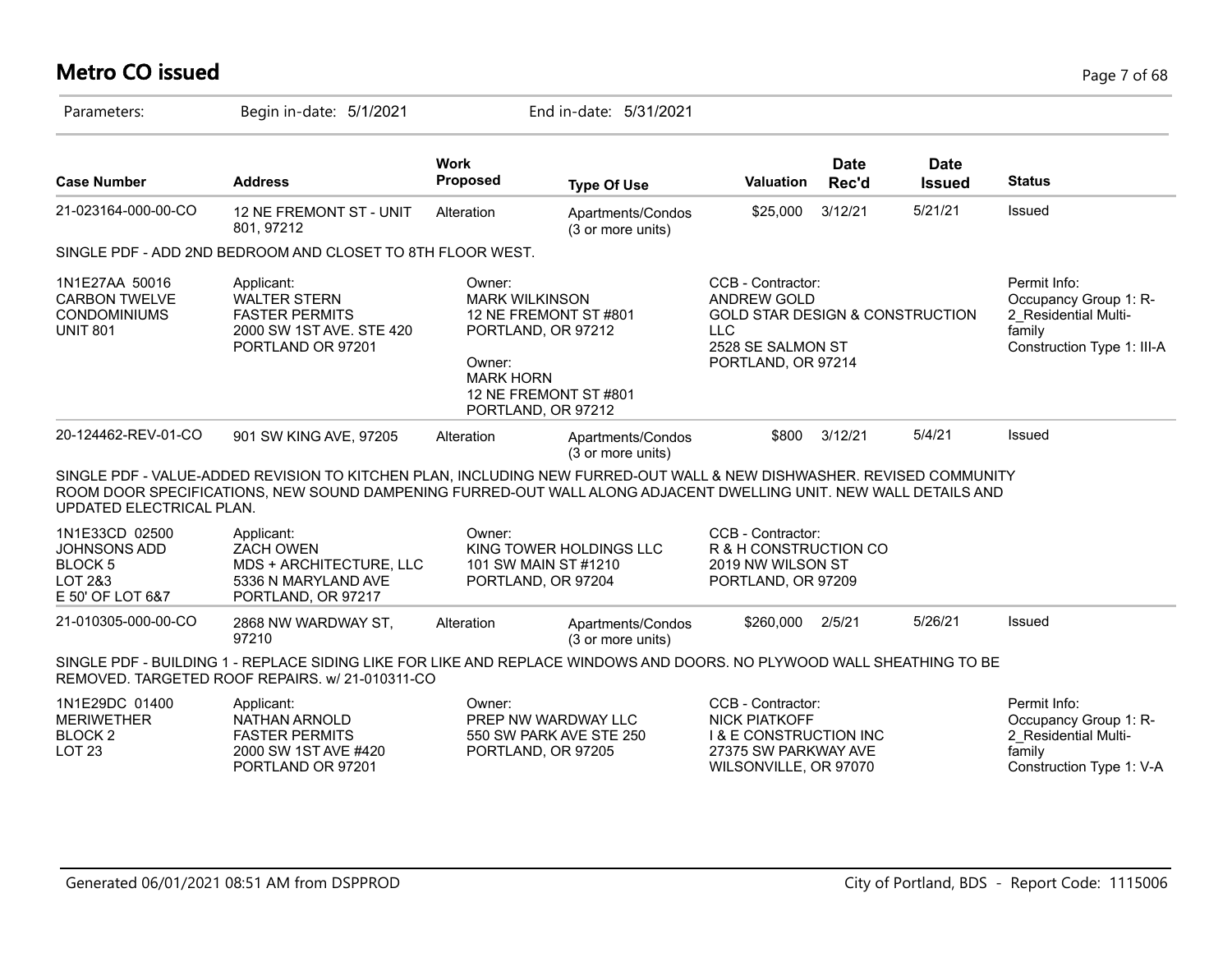## **Metro CO issued** Page 8 of 68

| Parameters:                                                                      | Begin in-date: 5/1/2021                                                                                                                                                  |                                                   | End in-date: 5/31/2021                                   |                                                                                                                                                |                      |                              |                                                                                                       |
|----------------------------------------------------------------------------------|--------------------------------------------------------------------------------------------------------------------------------------------------------------------------|---------------------------------------------------|----------------------------------------------------------|------------------------------------------------------------------------------------------------------------------------------------------------|----------------------|------------------------------|-------------------------------------------------------------------------------------------------------|
| <b>Case Number</b>                                                               | <b>Address</b>                                                                                                                                                           | <b>Work</b><br>Proposed                           | <b>Type Of Use</b>                                       | <b>Valuation</b>                                                                                                                               | <b>Date</b><br>Rec'd | <b>Date</b><br><b>Issued</b> | <b>Status</b>                                                                                         |
| 21-010311-000-00-CO                                                              | 2856 NW WARDWAY ST,<br>97210                                                                                                                                             | Alteration                                        | Apartments/Condos<br>(3 or more units)                   | \$150,000                                                                                                                                      | 2/8/21               | 5/26/21                      | Issued                                                                                                |
|                                                                                  | SINGLE PDF - BUILDING 2 - REPLACE SIDING LIKE FOR LIKE AND REPLACE WINDOWS AND DOORS. NO PLYWOOD WALL SHEATHING TO BE<br>REMOVED. TARGETED ROOF REPAIRS. W/ 21-010305-CO |                                                   |                                                          |                                                                                                                                                |                      |                              |                                                                                                       |
| 1N1E29DC 01400                                                                   | Applicant:<br><b>NATHAN ARNOLD</b><br><b>FASTER PERMITS</b><br>2000 SW 1ST AVE #420<br>PORTLAND OR 97201                                                                 |                                                   |                                                          | CCB - Contractor:<br><b>NICK PIATKOFF</b><br><b>1 &amp; E CONSTRUCTION INC</b><br>27375 SW PARKWAY AVE<br>WILSONVILLE, OR 97070                |                      |                              | Permit Info:<br>Occupancy Group 1: R-<br>2 Residential Multi-<br>family<br>Construction Type 1: V-A   |
| 19-235462-REV-01-CO                                                              | 3830 SW PLUM ST, 97219                                                                                                                                                   | Alteration                                        | Apartments/Condos<br>(3 or more units)                   | \$0                                                                                                                                            | 5/6/21               | 5/20/21                      | Issued                                                                                                |
| PROVIDED.                                                                        | SINGLE PDF - REVISION TO REMOVE WORK ON UNIT #25 DECK. INSTALL SDS SCREWS ON DECK #26. SEE FULL DESCRIPTION OF WORK                                                      |                                                   |                                                          |                                                                                                                                                |                      |                              |                                                                                                       |
| 1S1E29BD 06400<br><b>BRUGGER VIEW</b><br>BLOCK <sub>3</sub><br>LOT 6&7 TL 6400   | Applicant:<br><b>MAKAYLA COPHER</b><br><b>CREATIVE CONTRACTING</b><br>25027 SE HWY 224<br><b>BORING, OR 97009</b>                                                        | Owner:<br>. CANADA V5X 4E6<br><b>VANCOUVER BC</b> | <b>CRESTWOOD APARTMENTS LP</b><br>210-8223 SHERBROOKE ST | CCB - Contractor:<br><b>LINDSAY THORNTON</b><br>CREATIVE CONTRACTING INC<br>25027 SE HWY 224<br><b>BORING, OR 97009</b>                        |                      |                              |                                                                                                       |
| 21-031928-000-00-CO                                                              | <b>12 NE FREMONT ST - UNIT</b><br>701, 97212                                                                                                                             | Alteration                                        | Apartments/Condos<br>(3 or more units)                   | \$35,000                                                                                                                                       | 4/2/21               | 5/4/21                       | Issued                                                                                                |
|                                                                                  | SINGLE PDF - ADD 2ND BEDROOM WITH CLOSET AND NEW CLOSET FOR EXISTING BEDROOM TO 7TH FLOOR WEST CONDO.                                                                    |                                                   |                                                          |                                                                                                                                                |                      |                              |                                                                                                       |
| 1N1E27AA 50014<br><b>CARBON TWELVE</b><br><b>CONDOMINIUMS</b><br><b>UNIT 701</b> | Applicant:<br><b>WALTER STERN</b><br><b>FASTER PERMITS</b><br>2000 SW 1ST AVE, STE 420<br>PORTLAND OR 97201                                                              | Owner:<br>PIERCE MCVEY<br>PORTLAND, OR 97212      | 12 NE FREMONT ST UNIT 701                                | CCB - Contractor:<br><b>ANDREW GOLD</b><br><b>GOLD STAR DESIGN &amp; CONSTRUCTION</b><br><b>LLC</b><br>2528 SE SALMON ST<br>PORTLAND, OR 97214 |                      |                              | Permit Info:<br>Occupancy Group 1: R-<br>2_Residential Multi-<br>family<br>Construction Type 1: III-A |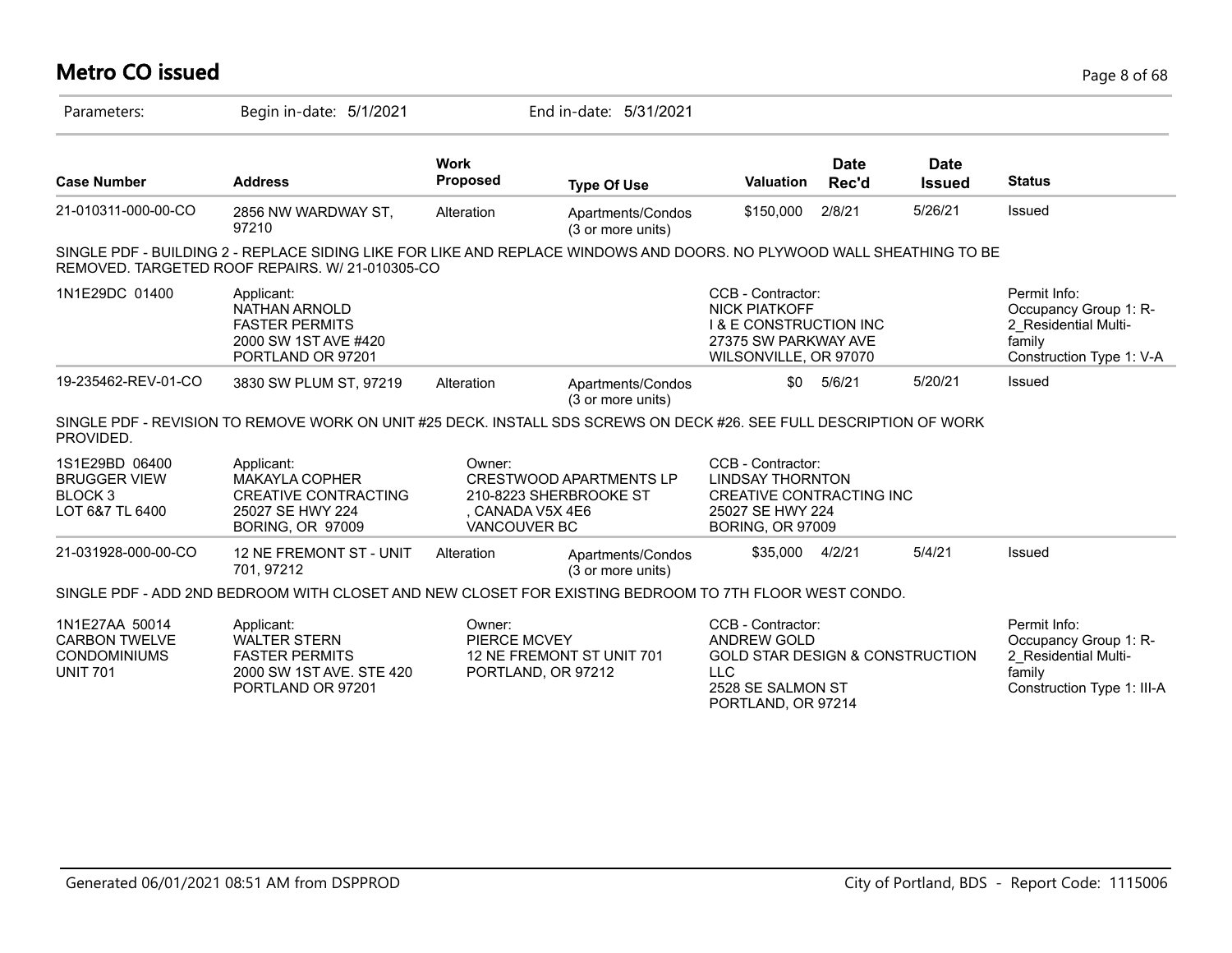# **Metro CO issued** Page 9 of 68

| Parameters:                                                                     | Begin in-date: 5/1/2021                                                                                              |                                                                                           | End in-date: 5/31/2021                             |                                                                                                   |                      |                              |                                                                                                       |
|---------------------------------------------------------------------------------|----------------------------------------------------------------------------------------------------------------------|-------------------------------------------------------------------------------------------|----------------------------------------------------|---------------------------------------------------------------------------------------------------|----------------------|------------------------------|-------------------------------------------------------------------------------------------------------|
| <b>Case Number</b>                                                              | <b>Address</b>                                                                                                       | <b>Work</b><br>Proposed                                                                   | <b>Type Of Use</b>                                 | <b>Valuation</b>                                                                                  | <b>Date</b><br>Rec'd | <b>Date</b><br><b>Issued</b> | <b>Status</b>                                                                                         |
| 21-016918-000-00-CO                                                             | 1314 NW IRVING ST - UNIT<br>508.97209                                                                                | Alteration                                                                                | Apartments/Condos<br>(3 or more units)             | \$100,000                                                                                         | 2/23/21              | 5/4/21                       | Issued                                                                                                |
| <b>LOCATION OF DEN ROOMS</b>                                                    | SINGLE PDF - REMODEL EXISTING CONDO: RECONFIGURE EXISTING BATHROOM, RELOCATE INTERIOR PARTITION WALLS TO RECONFIGURE |                                                                                           |                                                    |                                                                                                   |                      |                              |                                                                                                       |
| 1N1E33AD 80109<br><b>IRVING STREET LOFTS</b><br>A CONDOMINIUM<br><b>LOT 508</b> | Applicant:<br><b>SEAN BARNETT</b><br>POLYMATH STUDIO<br>2505 SE 11TH AVE STE 342<br>PORTLAND OR 97202                | Owner:<br>YIJIN BAO<br>PORTLAND, OR 97209<br>Owner:<br>ANDERS OLSON<br>PORTLAND, OR 97209 | 1314 NW IRVING ST #508<br>1314 NW IRVING ST #508   | CCB - Contractor:<br>WESTWARD VISTA CONSTRUCTION INC<br>21948 NW BECK RD<br>PORTLAND OR, OR 97231 |                      |                              | Permit Info:<br>Occupancy Group 1: R-<br>2 Residential Multi-<br>family<br>Construction Type 1: I-A   |
| 21-043933-000-00-CO                                                             | 65 SW YAMHILL ST, 97204                                                                                              | Alteration                                                                                | Apartments/Condos<br>(3 or more units)             | \$2.000                                                                                           | 5/27/21              | 5/28/21                      | Issued                                                                                                |
|                                                                                 | SINGLE PDF - FIRE ESCAPE LOAD TESTING FOR CERTIFICATION AND STRUCTURAL REPAIR.                                       |                                                                                           |                                                    |                                                                                                   |                      |                              |                                                                                                       |
| 1S1E03BA 01400<br><b>PORTLAND</b><br><b>BLOCK3</b><br>LOT 4&5 TL 1400           | Applicant:<br><b>DONIA BRADEN</b><br>NJP CONSTRUCTION, LLC<br>PO BOX 3804<br>TUALATIN, OR 97062                      | Owner:<br>YAMHILL GROUP LLC<br>PO BOX 1862                                                | LAKE OSWEGO, OR 97035-0609                         | CCB - Contractor:<br><b>BRADEN ENTERPRISE CORP</b><br>PO BOX 3804<br>TUALATIN, OR 97062           |                      |                              | Permit Info:<br>Occupancy Group 1: R-<br>2 Residential Multi-<br>family<br>Construction Type 1: V-B   |
| 21-037759-000-00-CO                                                             | 1104 NW 15TH AVE, 97209                                                                                              | Alteration                                                                                | Apartments/Condos<br>(3 or more units)             | \$2,000                                                                                           | 5/7/21               | 5/10/21                      | Issued                                                                                                |
|                                                                                 | SINGLE PDF - FIRE ESCAPE TESTING AND REPAIR                                                                          |                                                                                           |                                                    |                                                                                                   |                      |                              |                                                                                                       |
| 1N1E33AA 02600<br><b>COUCHS ADD</b><br>BLOCK 204<br>LOT <sub>2</sub>            | Applicant:<br><b>DONIA BRADEN</b><br>NJP RESTORATION<br>PO BOX 3804<br>TUALATIN OR 97062                             | Owner:<br><b>LLC</b><br>1104 NW 15TH AVE<br>PORTLAND, OR 97209                            | MARSHALL STREET INVESTMENTS BRADEN ENTERPRISE CORP | CCB - Contractor:<br>PO BOX 3804<br>TUALATIN, OR 97062                                            |                      |                              | Permit Info:<br>Occupancy Group 1: R-<br>2_Residential Multi-<br>family<br>Construction Type 1: III-B |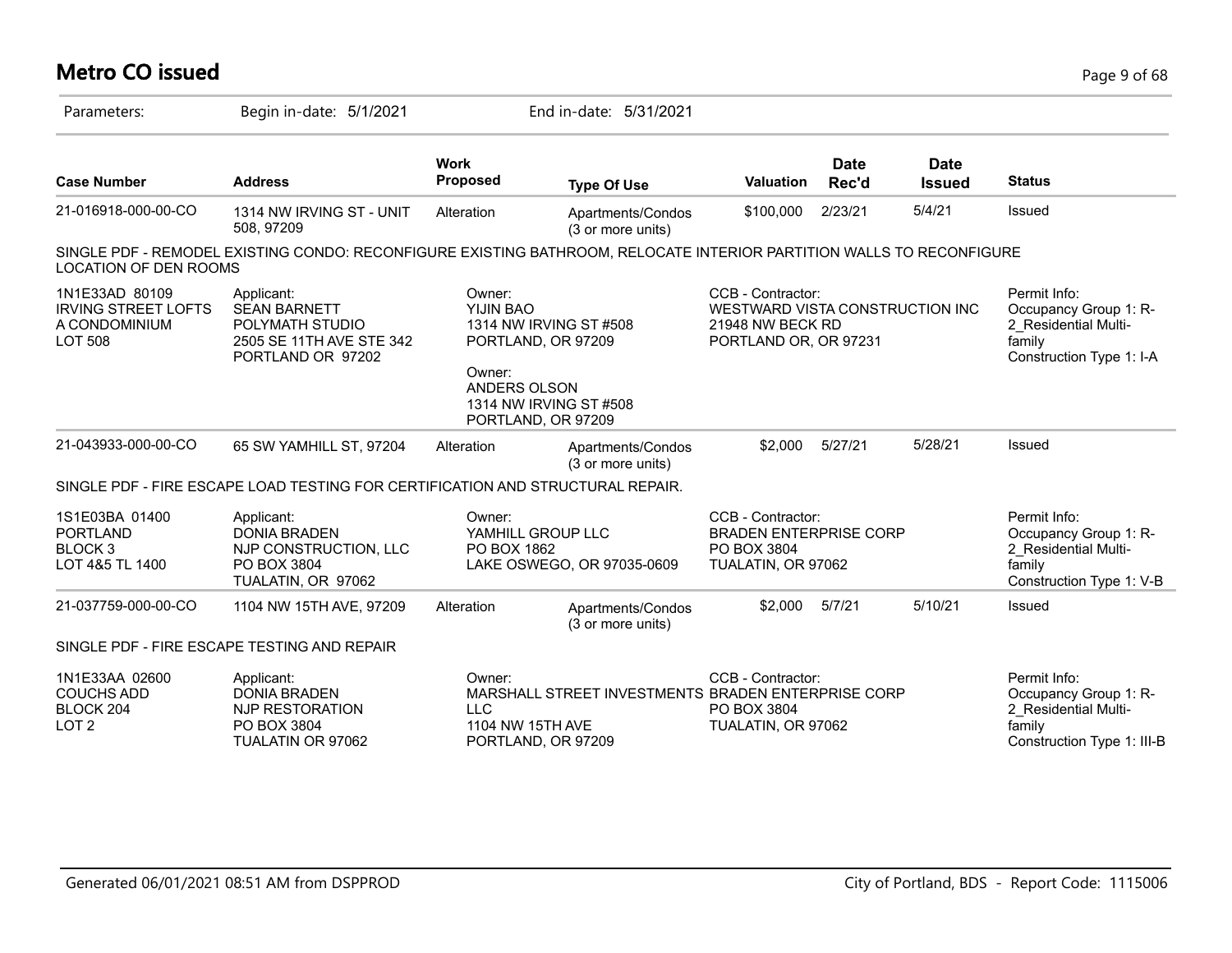## **Metro CO issued** Page 10 of 68

| Parameters:                                                         | Begin in-date: 5/1/2021                                                                                                                                                                                                                                  |                                               | End in-date: 5/31/2021                        |                                                                                                                         |                      |                       |                                                                                    |
|---------------------------------------------------------------------|----------------------------------------------------------------------------------------------------------------------------------------------------------------------------------------------------------------------------------------------------------|-----------------------------------------------|-----------------------------------------------|-------------------------------------------------------------------------------------------------------------------------|----------------------|-----------------------|------------------------------------------------------------------------------------|
| <b>Case Number</b>                                                  | <b>Address</b>                                                                                                                                                                                                                                           | <b>Work</b><br><b>Proposed</b>                | <b>Type Of Use</b>                            | <b>Valuation</b>                                                                                                        | <b>Date</b><br>Rec'd | Date<br><b>Issued</b> | <b>Status</b>                                                                      |
| 21-034446-000-00-CO                                                 | 2044 N KILPATRICK ST, 97217 Alteration                                                                                                                                                                                                                   |                                               | Apartments/Condos<br>(3 or more units)        | \$2,000                                                                                                                 | 4/8/21               | 5/7/21                | Issued                                                                             |
|                                                                     | SINGLE PDF - FIRE ESCAPE TESTING FOR CERTIFICATION                                                                                                                                                                                                       |                                               |                                               |                                                                                                                         |                      |                       |                                                                                    |
| 1N1E09DB 04400<br><b>KENTON</b><br>BLOCK <sub>23</sub><br>LOT 10-13 | Applicant:<br><b>ANDREW LEICHTY</b><br><b>MILLER CONSULTING</b><br><b>ENGINEERS</b><br>9570 SW BARBUR BLVD, STE 100<br>PORTLAND, OR 97219<br>Applicant:<br><b>GRAYSON FIDLER</b><br><b>CHARTER CONSTRUCTION</b><br>3747 SE 8TH AVE<br>PORTLAND, OR 97202 | Owner:<br>MC KENTWOOD LLC<br>1303 SW 16TH AVE | PORTLAND, OR 97201                            | CCB - Contractor:<br><b>CHARTER CONSTRUCTION INC</b><br>980 S HARNEY<br>SEATTLE, WA 98108                               |                      |                       |                                                                                    |
| 20-209835-000-00-CO                                                 | 1200 NE BROADWAY ST -<br>Suite 10, 97232                                                                                                                                                                                                                 | Alteration                                    | Assembly                                      | \$60,000                                                                                                                | 10/30/20             | 5/6/21                | Issued                                                                             |
|                                                                     | SINGLE PDF: SHELL WORK FOR FUTURE TI, NO OCCUPANCY IN THIS PERMIT. WORK INCLUDES NEW STOREFRONT ENTRANCE, DEMISING WALL<br>TO CREATE 2 SEPARATE TENANT SPACES, SERVICE CORRIDOR EXTENSION AND UTILITY INFRASTRUCTURE.                                    |                                               |                                               |                                                                                                                         |                      |                       |                                                                                    |
| 1N1E26CD 12800                                                      | Applicant:<br><b>DAN YOUNG</b><br><b>OREGON BUSINESS</b><br><b>ARCHITECTURE</b><br>PO BOX 80301                                                                                                                                                          | Owner:<br>PO BOX 800729                       | TMT LLOYD RETAIL INC<br>DALLAS, TX 75380-0729 | CCB - Contractor:<br><b>ROBERT ENDRES</b><br><b>ENDRES NORTHWEST INC</b><br>509 NW 3RD AVENUE<br><b>CANBY, OR 97013</b> |                      |                       | Permit Info:<br>Occupancy Group 1: A-<br>2 Restaurant<br>Construction Type 1: II-B |

PORTLAND OR 97280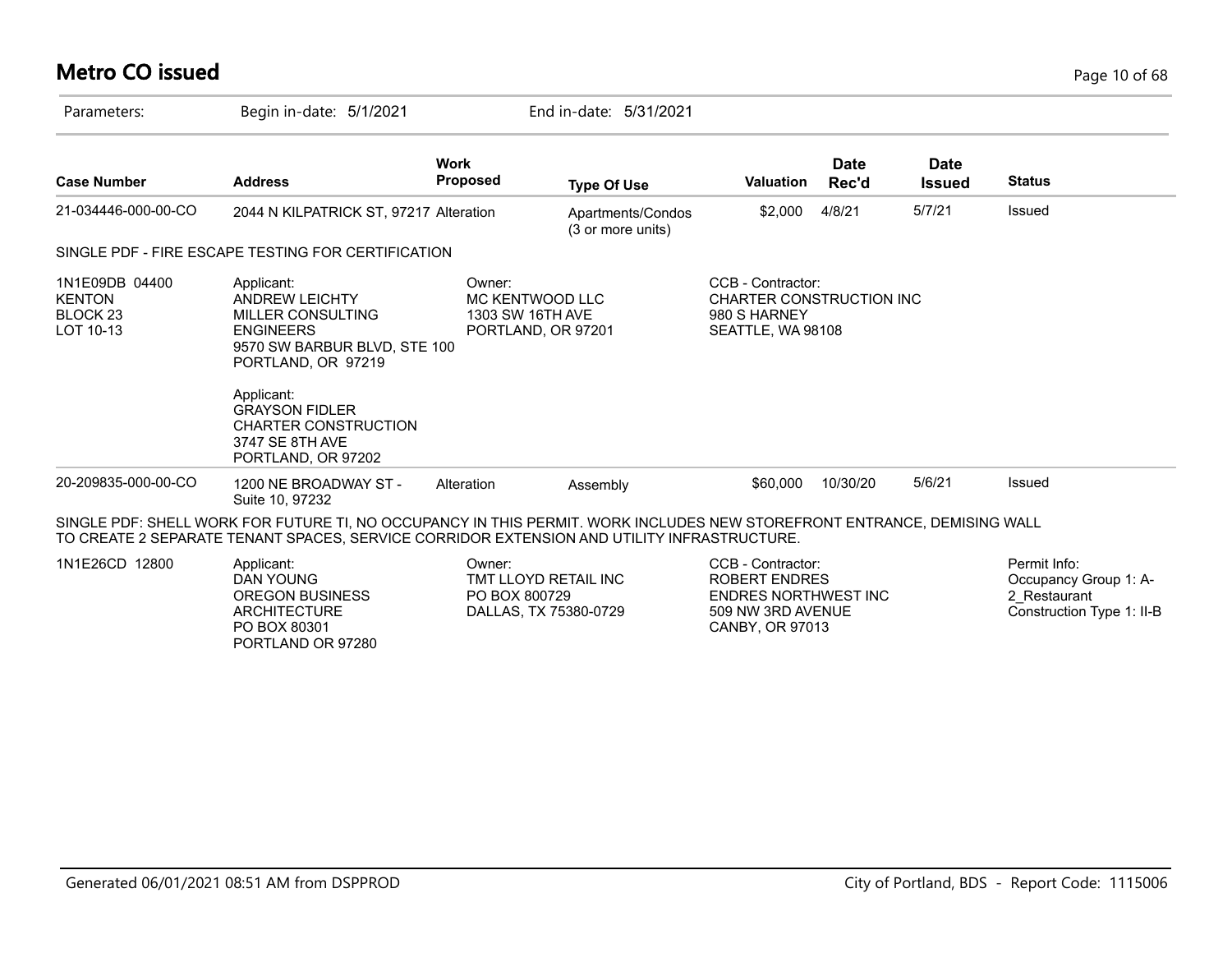| <b>Metro CO issued</b>                                  |                                                                                                                                                                          |                                                |                                                                                                                              |                                                                                                                                                |                      |                              | Page 11 of 68                                                                     |
|---------------------------------------------------------|--------------------------------------------------------------------------------------------------------------------------------------------------------------------------|------------------------------------------------|------------------------------------------------------------------------------------------------------------------------------|------------------------------------------------------------------------------------------------------------------------------------------------|----------------------|------------------------------|-----------------------------------------------------------------------------------|
| Parameters:                                             | Begin in-date: 5/1/2021                                                                                                                                                  |                                                | End in-date: 5/31/2021                                                                                                       |                                                                                                                                                |                      |                              |                                                                                   |
| <b>Case Number</b>                                      | <b>Address</b>                                                                                                                                                           | <b>Work</b><br>Proposed                        | <b>Type Of Use</b>                                                                                                           | <b>Valuation</b>                                                                                                                               | <b>Date</b><br>Rec'd | <b>Date</b><br><b>Issued</b> | <b>Status</b>                                                                     |
| 20-212415-000-00-CO                                     | 3582 SE POWELL BLVD,<br>97202                                                                                                                                            | Alteration                                     | Assembly                                                                                                                     | \$400,000                                                                                                                                      | 11/18/20             | 5/3/21                       | Under Inspection                                                                  |
| LANE; MINOR LANDSCAPING                                 | PDOX PS - TI FOR NEW CHIPOTLE RESTAURANT TENANT: RENOVATION OF EXTERIOR FACADE, RELOCATION OF EXISTING DRIVE THROUGH                                                     |                                                |                                                                                                                              |                                                                                                                                                |                      |                              |                                                                                   |
| 1S1E12DB 00300<br>SECTION 12 1S 1E<br>TL 300 2.83 ACRES | Applicant:<br><b>BRETT GRAY</b><br>JOHN M DUNGAN ARCHITECT<br>8826 SANTA FE DR SUITE 304<br>OVERLAND PARK KS 66212                                                       | Owner:<br>Owner:<br><b>N&amp;NRES VIII LLC</b> | POWELL BLVD PROPERTY LLC<br>900 SW 13TH AVE #90<br>PORTLAND, OR 97205-1707<br>900 SW 13TH AVE #90<br>PORTLAND, OR 97205-1707 | CCB - Contractor:<br>PAT BRADY<br><b>WESTERN CONSTRUCTION SERVICES</b><br>INC A CORP OF WA<br>2300 E 3RD LOOP SUITE 110<br>VANCOUVER, WA 98661 |                      |                              | Permit Info:<br>Occupancy Group 1: A-<br>2 Restaurant<br>Construction Type 1: V-B |
| 21-001650-000-00-CO                                     | 8173 NE AIR CARGO RD                                                                                                                                                     | Alteration                                     | Assembly                                                                                                                     | \$400,000                                                                                                                                      | 1/26/21              | 5/7/21                       | <b>Issued</b>                                                                     |
|                                                         | SINGLE PDF - TI FOR NEW TENANT IN EXISTING 1 STORY WOOD FRAMED BUILDING. INCLUDES NEW INTERIOR PARTITION WALLS,<br>REPLACEMENT OF EXISTING PORTION OF STOREFRONT SYSTEM. |                                                |                                                                                                                              |                                                                                                                                                |                      |                              |                                                                                   |
| 1N2E09C 00604                                           | Applicant:<br>MARK VANDERZANDEN<br>SURROUND ARCHITECTURE<br><b>INC</b><br>150 SW HARRISON ST #100<br>PORTLAND OR 97201                                                   | Owner:                                         | PORT OF PORTLAND<br>300 WEST 15TH ST RM 200<br>VANCOUVER, WA 98660                                                           | CCB - Contractor:<br><b>BUZZ WALLACE</b><br>SKYWARD CONSTRUCTION INC<br>15908 NE 10TH AVE<br>RIDGEFIELD, WA 98642-5728                         |                      |                              | Permit Info:<br>Occupancy Group 1: A-<br>2 Restaurant<br>Construction Type 1: V-B |
| 21-002166-000-00-CO                                     | 1945 SE WATER AVE, 97214                                                                                                                                                 | Alteration                                     | Assembly                                                                                                                     | \$6,750                                                                                                                                        | 1/19/21              | 5/25/21                      | Issued                                                                            |
|                                                         | SINGLE PDF - 200KW ROOF TOP SOLAR PV SYSTEM WITH WIND GENERATION SYSTEM: ENGINEERED                                                                                      |                                                |                                                                                                                              |                                                                                                                                                |                      |                              |                                                                                   |
| 1S1E03D 00300<br>SECTION 03 1S 1E<br>TL 300 7.01 ACRES  | Applicant:<br><b>SHANNON WALL</b><br><b>IMAGINE ENERGY</b><br>7001 NE COLUMBIA BLVD<br><b>PORTLAND</b><br><b>OR</b><br>97218                                             | Owner:<br><b>INDUSTRY</b>                      | OREGON MUSEUM OF SCIENCE &<br>1945 SE WATER AVE<br>PORTLAND, OR 97214-3356                                                   | CCB - Contractor:<br><b>JONATHAN COHEN</b><br><b>IMAGINE ENERGY LLC</b><br>7001 NE COLUMBIA BLVD<br>PORTLAND, OR 97218                         |                      |                              |                                                                                   |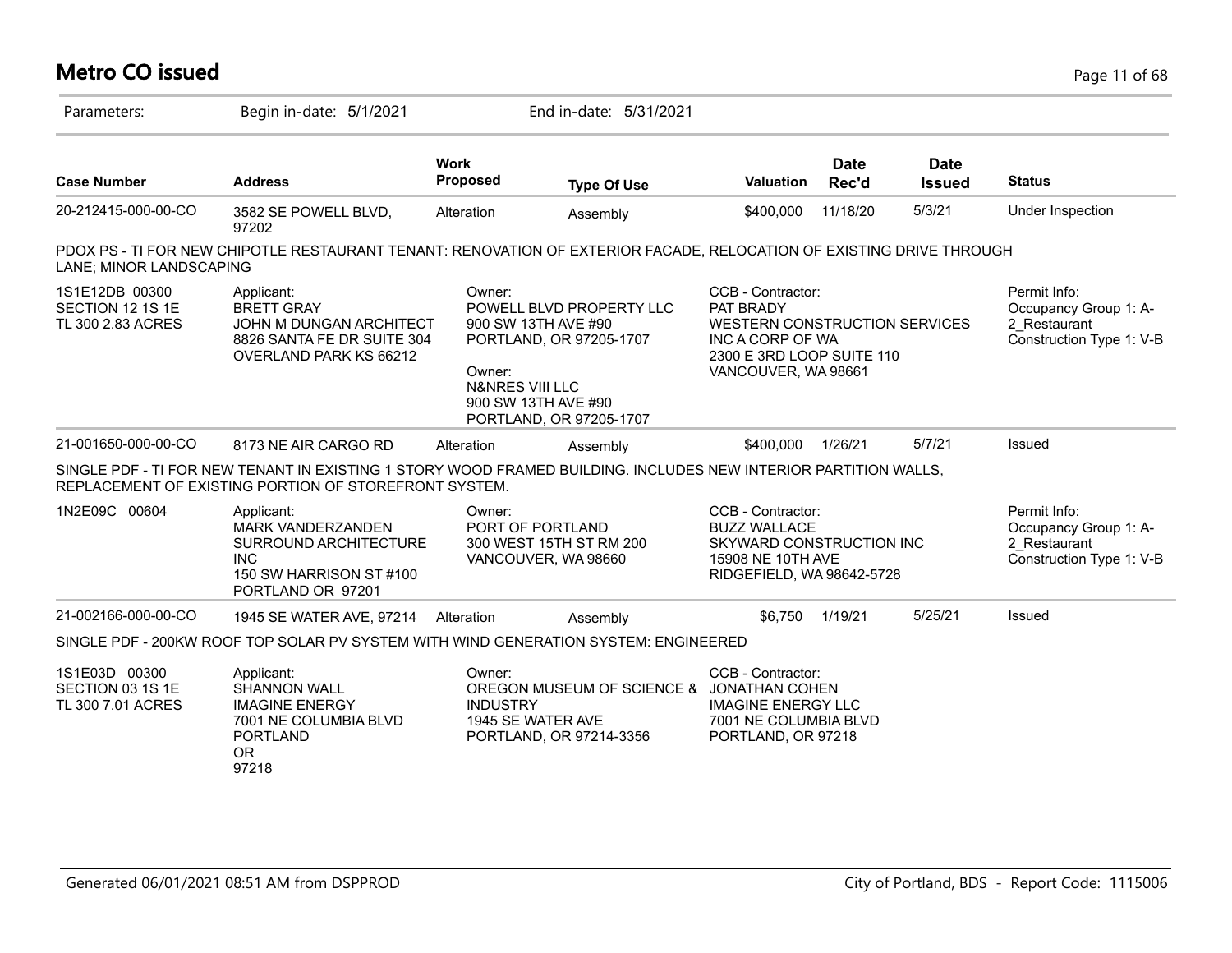# **Metro CO issued** Page 12 of 68

| Parameters:                                                                                                            | Begin in-date: 5/1/2021                                                                                                                |                                              | End in-date: 5/31/2021                                                        |                                                                                                                  |                      |                              |                                                                                                                                           |
|------------------------------------------------------------------------------------------------------------------------|----------------------------------------------------------------------------------------------------------------------------------------|----------------------------------------------|-------------------------------------------------------------------------------|------------------------------------------------------------------------------------------------------------------|----------------------|------------------------------|-------------------------------------------------------------------------------------------------------------------------------------------|
| <b>Case Number</b>                                                                                                     | <b>Address</b>                                                                                                                         | <b>Work</b><br><b>Proposed</b>               | <b>Type Of Use</b>                                                            | Valuation                                                                                                        | <b>Date</b><br>Rec'd | <b>Date</b><br><b>Issued</b> | <b>Status</b>                                                                                                                             |
| 21-035360-000-00-CO                                                                                                    | 2880 SE POWELL BLVD,<br>97202                                                                                                          | Alteration                                   | Assembly                                                                      | \$35,000                                                                                                         | 4/12/21              | 5/4/21                       | Issued                                                                                                                                    |
|                                                                                                                        | SINGLE PDF - STRUCTURAL REPAIR AT NORTHEAST CORNER OF BUILDING DUE TO VEHICLE IMPACT.                                                  |                                              |                                                                               |                                                                                                                  |                      |                              |                                                                                                                                           |
| 1S1E12CB 00300<br><b>WAVERLEIGH HTS</b><br>BLOCK 12<br>LOT <sub>16</sub><br>LOT 17-21 EXC PT IN<br>STATE HWY R/W       | Applicant:<br><b>SETH DAVIS</b><br><b>FROELICH ENGINEERS</b><br>17700 SW UPPERBOONES<br><b>FERRY RD SUITE 115</b><br>PORTLAND OR 97224 | Owner:<br><b>SB POWELL LLC</b><br>PO BOX 970 | MEDFORD, OR 97501                                                             | CCB - Contractor:<br>WESTERN PROPERTIES I LLC<br>600 S 74TH PLACE UNIT 108<br>RIDGEFIELD, WA 98642               |                      |                              | Permit Info:<br>Occupancy Group 1:<br>B Bank, Off., Med.Off.,<br>Pub.Bldg.<br>Construction Type 1: V-B                                    |
| 20-146115-REV-02-CO                                                                                                    | 2400 NE BROADWAY, 97232                                                                                                                | Alteration                                   | Assembly                                                                      | \$0                                                                                                              | 4/21/21              | 5/10/21                      | Issued                                                                                                                                    |
| <b>SEWER LATERAL.</b>                                                                                                  | SINGLE PDF - REVISION TO ADJUST LOCATION OF FIRE SPRINKLER WATER LINE AND BACKFLOW. SITE PLAN REVISED TO SHOW EXISTING                 |                                              |                                                                               |                                                                                                                  |                      |                              |                                                                                                                                           |
| 1N1E25CC 14300<br>CARTERS ADD TO E P<br><b>BLOCK 2</b><br>W 1' OF LOT 2 EXC PT IN<br><b>ST</b><br>LOT 3&4 EXC PT IN ST | Applicant:<br>REBECCA MORELLO<br>OPEN CONCEPT ARCHITECTURE PO BOX 18098<br>208 NW 21ST AVE #201<br>PORTLAND OR 97209                   | Owner:<br><b>HARDER DAY LLC</b>              | PORTLAND, OR 97218                                                            | CCB - Contractor:<br>SWINERTON BUILDERS INC<br>2001 CLAYTON ROAD 7TH FLOOR LEGAL<br>CONCORD, CA 94520            |                      |                              | Permit Info:<br>Occupancy Group 1: A-<br>2 Restaurant<br>Construction Type 1: V-B<br><b>Construction Type 2</b><br>(formerly Type 1): V-B |
| 19-228848-REV-01-CO                                                                                                    | 4926 N LOMBARD ST, 97203                                                                                                               | Alteration                                   | Assembly                                                                      | \$1.500                                                                                                          | 5/6/21               | 5/24/21                      | Issued                                                                                                                                    |
| TRASH COVER.                                                                                                           | SINGLE PDF - VALUE ADDED REVISION TO ELIMINATE F2 SCREENING AND INSTALL FULL SIGHT-OBSCURING GATE AND OTHER DETAILS FOR                |                                              |                                                                               |                                                                                                                  |                      |                              |                                                                                                                                           |
| 1N1E08CC 05300                                                                                                         | Applicant:<br><b>JEREMY KARAS</b><br><b>LEANTO ARCHITECTURE</b><br>5004 N MONTANA AVE<br>PORTLAND OR 97217                             | Owner:                                       | <b>RAINMAKER INVESTMENTS LLC</b><br>2541 SW SHERWOOD DR<br>PORTLAND, OR 97201 | CCB - Contractor:<br>PHILLIP W CHANG<br>PHILLIP W CHANG<br>410 S BEAVERCREEK RD STE 513<br>OREGON CITY, OR 97045 |                      |                              |                                                                                                                                           |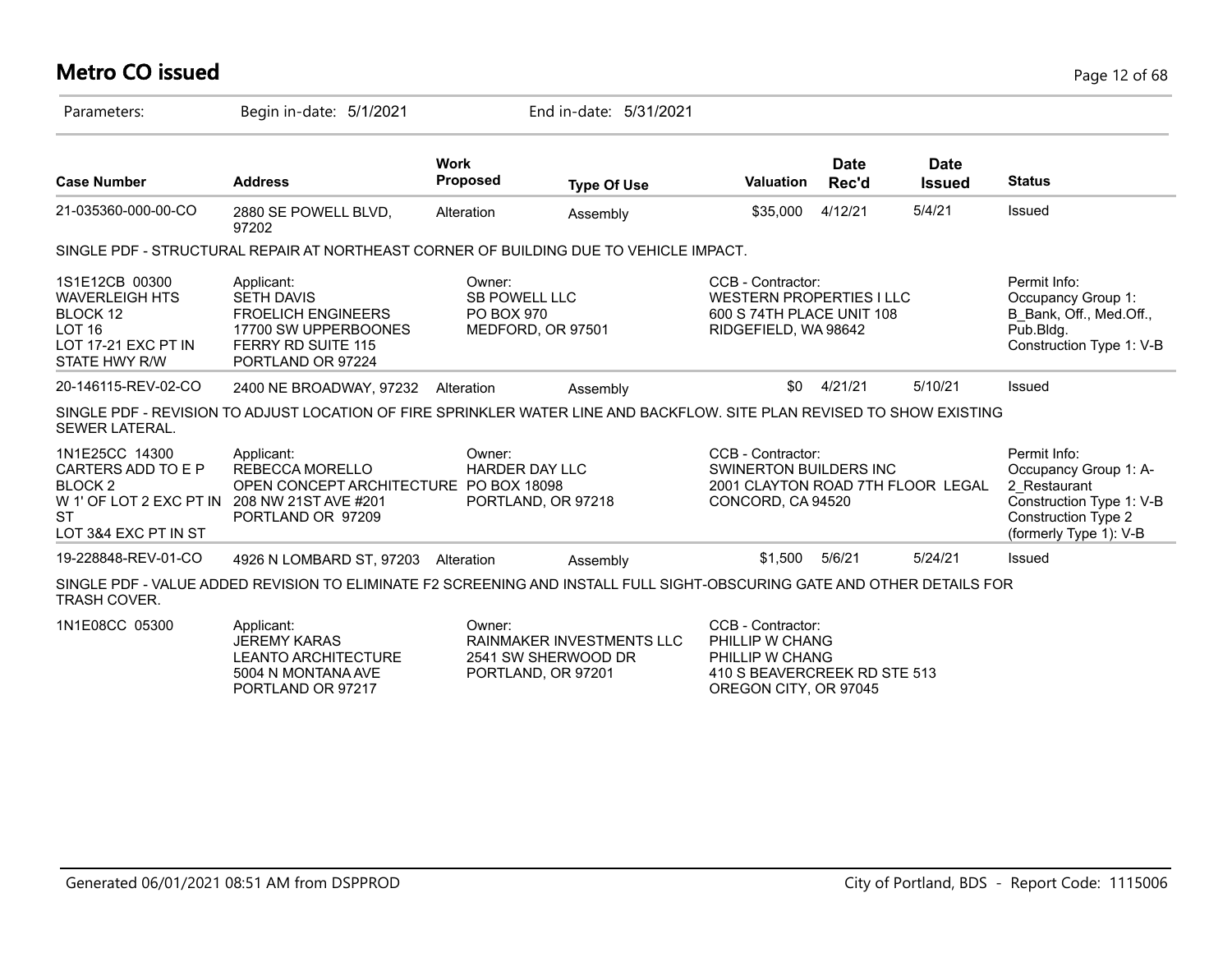#### **Metro CO issued** Page 13 of 68 Parameters: Begin in-date: 5/1/2021 End in-date: 5/31/2021 **Work Case Number Address Proposed Type Of Use Valuation Status Date Rec'd Date Issued** 20-146115-REV-03-CO 2400 NE BROADWAY, 97232 Alteration Assembly \$3,000 4/30/21 5/17/21 Issued SINGLE PDF - VALUE ADDED REVISION TO MAIN FLOOR TAP ROOM FLOOR FRAMING AND TO REMOVE AND REBUILD BASEMENT MECHANICAL ROOM WALLS. 1N1E25CC 14300 CARTERS ADD TO E P BLOCK 2 W 1' OF LOT 2 EXC PT IN 208 NW 21ST AVE #201 **ST** LOT 3&4 EXC PT IN ST CCB - Contractor: SWINERTON BUILDERS INC 2001 CLAYTON ROAD 7TH FLOOR LEGAL CONCORD, CA 94520 Owner: HARDER DAY LLC OPEN CONCEPT ARCHITECTURE PO BOX 18098 PORTLAND, OR 97218 Applicant: REBECCA MORELLO PORTLAND OR 97209 21-034503-000-00-CO 2927 NE AINSWORTH ST, 97211 Alteration Assembly \$20,000 4/8/21 5/3/21 Issued SINGLE PDF - MINOR TI TO RENOVATE EXISTING KITCHEN IN BASEMENT LEVEL. FURRING INTERIOR WALLS TO RUN PLUMBING. 1N1E13CA 10700 IRVINGTON PK BLOCK 36 LOT 3-8 TL 10700 Permit Info: Occupancy Group 1: A-3\_Place of Worship Construction Type 1: III-B CCB - Contractor: AINSWORTH UNITED CHURCH OF ALBINA CONSTRUCTION LLC PO BOX 12129 PORTLAND, OR 97212 Owner: **CHRIST** 2941 NE AINSWORTH ST PORTLAND, OR 97211-6749 Applicant: SIMONE GOLDFEDER CONSTRUCTIVE FORM ARCHITECTURE AND DESIGN LLC 1222 SW BROADWAY PORTLAND OR 97205 21-016862-000-00-CO 811 SW SALMON ST, 97205 Alteration Assembly \$950,000 2/22/21 5/21/21 Issued SINGLE PDF - ROOF RELATED SEISMIC UPGRADES, SELECTIVE DEMOLITION, ROOF DECK MODIFCATIONS AT THE LIGHTWELL, SBS MODIFIED BITUMEN ROOFING, SHEET METAL REVISIONS, DRAINAGE AND OVERFLOW UPGRADES AND SEALANTS. SEE EA MEETING NOTES. 1S1E03BB 06000 PORTLAND PORTLAND PARK BLOCKS BLOCK 6 LOT 2&3 CCB - Contractor: SCOTT PATER REIMERS & JOLIVETTE INC 2344 NW 24TH AVE PORTLAND, OR 97210-2132 Owner: ARLINGTON CLUB 811 SW SALMON ST PORTLAND, OR 97205-3013 Applicant: RICHARD MCBRIDE MCBRIDE ARCHITECTS 3630 NE 32ND PL PORTLAND, OR 97212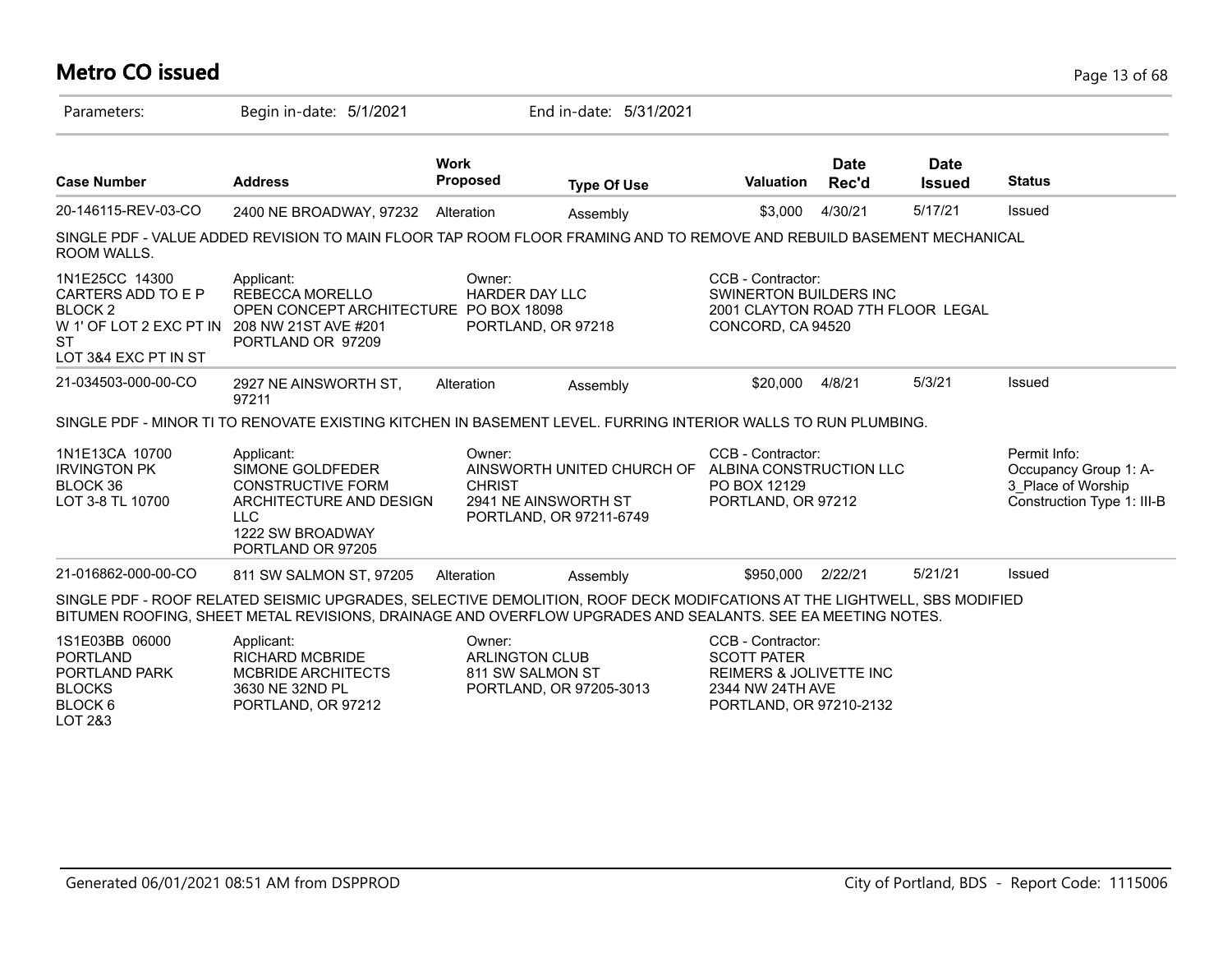## **Metro CO issued** Page 14 of 68

| Parameters:                                                           | Begin in-date: 5/1/2021                                                                                                                                                                                                                                                                                                                                           |                             | End in-date: 5/31/2021                                                        |                                                                                                                   |                      |                              |                                                                                            |
|-----------------------------------------------------------------------|-------------------------------------------------------------------------------------------------------------------------------------------------------------------------------------------------------------------------------------------------------------------------------------------------------------------------------------------------------------------|-----------------------------|-------------------------------------------------------------------------------|-------------------------------------------------------------------------------------------------------------------|----------------------|------------------------------|--------------------------------------------------------------------------------------------|
| <b>Case Number</b>                                                    | <b>Address</b>                                                                                                                                                                                                                                                                                                                                                    | Work<br><b>Proposed</b>     | <b>Type Of Use</b>                                                            | Valuation                                                                                                         | <b>Date</b><br>Rec'd | <b>Date</b><br><b>Issued</b> | <b>Status</b>                                                                              |
| 21-024337-000-00-CO                                                   | 3115 NE GLISAN ST, 97232                                                                                                                                                                                                                                                                                                                                          | Alteration                  | Assembly                                                                      | \$100,000                                                                                                         | 3/12/21              | 5/26/21                      | Issued                                                                                     |
|                                                                       | SINGLE PDF - INTERIOR ALTERATIONS TO BALCONY OF CATHEDRAL.                                                                                                                                                                                                                                                                                                        |                             |                                                                               |                                                                                                                   |                      |                              |                                                                                            |
| 1N1E36BD 06300<br><b>HAWTHORNES 1ST ADD</b><br><b>BLOCK 4 TL 6300</b> | Applicant:<br><b>MIKE COYLE</b><br><b>FASTER PERMITS</b><br>2000 SW 1ST AVE, STE 420<br>PORTLAND, OR 97201                                                                                                                                                                                                                                                        | Owner:<br>3131 NE GLISAN ST | HOLY TRINITY GREEK ORTHODOX<br>CATHEDRAL OF OREGON<br>PORTLAND, OR 97232-2501 | CCB - Contractor:<br><b>JILL YOUNGBERG</b><br>NORWEST CONTRACTORS INC<br>PO BOX 25305<br>PORTLAND, OR 97298-0305  |                      |                              | Permit Info:<br>Occupancy Group 1: A-<br>3 Assembly - General<br>Construction Type 1: V-A  |
| 20-179459-000-00-CO                                                   | 2627 NE M L KING BLVD,<br>97212                                                                                                                                                                                                                                                                                                                                   | Alteration                  | <b>Business</b>                                                               | \$70,000                                                                                                          | 8/26/20              | 5/4/21                       | Under Inspection                                                                           |
|                                                                       | SINGLE PDF - PARTIAL SEISMIC UPGRADE OF URM DUE TO ROOF REPLACEMENT.                                                                                                                                                                                                                                                                                              |                             |                                                                               |                                                                                                                   |                      |                              |                                                                                            |
| 1N1E27AD 17600<br><b>ALBINA</b><br>BLOCK 17<br>LOT <sub>16</sub>      | Applicant:<br>PEDER GOLBERG<br><b>JAMES G PIERSON</b><br>610 SW ALDER #918<br>PORTLAND OR 97205                                                                                                                                                                                                                                                                   | Owner:<br>2943 NE 13TH AVE  | INCLUSIVITY PROPERTIES LLC<br>PORTLAND, OR 97212                              | CCB - Contractor:<br><b>JIM CUNNINGHAM</b><br>WIN CONSTRUCTION INC<br>14055 SW KENTUCKY PL<br>BEAVERTON, OR 97008 |                      |                              | Permit Info:<br>Occupancy Group 1:<br>M Store, Service Station<br>Construction Type 1: V-B |
| 20-149272-000-00-CO                                                   | 12215 SE POWELL BLVD,<br>97236                                                                                                                                                                                                                                                                                                                                    | Alteration                  | <b>Business</b>                                                               | \$900,000                                                                                                         | 6/1/20               | 5/17/21                      | Issued                                                                                     |
| OVER 5'-9".                                                           | Single PDF - TI/CHANGE OF OCCUPANCY FROM M TO B/S-1 FOR NEW MEDICAL PLASMA COLLECTION FACILITY. DEMO AND REBUILD INTERIOR.<br>NEW STOREFRONT; NEW COVER OVER EXISTING ATTACHED TRASH ENCLOSURE, REMOVE ROOF PROJECTION AT NORTH SIDE. NON-<br>CONFORMING SITE UPGRADES INCLUDING LANDSCAPING, BIKE PARKING, RESTRIP PARKING. SEPERATE PERMIT REQUIRED FOR RACKING |                             |                                                                               |                                                                                                                   |                      |                              |                                                                                            |
| 1S2E11BC 11000<br>SECTION 11 1S 2E<br>TL 11000 0.34 ACRES             | Applicant:<br><b>LAUREN MOHART</b><br>OCTAPHARMA PLASMA INC                                                                                                                                                                                                                                                                                                       | Owner:<br>PHARMACY INC      | <b>GREEN LEAVES HEALTHCARE</b>                                                | CCB - Contractor:<br>THE DUBS COMPANY<br>1699 E CHICAGO ST                                                        |                      |                              | Permit Info:<br>Occupancy Group 1:<br>B Bank, Off., Med.Off.,                              |

3734 WINFORD DR TARZANA, CA 91356 ELGIN, IL 60120

Generated 06/01/2021 08:51 AM from DSPPROD City of Portland, BDS - Report Code: 1115006

8010 STATE LINE RD, #150 LEAWOOD, KS 66208

Pub.Bldg.

Construction Type 1: V-B Construction Type 2 (formerly Type 1): V-B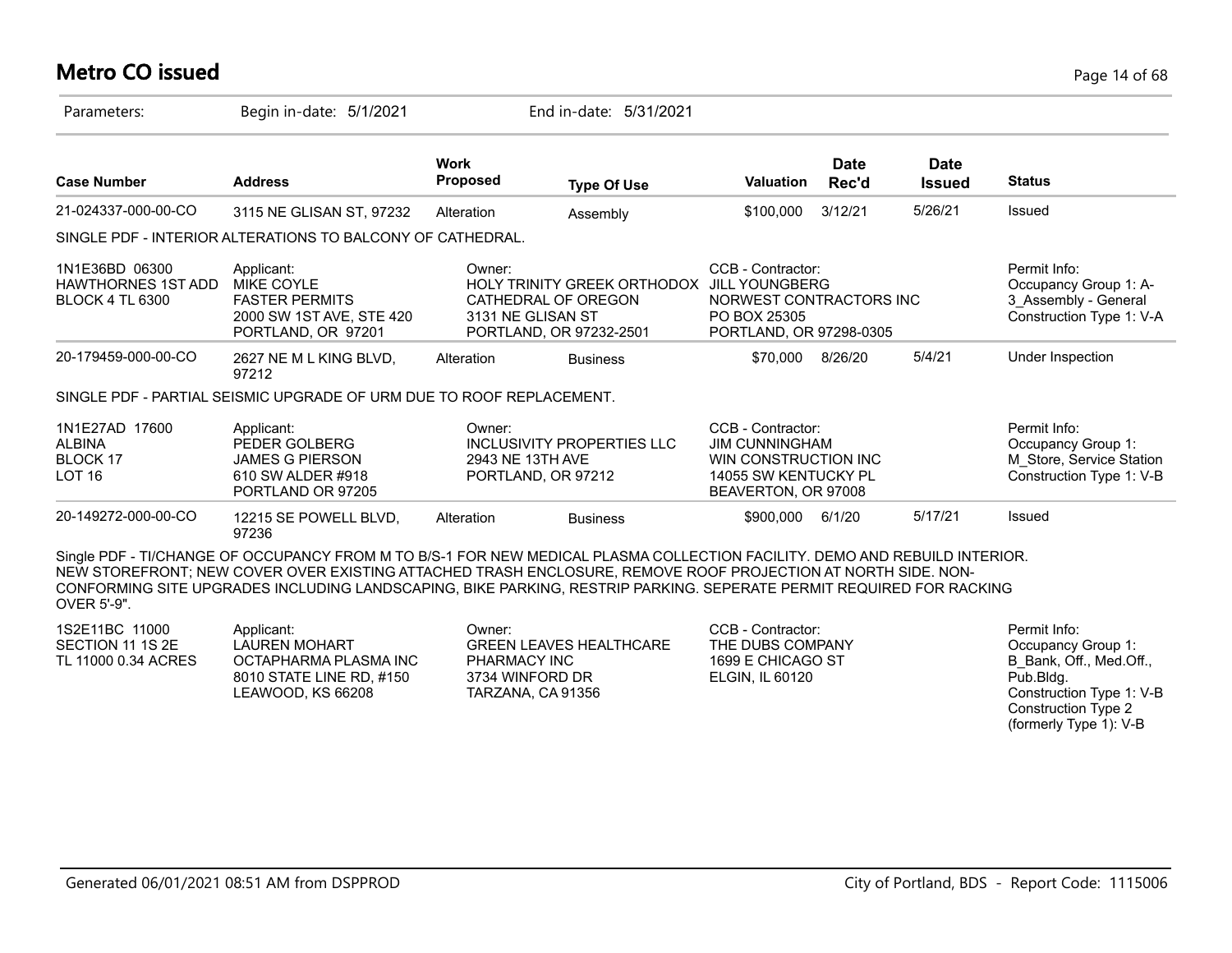## **Metro CO issued** Page 15 of 68

| Parameters:                                              | Begin in-date: 5/1/2021                                                                                                                                                                                        |                                               | End in-date: 5/31/2021                                                  |                                                                                                                          |                      |                              |                                                                                                                                                                |
|----------------------------------------------------------|----------------------------------------------------------------------------------------------------------------------------------------------------------------------------------------------------------------|-----------------------------------------------|-------------------------------------------------------------------------|--------------------------------------------------------------------------------------------------------------------------|----------------------|------------------------------|----------------------------------------------------------------------------------------------------------------------------------------------------------------|
| <b>Case Number</b>                                       | <b>Address</b>                                                                                                                                                                                                 | <b>Work</b><br><b>Proposed</b>                | <b>Type Of Use</b>                                                      | <b>Valuation</b>                                                                                                         | <b>Date</b><br>Rec'd | <b>Date</b><br><b>Issued</b> | <b>Status</b>                                                                                                                                                  |
| 19-131933-REV-01-CO                                      | 1314 N SCHMEER RD, 97217 Alteration                                                                                                                                                                            |                                               | <b>Business</b>                                                         | \$51,000                                                                                                                 | 6/2/20               | 5/12/21                      | Issued                                                                                                                                                         |
|                                                          | SINGLE PDF - VALUE-ADDED REVISION TO DEMOLISH ALL INTERIOR FINISHES, CABINETS, PLUMBING FIXTURE, LIGHT FIXTURES, CREATING ON-<br>SITE LEASING OFFICE AND THE REST CONVERTED TO STORAGE. W/ 19-131959-REV-01-MT |                                               |                                                                         |                                                                                                                          |                      |                              |                                                                                                                                                                |
| 1N1E10BB 00800                                           | Applicant:<br><b>SHAWN NGUY</b><br><b>PACLAND</b><br>10135 SE SUNNYSIDE RD.,<br>SUITE 200<br>CLACKAMAS OR 97015                                                                                                | Owner:<br><b>STORAGE LLC</b><br>PO BOX 320099 | <b>WPC-NN PORTLAND SCHMEER</b><br>ALEXANDRIA, VA 22320                  | CCB - Contractor:<br>TOM SCOTT<br>COLORADO STRUCTURES INC<br>17721 NE RIVERSIDE PARKWAY STE A<br>PORTLAND, OR 97230-7370 |                      |                              | Permit Info:<br>Occupancy Group 1:<br>B Bank, Off., Med.Off.,<br>Pub.Bldg.<br>Construction Type 1: V-B<br>Construction Type 2<br>(formerly Type 1): V-B        |
| 20-124548-000-00-CO                                      | 1709 SE 3RD AVE, 97214                                                                                                                                                                                         | Alteration                                    | <b>Business</b>                                                         | \$4,800,000                                                                                                              | 2/28/20              | 5/28/21                      | Issued                                                                                                                                                         |
|                                                          | CORE AND SHELL IMPROVEMENTS FOR 2-STORY BUILDING; DEMO PORTIONS OF EXTERIOR WALL TO CREATE NEW MAIN ENTRANCE AND<br>PARKING ENTRANCE; SEISMIC UPGRADES; ENVELOPE UPGRADES; w/20-124557-MT                      |                                               |                                                                         |                                                                                                                          |                      |                              |                                                                                                                                                                |
| 1S1E03DA 03800<br>SECTION 03 1S 1E<br>TL 3800 0.95 ACRES | Applicant:<br>Zac Horton<br>Faster Permits, LLC<br>2000 SW 1ST AVE SUITE 420<br>Portlnad OR 97201                                                                                                              | Owner:                                        | OEB INVESTORS (5291)<br>1615 SE 3RD AVE #100<br>PORTLAND, OR 97214-2283 | CCB - Contractor:<br>R & H CONSTRUCTION CO<br>2019 NW WILSON ST<br>PORTLAND, OR 97209                                    |                      |                              | Permit Info:<br>Occupancy Group 1:<br>B Bank, Off., Med.Off.,<br>Pub.Bldg.<br>Construction Type 1: V-B<br><b>Construction Type 2</b><br>(formerly Type 1): V-B |
| 20-180396-000-00-CO                                      | 1036 SE STARK ST, 97214                                                                                                                                                                                        | Alteration                                    | <b>Business</b>                                                         | \$75,000                                                                                                                 | 8/21/20              | 5/24/21                      | Under Inspection                                                                                                                                               |
|                                                          | SINGLE PDF - TENANT IMPROVEMENT, PARTIAL CHANGE OF OCCUPANCY FROM F-1 TO B, DEMOLISH INTERIOR WALLS BETWEEN OFFICE<br>AREAS, NEW OPENING IN DEMISING WALL TO EXPAND TENANT SPACE.                              |                                               |                                                                         |                                                                                                                          |                      |                              |                                                                                                                                                                |
| 1S1E02BA 08900                                           | Applicant:<br><b>DAVID BROOKINGS</b><br><b>BREMIK CONSTRUCTION</b><br>1026 SE STARK ST<br>PORTLAND, OR 97214                                                                                                   | Owner:                                        | FIRE STATION NO 7 LLC<br>1111 NE FLANDERS ST #206<br>PORTLAND, OR 97232 | CCB - Contractor:<br>BREMIK CONSTRUCTION INC<br>1026 SE STARK STREET<br>PORTLAND, OR 97214                               |                      |                              | Permit Info:<br>Occupancy Group 1:<br>B Bank, Off., Med.Off.,<br>Pub.Bldg.<br>Construction Type 1: V-B<br><b>Construction Type 2</b><br>(formerly Type 1): V-B |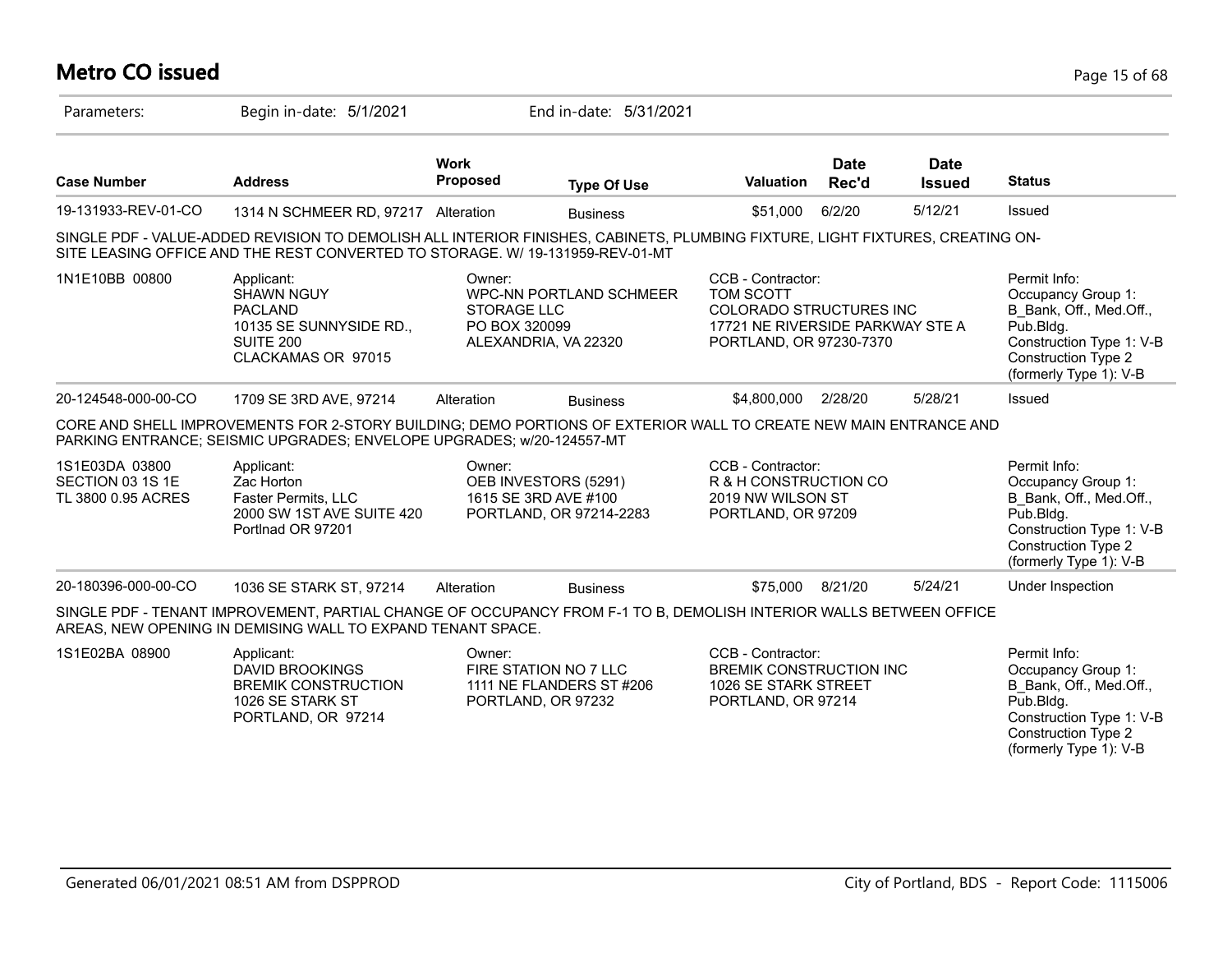## **Metro CO issued** Page 16 of 68

| Parameters:                                                                                              | Begin in-date: 5/1/2021                                                                                                                                                                                                                     |                         | End in-date: 5/31/2021                                                                 |                                                                                                                   |                      |                              |                                                                                                        |
|----------------------------------------------------------------------------------------------------------|---------------------------------------------------------------------------------------------------------------------------------------------------------------------------------------------------------------------------------------------|-------------------------|----------------------------------------------------------------------------------------|-------------------------------------------------------------------------------------------------------------------|----------------------|------------------------------|--------------------------------------------------------------------------------------------------------|
| <b>Case Number</b>                                                                                       | <b>Address</b>                                                                                                                                                                                                                              | <b>Work</b><br>Proposed | <b>Type Of Use</b>                                                                     | <b>Valuation</b>                                                                                                  | <b>Date</b><br>Rec'd | <b>Date</b><br><b>Issued</b> | <b>Status</b>                                                                                          |
| 18-269334-REV-03-CO                                                                                      | 521 SW 11TH AVE, 97205                                                                                                                                                                                                                      | Alteration              | <b>Business</b>                                                                        | \$30,000                                                                                                          | 9/24/20              | 5/28/21                      | Issued                                                                                                 |
|                                                                                                          | SINGLE PDF: VALUE-ADDED REVISION TO REROOF URM BUILDING WHILE CRANE ON SITE. URM BUILDING REQUIRES MANDATORY PARTIAL<br>SEISMIC UPGRADE. VOLUNTARY SEISMIC UPGRADES AT 4TH FLOOR INCLUDED SINCE SPACE VACANT.                               |                         |                                                                                        |                                                                                                                   |                      |                              |                                                                                                        |
| 1N1E33DD 02300                                                                                           | Applicant:<br>PEDER GOLBERG<br><b>JAMES G PIERSON</b><br>610 SW ALDER #918<br>PORTLAND OR 97205                                                                                                                                             | Owner:                  | CARLYLE PARTNERS LLC<br>838 SW 1ST AVE, #210<br>PORTLAND, OR 97204                     | CCB - Contractor:<br><b>JIM CUNNINGHAM</b><br>WIN CONSTRUCTION INC<br>14055 SW KENTUCKY PL<br>BEAVERTON, OR 97008 |                      |                              |                                                                                                        |
| 20-146722-REV-01-CO                                                                                      | 421 SW OAK ST, 97204                                                                                                                                                                                                                        | Alteration              | <b>Business</b>                                                                        | \$48,019 9/22/20                                                                                                  |                      | 5/21/21                      | Issued                                                                                                 |
|                                                                                                          | Single PDF - VALUE ADDED REVISION, NEW DOMESTIC WATER VAULT IN BASEMENT EXTENDING INTO RIGHT-OF-WAY UNDER SIDEWALK.                                                                                                                         |                         |                                                                                        |                                                                                                                   |                      |                              |                                                                                                        |
| 1N1E34CD 03000<br><b>PORTLAND</b><br><b>BLOCK 66 LOT 1&amp;2</b><br>7&8                                  | Applicant:<br><b>MATT FITZGERALD</b><br><b>GBD ARCHITECTS</b><br>1120 NW COUCH ST, STE 300<br>PORTLAND OR 97209                                                                                                                             | Owner:                  | <b>G&amp;I VII FIVE OAK OWNER LLC</b><br>220 E 42ND ST, 27TH FLR<br>NEW YORK, NY 10017 | CCB - Contractor:<br>R & H CONSTRUCTION CO<br>2019 NW WILSON ST<br>PORTLAND, OR 97209                             |                      |                              |                                                                                                        |
| 20-218088-000-00-CO                                                                                      | 4946 NE 13TH AVE, 97211                                                                                                                                                                                                                     | Alteration              | <b>Business</b>                                                                        | \$250,000                                                                                                         | 11/25/20             | 5/12/21                      | Issued                                                                                                 |
| SPACES. WITH 20-218109-MT.                                                                               | SINGLE PDF - CREATE 5 TENANT SPACES AND ESTABLISH B OCCUPANCY - WORK INCLUDES DEMISING WALLS AND PARTITION WALLS WITHIN<br>EACH TENANT SPACE TO CREATE OFFICES, ACCESSIBLE RESTROOMS, RESTROOM WITH TUB, BREAK ROOM, OFFICES, AND OPEN WORK |                         |                                                                                        |                                                                                                                   |                      |                              |                                                                                                        |
| 1N1E23BD 01800<br><b>ALBINA HTS</b><br>BLOCK <sub>5</sub><br>LOT 1 EXC PT IN STS &<br>LOT 2 EXC PT IN ST | Applicant:<br><b>DAN WILLIAMS</b><br><b>FASTER PERMITS</b><br>2000 SW 1ST AVE SUITE 420<br>PORTLAND OR 97201                                                                                                                                | Owner:                  | ALBERTA 13 APARTMENTS LLC<br>3330 NW YEON AVE #100<br>PORTLAND, OR 97210-1531          | CCB - Contractor:<br>VWR DEVELOPMENT LLC<br>3330 NW YEON AVENUE 100<br>PORTLAND, OR 97210                         |                      |                              | Permit Info:<br>Occupancy Group 1:<br>B_Bank, Off., Med.Off.,<br>Pub.Bldg.<br>Construction Type 1: V-A |
| 20-225132-000-00-CO                                                                                      | 1820 SW 4TH AVE, 97201                                                                                                                                                                                                                      | Alteration              | <b>Business</b>                                                                        | \$815,000                                                                                                         | 12/23/20             | 5/25/21                      | Issued                                                                                                 |
| ROOMS; NEW RESTROOMS                                                                                     | SINGLE PDF - FIRST TIME TI FOR NEW BANK TENANT; ADD NEW INTERIOR PARTITION WALLS TO CREATE OFFICE SPACES AND MEETING                                                                                                                        |                         |                                                                                        |                                                                                                                   |                      |                              |                                                                                                        |
| 1S1E03CB 02600                                                                                           | Applicant:<br>NICOLE NEBELUNG<br><b>RSP ARCHITECTS</b><br>1220 MARSHALL ST NE<br>MINNEAPOLLIS MN 55413                                                                                                                                      | Owner:                  | PORTLAND STATE UNIVERSITY<br>1600 SW 4TH AVE #340<br>PORTLAND, OR 97201-5522           | CCB - Contractor:<br>R & H CONSTRUCTION CO<br>2019 NW WILSON ST<br>PORTLAND, OR 97209                             |                      |                              | Permit Info:<br>Occupancy Group 1:<br>B Bank, Off., Med.Off.,<br>Pub.Bldg.<br>Construction Type 1: I-B |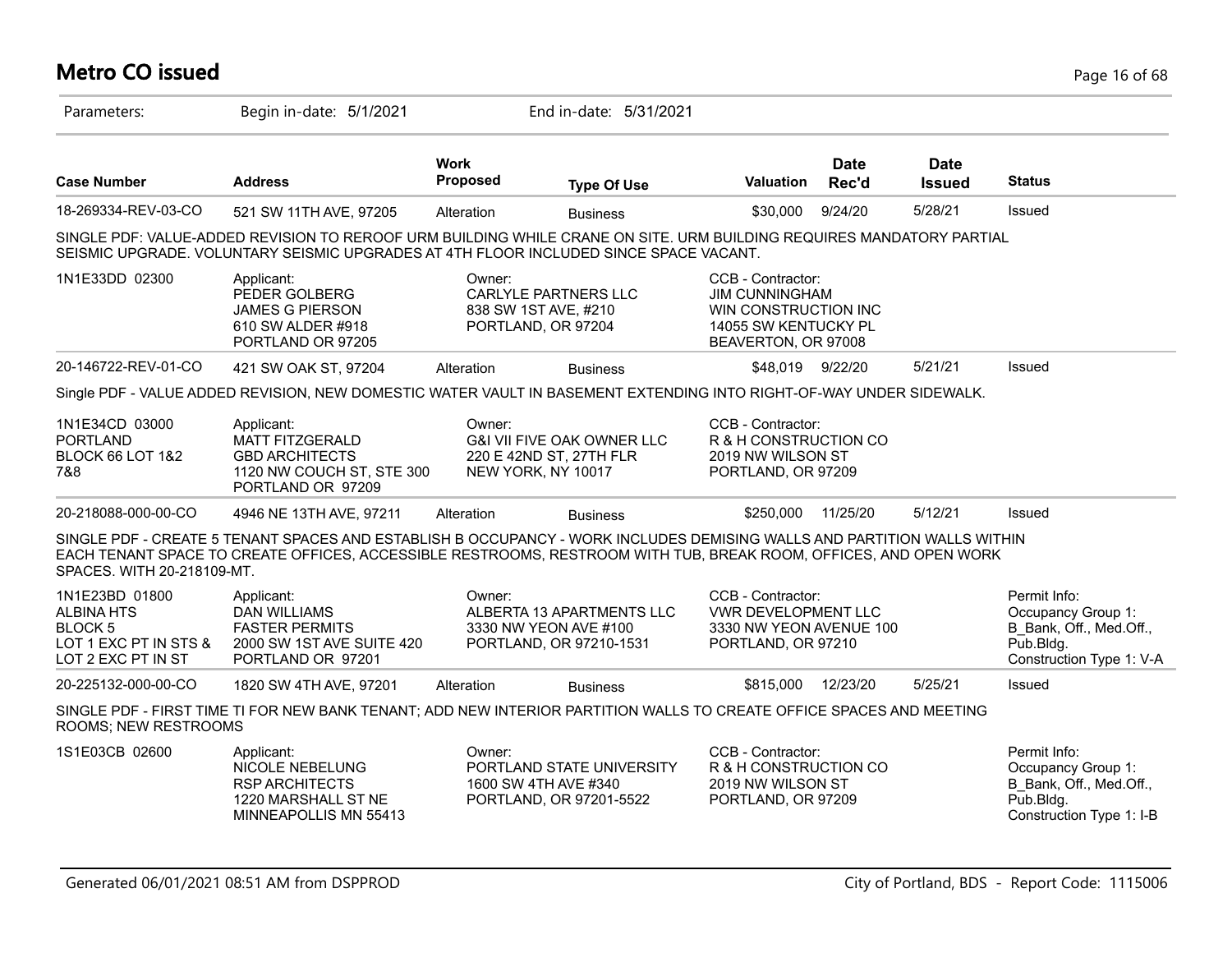# **Metro CO issued** Page 17 of 68

| Parameters:                                                                                                                                                               | Begin in-date: 5/1/2021                                                                                    |                                                          | End in-date: 5/31/2021                                 |                                                                                                                          |                      |                              |                                                                                                          |
|---------------------------------------------------------------------------------------------------------------------------------------------------------------------------|------------------------------------------------------------------------------------------------------------|----------------------------------------------------------|--------------------------------------------------------|--------------------------------------------------------------------------------------------------------------------------|----------------------|------------------------------|----------------------------------------------------------------------------------------------------------|
| <b>Case Number</b>                                                                                                                                                        | <b>Address</b>                                                                                             | <b>Work</b><br>Proposed                                  | <b>Type Of Use</b>                                     | <b>Valuation</b>                                                                                                         | <b>Date</b><br>Rec'd | <b>Date</b><br><b>Issued</b> | <b>Status</b>                                                                                            |
| 20-224897-000-00-CO                                                                                                                                                       | 325 NW 13TH AVE, 97209                                                                                     | Alteration                                               | <b>Business</b>                                        | \$26,429                                                                                                                 | 12/17/20             | 5/20/21                      | Issued                                                                                                   |
|                                                                                                                                                                           | SINGLE PDF - REMOVE UNUSED CONVENIENCE STAIR BETWEEN 2ND AND 3RD FLOOR AND INFILL 3RD FLOOR OPENING.       |                                                          |                                                        |                                                                                                                          |                      |                              |                                                                                                          |
| 1N1E33DA 40005<br>PEARL CONDOMINIUMS<br>AT BLOCK 90<br><b>LOT C-105</b><br>HISTORIC PROPERTY 15 PORTLAND OR 97201<br><b>YR 2006</b><br>POTENTIAL ADDITIONAL<br><b>TAX</b> | Applicant:<br>NATHAN ARNOLD<br><b>FASTER PERMITS</b><br>2000 SW 1ST AVE #420                               | Owner:<br>335 15TH ST                                    | HPG BLOCK 90 OWNER LLC<br>SAN DIEGO, CA 92101-7532     | CCB - Contractor:<br><b>TJ DAWES</b><br>5D CONTRACTORS LLC<br>PO BOX 433<br>GRESHAM, OR 97030                            |                      |                              | Permit Info:<br>Occupancy Group 1:<br>B_Bank, Off., Med.Off.,<br>Pub.Bldg.<br>Construction Type 1: III-B |
| 19-156274-DFS-02-CO                                                                                                                                                       | 620 SW 5TH AVE, 97204                                                                                      | Alteration                                               | <b>Business</b>                                        | \$15,000                                                                                                                 | 11/4/20              | 5/6/21                       | Final                                                                                                    |
|                                                                                                                                                                           | SINGLE PDF; DEFERRED SUBMITTAL FOR TERRA COTTA PANEL FASTENERS                                             |                                                          |                                                        |                                                                                                                          |                      |                              |                                                                                                          |
| 1S1E03BA 08400A1<br><b>PORTLAND</b><br>BLOCK 62<br><b>LOT 7&amp;8</b><br>IMPS ONLY SEE R246111<br>(R667707310) FOR LAND                                                   | Applicant:<br><b>MIKE COYLE</b><br><b>FASTER PERMITS</b><br>2000 SW 1ST AVE, STE 420<br>PORTLAND, OR 97201 | Owner:<br><b>WALKER PLACE LLC</b><br>620 SW 5TH AVE #300 | PORTLAND, OR 97204-1418                                | CCB - Contractor:<br><b>NICK HILL</b><br>D & R MASONRY RESTORATION INC<br>8890 SE MCLOUGHLIN BLVD<br>MILWAUKIE, OR 97222 |                      |                              |                                                                                                          |
| 19-252870-DFS-07-CO                                                                                                                                                       | 710 NE HOLLADAY ST, 97232 Alteration                                                                       |                                                          | <b>Business</b>                                        | \$60,000                                                                                                                 | 4/20/21              | 5/7/21                       | Issued                                                                                                   |
| SINGLE PDF - DFS FOR GLASS HANDRAIL TRACK.                                                                                                                                |                                                                                                            |                                                          |                                                        |                                                                                                                          |                      |                              |                                                                                                          |
| 1N1E35BC 00200<br><b>HOLLADAYS ADD</b><br>BLOCK 91&102 TL 200<br>DEFERRED ADDITIONAL<br><b>TAX LIABILITY</b>                                                              | Applicant:<br>Hunter Sorge<br>342 SW Second Ave                                                            | Owner:<br>SAN DIEGO, CA 92121                            | AAT LLOYD DISTRICT LLC<br>3420 CARMEL MOUNTAIN RD #100 | CCB - Contractor:<br><b>SWINERTON BUILDERS INC</b><br>2001 CLAYTON ROAD 7TH FLOOR LEGAL<br>CONCORD, CA 94520             |                      |                              |                                                                                                          |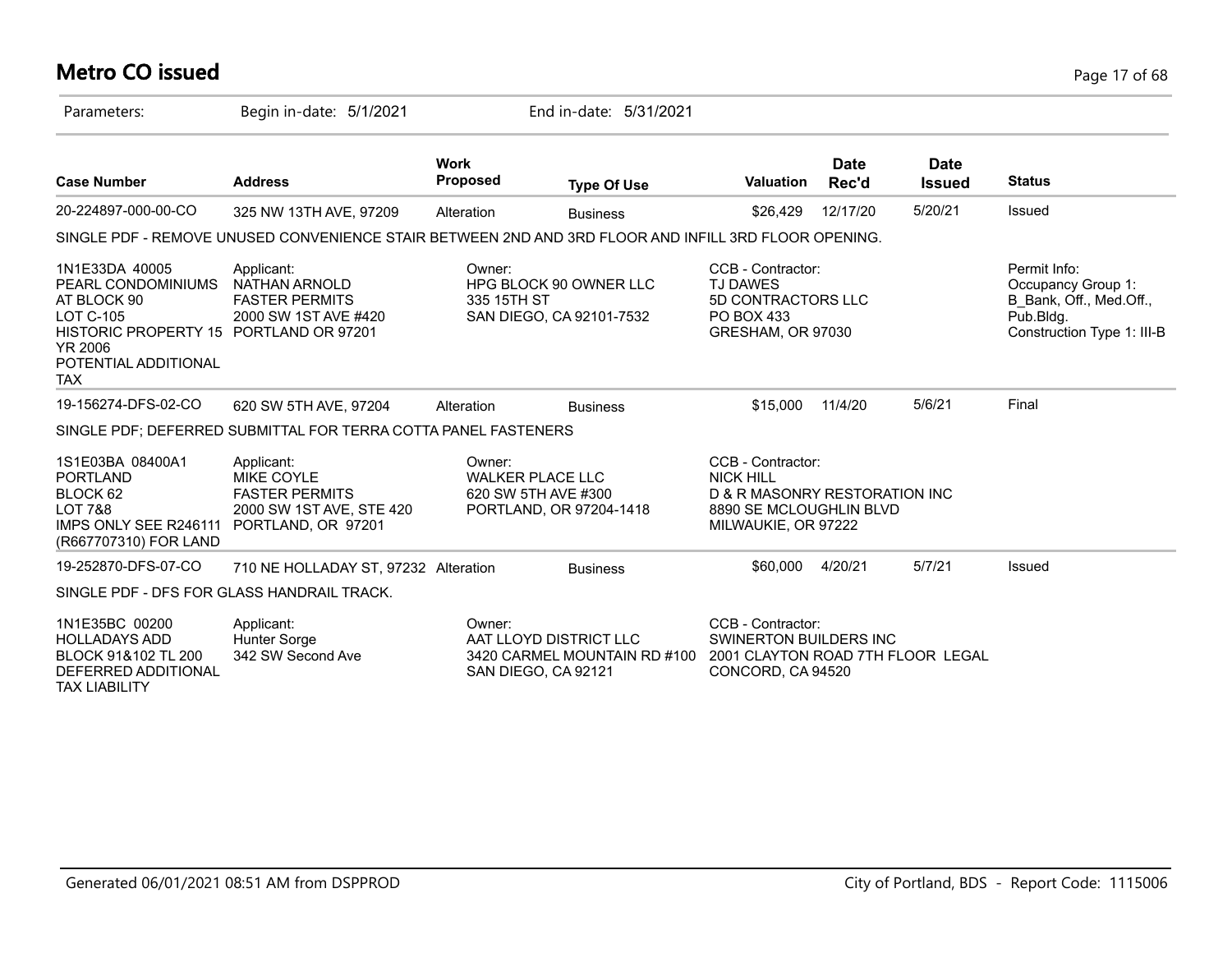#### **Metro CO issued** Page 18 of 68 Parameters: Begin in-date: 5/1/2021 End in-date: 5/31/2021 **Work Case Number Address Proposed Type Of Use Valuation Status Date Rec'd Date Issued** 20-225970-REV-01-CO 5001 N LAGOON AVE, 97217 Alteration Business \$5,000 5/4/21 5/18/21 Issued SINGLE PDF - VALUE ADDED REVISION TO RELOCATE EXISTING SPRINKLER VALVE ROOM CURRENTLY LOCATED ON LEVEL 2 TO AN EXISTING SPACE ON LEVEL 1. A SEPARATE PERMIT FOR RELOCATING THE EXISTING LEVEL 2 FIRE SPRINKLER VALVING AND EQUIPMENT WILL BE OBTAINED BY FIRE PROTECTION CONTRACTOR. 1N1E20A 00700 SECTION 20 1N 1E TL 700 2.67 ACRES CCB - Contractor: MILLENNIUM BUILDING SERVICES INC 5909 N CUTTER CIRCLE PORTLAND, OR 97217 Owner: ESTEY,JOHN R TR 13363 GOODALL RD 1120 NW COUCH STREET, SUITE LAKE OSWEGO, OR 97034 Applicant: MICHELLE SCHULZ GBD ARCHITECTS INC 300 PORTLAND OR 97209 USA 21-025868-000-00-CO 2664 N MARINE DR, 97217 Alteration Business \$4,000 3/17/21 5/5/21 Under Inspection SINGLE PDF - TENANT IMPROVEMENT, PARTIAL CHANGE OF OCC. NEW INTERIOR WALLS AND DOOR TO CREATE OFFICE AND STORAGE. 2N1E33C 01300 PARTITION PLAT 1994- 164 LOT 3 TL 1300 Permit Info: Occupancy Group 1: B\_Bank, Off., Med.Off., Pub.Bldg. Construction Type 1: V-B CCB - Contractor: RRS CONSTRUCTION INC 5185 CARMAN DRIVE LAKE OSWEGO, OR 97035 Owner: HARSCH INVESTMENT PROPERTIES LLC 1121 SW SALMON ST PORTLAND, OR 97205 Applicant: RICHARD WHITEMAN RRS CONSTRUCTION LLC 2950 NW YEON AVE PORTLAND, OR 97210 21-002090-REV-01-CO 5801 NE COLUMBIA BLVD, 97218 Alteration Business 60 4/29/21 5/17/21 Issued SINGLE PDF - REMOVE RPBA REQUIREMENT FROM PLANS 1N2E18A 01100 SECTION 18 1N 2E TL 1100 11.03 ACRES Permit Info: Occupancy Group 1: S-1\_Storage - Moderate Hazard, Warehouse Construction Type 1: III-B CCB - Contractor: LIT INDUSTRIAL LTD PARTNERSHIP WALEN CONSTRUCTION LLC PO BOX 2267 WILSONVILLE, OR 97070 Owner: 1717 MCKINNEY AVE #1900 DALLAS, TX 75202-1253 Applicant: TAMRA LINDSTROM MILDRED DESIGN GROUP 4875 SW GRIFFITH DR, SUITE 300 BEAVERTON, OR 97005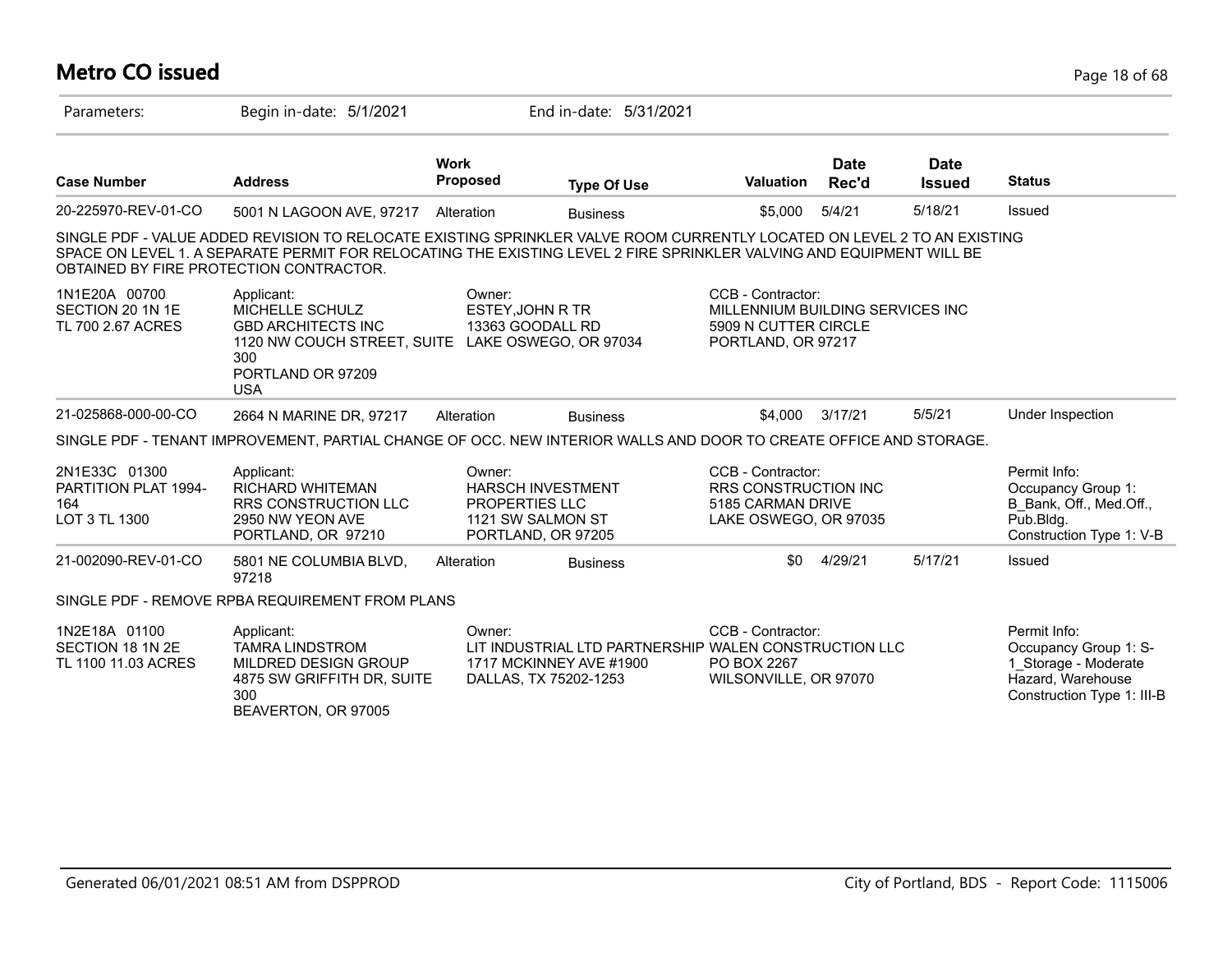| <b>Metro CO issued</b> | Page 19 of 68 |
|------------------------|---------------|
|                        |               |

| Parameters:                                                              | Begin in-date: 5/1/2021                                                                                                                                                                                                                         |                                | End in-date: 5/31/2021                                                                                                                               |                                                                                                                       |                      |                              |                                                                                                          |
|--------------------------------------------------------------------------|-------------------------------------------------------------------------------------------------------------------------------------------------------------------------------------------------------------------------------------------------|--------------------------------|------------------------------------------------------------------------------------------------------------------------------------------------------|-----------------------------------------------------------------------------------------------------------------------|----------------------|------------------------------|----------------------------------------------------------------------------------------------------------|
| <b>Case Number</b>                                                       | <b>Address</b>                                                                                                                                                                                                                                  | <b>Work</b><br><b>Proposed</b> | <b>Type Of Use</b>                                                                                                                                   | <b>Valuation</b>                                                                                                      | <b>Date</b><br>Rec'd | <b>Date</b><br><b>Issued</b> | <b>Status</b>                                                                                            |
| 21-016552-000-00-CO                                                      | 2112 NE 42ND AVE, 97213                                                                                                                                                                                                                         | Alteration                     | <b>Business</b>                                                                                                                                      | \$60,000                                                                                                              | 2/22/21              | 5/12/21                      | Issued                                                                                                   |
| <b>FIXTURES.</b>                                                         | SINGLE PDF - TENANT IMPROVEMENT, NO CHANGE IN OCCUPANCY. ADD (2) INTERIOR WALLS, (1) INTERIOR DOOR, RELOCATE ELECTRICAL                                                                                                                         |                                |                                                                                                                                                      |                                                                                                                       |                      |                              |                                                                                                          |
| 1N2E30CB 20100<br><b>ROSSMERE</b><br><b>BLOCK 21</b><br>LOT 9-11         | Applicant:<br><b>REBECCA BROCK</b><br><b>ANKROM MOISAN</b><br>38 NW DAVIS, STE 300<br>PORTLAND, OR 97209                                                                                                                                        | Owner:<br>Owner:               | PFEIFER, DONLAD V TR<br>17540 MESNARD ST #C100<br>LAKE OSWEGO, OR 97034<br>PFEIFER, VIRGINIA E TR<br>17540 MESNARD ST #C100<br>LAKE OSWEGO, OR 97034 | CCB - Contractor:<br><b>MIKE BROWN</b><br><b>RUSSELL CONSTRUCTION INC</b><br>20915 SW 105TH AVE<br>TUALATIN, OR 97062 |                      |                              | Permit Info:<br>Occupancy Group 1:<br>B Bank, Off., Med.Off.,<br>Pub.Bldg.<br>Construction Type 1: V-B   |
| 21-033908-000-00-CO                                                      | 7900 SW BARBUR BLVD,<br>97219                                                                                                                                                                                                                   | Alteration                     | <b>Business</b>                                                                                                                                      | \$10.624                                                                                                              | 4/12/21              | 5/12/21                      | Issued                                                                                                   |
|                                                                          | SINGLE PDF - REBUILD EXISTING CMU WALLS THAT WERE DAMAGED BY VEHICLE. REPLACE WINDOW.                                                                                                                                                           |                                |                                                                                                                                                      |                                                                                                                       |                      |                              |                                                                                                          |
| 1S1E21CA 03900<br><b>CAPITOL HILL</b><br>BLOCK 16<br>LOT 20 EXC PT IN ST | Applicant:<br><b>ZACH OWEN</b><br>MDS + ARCHITECTURE, LLC<br>5336 N MARYLAND AVE<br>PORTLAND, OR 97217                                                                                                                                          | Owner:                         | JOSEBONA CORPORATION<br>3827 SW HALL BLVD<br>BEAVERTON, OR 97005                                                                                     | CCB - Contractor:<br><b>DANIEL KIM</b><br>RED BULL DEVELOPMENT LLC<br>3479 NW JOHN OLSON PL<br>HILLSBORO, OR 97124    |                      |                              | Permit Info:<br>Occupancy Group 1:<br>B Bank, Off., Med.Off.,<br>Pub.Bldg.<br>Construction Type 1: V-B   |
| 21-026286-000-00-CO                                                      | 2321 NE ARGYLE ST, 97211                                                                                                                                                                                                                        | Alteration                     | <b>Business</b>                                                                                                                                      | \$142,500                                                                                                             | 3/18/21              | 5/6/21                       | Issued                                                                                                   |
| ROOM. NO OCCUPANCY THIS PERMIT.                                          | SINGLE PDF - SHELL IMPROVEMENTS TO MODIFY EAST AND WEST END OFFICES. WEST OFFICE: REMOVE MEZZANINE AND MODIFY LAYOUT OF<br>OFFICES AND RESTROOMS. EAST OFFICE: REMOVE WALLS TO CREATE OPEN OFFICE SPACE AND MOIDIFY WALL TO CREATE LARGER BREAK |                                |                                                                                                                                                      |                                                                                                                       |                      |                              |                                                                                                          |
| 1N1E12CC 01200<br>SECTION 12 1N 1E<br>TL 1200 4.62 ACRES                 | Applicant:<br>SABINE O'HALLORAN<br>MILDREN DESIGN GROUP<br>4875 SW GRIFFITH DR<br>BEAVERTON, OR 97005                                                                                                                                           | Owner:                         | <b>ICON OWNER POOL 3 WEST LLC</b><br>2 N RIVERSIDE PLZ STE 2350<br>CHICAGO, IL 60606-2617                                                            | Primary Contractor:<br><b>TO BID</b>                                                                                  |                      |                              | Permit Info:<br>Occupancy Group 1:<br>B Bank, Off., Med.Off.,<br>Pub.Bldg.<br>Construction Type 1: III-B |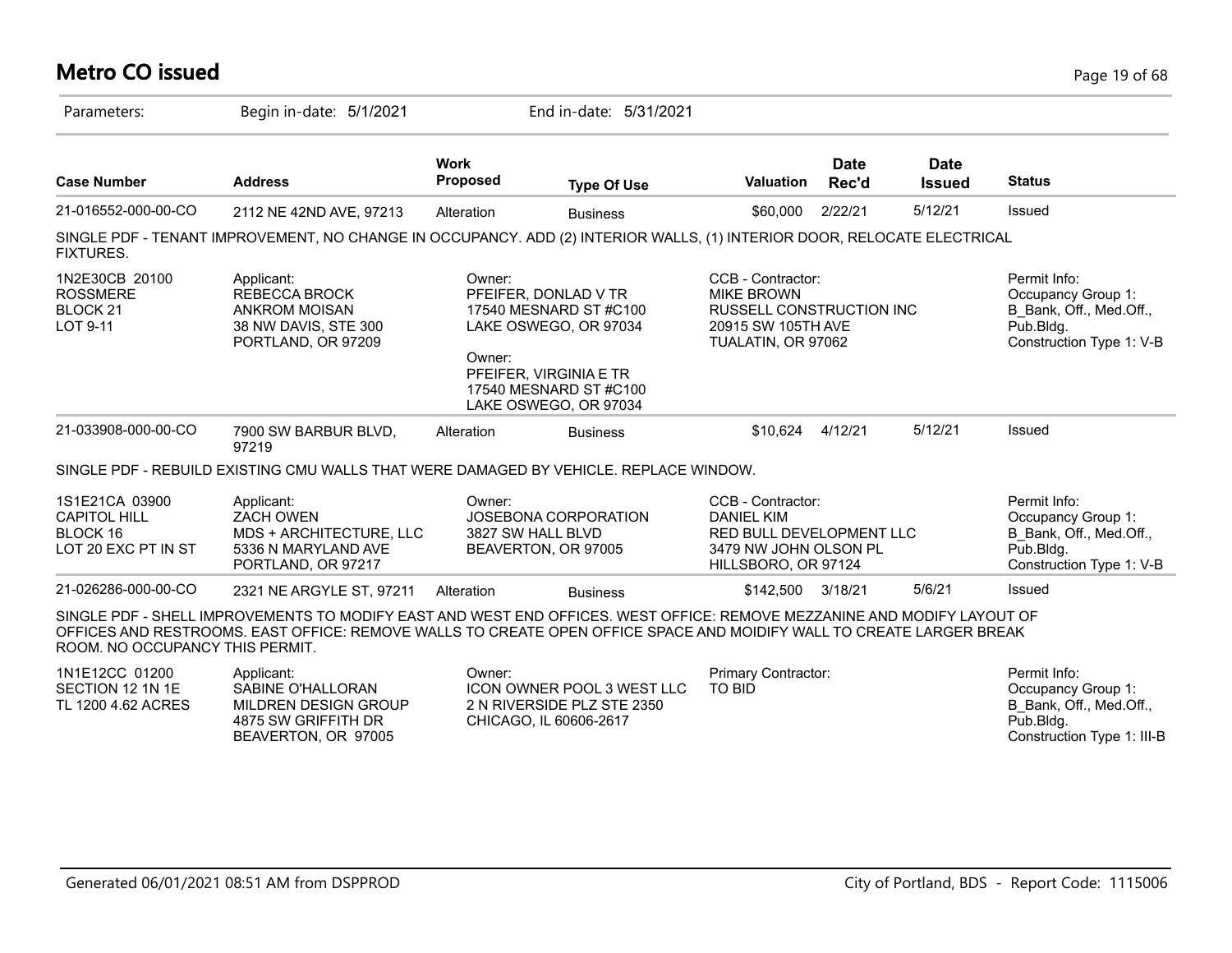| <b>Metro CO issued</b>                                                                   |                                                                                                                                                                        |                                                     |                                                                 |                                                                              |                      |                              | Page 20 of 68                                                                                                                                     |
|------------------------------------------------------------------------------------------|------------------------------------------------------------------------------------------------------------------------------------------------------------------------|-----------------------------------------------------|-----------------------------------------------------------------|------------------------------------------------------------------------------|----------------------|------------------------------|---------------------------------------------------------------------------------------------------------------------------------------------------|
| Parameters:                                                                              | Begin in-date: 5/1/2021                                                                                                                                                |                                                     | End in-date: 5/31/2021                                          |                                                                              |                      |                              |                                                                                                                                                   |
| <b>Case Number</b>                                                                       | <b>Address</b>                                                                                                                                                         | <b>Work</b><br><b>Proposed</b>                      | <b>Type Of Use</b>                                              | <b>Valuation</b>                                                             | <b>Date</b><br>Rec'd | <b>Date</b><br><b>Issued</b> | <b>Status</b>                                                                                                                                     |
| 20-117772-REV-01-CO                                                                      | 2027 NE FLANDERS ST,<br>97232                                                                                                                                          | Alteration                                          | <b>Business</b>                                                 | \$0                                                                          | 4/23/21              | 5/18/21                      | Issued                                                                                                                                            |
|                                                                                          | SINGLE PDF - REVISION TO RELOCATE COFFEE AREA, BUILD WALLS TO CREATE TWO TREATMENT ROOMS AND STORAGE CLOSET. ENLARGE<br>TOILET ROOM. ADD DOORS. ALTER OCCUPANCY LOADS. |                                                     |                                                                 |                                                                              |                      |                              |                                                                                                                                                   |
| 1N1E35DA 02200<br><b>BYRNES ADD</b><br><b>BLOCK5</b><br>W 1/2 OF LOT 5&6 EXC<br>PT IN ST | Applicant:<br><b>BEN KING</b><br>STEM ARCHITECTURE, INC<br>PO BOX 2124<br>PORTLAND, OR 97208                                                                           | Owner:                                              | PDX SANDY BLVD LLC<br>309 SW 6TH AVE #210<br>PORTLAND, OR 97204 | CCB - Contractor:<br>PATH PDX LLC<br>1640 NW IRVING ST<br>PORTLAND, OR 97209 |                      |                              | Permit Info:<br>Occupancy Group 1:<br>B Bank, Off., Med.Off.,<br>Pub.Bldg.<br>Construction Type 1: V-B                                            |
| 19-243340-REV-01-CO                                                                      | 1001 SE DIVISION ST, 97202 Alteration                                                                                                                                  |                                                     | <b>Business</b>                                                 | \$0                                                                          | 4/27/21              | 5/17/21                      | Issued                                                                                                                                            |
|                                                                                          | SINGLE PDF - REVISION TO CHANGE CEILING FROM WOOD TO GYPSUM BOARD. SEE REFLECTED CEILING PLAN FRAMING AND DETAILS.                                                     |                                                     |                                                                 |                                                                              |                      |                              |                                                                                                                                                   |
| 1S1E02CD 09800<br><b>STEPHENS ADD</b><br>BLOCK 111<br>LOT 5&6                            | Applicant:<br><b>COLLIN JANKE</b><br><b>JANKE ARCHITECTURE</b><br>1312 NE 116TH AVE<br>PORTLAND OR 97220                                                               | Owner:<br>FROG POND LLC<br>PO BOX 6917              | PORTLAND, OR 97228                                              |                                                                              |                      |                              |                                                                                                                                                   |
| 20-117281-REV-01-CO                                                                      | 4212 NE PRESCOTT ST,<br>97218                                                                                                                                          | Alteration                                          | <b>Business</b>                                                 | \$0                                                                          | 4/21/21              | 5/6/21                       | Issued                                                                                                                                            |
|                                                                                          | SINGLE PDF - REVISION TO REMOVE "FUTURE TENANT SUITE" FROM USE GROUPS AND REMOVE PI RPBA SCOPE FROM SITE PLAN.                                                         |                                                     |                                                                 |                                                                              |                      |                              |                                                                                                                                                   |
| 1N2E19CB 02200<br>SECTION 19 1N 2E<br>TL 2200 0.62 ACRES                                 | Applicant:<br><b>RYAN FLATTERY</b><br>COMMUNITECTURE, INC.<br>1421 SE DIVISION<br>PORTLAND, OR 97202                                                                   | Owner:<br><b>GOLDEN IRIS LLC</b><br>4030 NE 8TH AVE | PORTLAND, OR 97212                                              |                                                                              |                      |                              | Permit Info:<br>Occupancy Group 1: A-<br>3 Assembly - General<br>Construction Type 1: V-B<br><b>Construction Type 2</b><br>(formerly Type 1): V-B |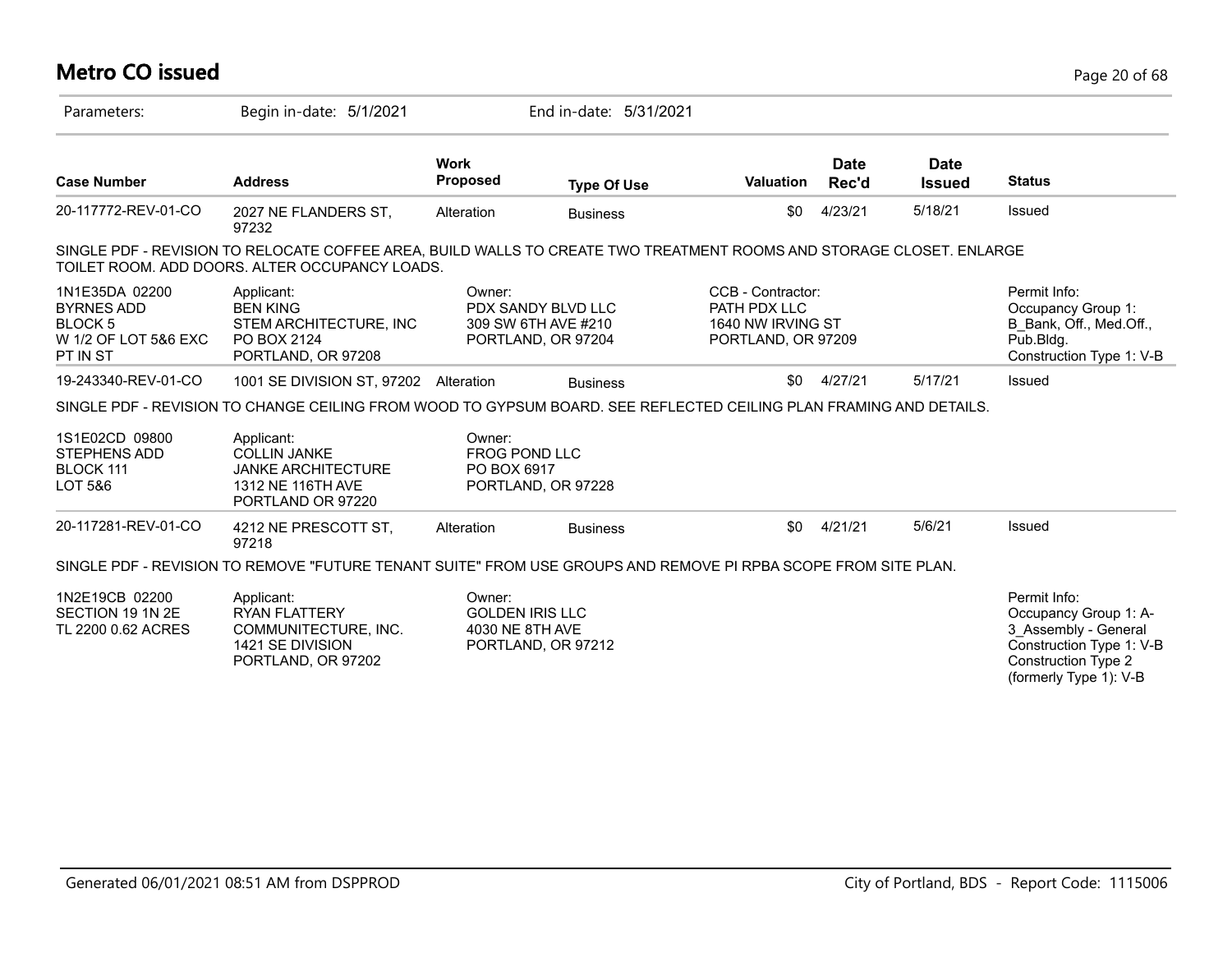# **Metro CO issued** Page 21 of 68

| Parameters:                                                                                                                     | Begin in-date: 5/1/2021                                                                                                                |                                                                                        | End in-date: 5/31/2021                                          |                                                                                                                               |                      |                              |                                                                                                            |
|---------------------------------------------------------------------------------------------------------------------------------|----------------------------------------------------------------------------------------------------------------------------------------|----------------------------------------------------------------------------------------|-----------------------------------------------------------------|-------------------------------------------------------------------------------------------------------------------------------|----------------------|------------------------------|------------------------------------------------------------------------------------------------------------|
| <b>Case Number</b>                                                                                                              | <b>Address</b>                                                                                                                         | <b>Work</b><br>Proposed                                                                | <b>Type Of Use</b>                                              | <b>Valuation</b>                                                                                                              | <b>Date</b><br>Rec'd | <b>Date</b><br><b>Issued</b> | <b>Status</b>                                                                                              |
| 21-019803-000-00-CO                                                                                                             | 134 W BURNSIDE ST, 97209                                                                                                               | Alteration                                                                             | <b>Business</b>                                                 | \$30,000                                                                                                                      | 3/3/21               | 5/3/21                       | Under Inspection                                                                                           |
| AND THE KITCHEN.                                                                                                                | SINGLE PDF - INTERIOR TENANT IMPROVEMENT FOR EXISTING TENANT, NEW WALL WITH CONCESSION WINDOW BETWEEN THE DAY ROOM                     |                                                                                        |                                                                 |                                                                                                                               |                      |                              |                                                                                                            |
| 1N1E34CD 00300<br><b>COUCHS ADD</b><br><b>BLOCK 11</b><br>W 1/2 OF LOT 2&3 EXC<br>PT IN ST<br>W 45' OF LOT 6&7 EXC<br>PT IN STS | Applicant:<br><b>REBECCA KERR</b><br><b>CIDA ARCHITECTS AND</b><br><b>ENGINEERS</b><br>15895 SW 72ND AVE, STE 200<br>PORTLAND OR 97224 | Owner:<br><b>SALVATION ARMY</b>                                                        | 8495 SE MONTEREY AVE #100<br>HAPPY VALLEY, OR 97086-7845        | CCB - Contractor:<br><b>RA SERVICES LLC</b><br>PO BOX 433<br>COLTON, OR 97017                                                 |                      |                              | Permit Info:<br>Occupancy Group 1:<br>B_Bank, Off., Med.Off.,<br>Pub.Bldg.<br>Construction Type 1: III-B   |
| 21-026650-000-00-CO                                                                                                             | 10615 SE CHERRY BLOSSOM Alteration<br>DR, 97216                                                                                        |                                                                                        | <b>Business</b>                                                 | \$120,791                                                                                                                     | 3/22/21              | 5/7/21                       | Issued                                                                                                     |
|                                                                                                                                 | SINGLE PDF - INTERIOR REMODEL TO LOBBY AND RECEPTION AREAS ON 2ND FLOOR, SUITE 260.                                                    |                                                                                        |                                                                 |                                                                                                                               |                      |                              |                                                                                                            |
| 1S2E03BC 00100<br>SECTION 03 1S 2E<br>TL 100 1.31 ACRES                                                                         | Applicant:<br>ROBERT CROSSLAND<br>CENTENNIAL CONTRACTORS<br>10011 SE DIVISION ST SUITE 209<br>PORTLAND, OR 97266                       | Owner:<br>WESTON INVESTMENT CO LLC<br>2154 NE BROADWAY #200<br>PORTLAND, OR 97232-1561 |                                                                 | CCB - Contractor:<br>CENTENNIAL CONTRACTORS<br><b>ENTERPRISES INC</b><br>11111 SUNSET HILLS ROAD STE 350<br>RESTON, VA 20190  |                      |                              | Permit Info:<br>Occupancy Group 1:<br>B Bank, Off., Med.Off.,<br>$P$ ub.Bldg.<br>Construction Type 1: V-B  |
| 21-041489-000-00-CO                                                                                                             | 7700 NE AMBASSADOR PL,<br>97220                                                                                                        | Alteration                                                                             | <b>Business</b>                                                 | \$24,250                                                                                                                      | 5/6/21               | 5/6/21                       | Under Inspection                                                                                           |
| SECURED DOORS.                                                                                                                  | SINGLE PDF - INTERIOR TENANT IMPROVEMENT - CONVERT ONE EXISTING OFFICE SPACE TO SECURED RECEPTION OFFICE. PROVIDE TWO                  |                                                                                        |                                                                 |                                                                                                                               |                      |                              |                                                                                                            |
| 1N2E09C 01200<br>PORTLAND INT'L<br><b>CENTER</b><br>LOT 1&2 TL 1200                                                             | Applicant:<br>PETER KIM<br>LRS ARCHITECTS<br>720 NW DAVIS ST, STE 300<br>PORTLAND, OR 97209                                            | Owner:                                                                                 | PORT OF PORTLAND<br>200 SW MARKET ST #200<br>PORTLAND, OR 97201 | CCB - Contractor:<br><b>ALAN VOLM</b><br>PACIFIC CREST STRUCTURES INC<br>17750 SW UPPER BOONES FRY RD 190<br>DURHAM, OR 97224 |                      |                              | Permit Info:<br>Occupancy Group 1:<br>B Bank, Off., Med.Off.,<br>$P$ ub.Bldg.<br>Construction Type 1: II-B |
| 20-145860-REV-02-CO                                                                                                             | 606 SE 11TH AVE, 97214                                                                                                                 | Alteration                                                                             | <b>Business</b>                                                 | \$0                                                                                                                           | 4/6/21               | 5/7/21                       | Issued                                                                                                     |
|                                                                                                                                 | SINGLE PDF - REVISION TO MODIFY STAIR FRAMING AND ATTACHMENT. UPDATE DFS LIST TO REMOVE CFS STUDS AND ENGINEERED STAIR.                |                                                                                        |                                                                 |                                                                                                                               |                      |                              |                                                                                                            |
| 1S1E02BA 07200                                                                                                                  | Applicant:<br>MICHAEL PARSHALL<br>WOODBLOCK ARCHITECTURE<br>827 SW 2ND AVE #300<br>PORTLAND OR 97204                                   | Owner:<br>602 SE 11TH LLC                                                              | 819 SE MORRISON ST #110<br>PORTLAND, OR 97214-6308              | CCB - Contractor:<br><b>DON RUE</b><br>JHC COMMERCIAL LLC<br>11125 SW BARBUR BLVD<br>PORTLAND, OR 97219                       |                      |                              |                                                                                                            |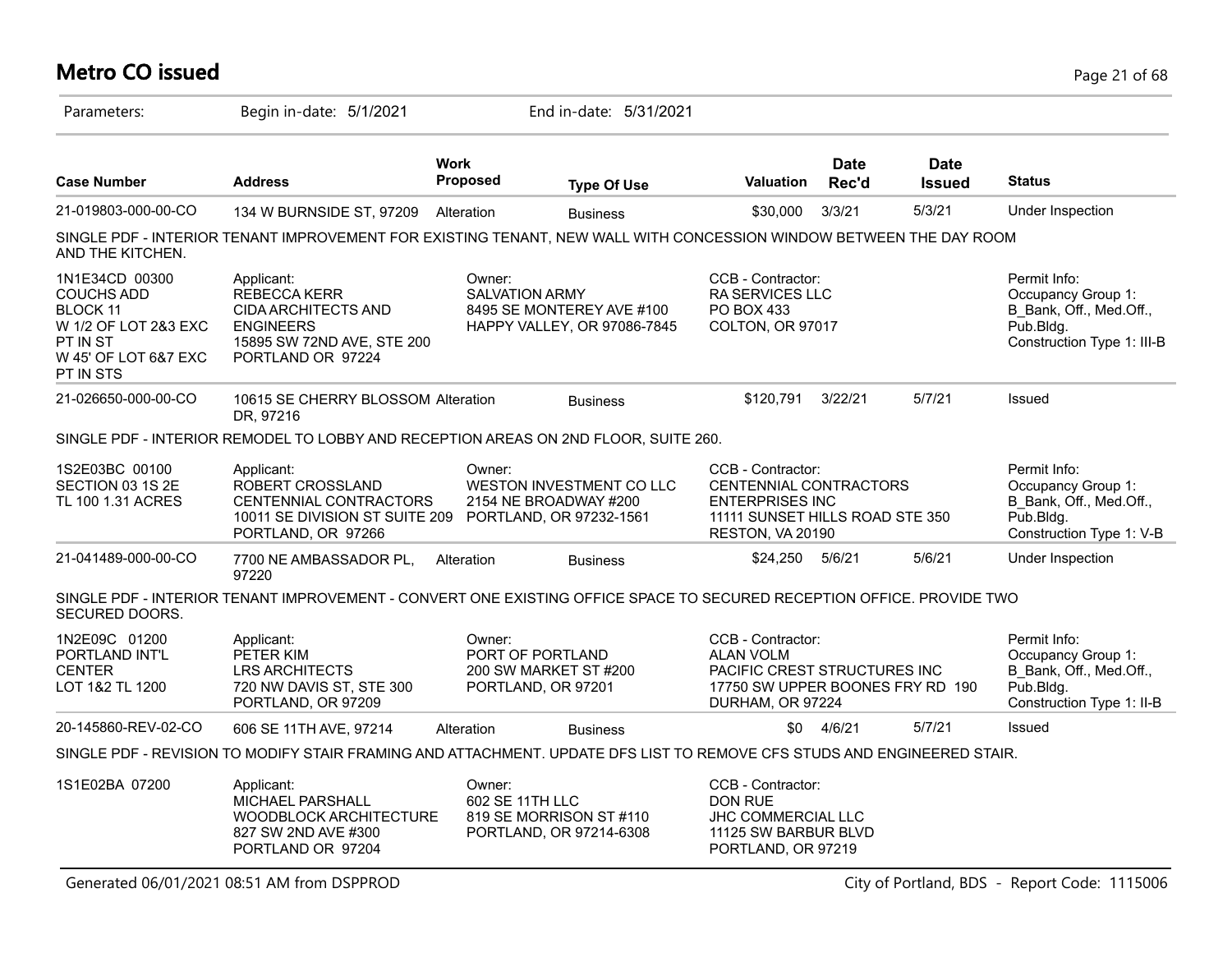### **Metro CO issued** Page 22 of 68 Parameters: Begin in-date: 5/1/2021 End in-date: 5/31/2021 **Work Case Number Address Proposed Type Of Use Valuation Status Date Rec'd Date Issued** 20-101101-REV-02-CO 336 NE 20TH AVE, 97232 Alteration Business \$0 3/30/21 5/20/21 Issued SINGLE PDF - REVISION TO CHANGE PARKING LAYOUT, ADD BIKE RACKS AND ALTER LANDSCAPING, CHANGE TO EDGE FLASHING, NORTH ENTRY CORNICE AND SOFFIT FRAMING REVISED, ADD SEISMIC BRACING CALCULATIONS FOR CLOUDS OVER CASEWORK, SEE NARRATIVE FOR DETAILS. 1N1E35DA 02900 BYRNES ADD BLOCK 4 LOT 1 CCB - Contractor: 1996 LLC 3028 JUDKINS RD #1 EUGENE, OR 97403 Owner: OREGONIANS FEDERAL CREDIT UNION 6915 SE LAKE RD MILWAUKIE, OR 97267-2103 Applicant: ERIC HALL ERIC HALL ARCHITECTS INC 116 HWY 99 N, STE 100 EUGENE OR 97402 20-134204-DFS-12-CO 7150 NE AIRPORT WAY, 97218 Alteration Business 5/11/21 5/11/21 Issued PDX - PACR - RCC - DFS-12 - Seismic bracing for technology equipment in the MDF room, IDF room, and radio rooms 1N2E08 00300 CCB - Contractor: JE DUNN CONSTRUCTION COMPANY 1001 LOCUST KANSAS CITY, MO 64106 Owner: PORT OF PORTLAND PO BOX 3529 PORTLAND, OR 97208-3529 Applicant: AUSTIN CHEADLE FASTER PERMITS 2000 SW 1ST AVE SUITE 420 PORTLAND, OR 97201 21-043982-000-00-CO 225 SW BROADWAY, 97205 Alteration Business \$2,000 5/6/21 5/25/21 Issued SINGLE PDF - FIRE ESCAPE LOAD TESTING 1N1E34CC 09800 PORTLAND BLOCK 85 LOT 6&7 TL 9800 CCB - Contractor: ED NUKALA INCOME PROPERTY MANAGEMENT CO 1800 SW 1ST SUITE 220 PORTLAND, OR 97201 Owner: BROADWAY COMMERCE LLC 620 SW 5TH AVE #300 PORTLAND, OR 97204-1418 Applicant: ED NUKALA INCOME PROPERTY MANAGEMENT 1800 SW 1ST AVE Suite 220 PORTLAND, OR 97201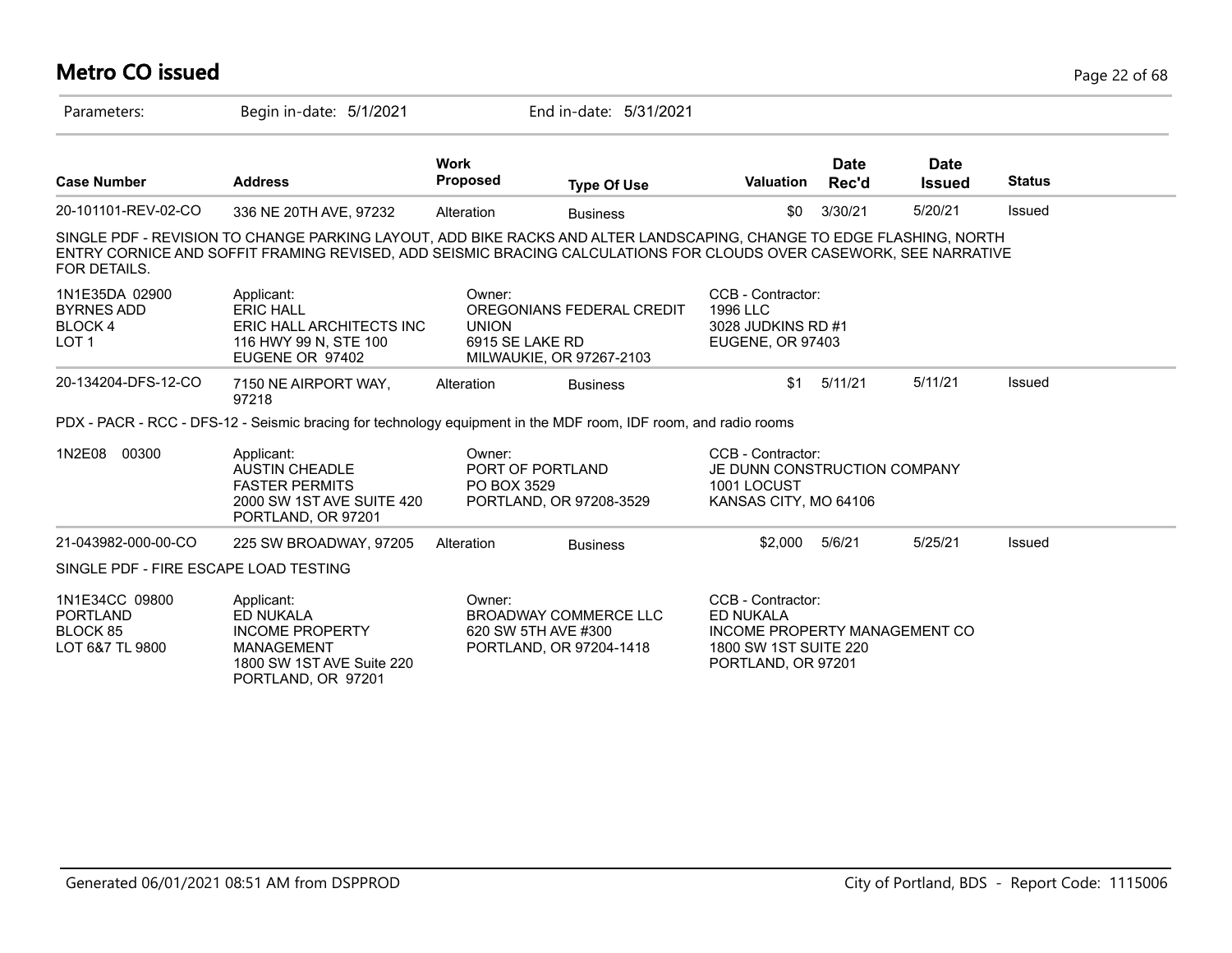| <b>Metro CO issued</b>                                                        |                                                                                                                                                                                                                                                      |                                  |                                                                         |                                                                                                             |                      |                              | Page 23 of 68                                                                                                    |
|-------------------------------------------------------------------------------|------------------------------------------------------------------------------------------------------------------------------------------------------------------------------------------------------------------------------------------------------|----------------------------------|-------------------------------------------------------------------------|-------------------------------------------------------------------------------------------------------------|----------------------|------------------------------|------------------------------------------------------------------------------------------------------------------|
| Parameters:                                                                   | Begin in-date: 5/1/2021                                                                                                                                                                                                                              |                                  | End in-date: 5/31/2021                                                  |                                                                                                             |                      |                              |                                                                                                                  |
| <b>Case Number</b>                                                            | <b>Address</b>                                                                                                                                                                                                                                       | <b>Work</b><br>Proposed          | <b>Type Of Use</b>                                                      | <b>Valuation</b>                                                                                            | <b>Date</b><br>Rec'd | <b>Date</b><br><b>Issued</b> | <b>Status</b>                                                                                                    |
| 19-236410-REV-01-CO                                                           | 1601 N COLUMBIA BLVD,<br>97217                                                                                                                                                                                                                       | Alteration                       | <b>Business</b>                                                         | \$0                                                                                                         | 3/2/21               | 5/19/21                      | Issued                                                                                                           |
| OUT WILL REMAIN AS UNFINISHED SPACE.                                          | SINGLE PDF - REVISION TO REDUCE PROPOSED WORK: NO NEW OFFICE WILL BE BUILT, NO CHANGE IN OCCUPANCY, ALL CONSTRUCTION TO<br>BE IN EXISTING OFFICE, PORTION OF SECOND FLOOR WILL NOT BE DEMOLISHED (REMAIN AS IS), PORTION OF SECOND FLOOR TO BE BUILT |                                  |                                                                         |                                                                                                             |                      |                              |                                                                                                                  |
|                                                                               | Applicant:<br><b>RANDAL RUIZ</b><br>LB STONE PROPERTIES<br>2800 E MAIN AVE<br>SPOKANE WA 99202                                                                                                                                                       | Owner:<br>#66 LLC<br>PO BOX 3949 | LAWRENCE B STONE PROPERTIES WALEN CONSTRUCTION LLC<br>SPOKANE, WA 99220 | CCB - Contractor:<br>PO BOX 2267<br>WILSONVILLE, OR 97070                                                   |                      |                              | Permit Info:<br>Occupancy Group 1:<br>B Bank, Off., Med.Off.,<br>Pub.Bldg.<br>Construction Type 1: III-B         |
| 20-169595-000-00-CO                                                           | 3954 N WILLIAMS AVE, 97227 Alteration                                                                                                                                                                                                                |                                  | Factory/Industrial                                                      | \$9,500                                                                                                     | 8/5/20               | 5/6/21                       | Issued                                                                                                           |
|                                                                               | SINGLE PDF - INSTALL (2) NEW METAL CANOPIES ON WEST ELEVATION.                                                                                                                                                                                       |                                  |                                                                         |                                                                                                             |                      |                              |                                                                                                                  |
| 1N1E22DD 07500<br><b>ALBINA HMSTD</b><br>BLOCK <sub>23</sub><br><b>LOT 15</b> | Applicant:<br><b>CALVIN SPEARING</b><br>PIKE AWNING CO<br>7300 SW LANDMARK LANE<br>PORTLAND OR 97224                                                                                                                                                 | Owner:<br>PO BOX 14488           | SAVING GRACE-WILLIAMS LLC<br>PORTLAND, OR 97227                         | CCB - Contractor:<br><b>DAN SPEARING</b><br>PIKE AWNING CO<br>7300 SW LANDMARK LN<br>PORTLAND, OR 972248029 |                      |                              |                                                                                                                  |
| 20-226704-000-00-CO                                                           | 7510 N MOHAWK AVE, 97203 Alteration                                                                                                                                                                                                                  |                                  | Factory/Industrial                                                      | \$27,202                                                                                                    | 12/28/20             | 5/12/21                      | Under Inspection                                                                                                 |
| BATHROOM.                                                                     | SINGLE PDF - DIVIDE 1 TENANT SPACE INTO 2. TENANT IMPROVEMENT FOR 1 PHOTO/VIDEO ART STUDIO. NEW PARTITION WALLS, ADA                                                                                                                                 |                                  |                                                                         |                                                                                                             |                      |                              |                                                                                                                  |
| 1N1W12AA 08700                                                                | Applicant:<br>SHEA GILLIGAN<br><b>BRETT SCHULZ ARCHITECT</b><br>5906 N MOORE AVE<br>PORTLAND, OR 97217                                                                                                                                               | Owner:                           | GILLIGAN, SANDRA K TR<br>231 MEADOWBROOK C.C.<br>BALLWIN, MO 63011      |                                                                                                             |                      |                              | Permit Info:<br>Occupancy Group 1: F-<br>1 Industrial Plant -<br>Factory, Mod.Hazard<br>Construction Type 1: V-B |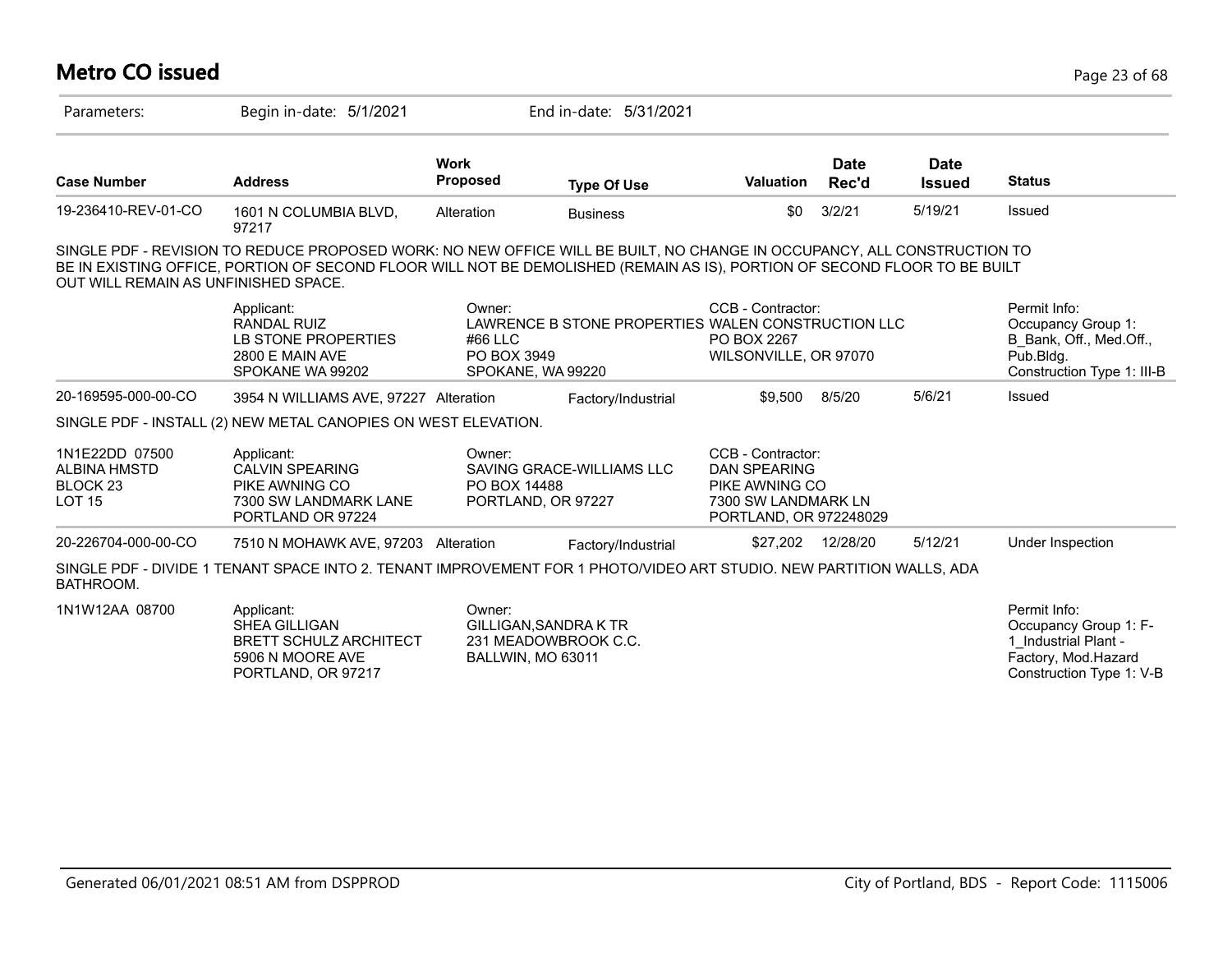## **Metro CO issued** Page 24 of 68

| Parameters:                                            | Begin in-date: 5/1/2021                                                                                                                                                                                           |                                                                                    | End in-date: 5/31/2021                                                                                                                                        |                                                                                       |                      |                              |                                                                                                                                                                              |
|--------------------------------------------------------|-------------------------------------------------------------------------------------------------------------------------------------------------------------------------------------------------------------------|------------------------------------------------------------------------------------|---------------------------------------------------------------------------------------------------------------------------------------------------------------|---------------------------------------------------------------------------------------|----------------------|------------------------------|------------------------------------------------------------------------------------------------------------------------------------------------------------------------------|
| <b>Case Number</b>                                     | <b>Address</b>                                                                                                                                                                                                    | Work<br><b>Proposed</b>                                                            | <b>Type Of Use</b>                                                                                                                                            | <b>Valuation</b>                                                                      | <b>Date</b><br>Rec'd | <b>Date</b><br><b>Issued</b> | <b>Status</b>                                                                                                                                                                |
| 20-221738-000-00-CO                                    | 1217 SE STARK ST, 97214                                                                                                                                                                                           | Alteration                                                                         | Factory/Industrial                                                                                                                                            | \$30,000                                                                              | 12/9/20              | 5/18/21                      | Under Inspection                                                                                                                                                             |
|                                                        | SINGLE PDF - PARTIAL CHANGE OF OCCUPANCY FROM M TO F-1, INTERIOR TENANT IMPROVEMENT. REMOVE WALLS AND DOORS, NEW WALLS,<br>DOORS, WALK-IN COOLER AND FREEZER TO CREATE KITCHEN, PRODUCTION AREA, AND RETAIL AREA. |                                                                                    |                                                                                                                                                               |                                                                                       |                      |                              |                                                                                                                                                                              |
| 1N1E35CD 11400                                         | Applicant:<br><b>ROBERT MOSIER</b><br>ROBERT MOSIER ARCHITECT<br>3018 SE 76TH AVE<br>PORTLAND, OR 97206                                                                                                           | Owner:<br>#220<br>Owner:<br>#220                                                   | SHERI L DOONEY REV TR<br>2105 NE CESAR E CHAVEZ BLVD<br>PORTLAND, OR 97212<br><b>JELC HOLDING CO LLC</b><br>2105 NE CESAR E CHAVEZ BLVD<br>PORTLAND, OR 97212 | CCB - Contractor:<br>PKNW CONSTRUCTION LLC<br>PO BOX 3686<br>HILLSBORO, OR 97123      |                      |                              | Permit Info:<br>Occupancy Group 1: F-<br>1 Industrial Plant -<br>Factory, Mod.Hazard<br>Construction Type 1: III-B<br><b>Construction Type 2</b><br>(formerly Type 1): III-B |
| 20-191627-DFS-04-CO                                    | 2075 NW WILSON ST, 97209                                                                                                                                                                                          | Alteration                                                                         | Factory/Industrial                                                                                                                                            | \$1                                                                                   | 3/30/21              | 5/4/21                       | Issued                                                                                                                                                                       |
|                                                        | SINGLE PDF - DFS FOR STOREFRONT SYSTEMS                                                                                                                                                                           |                                                                                    |                                                                                                                                                               |                                                                                       |                      |                              |                                                                                                                                                                              |
| 1N1E28CA 01200                                         | Applicant:<br><b>ANDY TARNASKY</b><br><b>R&amp;H CONSTRUCTION</b><br>1530 SW TAYLOR ST<br>PORTLAND, OR 97205                                                                                                      | Owner:<br>MW 2000 WILSON LLC<br>210 SW MORRISON ST #600<br>PORTLAND, OR 97204-3150 |                                                                                                                                                               | CCB - Contractor:<br>R & H CONSTRUCTION CO<br>2019 NW WILSON ST<br>PORTLAND, OR 97209 |                      |                              |                                                                                                                                                                              |
| 20-223461-REV-01-CO                                    | 809 NE 25TH AVE, 97232                                                                                                                                                                                            | Alteration                                                                         | Factory/Industrial                                                                                                                                            | \$0                                                                                   | 4/2/21               | 5/24/21                      | Issued                                                                                                                                                                       |
| JOIST SPAN.                                            | SINGLE PDF: REVISE FRAMING ABOVE FACTORY AREA FROM TJIS TO TRUSSES; ADD BEAM, COLUMN, NEW FOOTING, TO REDUCE CEILING                                                                                              |                                                                                    |                                                                                                                                                               |                                                                                       |                      |                              |                                                                                                                                                                              |
| 1N1E36BC 11500<br>SULLIVANS ADD<br>BLOCK 30<br>LOT 3-6 | Applicant:<br><b>ZAC HORTON</b><br><b>FASTER PERMITS</b><br>2000 SW 1ST AVE SUITE 420<br>PORTLAND, OR 97201                                                                                                       | Owner:<br><b>LLC</b><br>3438 NE DAVIS ST                                           | FERGUSON FAMILY INVESTMENTS SPECIAL T CONSTRUCTION LLC<br>PORTLAND, OR 97232                                                                                  | CCB - Contractor:<br>7720 SW RAINTREE DR<br>BEAVERTON, OR 97008                       |                      |                              |                                                                                                                                                                              |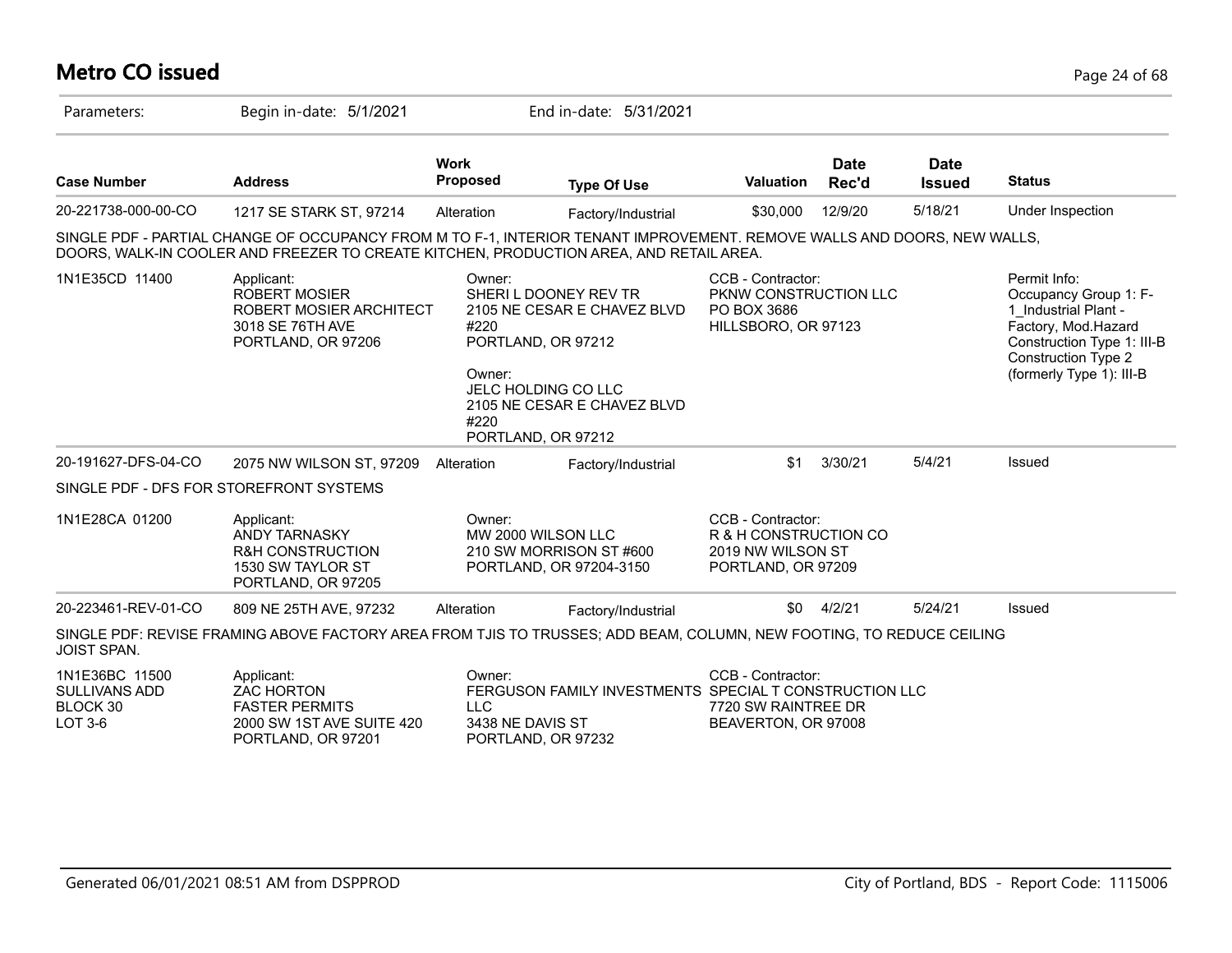# **Metro CO issued** Page 25 of 68

| Parameters:                                                                                                                                                                                                                         | Begin in-date: 5/1/2021                                                                                                                                                                                                                                                                            |                                                                               | End in-date: 5/31/2021                                |                                                                                                     |                      |                              |                                                                                                                                                                     |
|-------------------------------------------------------------------------------------------------------------------------------------------------------------------------------------------------------------------------------------|----------------------------------------------------------------------------------------------------------------------------------------------------------------------------------------------------------------------------------------------------------------------------------------------------|-------------------------------------------------------------------------------|-------------------------------------------------------|-----------------------------------------------------------------------------------------------------|----------------------|------------------------------|---------------------------------------------------------------------------------------------------------------------------------------------------------------------|
| <b>Case Number</b>                                                                                                                                                                                                                  | <b>Address</b>                                                                                                                                                                                                                                                                                     | <b>Work</b><br><b>Proposed</b>                                                | <b>Type Of Use</b>                                    | <b>Valuation</b>                                                                                    | <b>Date</b><br>Rec'd | <b>Date</b><br><b>Issued</b> | <b>Status</b>                                                                                                                                                       |
| 21-016635-000-00-CO                                                                                                                                                                                                                 | 310 SE 7TH AVE, 97214                                                                                                                                                                                                                                                                              | Alteration                                                                    | Factory/Industrial                                    | \$187,600                                                                                           | 2/22/21              | 5/26/21                      | Issued                                                                                                                                                              |
|                                                                                                                                                                                                                                     | SINGLE PDF - TENANT IMPROVEMENT TO EXPAND COMMERCIAL KITCHEN STORAGE SPACE. INCLUDES DEMO OF CMU INFILL AT WALL<br>SEPARATING EXISTING KITCHEN SPACE FROM STORAGE AREA; RELOCATION OF EXISTING WALK-IN COOLER AND INSTALLATION OF NEW<br>WALK-IN COOLER. (1) NEW RESTROOM. NO CHANGE OF OCCUPANCY. |                                                                               |                                                       |                                                                                                     |                      |                              |                                                                                                                                                                     |
| 1N1E35CC 09700                                                                                                                                                                                                                      | Applicant:<br>NATHAN ARNOLD<br><b>FASTER PERMITS</b><br>2000 SW 1ST AVE #420<br>PORTLAND OR 97201                                                                                                                                                                                                  | Owner:<br>302 SE 7TH OZ LLC<br>210 SE MADISON ST #19                          | PORTLAND, OR 97214-4192                               | CCB - Contractor:<br>PKNW CONSTRUCTION LLC<br>PO BOX 3686<br>HILLSBORO, OR 97123                    |                      |                              | Permit Info:<br>Occupancy Group 1: S-<br>1 Storage - Moderate<br>Hazard, Warehouse<br>Construction Type 1: III-B<br>Construction Type 2<br>(formerly Type 1): III-B |
| 17-257798-REV-01-CO                                                                                                                                                                                                                 | 4230 NE SUMNER ST, 97218 Alteration                                                                                                                                                                                                                                                                |                                                                               | Factory/Industrial                                    | \$1,000                                                                                             | 2/24/21              | 5/14/21                      | <b>Issued</b>                                                                                                                                                       |
|                                                                                                                                                                                                                                     | SINGLE PDF - REVISION TO REMOVE EXISTING FLOOR DRAIN AND ADD DOUBLE SINK CONNECTED TO NEW MAS UNIT AND COVER; REMOVE<br>NOTE 'NO CO2 USED FOR CANNABIS GROW' AND ADD NOTE "PROJECT INCLUDES CO2 ENRICHMENT SYSTEM". SEE MT PERMIT FOR SYSTEM.                                                      |                                                                               |                                                       |                                                                                                     |                      |                              |                                                                                                                                                                     |
| 1N2E19BB 11700<br><b>BOUNDARY AC</b><br>W 1/2 OF LOT 25<br>ELY 50' OF LOT 26<br>NLY 45' OF ELY 50' OF<br>LOT <sub>27</sub>                                                                                                          | Applicant:<br><b>STEPHEN KORBICH</b><br>KORBICH ARCHITECTS<br>2235 NE KLICKITAT STREET<br>PORTLAND, OR 97212                                                                                                                                                                                       | Owner:<br>4230 NE SUMNER ST                                                   | TWIN SCREW INVESTMENTS LLC<br>PORTLAND, OR 97218-1542 | CCB - Contractor:<br>FREEDOM HEATING AND AIR LLC<br>1075 DENISE ST SE<br><b>SALEM, OR 97306</b>     |                      |                              | Permit Info:<br>Occupancy Group 1: F-<br>1 Industrial Plant -<br>Factory, Mod.Hazard<br>Construction Type 1: V-B                                                    |
| 21-002695-000-00-CO                                                                                                                                                                                                                 | 8440 NE HALSEY ST, 97220                                                                                                                                                                                                                                                                           | Alteration                                                                    | Factory/Industrial                                    | \$36,135                                                                                            | 1/25/21              | 5/24/21                      | Issued                                                                                                                                                              |
| <b>STREET PARKING</b>                                                                                                                                                                                                               | SINGLE PDF - TI FOR EXISTING TENANT - ENLARGE WALL OPENING IN PRODUCTION AREA NEAR NW CORNER OF FIRST FLOOR ADD OFF                                                                                                                                                                                |                                                                               |                                                       |                                                                                                     |                      |                              |                                                                                                                                                                     |
| 1N2E33BB 02100<br><b>NEW HAVEN</b><br><b>BLOCK1</b><br><b>LOT 1&amp;2</b><br><b>LAND &amp; IMPS SEE</b><br>R225120 (R600500011)<br><b>FOR BILLBOARD &amp;</b><br>R698360 (R600500016) &<br>R698365 (R600500017)<br>FOR MACH & EQUIP | Applicant:<br><b>COLLEEN NICHOLS</b><br>LIVERMORE ARCHITECTURE &<br><b>ENGINEERING</b><br>PORTLAND OR<br><b>USA</b>                                                                                                                                                                                | Owner:<br>LYRICAL FOODS II INC<br>3180 CORPORATE DR<br>HAYWARD, CA 94545-3916 |                                                       | CCB - Contractor:<br><b>BNK CONSTRUCTION INC</b><br>45 82ND DR STE 53 B<br>GLADSTONE, OR 97027-2562 |                      |                              | Permit Info:<br>Occupancy Group 1: F-<br>1 Industrial Plant -<br>Factory, Mod.Hazard<br>Construction Type 1: III-B                                                  |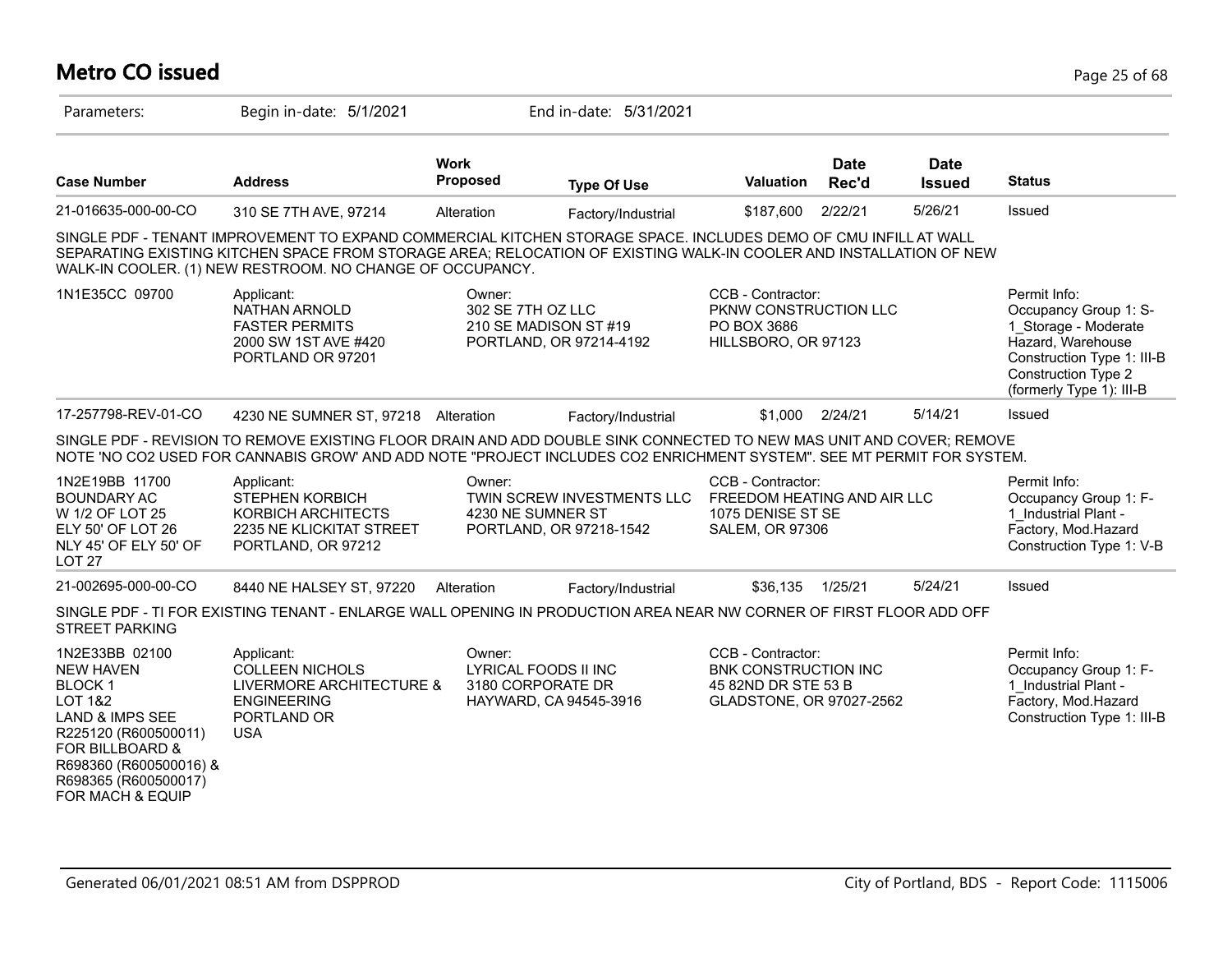| <b>Metro CO issued</b>                                                                 |                                                                                                                                                                                                           |                                 |                                                                                       |                                                                                                            |                      |                              | Page 26 of 68                                                                                                                              |
|----------------------------------------------------------------------------------------|-----------------------------------------------------------------------------------------------------------------------------------------------------------------------------------------------------------|---------------------------------|---------------------------------------------------------------------------------------|------------------------------------------------------------------------------------------------------------|----------------------|------------------------------|--------------------------------------------------------------------------------------------------------------------------------------------|
| Parameters:                                                                            | Begin in-date: 5/1/2021                                                                                                                                                                                   |                                 | End in-date: 5/31/2021                                                                |                                                                                                            |                      |                              |                                                                                                                                            |
| <b>Case Number</b>                                                                     | <b>Address</b>                                                                                                                                                                                            | <b>Work</b><br><b>Proposed</b>  | <b>Type Of Use</b>                                                                    | <b>Valuation</b>                                                                                           | <b>Date</b><br>Rec'd | <b>Date</b><br><b>Issued</b> | <b>Status</b>                                                                                                                              |
| 19-267072-REV-01-CO                                                                    | 7000 NE AIRPORT WAY,<br>97218                                                                                                                                                                             | Alteration                      | Institutional                                                                         | \$0                                                                                                        | 5/4/21               | 5/5/21                       | Issued                                                                                                                                     |
|                                                                                        | T CORE - Package "A" - REV-01 - Add doors and GWB framed walls to separate access for BHS equipment ladders at tenant lease spaces between MUC1<br>and MU1; associated minor adjustments to MEPFP systems |                                 |                                                                                       |                                                                                                            |                      |                              |                                                                                                                                            |
| 1N2E08B 00400<br>SECTION 08 1N 2E<br>TL 400 7.39 ACRES<br>SEE SUB ACCOUNTS             | Applicant:<br><b>AUSTIN CHEADLE</b><br><b>FASTER PERMITS</b><br>2000 SW 1ST AVE SUITE 420<br>PORTLAND, OR 97201                                                                                           | Owner:<br>PO BOX 3529           | PORT OF PORTLAND<br>PORTLAND, OR 97208-3529                                           | CCB - Contractor:<br><b>HOFFMAN SKANSKA LLC</b><br>389 INTERPACE PARKWAY 5TH FLOOR<br>PARSIPPANY, NJ 07054 |                      |                              | Permit Info:<br>Occupancy Group 1: A-<br>3 Assembly - General<br>Construction Type 1: I-A<br>Construction Type 2<br>(formerly Type 1): I-A |
| 19-140299-DFS-14-CO                                                                    | 7000 NE AIRPORT WAY,<br>97218                                                                                                                                                                             | Alteration                      | Institutional                                                                         | \$75,000                                                                                                   | 4/26/21              | 5/5/21                       | Issued                                                                                                                                     |
|                                                                                        | PDX AIRPORT - CONCOURSE B - DFS 14 - Seismic attachment of electrical cable trays and conduits                                                                                                            |                                 |                                                                                       |                                                                                                            |                      |                              |                                                                                                                                            |
| 1N2E08B 00400<br>SECTION 08 1N 2E<br>TL 400 7.39 ACRES<br>SEE SUB ACCOUNTS             | Applicant:<br>Mike Coyle<br><b>Faster Permits</b><br>2000 SW 1st Avenue, Suite 420<br>Portland, OR 97201                                                                                                  | Owner:<br>PO BOX 3529           | PORT OF PORTLAND<br>PORTLAND, OR 97208-3529                                           | CCB - Contractor:<br><b>HOFFMAN SKANSKA LLC</b><br>389 INTERPACE PARKWAY 5TH FLOOR<br>PARSIPPANY, NJ 07054 |                      |                              |                                                                                                                                            |
| 21-038181-000-00-CO                                                                    | 2215 NW NORTHRUP ST,<br>97210                                                                                                                                                                             | Alteration                      | Institutional                                                                         | \$2.000                                                                                                    | 5/7/21               | 5/7/21                       | Issued                                                                                                                                     |
|                                                                                        | SINGLE PDF - FIRE ESCAPE LOAD TESTING CERTIFICATION                                                                                                                                                       |                                 |                                                                                       |                                                                                                            |                      |                              |                                                                                                                                            |
| 1N1E33BA 07600<br><b>COUCHS ADD</b><br>BLOCK 306<br>LOT 1-9<br>LOT 12, E 1/2 OF LOT 13 | Applicant:<br><b>Tyler Jennison</b><br>KPFF CONSULTING ENGINEERS<br><b>111 SW 5TH AVE</b><br>PORTLAND, OR 97205                                                                                           | Owner:<br><b>MEDICAL CENTER</b> | <b>GOOD SAMARITAN HOSPITAL &amp;</b><br>1919 NW LOVEJOY ST<br>PORTLAND, OR 97209-1503 |                                                                                                            |                      |                              |                                                                                                                                            |
| 21-038637-000-00-CO                                                                    | 2251 NW MARSHALL ST,<br>97210                                                                                                                                                                             | Alteration                      | Institutional                                                                         | \$2,000                                                                                                    | 5/7/21               | 5/7/21                       | Final                                                                                                                                      |
|                                                                                        | SINGLE PDF - FIRE ESCAPE LOAD TESTING FOR CERTIFICATION                                                                                                                                                   |                                 |                                                                                       |                                                                                                            |                      |                              |                                                                                                                                            |
| 1N1E33BA 07700<br><b>COUCHS ADD</b><br><b>BLOCK 305 TL 7700</b>                        | Applicant:<br>Tyler Jennison<br>KPFF CONSULTING ENGINEERS<br>111 SW 5TH AVE<br>PORTLAND, OR 97205                                                                                                         | Owner:                          | <b>GOOD SAMARITAN HOSPITAL</b><br>1919 NW LOVEJOY ST<br>PORTLAND, OR 97209-1503       |                                                                                                            |                      |                              | Permit Info:<br>Occupancy Group 1:<br>B Bank, Off., Med.Off.,<br>Pub.Bldg.                                                                 |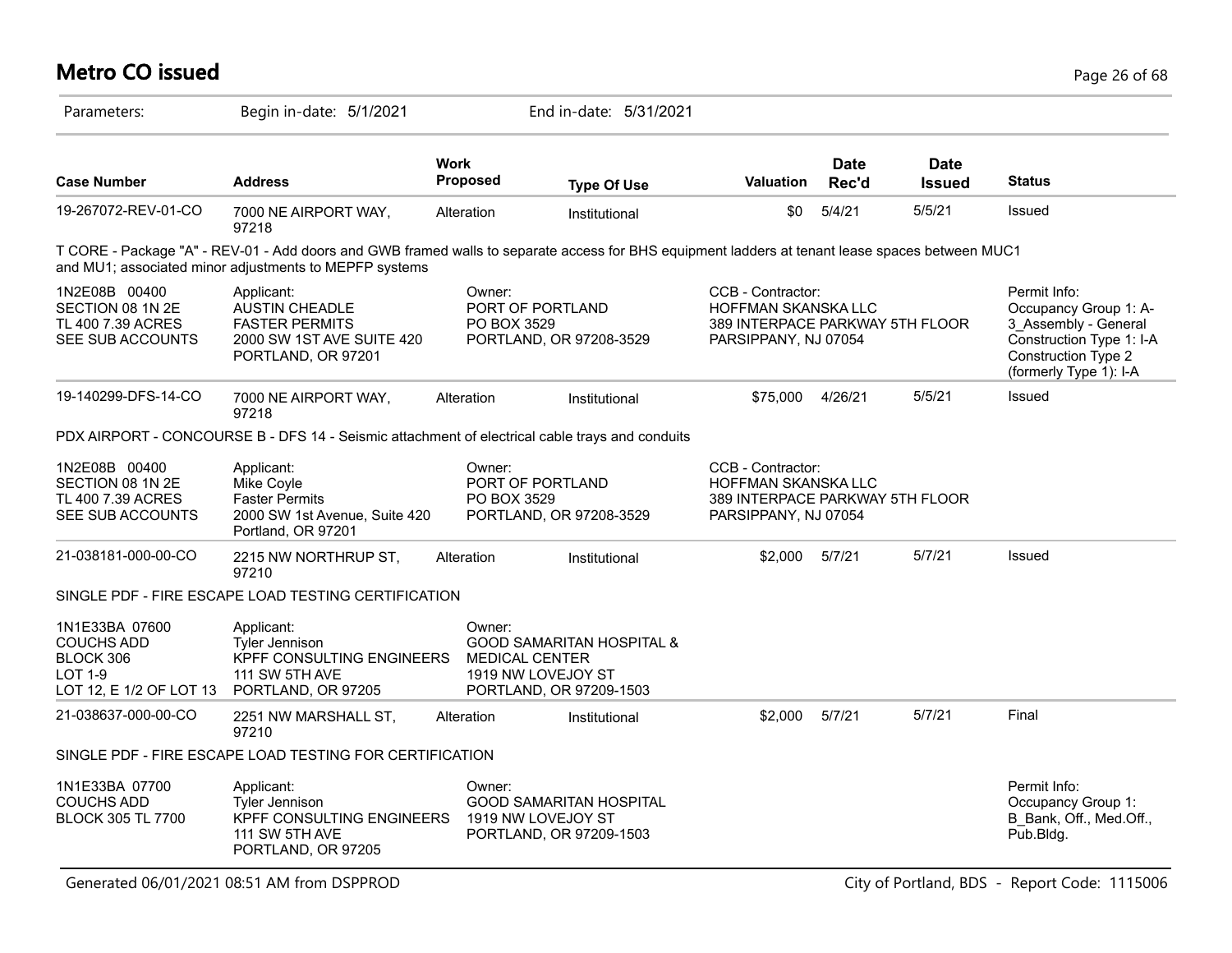## **Metro CO issued** Page 27 of 68

| Parameters:                                              | Begin in-date: 5/1/2021                                                                                                                                                                   |                                | End in-date: 5/31/2021                                                              |                                                                                                                                                       |                      |                              |                                                                                            |
|----------------------------------------------------------|-------------------------------------------------------------------------------------------------------------------------------------------------------------------------------------------|--------------------------------|-------------------------------------------------------------------------------------|-------------------------------------------------------------------------------------------------------------------------------------------------------|----------------------|------------------------------|--------------------------------------------------------------------------------------------|
| <b>Case Number</b>                                       | <b>Address</b>                                                                                                                                                                            | <b>Work</b><br><b>Proposed</b> | <b>Type Of Use</b>                                                                  | <b>Valuation</b>                                                                                                                                      | <b>Date</b><br>Rec'd | <b>Date</b><br><b>Issued</b> | <b>Status</b>                                                                              |
| 20-207549-000-00-CO                                      | 4940 N LOMBARD ST, 97203                                                                                                                                                                  | Alteration                     | Mercantile                                                                          | \$10,000                                                                                                                                              | 11/5/20              | 5/24/21                      | Issued                                                                                     |
|                                                          | SINGLE PDF - SHELL IMPROVEMENT, NEW ADA RESTROOM IN VACANT TENANT SPACE. NO OCCUPANCY THIS PERMIT, SEPARATE TI REQUIRED.                                                                  |                                |                                                                                     |                                                                                                                                                       |                      |                              |                                                                                            |
| 1N1E08CC 05300<br>UNIVERSITY PK<br>BLOCK 71<br>LOT 34-36 | Applicant:<br><b>JAY CHUN</b><br>RAINMAKER INVESTMENTS LLC<br>2541 SW SHERWOOD DR<br>PORTLAND, OR 97201                                                                                   | Owner:                         | RAINMAKER INVESTMENTS LLC<br>2541 SW SHERWOOD DR<br>PORTLAND, OR 97201              | CCB - Contractor:<br>PHILLIP W CHANG<br>PHILLIP W CHANG<br>410 S BEAVERCREEK RD STE 513<br>OREGON CITY, OR 97045                                      |                      |                              | Permit Info:<br>Occupancy Group 1:<br>M Store, Service Station<br>Construction Type 1: V-B |
| 20-215878-000-00-CO                                      | 467 NW 23RD AVE, 97210                                                                                                                                                                    | Alteration                     | Mercantile                                                                          | \$125,000                                                                                                                                             | 12/4/20              | 5/12/21                      | Under Inspection                                                                           |
|                                                          | SINGLE PDF - TI FOR NEW TENANT - CHANGE OF OCCUPANCY FROM B TO M: ADD WALL TO SEPARATE SALES AREA FROM BACK OF HOUSE<br>AREA. NEW FINISHES. CREATE DISPLAY AREA. ** WITH 20-215893-MT**   |                                |                                                                                     |                                                                                                                                                       |                      |                              |                                                                                            |
| 1N1E33CB 04800                                           | Applicant:<br><b>TIMOTHY SCHENK</b><br>ELDER-JONES<br>1120 EAST 80TH ST #211<br>BLOOMINGTON MN 55420                                                                                      | Owner:                         | <b>FLANDERS PARTNERS LLC</b><br>200 INTERNATIONAL WAY<br>SPRINGFIELD, OR 97477-1186 | CCB - Contractor:<br><b>TIM SCHENK</b><br>ELDER JONES INC<br>1120 E 80TH STREET #211<br>BLOOMINGTON, MN 55420<br>Primary Contractor:<br><b>TO BID</b> |                      |                              | Permit Info:<br>Occupancy Group 1:<br>M_Store, Service Station<br>Construction Type 1: V-B |
| 21-011255-000-00-CO                                      | 10021 NE CASCADES PKWY, Alteration<br>97220                                                                                                                                               |                                | Mercantile                                                                          | \$175.000                                                                                                                                             | 2/11/21              | 5/26/21                      | Issued                                                                                     |
|                                                          | PDOX PS - TI FOR FIRST TENANT; NO CHANGE OF OCCUPANCY; NEW WALLS TO CREATE EXAM ROOMS, RESTROOM, AND RECEPTION AREA<br>w/21-011276-MT. SEE 06-175426-CO FOR CORE/SHELL PERMIT FOR BLDG P. |                                |                                                                                     |                                                                                                                                                       |                      |                              |                                                                                            |
| 1N2E16A 00600                                            | Applicant:<br><b>TIM SCHENK</b><br>ELDER-JONES BUILDING<br>PERMIT SERVICE INC<br>1120 E 80TH ST, STE 211                                                                                  | Owner:<br>CHICAGO, IL 60603    | PORT OF PORTLAND<br>20 SOUTH CLARK #3000                                            | CCB - Contractor:<br>CANYON CONTRACTING CORP A CORP<br>OF UTAH<br>2821 SKYE RD<br>WASHOUGAL, WA 98671                                                 |                      |                              | Permit Info:<br>Occupancy Group 1:<br>M_Store, Service Station<br>Construction Type 1: V-B |

BLOOMINGTON MN 55420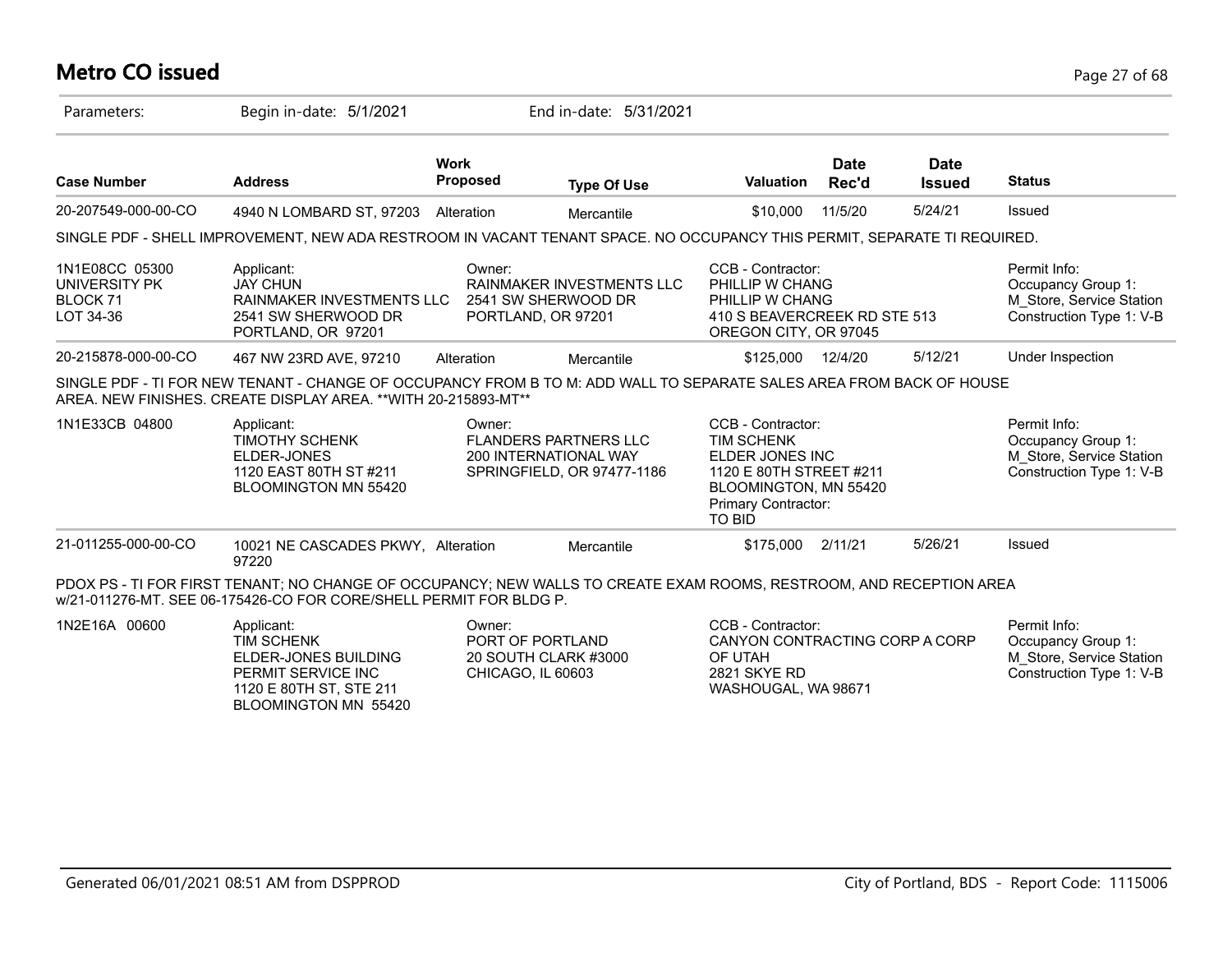# **Metro CO issued** Page 28 of 68

| Parameters:                                                                   | Begin in-date: 5/1/2021                                                                                                                                                                      |                                           | End in-date: 5/31/2021                                                     |                                                                                                                |                      |                              |                                                                                            |
|-------------------------------------------------------------------------------|----------------------------------------------------------------------------------------------------------------------------------------------------------------------------------------------|-------------------------------------------|----------------------------------------------------------------------------|----------------------------------------------------------------------------------------------------------------|----------------------|------------------------------|--------------------------------------------------------------------------------------------|
| <b>Case Number</b>                                                            | <b>Address</b>                                                                                                                                                                               | <b>Work</b><br><b>Proposed</b>            | <b>Type Of Use</b>                                                         | <b>Valuation</b>                                                                                               | <b>Date</b><br>Rec'd | <b>Date</b><br><b>Issued</b> | <b>Status</b>                                                                              |
| 19-198690-DFS-01-CO                                                           | 3560 SE POWELL BLVD,<br>97202                                                                                                                                                                | Alteration                                | Mercantile                                                                 | \$20,000                                                                                                       | 3/2/21               | 5/22/21                      | Issued                                                                                     |
|                                                                               | SINGLE PDF - DFS FOR NEW WALK-IN COOLER.                                                                                                                                                     |                                           |                                                                            |                                                                                                                |                      |                              |                                                                                            |
| 1S1E12DB 00300                                                                | Applicant:<br>Darin Bushka<br><b>BULLDOG MECHANICAL</b><br>3307 NE 39TH ST<br>VANCOUVER, WA 98661                                                                                            | Owner:                                    | POWELL BLVD PROPERTY LLC<br>900 SW 13TH AVE #90<br>PORTLAND, OR 97205-1707 | CCB - Contractor:<br><b>DON RUE</b><br><b>JHC COMMERCIAL LLC</b><br>11125 SW BARBUR BLVD<br>PORTLAND, OR 97219 |                      |                              |                                                                                            |
| 21-008366-000-00-CO                                                           | 10075 SW BARBUR BLVD,<br>97219                                                                                                                                                               | Alteration                                | Mercantile                                                                 | \$30,000 1/27/21                                                                                               |                      | 5/3/21                       | Issued                                                                                     |
|                                                                               | SINGLE PDF - TI FOR NEW TENANT - BUILD OUT FOR NEW GROCERY STORE TO INCLUDE RACKING, KITCHEN, STORAGE, BAKERY/DELI AREA,<br>CAFE, AND CASHIER AREA. PARTIAL CHANGE OF OCCUPANCY FROM B TO M. |                                           |                                                                            |                                                                                                                |                      |                              |                                                                                            |
| 1S1E30DA 05300<br>SECTION 30 1S 1E<br>TL 5300 1.29 ACRES                      | Applicant:<br><b>MOATASEM GEBRIL</b><br>10075 SW BARBUR BLVD<br>PORTLAND, OREGON 97219                                                                                                       | Owner:                                    | <b>ISRANOR OREGON LLC</b><br>7446 N MERCER WAY<br>MERCER ISLAND, WA 98040  | CCB - Contractor:<br>AKL CONSTRUCTION LLC<br>11975 SW BEAVERWOOD CT<br>BEAVERTON, OR 97008                     |                      |                              | Permit Info:<br>Occupancy Group 1:<br>M_Store, Service Station<br>Construction Type 1: V-B |
| 21-014872-000-00-CO                                                           | 7509 NE M L KING BLVD,<br>97211                                                                                                                                                              | Alteration                                | Mercantile                                                                 | \$20,000                                                                                                       | 5/5/21               | 5/5/21                       | Issued                                                                                     |
| ROUTE.                                                                        | SINGLE PDF - ACCESSIBILITY UPGRADES TO EXISTING RESTROOMS AND PARKING LOT, INFILL EXTERIOR DOOR TO PROVIDE ACCESSIBLE                                                                        |                                           |                                                                            |                                                                                                                |                      |                              |                                                                                            |
| 1N1E10DD 10600<br><b>LOVES ADD</b><br>BLOCK <sub>7</sub><br>LOT 8-11 TL 10600 | Applicant:<br><b>MELISSA SPOONER</b><br>PM DESIGN GROUP, INC.<br>2455 BENNETT VALLEY RD<br>SUITE A-102<br>SANTA ROSA, CA 95404                                                               | Owner:<br><b>INC</b><br>CHICAGO, IL 60606 | BP PRODUCTS NORTH AMERICA<br>30 SOUTH WACKER DR #900                       | CCB - Contractor:<br>JOE HALL CONSTRUCTION INC<br>1317 54TH AVE EAST<br>FIFE, WA 98424-1226                    |                      |                              | Permit Info:<br>Occupancy Group 1:<br>M Store, Service Station<br>Construction Type 1: V-B |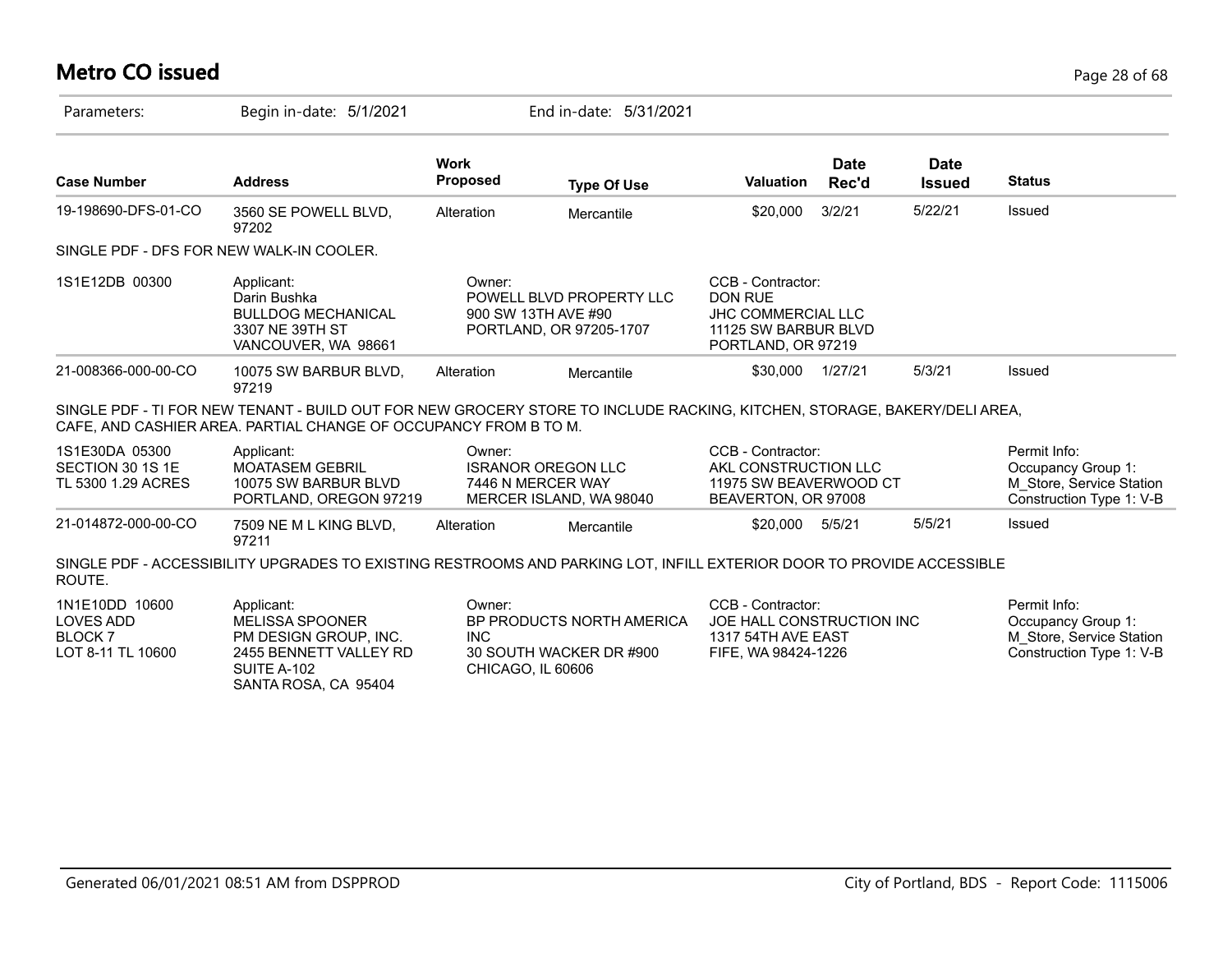# **Metro CO issued** Page 29 of 68

| Parameters:                                                                                       | Begin in-date: 5/1/2021                                                                                                |                                                                        | End in-date: 5/31/2021                                                     |                                                                                                                                          |                      |                              |                                                                                                                                                                   |
|---------------------------------------------------------------------------------------------------|------------------------------------------------------------------------------------------------------------------------|------------------------------------------------------------------------|----------------------------------------------------------------------------|------------------------------------------------------------------------------------------------------------------------------------------|----------------------|------------------------------|-------------------------------------------------------------------------------------------------------------------------------------------------------------------|
| <b>Case Number</b>                                                                                | <b>Address</b>                                                                                                         | <b>Work</b><br><b>Proposed</b>                                         | <b>Type Of Use</b>                                                         | <b>Valuation</b>                                                                                                                         | <b>Date</b><br>Rec'd | <b>Date</b><br><b>Issued</b> | <b>Status</b>                                                                                                                                                     |
| 21-023100-000-00-CO                                                                               | 2340 NE SANDY BLVD, 97232 Alteration                                                                                   |                                                                        | Mercantile                                                                 | \$28,000                                                                                                                                 | 5/24/21              | 5/24/21                      | Issued                                                                                                                                                            |
|                                                                                                   | SINGLE PDF - SOLAR 28KW ROOF TOP MOUNTED PV SYSTEM: ENGINEERED *ET PERMIT FOR PLAN REVIEW SEPARATE                     |                                                                        |                                                                            |                                                                                                                                          |                      |                              |                                                                                                                                                                   |
| 1N1E35AD 07700<br><b>BRONAUGHS ADD</b><br><b>BLOCK1</b><br>LOT 1 EXC PT IN ST<br>LOT <sub>2</sub> | Applicant:<br><b>CHRISTINE STAMPER</b><br><b>ELEMENTAL ENERGY</b><br>1339 SE 8TH AVE, SUITE B<br>PORTLAND, OR 97214    | Owner:                                                                 | THE SHORE 24TH & SANDY LLC<br>2500 NE SANDY BLVD # C<br>PORTLAND, OR 97232 | CCB - Contractor:<br>ELEMENTAL ENERGY LLC<br>1339 SE 8TH AVE #B<br>PORTLAND, OR 97214                                                    |                      |                              | Permit Info:<br>Occupancy Group 1:<br>B Bank, Off., Med.Off.,<br>Pub.Bldg.<br>Construction Type 1: V-B<br>Construction Type 2<br>(formerly Type 1): V-B           |
| 21-024229-000-00-CO                                                                               | 6024 SE MILWAUKIE AVE,<br>97202                                                                                        | Alteration                                                             | Mercantile                                                                 | \$1                                                                                                                                      | 3/15/21              | 5/4/21                       | Issued                                                                                                                                                            |
| 254700 CO.                                                                                        | SINGLE PDF - TENANT IMPROVEMENT FOR NEW TENANT, CHANGE OF OCCUPANCY FROM B TO M, NEW RECEPTION DESK. SHELL PERMIT #19- |                                                                        |                                                                            |                                                                                                                                          |                      |                              |                                                                                                                                                                   |
| 1S1E14DC 01600                                                                                    | Applicant:<br><b>CHIP DUGGAN</b><br>LIMINAL SHIFT, LLC<br>4023 SE 42ND AVE<br>PORTLAND OR 97206                        | Owner:<br>PO BOX 10655<br>Owner:<br><b>JOHN FARLEY</b><br>PO BOX 10655 | MICHELLE JOHNSON<br>PORTLAND, OR 97296<br>PORTLAND, OR 97296               | CCB - Contractor:<br><b>LIMINAL SHIFT LLC</b><br>7625 NW SKYLINE BLVD<br>PORTLAND, OR 97229                                              |                      |                              | Permit Info:<br>Occupancy Group 1:<br>B Bank, Off., Med.Off.,<br>$P$ ub.Bldg.<br>Construction Type 1: V-B<br><b>Construction Type 2</b><br>(formerly Type 1): V-B |
| 20-165209-000-00-CO                                                                               | 1030 NW NAITO PKWY, 97209 Alteration                                                                                   |                                                                        | Storage                                                                    | \$430,000                                                                                                                                | 7/28/20              | 5/14/21                      | Issued                                                                                                                                                            |
|                                                                                                   | Single PDF - REPAIR DECAYED TIMBER MEMBERS IN WATERFRONT PIER USED FOR PARKING.                                        |                                                                        |                                                                            |                                                                                                                                          |                      |                              |                                                                                                                                                                   |
| 1N1E34BA 00200<br><b>COUCHS ADD</b><br>BLOCK 318<br>LOT 1&2 TL 200                                | Applicant:<br><b>CRAIG TOTTEN</b><br>KPFF CONSULTING ENGINEERS<br>111 SW 5TH AVE #2600<br>PORTLAND OR 97204            | Owner:                                                                 | ALBERS MILL HOLDING LLC<br>900 WASHINGTON ST #1020<br>VANCOUVER, WA 98660  | CCB - Contractor:<br><b>JOE DESSIMOZ</b><br>ROBERTSON & OLSON CONSTRUCTION<br><b>INC</b><br>4857 NW LAKE RD SUITE 320<br>CAMAS, WA 98607 |                      |                              | Permit Info:<br>Occupancy Group 1: S-<br>1 Storage - Moderate<br>Hazard, Warehouse<br>Construction Type 1: V-B                                                    |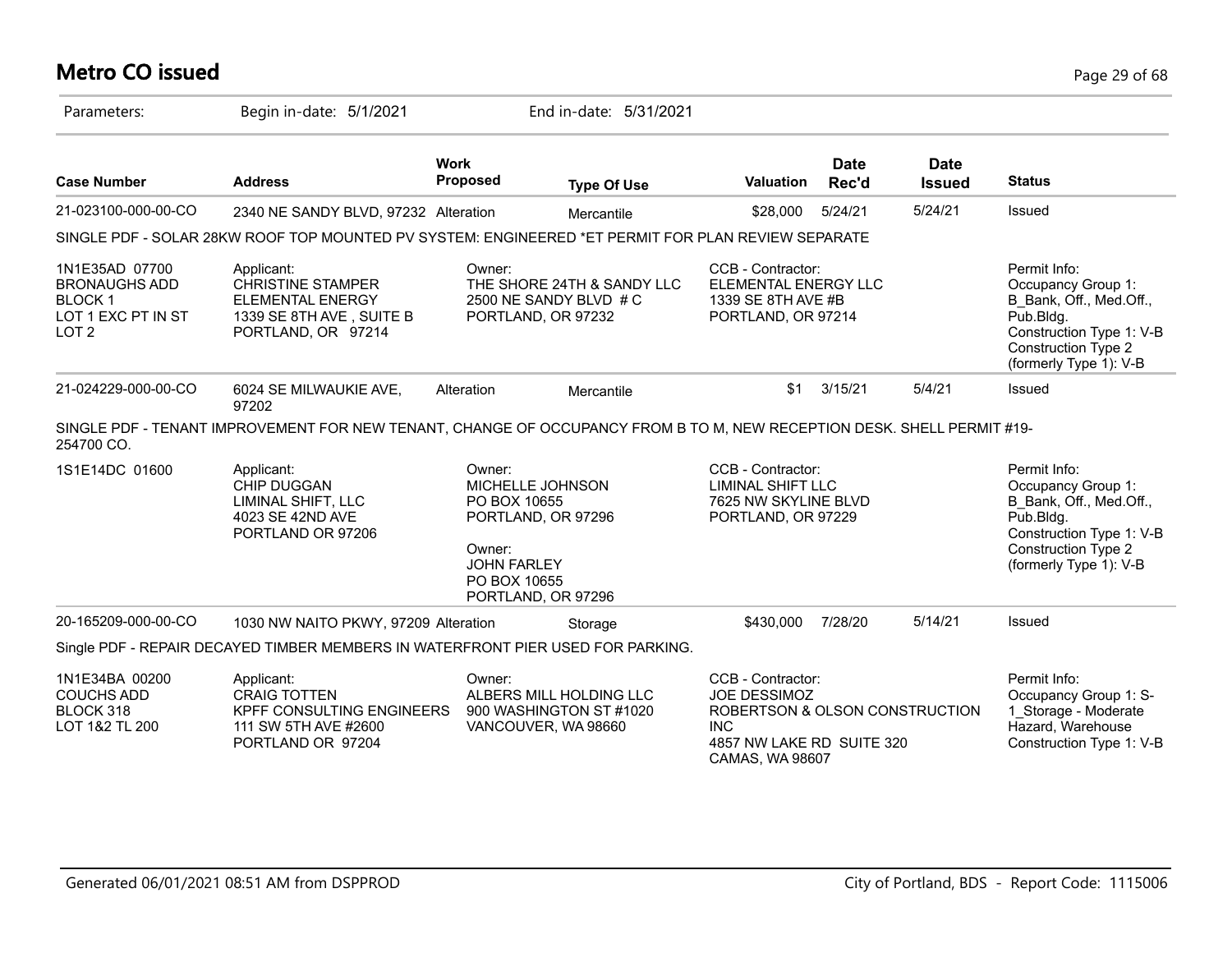## **Metro CO issued** Page 30 of 68

| Parameters:                                                                 | Begin in-date: 5/1/2021                                                                                                                                                                                                                                                            |                                    | End in-date: 5/31/2021                                                    |                                                                                                                      |                      |                              |                                                                                                                                                            |
|-----------------------------------------------------------------------------|------------------------------------------------------------------------------------------------------------------------------------------------------------------------------------------------------------------------------------------------------------------------------------|------------------------------------|---------------------------------------------------------------------------|----------------------------------------------------------------------------------------------------------------------|----------------------|------------------------------|------------------------------------------------------------------------------------------------------------------------------------------------------------|
| <b>Case Number</b>                                                          | <b>Address</b>                                                                                                                                                                                                                                                                     | <b>Work</b><br>Proposed            | <b>Type Of Use</b>                                                        | <b>Valuation</b>                                                                                                     | <b>Date</b><br>Rec'd | <b>Date</b><br><b>Issued</b> | <b>Status</b>                                                                                                                                              |
| 20-172977-000-00-CO                                                         | 1411 NE COLUMBIA BLVD,<br>97211                                                                                                                                                                                                                                                    | Alteration                         | Storage                                                                   | \$180,900                                                                                                            | 8/10/20              | 5/28/21                      | Issued                                                                                                                                                     |
|                                                                             | New tenant. Remodel includes partial change of occupancy from S-1 to B and a change of use at the first floor; Remove and replace toilet rooms for<br>accessibility improvements; 1 new toilet room. **w/20-172678/85/87/93-CO, 20-172977-CO, 20-184227-CO, 20-172682/690/989-MT** |                                    |                                                                           |                                                                                                                      |                      |                              |                                                                                                                                                            |
| 1N1E11DC 01800<br>SECTION 11 1N 1E<br>TL 1800 4.01 ACRES                    | Applicant:<br><b>BRIAN HOEFT</b><br>2525 E BURNSIDE<br>PORTLAND, OR 97214                                                                                                                                                                                                          | Owner:                             | OREGON HUMANE SOCIETY<br>1067 NE COLUMBIA BLVD<br>PORTLAND, OR 97211-1411 | CCB - Contractor:<br>LEASE CRUTCHER LEWIS LLC<br>550 SW 12TH AVE<br>PORTLAND, OR 97205                               |                      |                              | Permit Info:<br>Occupancy Group 1:<br>B Bank, Off., Med.Off.,<br>$P$ ub.Bldg.<br>Construction Type 1: V-B<br>Construction Type 2<br>(formerly Type 1): V-B |
| 20-223878-000-00-CO                                                         | 3250 NW GUAM ST, 97210                                                                                                                                                                                                                                                             | Alteration                         | Storage                                                                   | \$165,000                                                                                                            | 12/16/20             | 5/28/21                      | Issued                                                                                                                                                     |
| ACROSS THE BUILDING IN BOTH DIRECTION.                                      | SINGLE PDF: VOLUNTARY SEISMIC STRENGTHENING FOR EXISTING ONE STORY BUILDING. NEW WALL ANCHORAGE AND CONTINUITY TIES                                                                                                                                                                |                                    |                                                                           |                                                                                                                      |                      |                              |                                                                                                                                                            |
| 1N1E29BD 00800<br><b>GUILDS ADD</b><br>BLOCK <sub>3</sub><br>LOT 5&6 TL 800 | Applicant:<br><b>JEFF DREW</b><br><b>JS HELD LLC</b><br>2415 CAMPUS DRIVE<br>IRVINE CALIFORNIA 92612                                                                                                                                                                               | Owner:                             | IPT PORTLAND IC LLC<br>1800 WAZEE ST #500<br>DENVER, CO 80202             | CCB - Contractor:<br>SAUNDERS CONSTRUCTION INC<br>1760 MONROVIA AVE UNIT A1<br>COSTA MESA, CA 92627                  |                      |                              | Permit Info:<br>Occupancy Group 1: S-<br>2_Storage - Low Hazard,<br>Parking Garage<br>Construction Type 1: III-B                                           |
| 21-034502-000-00-CO                                                         | 5726 NE 109TH AVE, 97220                                                                                                                                                                                                                                                           | Alteration                         | Storage                                                                   | \$35,000                                                                                                             | 4/9/21               | 5/21/21                      | Issued                                                                                                                                                     |
|                                                                             | SINGLE PDF - INSTALL (4) GARAGE DOORS AND (2) MAN DOORS. STRUCTURAL REPAIRS.                                                                                                                                                                                                       |                                    |                                                                           |                                                                                                                      |                      |                              |                                                                                                                                                            |
| 1N2E15CD 01100<br><b>PARKROSE &amp; RPLT</b><br><b>BLOCK 107 TL 1100</b>    | Applicant:<br><b>BRANNON LOBDELL</b><br><b>BRANNON RITNER LOBDELL</b><br>ARCHITECTURE LLC<br>5420 NE 35TH PL<br>PORTLAND OR 97211                                                                                                                                                  | Owner:<br>COR LLC<br>PO BOX 301427 | PORTLAND, OR 97294                                                        | CCB - Contractor:<br><b>KRIS WALLACE</b><br>ORANGE DESIGN INDUSTRIES LLC<br>5323 SE HAROLD ST.<br>PORTLAND, OR 97206 |                      |                              | Permit Info:<br>Occupancy Group 1: S-<br>2 Storage - Low Hazard,<br>Parking Garage<br>Construction Type 1: V-B                                             |
| 21-011887-000-00-CO                                                         | 2765 NW NICOLAI ST, 97210 Alteration                                                                                                                                                                                                                                               |                                    | Storage                                                                   | \$28,758                                                                                                             | 2/9/21               | 5/6/21                       | Issued                                                                                                                                                     |
|                                                                             | SINGLE PDF - INSTALL NEW WALK-IN COOLER; CHANGE OF OCCUPANCY FROM F-1 TO S-2. ** WITH 21-011897 MT**                                                                                                                                                                               |                                    |                                                                           |                                                                                                                      |                      |                              |                                                                                                                                                            |
| 1N1E29DB 00300<br><b>INDUSTRIAL CENTER</b><br>BLOCK 1 TL 300                | Applicant:<br><b>JEFF BROWN</b><br>ROYAL MECHANICAL<br>PO BOX 86<br>SHERWOOD OR 97140                                                                                                                                                                                              | Owner:                             | SCHMITT INDUSTRIES INC<br>2765 NW NICOLAI ST<br>PORTLAND, OR 97210        | CCB - Contractor:<br>ROYAL MECHANICAL LLC<br>PO BOX 86<br>SHERWOOD, OR 97140                                         |                      |                              | Permit Info:<br>Occupancy Group 1: S-<br>2 Storage - Low Hazard,<br><b>Parking Garage</b><br>Construction Type 1: V-B                                      |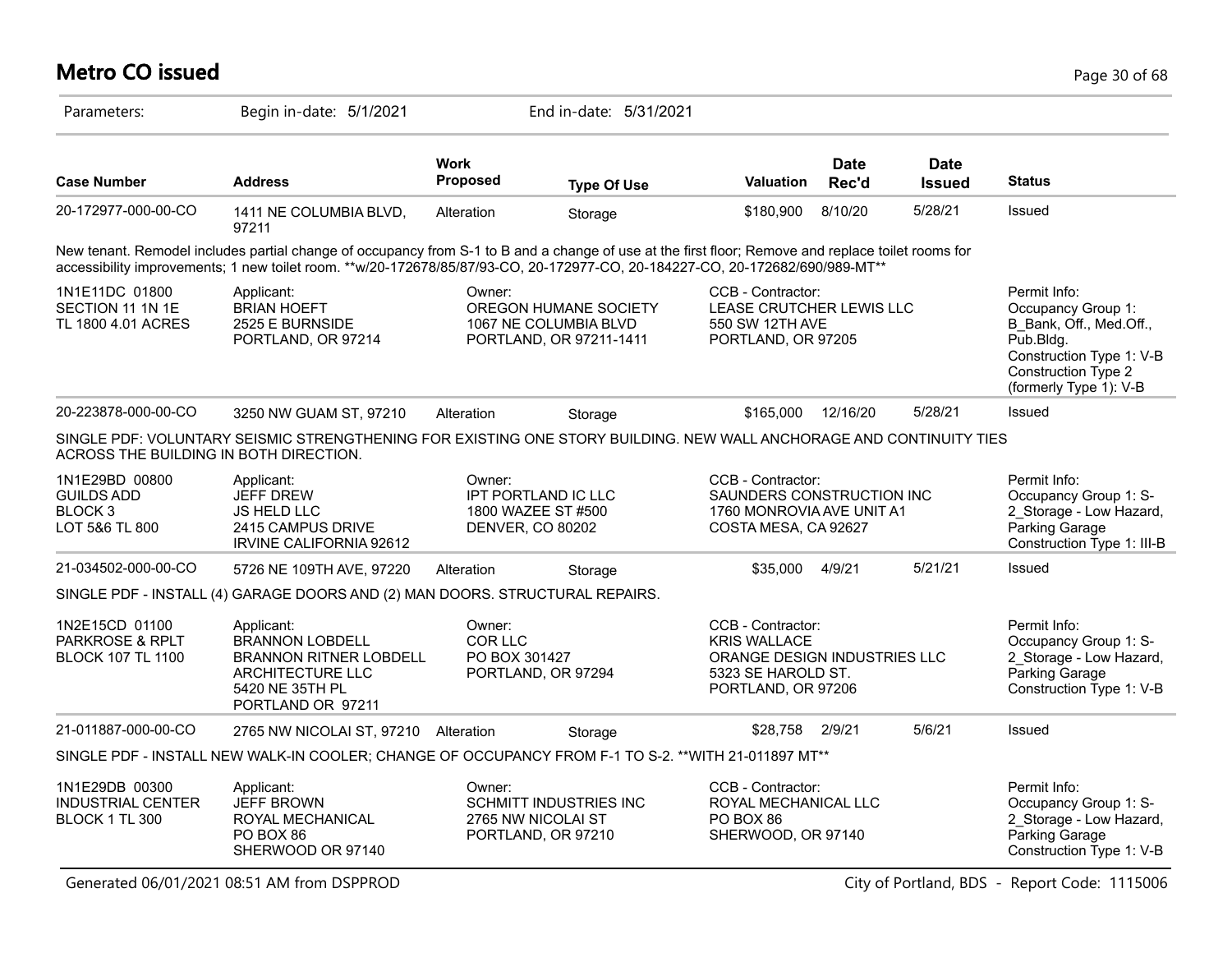### **Metro CO issued** Page 31 of 68 Parameters: Begin in-date: 5/1/2021 End in-date: 5/31/2021 **Work Case Number Address Proposed Type Of Use Valuation Status Date Rec'd Date Issued** 21-045187-STR-01-CO 9930 N BURGARD WAY, 97203 Alteration Storage 565,000 5/10/21 5/11/21 Under Inspection SINGLE PDF - STORM DAMAGE - TEMP SHORING REPAIR TO BE USED FOR THE REPLACEMENT OF A DAMAGED ROOF TRUSSES UNDER SEPARATE PERMIT. 2N1W35C 00100 SECTION 35 2N 1W TL 100 9.53 ACRES LAND & IMPS SEE R646274 (R971350332) FOR MACH & EQUIP CCB - Contractor: SMURFIT-STONE CONTAINER CORPPRECISION INDUSTRIAL CONTRACTORS INC 1555 DOWNRIVER DR WOODLAND, WA 98674 Owner: 3950 SHACKLEFORD RD DULUTH, GA 30096 Applicant: DAN WILLIAMS FASTER PERMITS 2000 SW 1ST AVE SUITE 420 PORTLAND OR 97201 21-020249-000-00-CO 805 SW BROADWAY, 97205 Alteration Storage \$110,000 3/8/21 5/4/21 Issued SINGLE PDF - INSTALL NEW TESLA VEHICLE CHARGING STATIONS AT LEVEL P4 PARKING AREA. NEW EQUIPMENT IN ELECTRICAL ROOM ON LEVEL B1. 1S1E03BB 04400 PORTLAND BLOCK 210 LOT 1-8 CCB - Contractor: Dean Ritter ELECTRIC TECH CONSTRUCTION INC 1910 MARK COURT STE 130 CONCORD, CA 94520 Owner: FOX TOWER LLC 760 SW 9TH AVE #2250 PORTLAND, OR 97205-2584 Applicant: JOHN MEDITZ BRADFORD CONSULTING ENGINEERS 10800 SW TUALITIN-SHERWOOD RD TUALITIN, OR 97062 21-022145-000-00-CO 12133 E BURNSIDE ST, 97230 Alteration Storage \$25,000 5/24/21 5/24/21 Issued Paper - ADDING TWO WALLS TO CREATE A SECURITY OFFICE AND STORAGE ROOM. 1N2E34DA 08900 Permit Info: Occupancy Group 1: S-1\_Storage - Moderate Hazard, Warehouse Construction Type 1: I-A Construction Type 2 (formerly Type 1): I-A CCB - Contractor: CHARTER CONSTRUCTION INC 980 S HARNEY SEATTLE, WA 98108 Owner: CCC EASTSIDE QALICB 232 NW 6TH AVE PORTLAND, OR 97209 Applicant: TIM WILMOTH CHARTER CONSTRUCTION 3747 SE 8TH AVE PORTLAND, OR 97202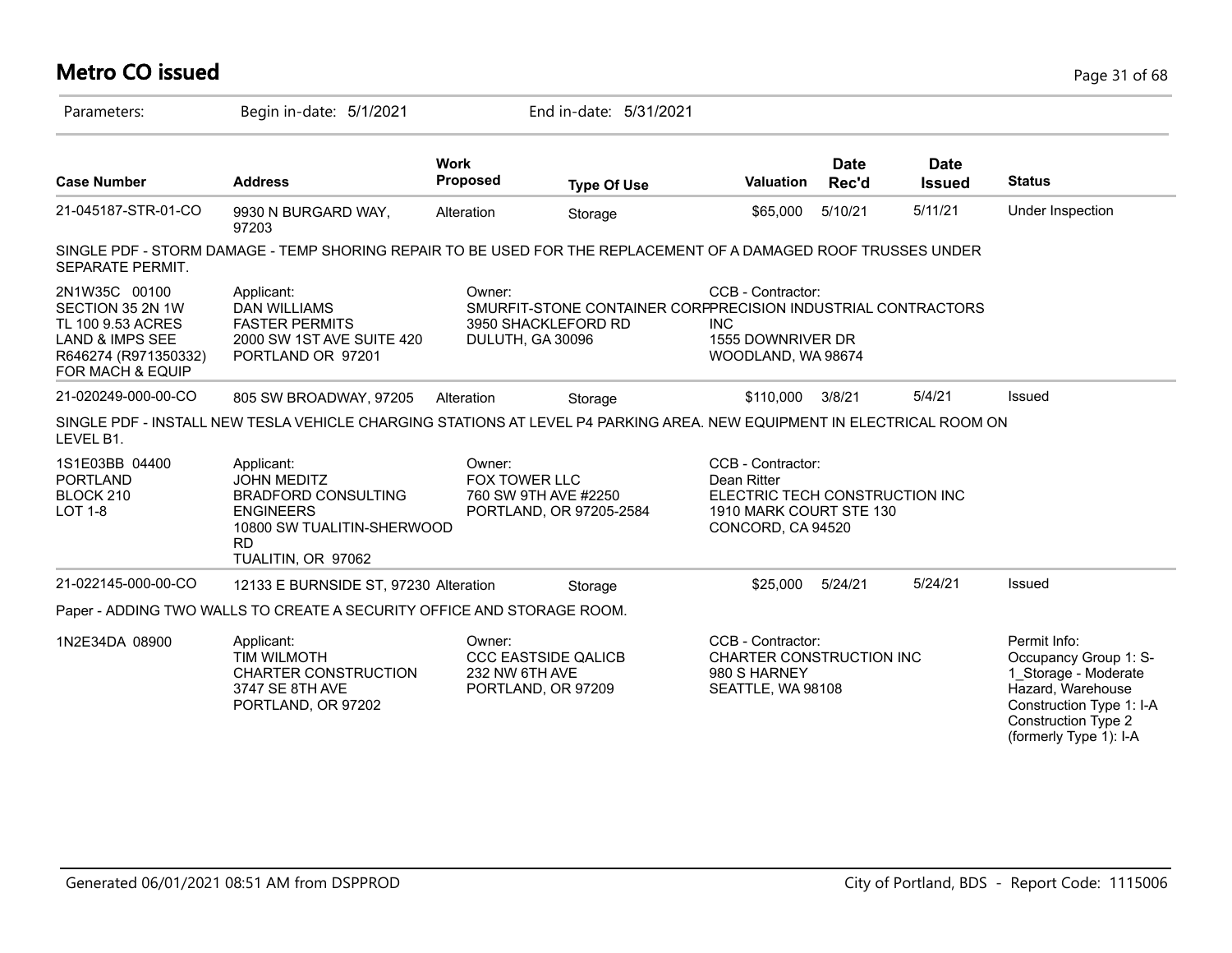# **Metro CO issued** Page 32 of 68

| Parameters:                                                                                                                                                                      | Begin in-date: 5/1/2021                                                                                                |                                | End in-date: 5/31/2021                                                      |                                                                                                                    |                      |                              |                                                                                                                  |
|----------------------------------------------------------------------------------------------------------------------------------------------------------------------------------|------------------------------------------------------------------------------------------------------------------------|--------------------------------|-----------------------------------------------------------------------------|--------------------------------------------------------------------------------------------------------------------|----------------------|------------------------------|------------------------------------------------------------------------------------------------------------------|
| <b>Case Number</b>                                                                                                                                                               | <b>Address</b>                                                                                                         | <b>Work</b><br><b>Proposed</b> | <b>Type Of Use</b>                                                          | <b>Valuation</b>                                                                                                   | <b>Date</b><br>Rec'd | <b>Date</b><br><b>Issued</b> | <b>Status</b>                                                                                                    |
| 21-039508-000-00-CO                                                                                                                                                              | 16805 NE MASON CT, 97230                                                                                               | Alteration                     | Storage                                                                     | \$2,500                                                                                                            | 4/23/21              | 5/25/21                      | Issued                                                                                                           |
|                                                                                                                                                                                  | SINGLE PDF - SUPPORTS FOR ROOFTOP MECHANICAL UNITS ASSOCIATED WITH 20-165044-MT.                                       |                                |                                                                             |                                                                                                                    |                      |                              |                                                                                                                  |
| 1N3E19C 00306                                                                                                                                                                    | Applicant:<br><b>SAM HEHR</b><br><b>BAMA ARCHITECTURE</b><br>7350 SE MILWAUKIE AVE<br>PORTLAND, OR 97202               | Owner:<br>16805 NE MASON CT    | COLUMBIA BASIN PROPERTIES LLCHUNTER DAVISSON INC<br>PORTLAND, OR 97230-4990 | CCB - Contractor:<br>1800 SE PERSHING ST<br>PORTLAND, OR 97202-2338                                                |                      |                              | Permit Info:<br>Occupancy Group 1:<br>B Bank, Off., Med.Off.,<br>Pub.Bldg.<br>Construction Type 1: V-B           |
| 20-213918-REV-01-CO                                                                                                                                                              | 12005 N BURGARD RD, 97203 Alteration                                                                                   |                                | Storage                                                                     | \$0                                                                                                                | 4/28/21              | 5/17/21                      | Issued                                                                                                           |
| <b>PLATFORM</b>                                                                                                                                                                  | SINGLE PDF - REVISION TO REMOVE ELECTRICAL CONTROL ROOM AND MOVE REMAINING ELECTRICAL CONTROL TO THE WEST. ADD CONTROL |                                |                                                                             |                                                                                                                    |                      |                              |                                                                                                                  |
| 2N1W35D 00700<br>SECTION 35 2N 1W<br>TL 700 25.29 ACRES<br><b>LAND &amp; IMPS SEE</b><br>R646209 (R971350469)<br>FOR MACH & EQUIP<br>DEFERRED ADDITIONAL<br><b>TAX LIABILITY</b> | Applicant:<br><b>JOSH CHRISTIANSEN</b><br><b>SMG ENGINEERS</b><br>8625 SW CASCADE AVE<br>BEAVERTON, OR 97008           | Owner:                         | NORTHWEST PIPE CO<br>201 NE PARK PLAZA DR STE 100<br>VANCOUVER, WA 98684    | CCB - Contractor:<br><b>TAPIO CONSTRUCTION INC</b><br>11811 C NE 72ND AVE<br>VANCOUVER, WA 98686                   |                      |                              |                                                                                                                  |
| 16-139473-REV-02-CO                                                                                                                                                              | SW JEFFERSON ST, 97201                                                                                                 | Alteration                     | Utility                                                                     | \$0                                                                                                                | 5/17/17              | 5/6/21                       | Issued                                                                                                           |
|                                                                                                                                                                                  | Revision 02 - timber lagging grade DFL #1 to be replaced with DFL #2                                                   |                                |                                                                             |                                                                                                                    |                      |                              |                                                                                                                  |
| 1N1E33C 00300<br>SECTION 33 1N 1E<br>TL 300 20.71 ACRES                                                                                                                          | Applicant:<br>Tom Carter<br><b>Portland Water Bureau</b><br>1120 SW 5TH AVE SUITE 600<br>PORTLAND OR 97204             | Owner:<br>PORTLAND CITY OF     | 1120 SW 5TH AVE #609<br>PORTLAND, OR 97204-1912                             | CCB - Contractor:<br>HOFFMAN CONSTRUCTION COMPANY<br>OF OREGON<br>805 SW BROADWAY SUITE 2100<br>PORTLAND, OR 97205 |                      |                              | Permit Info:<br>Occupancy Group 1: F-<br>1 Industrial Plant -<br>Factory, Mod.Hazard<br>Construction Type 1: I-A |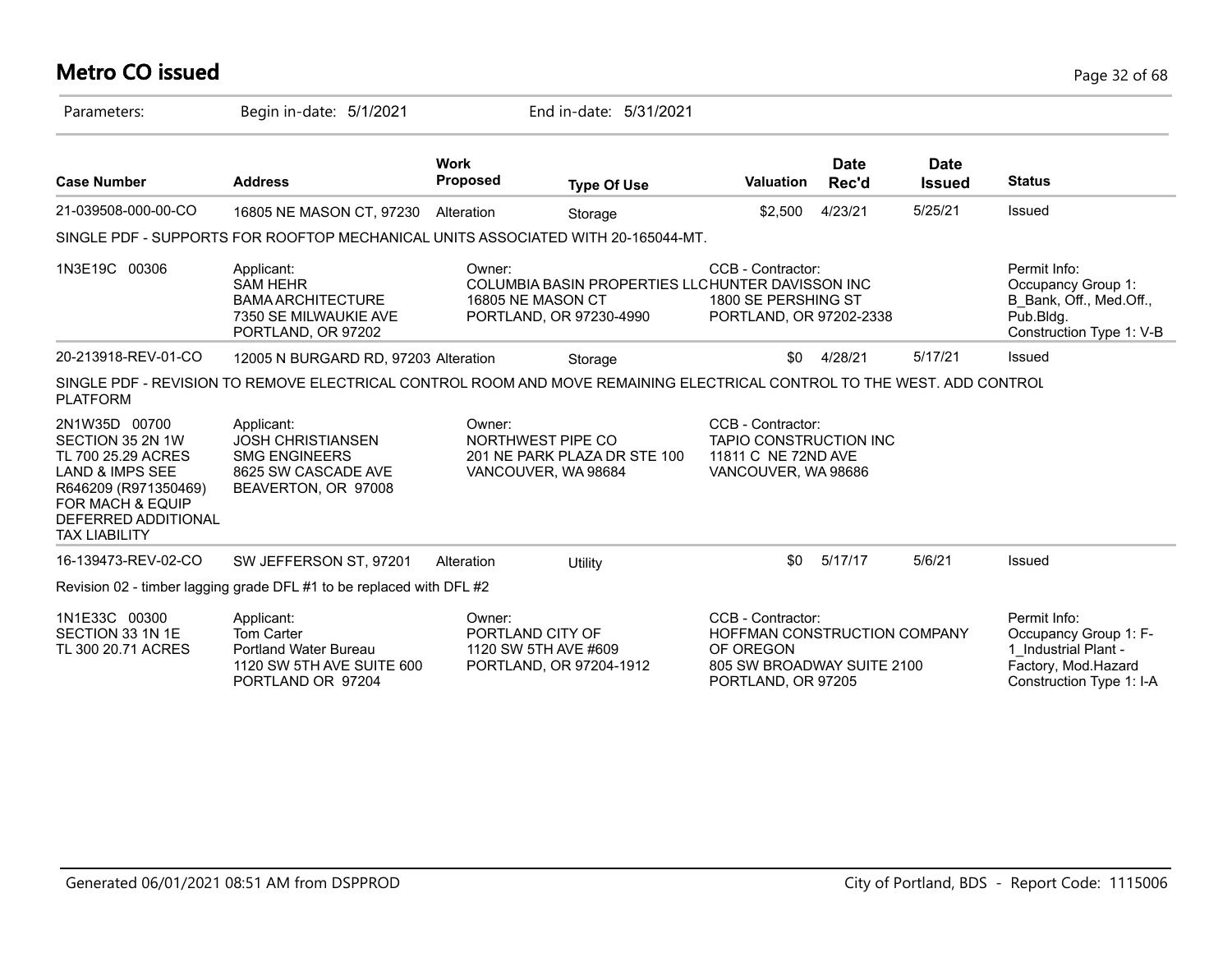# **Metro CO issued** Page 33 of 68

| Parameters:                                                                      | Begin in-date: 5/1/2021                                                                                                                                                                                                                    |                            | End in-date: 5/31/2021                                                          |                                                                                                                       |                      |                              |               |
|----------------------------------------------------------------------------------|--------------------------------------------------------------------------------------------------------------------------------------------------------------------------------------------------------------------------------------------|----------------------------|---------------------------------------------------------------------------------|-----------------------------------------------------------------------------------------------------------------------|----------------------|------------------------------|---------------|
| <b>Case Number</b>                                                               | <b>Address</b>                                                                                                                                                                                                                             | <b>Work</b><br>Proposed    | <b>Type Of Use</b>                                                              | <b>Valuation</b>                                                                                                      | <b>Date</b><br>Rec'd | <b>Date</b><br><b>Issued</b> | <b>Status</b> |
| 20-180770-000-00-CO                                                              | 727 SE 122ND AVE, 97233                                                                                                                                                                                                                    | Alteration                 | Utility                                                                         | \$80,000                                                                                                              | 8/19/20              | 5/20/21                      | Issued        |
|                                                                                  | SINGLE PDF - PERSONAL WIRELESS SERVICE FACILITY - WIRELESS TOWER - APPLICATION #1 - INSTALL 6 ANTENNAS AND RELATED<br>EQUIPMENT ON EXISTING MONOPOLE AND GROUND EQUIPMENT WITH GENERATOR AND FUEL TANK IN 12' X 20' LEASE AREA.            |                            |                                                                                 |                                                                                                                       |                      |                              |               |
| 1S2E03AA 00700<br>SECTION 03 1S 2E<br>TL 700 0.65 ACRES                          | Applicant:<br><b>TAMMY HAMILTON</b><br>ACOM CONSULTING INC FOR<br><b>VERIZON WIRELESS</b><br>5200 SW MEADOWS RD, SUITE<br>150<br>LAKE OSWEGO, OR 97035                                                                                     | Owner:<br>620 NE KELLY AVE | <b>OXBOW ENTERPRISES LLC</b><br>GRESHAM, OR 97030-7333                          | CCB - Contractor:<br><b>CHRIS ALLHANDS</b><br>M & A CONTRACTING INC<br>1366 LEE ST SE<br>SALEM, OR 97302              |                      |                              |               |
| 20-193731-000-00-CO                                                              | 110 SW YAMHILL ST, 97204                                                                                                                                                                                                                   | Alteration                 | Utility                                                                         | \$12,000                                                                                                              | 9/22/20              | 5/20/21                      | Final         |
|                                                                                  | SINGLE PDF - PERSONAL WIRELESS SERVICE FACILITY - WIRELESS ROOFTOP - APPLICATION #1 - INSTALL 2 SMALL ANTENNA WITH FIBER<br>DISTRIBUTION BOXES ON EXISTING FRP PANELS.                                                                     |                            |                                                                                 |                                                                                                                       |                      |                              |               |
| 1S1E03BA 02400<br><b>PORTLAND</b><br>BLOCK 13<br>LOT 1-3<br>LOT 5-7 EXC PT IN ST | Applicant:<br><b>BRANDON CLOWER</b><br><b>BLACK ROCK LLC</b><br>PO BOX 1744<br>TUALATIN, OR 97062                                                                                                                                          | Owner:                     | <b>B13 INVESTORS LLC</b><br>111 SW COLUMBIA ST #1380<br>PORTLAND, OR 97201-5845 | CCB - Contractor:<br><b>RIDGETOP WIRELESS SOLUTIONS INC</b><br>32277 WELDON ROAD<br>LEBANON, OR 97355                 |                      |                              |               |
| 20-196065-000-00-CO                                                              | 6518 SE FOSTER RD, 97206                                                                                                                                                                                                                   | Alteration                 | <b>Utility</b>                                                                  | \$20,000                                                                                                              | 2/23/21              | 5/3/21                       | Issued        |
|                                                                                  | SINGLE PDF - PERSONAL WIRELESS SERVICE FACILITY - WIRELESS TOWER - APPLICATION #3 - ADD 3 RRUS AND 1 JUNCITON BOX. REMOVE 2<br>SURGE SUPRESSORS AND 2 TMAS. SWAP 3 PANEL ANTENNAS, 1 CABINET, 1 HYBRID AND REPLACE MOUNT WITH LOW PROFILE. |                            |                                                                                 |                                                                                                                       |                      |                              |               |
| 1S2E17BB 19500<br>ARLETA PK 3<br><b>BLOCK 5</b><br>E 40' OF LOT 21-23            | Applicant:<br><b>JACOB FINNEY</b><br>SBA COMMUNICATIONS<br>PORTLAND OR<br><b>USA</b>                                                                                                                                                       | Owner:<br>5403 SE 69TH AVE | 6914 SE FOSTER RD LLC<br>PORTLAND, OR 97206                                     | CCB - Contractor:<br>Dean Ritter<br>ELECTRIC TECH CONSTRUCTION INC<br>1910 MARK COURT STE 130<br>CONCORD, CA 94520    |                      |                              |               |
| 20-140615-REV-01-CO                                                              | 1853 SW HIGHLAND RD,<br>97221                                                                                                                                                                                                              | Alteration                 | Utility                                                                         | \$0                                                                                                                   | 11/12/20             | 5/17/21                      | <b>Issued</b> |
|                                                                                  | SINGLE PDF - REVISE RACK ANCHORAGE. VOID BETWEEN FLOOR AND CONCRETE SLAB REQUIRED ANCHORAGE TO BE REDESIGNED.                                                                                                                              |                            |                                                                                 |                                                                                                                       |                      |                              |               |
|                                                                                  | Applicant:<br><b>AMELIA MECKLER</b><br><b>CROWN CASTLE</b><br>PORTLAND OR<br><b>USA</b>                                                                                                                                                    | Owner:<br>RACQUET CLUB     | 1853 SW HIGHLAND RD<br>PORTLAND, OR 97221-2731                                  | CCB - Contractor:<br>Patrick Rynearson<br>CAPSTONE SOLUTIONS INC<br>8195 166TH AVE NE, SUITE 100<br>REDMOND, WA 98052 |                      |                              |               |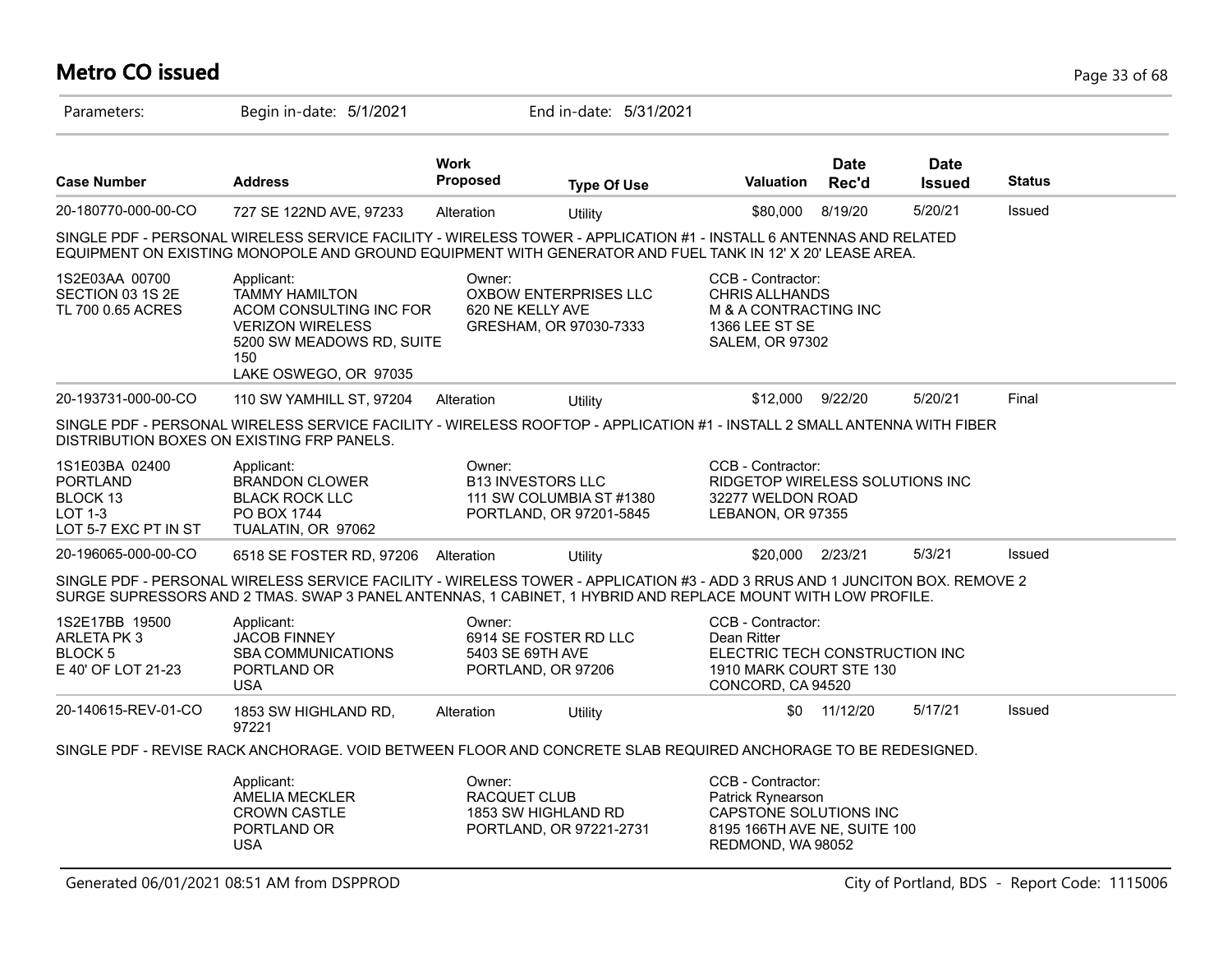## **Metro CO issued** Page 34 of 68

| Parameters:                                                                                         | Begin in-date: 5/1/2021                                                                                                                                                                                                                                                                                                                                                                                 |                                                    | End in-date: 5/31/2021                            |                                                                                                                       |                      |                              |               |
|-----------------------------------------------------------------------------------------------------|---------------------------------------------------------------------------------------------------------------------------------------------------------------------------------------------------------------------------------------------------------------------------------------------------------------------------------------------------------------------------------------------------------|----------------------------------------------------|---------------------------------------------------|-----------------------------------------------------------------------------------------------------------------------|----------------------|------------------------------|---------------|
| <b>Case Number</b>                                                                                  | <b>Address</b>                                                                                                                                                                                                                                                                                                                                                                                          | <b>Work</b><br><b>Proposed</b>                     | <b>Type Of Use</b>                                | Valuation                                                                                                             | <b>Date</b><br>Rec'd | <b>Date</b><br><b>Issued</b> | <b>Status</b> |
| 21-009397-000-00-CO                                                                                 | 7931 NE HALSEY ST, 97213                                                                                                                                                                                                                                                                                                                                                                                | Alteration                                         | Utility                                           | \$85,000                                                                                                              | 1/29/21              | 5/24/21                      | Issued        |
| 5G GROWTH KIT.                                                                                      | SINGLE PDF - PERSONAL WIRELESS SERVICE FACILITY - WIRELESS ROOFTOP - APPLICATION #3 - REMOVE: (9) ANTENNAS, (3) RRUS, (6) TMAS,<br>(8) PIPE MOUNTS. INSTALL: (6) ANTENNAS, (9) RRUS, (8) 12' LONG PIPE MOUNTS. INSIDE ATT EQUIPMENT ENCLOSURE: REMOVE: (1) 24V POWER<br>PLANT, (1) BATTERY CABINET. INSTALL: (1) 512 POWER PLANT, (1) XTE601-B BATTERY CABINET, RESTRING BATTERIES AND REMOVE REMAINING |                                                    |                                                   |                                                                                                                       |                      |                              |               |
| 1N2E29DD 10900<br><b>GLENHAVEN PK &amp; SUB</b><br>LOT 36&37 TL 10900                               | Applicant:<br><b>COURTNEE GOMEZ</b><br><b>SMARTLINK</b><br>3612 SE 168TH AVE<br>VANCOUVER, WA 98683                                                                                                                                                                                                                                                                                                     | Owner:<br>NACM NORTHWEST CO                        | 7931 NE HALSEY ST #103<br>PORTLAND, OR 97213-6761 | CCB - Contractor:<br>Sen Galindo<br>LEGACY WIRELESS SERVICES INC<br>15580 SE FOR MOR CT<br>CLACKAMAS, OR 97015        |                      |                              |               |
| 21-003030-000-00-CO                                                                                 | 4840 N LOMBARD ST, 97203                                                                                                                                                                                                                                                                                                                                                                                | Alteration                                         | Utility                                           | \$25,000 1/12/21                                                                                                      |                      | 5/3/21                       | Issued        |
| <b>GROWTH KIT IN EXISTING SUBRACK.</b>                                                              | SINGLE PDF - PERSONAL WIRELESS SERVICE FACILITY - WIRELESS ROOFTOP - APPLICATION 3 - ADDING A 5G PROJECT COMPRISED AND<br>REMOVING (2) ANTENNAS AND INSTALLING (2) NEW ANTENNAS WITH (2) AIRSCALE RRH 4T4R B5 160W AHCA RRHS INSTALLED FOR 5G WITH<br>MODIFICATIONS TO CURRENT MOUNTS. THE EXISTING 48V POWER PLANT AND DC SURGE PROTECTION REQUIRES NO UPGRADES. INSTALL 5G                            |                                                    |                                                   |                                                                                                                       |                      |                              |               |
| 1N1E08CC 03300<br>UNIVERSITY PK<br>BLOCK 72<br>W 60' OF LOT 34-36                                   | Applicant:<br><b>LEAH STOUT</b><br><b>SMARTLINK</b><br>11232 120TH AVE NE, SUITE 204<br>KIRKLAND, WA 98033                                                                                                                                                                                                                                                                                              | Owner:<br>4834 N LOMBARD ST<br>PORTLAND, OR 97203  | PENINSULA LODGE #128 I O O F                      | CCB - Contractor:<br>Patrick Rynearson<br>CAPSTONE SOLUTIONS INC<br>8195 166TH AVE NE, SUITE 100<br>REDMOND, WA 98052 |                      |                              |               |
| 21-006554-000-00-CO                                                                                 | 1907 NE SKIDMORE ST,<br>97211                                                                                                                                                                                                                                                                                                                                                                           | Alteration                                         | Utility                                           | \$20,000 1/25/21                                                                                                      |                      | 5/3/21                       | Issued        |
|                                                                                                     | SINGLE PDF - PERSONAL WIRELESS SERVICE FACILITY - WIRELESS ROOFTOP - APPLICATION #3 - REMOVE 6 ANTENNAS, 9 RRUS, AND 2<br>CABINETS. INSTALL 6 ANTENNAS, 6 RRUS, AND 2 CABINETS.                                                                                                                                                                                                                         |                                                    |                                                   |                                                                                                                       |                      |                              |               |
| 1N1E23DA 06400<br>SECTION 23 1N 1E<br>TL 6400 2.17 ACRES<br><b>ALSO SEE R316119</b><br>(R941230091) | Applicant:<br><b>BECKY TODD</b><br><b>MD7 LLC</b><br>10590 W OCEAN AIR DRIVE, STE PORTLAND, OR 97204-1912<br>300<br>SAN DIEGO, CA 92130                                                                                                                                                                                                                                                                 | Owner:<br>PORTLAND CITY OF<br>1120 SW 5TH AVE #405 |                                                   | CCB - Contractor:<br>DAVE JOHNSON<br>DAY MANAGEMENT CORP<br>4700 SE INTERNATIONAL WAY<br>MILWAUKIE, OR 97222-4657     |                      |                              |               |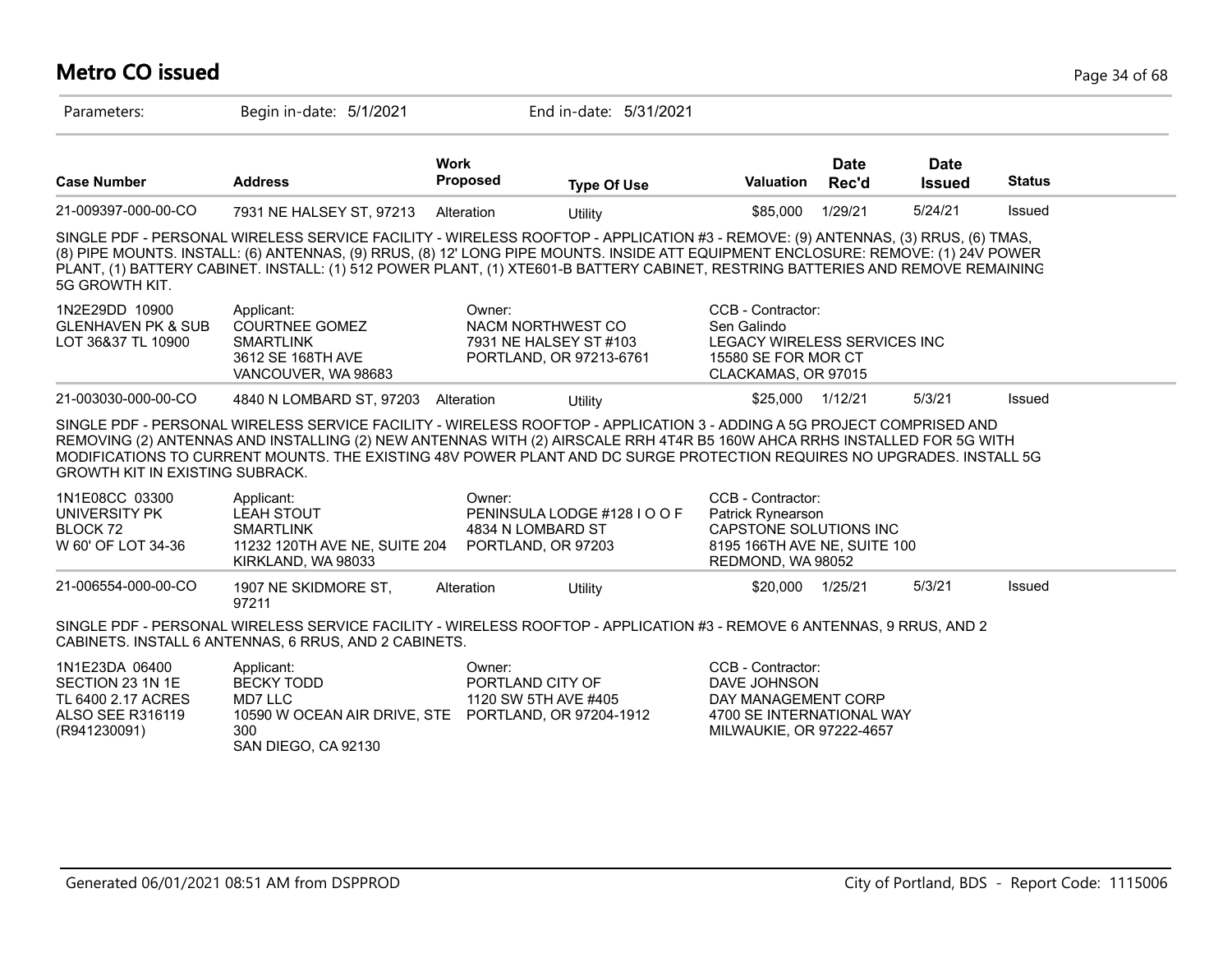# **Metro CO issued** Page 35 of 68

| Parameters:                                                                                                                            | Begin in-date: 5/1/2021                                                                                                                                                                                                                                                                                                                                                |                                | End in-date: 5/31/2021                                                     |                                                                                                                |                      |                              |                                                                                                      |
|----------------------------------------------------------------------------------------------------------------------------------------|------------------------------------------------------------------------------------------------------------------------------------------------------------------------------------------------------------------------------------------------------------------------------------------------------------------------------------------------------------------------|--------------------------------|----------------------------------------------------------------------------|----------------------------------------------------------------------------------------------------------------|----------------------|------------------------------|------------------------------------------------------------------------------------------------------|
| <b>Case Number</b>                                                                                                                     | <b>Address</b>                                                                                                                                                                                                                                                                                                                                                         | <b>Work</b><br><b>Proposed</b> | <b>Type Of Use</b>                                                         | <b>Valuation</b>                                                                                               | <b>Date</b><br>Rec'd | <b>Date</b><br><b>Issued</b> | <b>Status</b>                                                                                        |
| 21-003952-000-00-CO                                                                                                                    | 5803 SE 122ND AVE, 97236                                                                                                                                                                                                                                                                                                                                               | Alteration                     | Utility                                                                    | \$25,000                                                                                                       | 1/21/21              | 5/25/21                      | Issued                                                                                               |
|                                                                                                                                        | SINGLE PDF - PERSONAL WIRELESS SERVICE FACILITY - WIRELESS TOWER - APPLICATION #3 - REMOVE: (6) ANTENNAS, (9) RRHS, (6) TMAS,<br>AND (1) DC6 SQUID. INSTALL: (6) ANTENNAS, (9) RRHS, (1) DC9 SQUID, (1) FIBER TRUNK, AND (1) DC TRUNK. INSIDE EQUIPMENT ENCLOSURE:<br>INSTALL (2) 24V RECTIFIER, (1) DC12, (1) THERMO HEX DOOR ON EXISTING CABINET, AND 5G GROWTH KIT. |                                |                                                                            |                                                                                                                |                      |                              |                                                                                                      |
| 1S2E15DD 00200<br>SECTION 15 1S 2E<br>TL 200 3.30 ACRES                                                                                | Applicant:<br><b>COURTNEE GOMEZ</b><br><b>SMARTLINK</b><br>3612 SE 168TH AVE<br>VANCOUVER, WA 98683                                                                                                                                                                                                                                                                    | Owner:                         | NSA PROPERTY HOLDINGS LLC<br>5005 MEADOWS RD #420<br>LAKE OSWEGO, OR 97035 | CCB - Contractor:<br>Sen Galindo<br>LEGACY WIRELESS SERVICES INC<br>15580 SE FOR MOR CT<br>CLACKAMAS, OR 97015 |                      |                              |                                                                                                      |
| 21-002986-000-00-CO                                                                                                                    | SE 84TH AVE, 97266                                                                                                                                                                                                                                                                                                                                                     | Alteration                     | Utility                                                                    | \$20,000 1/12/21                                                                                               |                      | 5/3/21                       | Issued                                                                                               |
| COAX WITH HYBRID CABLE.                                                                                                                | SINGLE PDF - PERSONAL WIRELESS SERVICE FACILITY - WIRELESS ROOFTOP - APPLICATION 3 - REPLACE 2 ANTENNAS AND ADD 1 ANTENNA,<br>REPLACE RADIO UNITS AT ANTENNA LEVEL, REPLACE 3 CABINETS WITH 2 CABINETS AND RELOCATE RADIO COMPONENTS TO NEW, REPLACE                                                                                                                   |                                |                                                                            |                                                                                                                |                      |                              |                                                                                                      |
| 1S2E09CB 00102<br><b>PARTITION PLAT 1994-</b><br>101<br>LOT <sub>1</sub><br><b>LAND &amp; IMPS STATE</b><br>PAYS TAXES ORS<br>307.241  | Applicant:<br><b>BECKY TODD</b><br>MD7 LLC<br>10590 W OCEAN AIR DRIVE, STE PORTLAND, OR 97202-3862<br>300<br>SAN DIEGO, CA 92130                                                                                                                                                                                                                                       | Owner:                         | KIRKLAND MANOR ASSOCIATION<br>1625 SE LAFAYETTE ST                         | CCB - Contractor:<br><b>EXCEL CONSTRUCTION INC</b><br>35858 N HONEYMAN RD<br>SCAPPOOSE, OR 97056               |                      |                              |                                                                                                      |
| 21-009939-000-00-CO                                                                                                                    | 9420 NW ST HELENS RD,<br>97231                                                                                                                                                                                                                                                                                                                                         | Alteration                     | Utility                                                                    | \$512,000                                                                                                      | 2/5/21               | 5/24/21                      | Issued                                                                                               |
|                                                                                                                                        | SINGLE PDF - REPAIR EXISTING TANK, INSTALL CONCRETE PAD FOR NEW PORTABLE PUMP. INSTALL SUPPORTS FOR FUEL PIPING.                                                                                                                                                                                                                                                       |                                |                                                                            |                                                                                                                |                      |                              |                                                                                                      |
| 1N1W11 01203<br>PARTITION PLAT 2001-<br>150<br>LOT 2 TL 1203<br><b>LAND &amp; IMPS SEE</b><br>R646408 (R649815981)<br>FOR MACH & EQUIP | Applicant:<br><b>LAURIE PARRY</b><br>STEWARDSHIP SOLUTIONS INC<br>14751 GOODRICH CREEK LANE<br>BAKER CITY OR 97814                                                                                                                                                                                                                                                     | Owner:<br>PO BOX 780339        | SHORE TERMINALS LLC<br>SAN ANTONIO, TX 78278-0339                          | CCB - Contractor:<br><b>KEITH EBMEYER</b><br>HARDER MECHANICAL                                                 |                      |                              | Permit Info:<br>Occupancy Group 1:<br>U Private Garage\Utility<br>Misc.<br>Construction Type 1: II-B |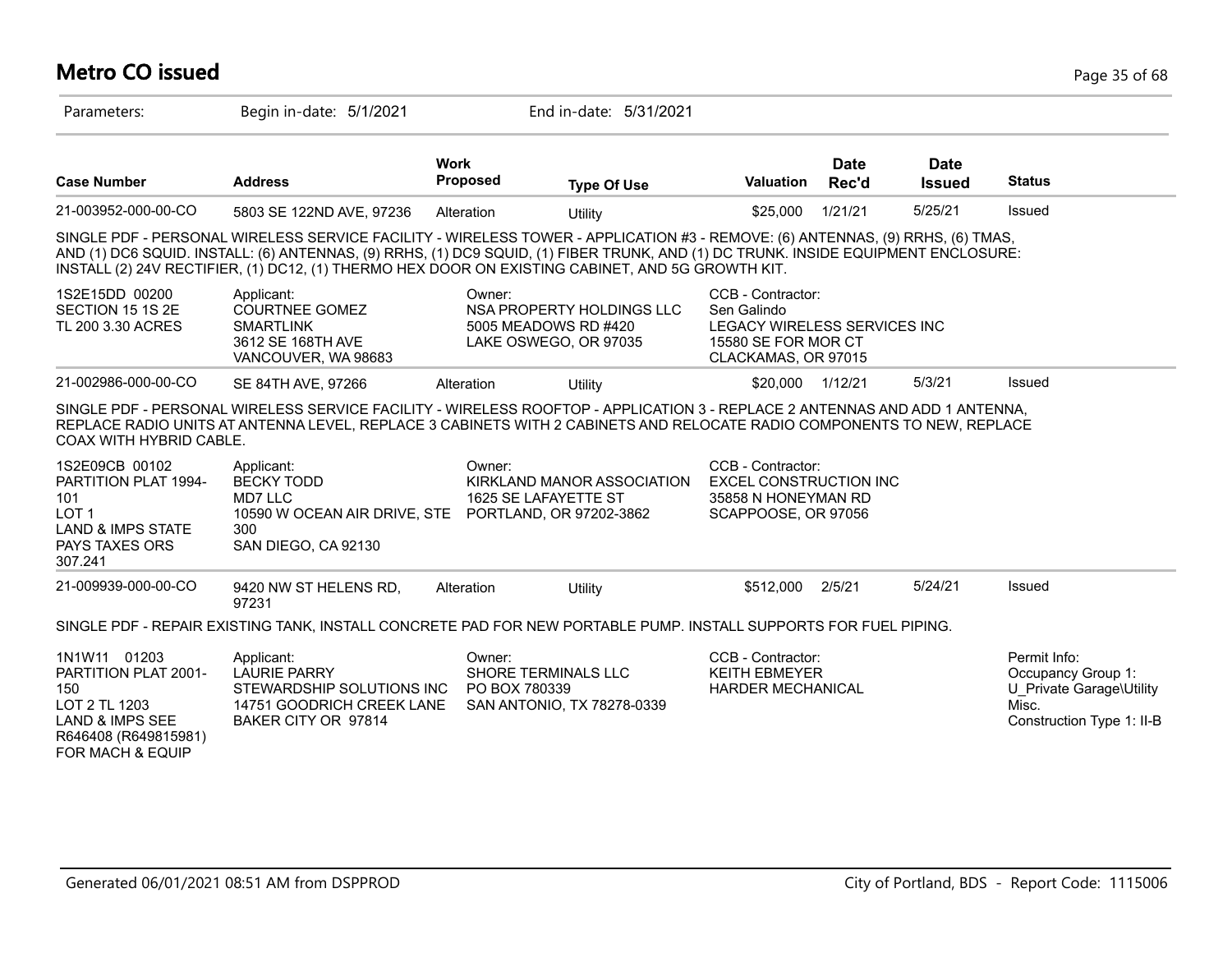# **Metro CO issued** Page 36 of 68

| Parameters:                                                     | Begin in-date: 5/1/2021                                                                                                                                                                                                                                     |                                                                                           | End in-date: 5/31/2021                |                                                                                                                       |                      |                              |               |
|-----------------------------------------------------------------|-------------------------------------------------------------------------------------------------------------------------------------------------------------------------------------------------------------------------------------------------------------|-------------------------------------------------------------------------------------------|---------------------------------------|-----------------------------------------------------------------------------------------------------------------------|----------------------|------------------------------|---------------|
| <b>Case Number</b>                                              | <b>Address</b>                                                                                                                                                                                                                                              | <b>Work</b><br><b>Proposed</b>                                                            | <b>Type Of Use</b>                    | <b>Valuation</b>                                                                                                      | <b>Date</b><br>Rec'd | <b>Date</b><br><b>Issued</b> | <b>Status</b> |
| 21-011641-000-00-CO                                             | 16603 SE DIVISION ST, 97236 Alteration                                                                                                                                                                                                                      |                                                                                           | Utility                               | \$29,000                                                                                                              | 2/5/21               | 5/21/21                      | Issued        |
|                                                                 | SINGLE PDF - PERSONAL WIRELESS SERVICE FACILITY - WIRELESS TOWER - APPLICATION #3 - ADD (3) ANTENNAS, REPLACE (3) RADIOS,<br>REMOVE (6) LINES AND INSTALL (2) LINES W/PENDANT AND J-BOXES. REMOVE (3) CABINETS, INSTALL (2) CABINETS. INSTALL NEW H-FRAME.  |                                                                                           |                                       |                                                                                                                       |                      |                              |               |
| 1S3E06CC 03200<br>SECTION 06 1S 3E<br>TL 3200 7.51 ACRES        | Applicant:<br>AMELIA MECKLER<br><b>CROWN CASTLE</b><br>PORTLAND OR<br><b>USA</b>                                                                                                                                                                            | Owner:<br><b>EASTGATE THEATRE INC</b><br>11995 EL CAMINO REAL<br>SAN DIEGO, CA 92130-2544 |                                       | CCB - Contractor:<br><b>HPS CONSTRUCTION INC</b><br>PO BOX 890<br>CORNELIUS, OR 97113                                 |                      |                              |               |
| 21-044830-000-00-CO                                             | 515 SW SALMON ST, 97204                                                                                                                                                                                                                                     | Alteration                                                                                | Utility                               | \$25.000                                                                                                              | 5/7/21               | 5/27/21                      | Issued        |
| <b>EXISTING EQUIPMENT CABINET.</b>                              | SINGLE PDF - PERSONAL WIRELESS SERVICE FACILITY - WIRELESS ROOFTOP - APPLICATION #3 - ADDING 5G COMPRISED OF: REMOVE AND<br>REPLACE (3) RRH UNITS, INSTALL THERMO HEX DOOR ON EXISTING CABINET, (1) RECTIFIER, (1) NEW BATTERY STRING, AND 5G GROWTH KIT IN |                                                                                           |                                       |                                                                                                                       |                      |                              |               |
| 1S1E03BB 00900<br><b>PORTLAND</b><br>BLOCK 170<br>LOT 1-4       | Applicant:<br><b>LEAH STOUT</b><br><b>SMARTLINK</b><br>11232 120TH AVE NE, SUITE 204<br>KIRKLAND, WA 98033                                                                                                                                                  | Owner:<br>1477 NW EVERETT ST<br>PORTLAND, OR 97209                                        | <b>POWER &amp; LIGHT BUILDING LLC</b> | CCB - Contractor:<br>Patrick Rynearson<br>CAPSTONE SOLUTIONS INC<br>8195 166TH AVE NE, SUITE 100<br>REDMOND, WA 98052 |                      |                              |               |
| 21-003590-000-00-CO                                             | 13350 NE ROSE PKWY, 97230 Alteration                                                                                                                                                                                                                        |                                                                                           | Utility                               | \$20,000                                                                                                              | 1/13/21              | 5/10/21                      | Issued        |
| INSTALL 3 ANTENNAS AND 3 RRUS.                                  | SINGLE PDF - PERSONAL WIRELESS SERVICE FACILITY - WIRELESS WATER TOWER - APPLICATION 3 - REMOVE 3 ANTENNAS AND 6 RRUS.                                                                                                                                      |                                                                                           |                                       |                                                                                                                       |                      |                              |               |
| 1N2E26AB 05700<br><b>DEVONSHIRE</b><br><b>BLOCK4</b><br>LOT 5&6 | Applicant:<br><b>BECKY TODD</b><br>MD7 LLC<br>10590 W OCEAN AIR DRIVE, STE PORTLAND, OR 97204-1912<br>300<br>SAN DIEGO, CA 92130                                                                                                                            | Owner:<br>PORTLAND CITY OF<br>1120 SW 5TH AVE #405                                        |                                       | CCB - Contractor:<br>Michael Carter<br><b>ERICSSON INC</b><br>6300 LEGACY DR<br><b>PLANO, TX 45024</b>                |                      |                              |               |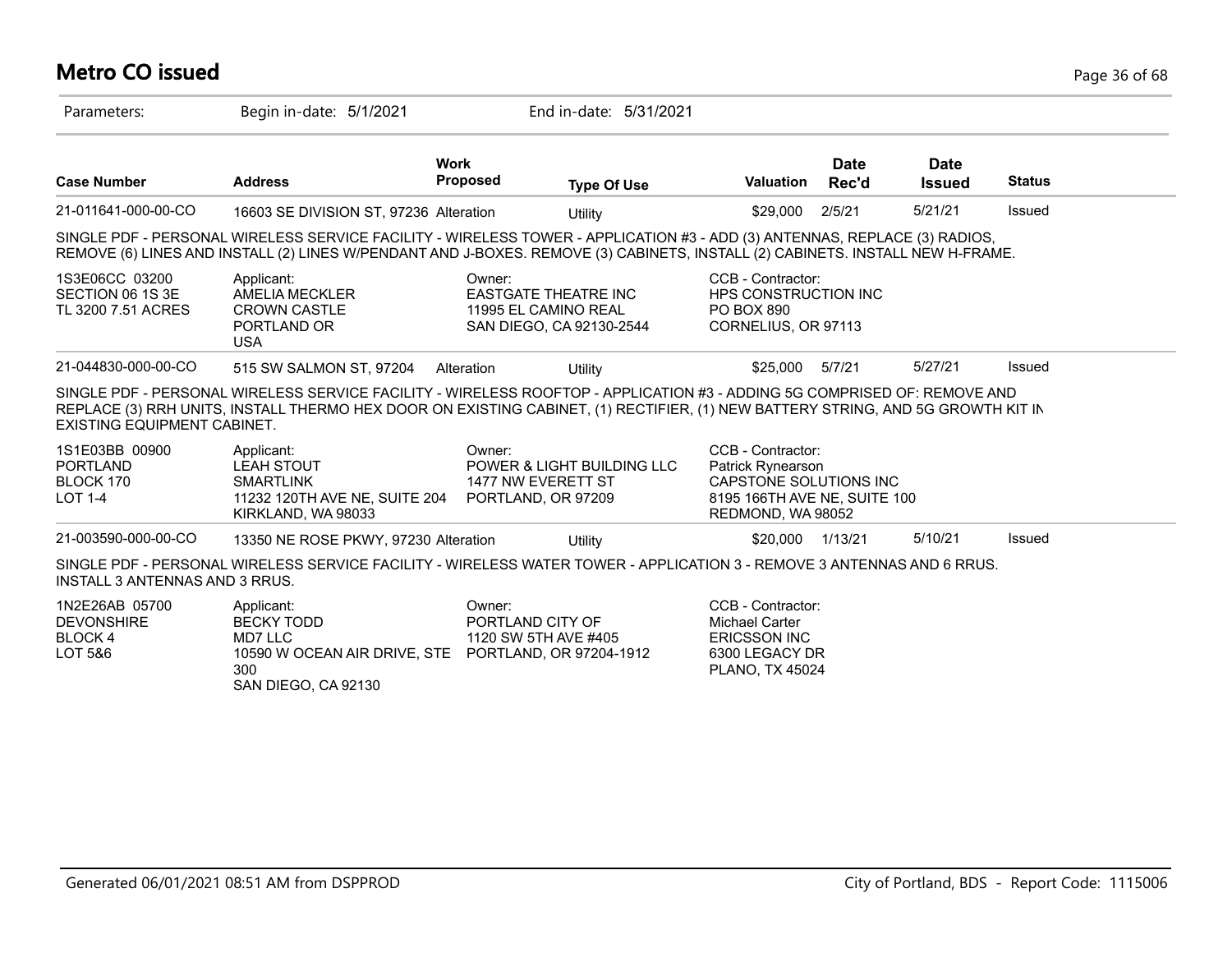## **Metro CO issued** Page 37 of 68

| Parameters:                                                       | Begin in-date: 5/1/2021                                                                                                                                                                                                                           |                                                                              | End in-date: 5/31/2021                                                |                                                                                                |                      |                              |                                                                                                     |
|-------------------------------------------------------------------|---------------------------------------------------------------------------------------------------------------------------------------------------------------------------------------------------------------------------------------------------|------------------------------------------------------------------------------|-----------------------------------------------------------------------|------------------------------------------------------------------------------------------------|----------------------|------------------------------|-----------------------------------------------------------------------------------------------------|
| <b>Case Number</b>                                                | <b>Address</b>                                                                                                                                                                                                                                    | <b>Work</b><br>Proposed                                                      | <b>Type Of Use</b>                                                    | <b>Valuation</b>                                                                               | <b>Date</b><br>Rec'd | <b>Date</b><br><b>Issued</b> | <b>Status</b>                                                                                       |
| 21-017497-000-00-CO                                               | 11900 SW 49TH AVE, 97219                                                                                                                                                                                                                          | Alteration                                                                   | Utility                                                               | \$17,000                                                                                       | 3/1/21               | 5/17/21                      | Issued                                                                                              |
| MATCHES EXISTING CONFIGURATION.                                   | SINGLE PDF - PERSONAL WIRELESS SERVICE FACILITY - WIRELESS ROOFTOP - APPLICATION #3 - ADD (3) PANEL ANTENNAS TO EXISTING ROOF<br>MOUNT CONFIGURATION CURRENTLY SUPPORTING (8) ANTENNAS. INCREASES COUNT TO 11 TOTAL. NO OTHER CHANGES. TIP HEIGHT |                                                                              |                                                                       |                                                                                                |                      |                              |                                                                                                     |
| 1S1E31D 00200<br>SECTION 31 1S 1E<br>TL 200 54.77 ACRES           | Applicant:<br><b>SHANIN PRUSIA</b><br>URBAN WIRELES INC - FOR<br><b>VERIZON</b><br>10376 SE SUNBURST WAY<br>PORTLAND OR 97086                                                                                                                     | Owner:<br><b>DISTRICT</b><br>PO BOX 19000                                    | PORTLAND COMMUNITY COLLEGE Leif Hogewoning<br>PORTLAND, OR 97280-0990 | CCB - Contractor:<br><b>STRATA INC</b><br>PO BOX 2988<br>CHELAN, WA 98816                      |                      |                              |                                                                                                     |
| 21-011236-000-00-CO                                               | 2525 NW LOVEJOY ST, 97210 Alteration                                                                                                                                                                                                              |                                                                              | Utility                                                               | \$20,000 2/12/21                                                                               |                      | 5/7/21                       | Issued                                                                                              |
|                                                                   | SINGLE PDF - PERSONAL WIRELESS SERVICE FACILITY - WIRELESS ROOFTOP - APPLICATION #3 - REPLACE (3) ANTENNAS & (3) RADIOS,<br>REMOVE (3) ADDITIONAL RADIOS, AND INSTALL (1) JUNCTION BOX.                                                           |                                                                              |                                                                       |                                                                                                |                      |                              |                                                                                                     |
| 1N1E32AD 00200<br><b>GOLDSMITHS ADD</b><br><b>BLOCK 15 TL 200</b> | Applicant:<br><b>SARAH KUPILLAS</b><br><b>SMART LINK GROUP</b><br>PORTLAND OR<br><b>USA</b>                                                                                                                                                       | Owner:<br>LOVEJOY MEDICAL LLC<br>1615 SE 3RD AVE #100<br>PORTLAND, OR 97214  |                                                                       | CCB - Contractor:<br>RIDGETOP WIRELESS SOLUTIONS INC<br>32277 WELDON ROAD<br>LEBANON, OR 97355 |                      |                              |                                                                                                     |
| 21-017250-000-00-CO                                               | 299 NW SKYLINE BLVD,<br>97210                                                                                                                                                                                                                     | Alteration                                                                   | Utility                                                               | \$205,000                                                                                      | 2/24/21              | 5/28/21                      | Issued                                                                                              |
|                                                                   | SINGLE PDF - CHANGE OUT AND RELOCATE ANTENNAS ON EXISTING TOWER. NO GROUND EQUIPMENT OR BUILDING WORK PROPOSED.                                                                                                                                   |                                                                              |                                                                       |                                                                                                |                      |                              |                                                                                                     |
| 1N1W36DD 01100<br>SECTION 36 1N 1W<br>TL 1100 9.92 ACRES          | Applicant:<br><b>ANTHONY FLORES</b><br>AFF CONSULTING LLC<br>21 RIDGECREST DR.<br>NAPA, CA 94558                                                                                                                                                  | Owner:<br>KING BROADCASTING CO<br>1501 SW JEFFERSON ST<br>PORTLAND, OR 97201 |                                                                       | Primary Contractor:<br>TO BID                                                                  |                      |                              | Permit Info:<br>Occupancy Group 1:<br>U Private Garage\Utility<br>Misc.<br>Construction Type 1: V-B |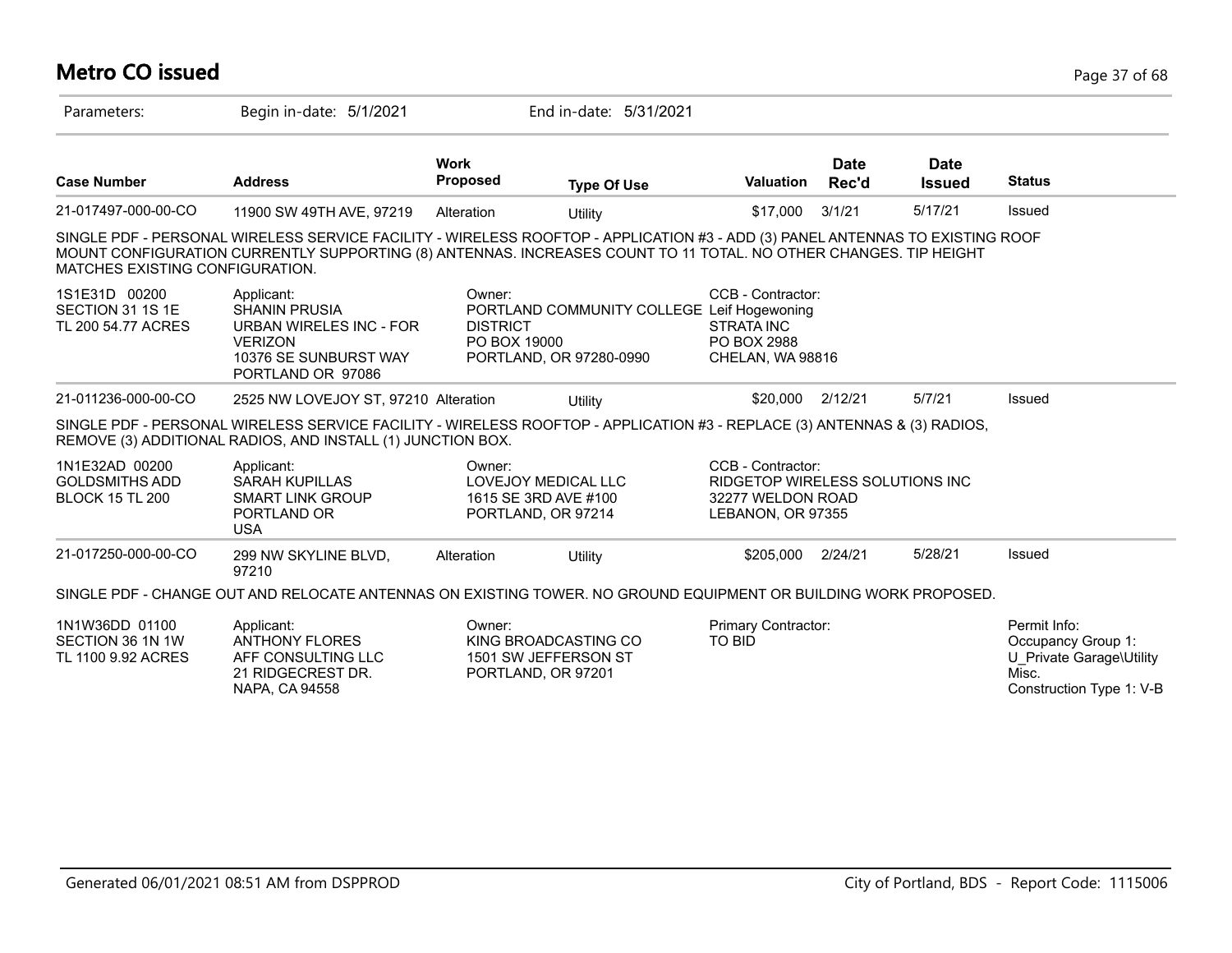## **Metro CO issued** Page 38 of 68

| Parameters:                                                                                                                             | Begin in-date: 5/1/2021                                                                                                                                                                                                                                                                                                                         |                                                | End in-date: 5/31/2021                           |                                                                                                        |                      |                              |                                                               |
|-----------------------------------------------------------------------------------------------------------------------------------------|-------------------------------------------------------------------------------------------------------------------------------------------------------------------------------------------------------------------------------------------------------------------------------------------------------------------------------------------------|------------------------------------------------|--------------------------------------------------|--------------------------------------------------------------------------------------------------------|----------------------|------------------------------|---------------------------------------------------------------|
| <b>Case Number</b>                                                                                                                      | <b>Address</b>                                                                                                                                                                                                                                                                                                                                  | <b>Work</b><br><b>Proposed</b>                 | <b>Type Of Use</b>                               | Valuation                                                                                              | <b>Date</b><br>Rec'd | <b>Date</b><br><b>Issued</b> | <b>Status</b>                                                 |
| 21-011277-000-00-CO                                                                                                                     | 12404 NE HALSEY ST, 97230 Alteration                                                                                                                                                                                                                                                                                                            |                                                | Utility                                          | \$22,000                                                                                               | 2/5/21               | 5/25/21                      | Issued                                                        |
| EQUIPMENT IN CABINETS AND RACKS.                                                                                                        | SINGLE PDF - PERSONAL WIRELESS SERVICE FACILITY - WIRELESS TOWER - APPLICATION #3 - REPLACE (6) ANTENNAS, REPLACE (3) AND ADD<br>(3) RADIOS AND INSTALL (1) FIBER TRUNK. IN EQUIPMENT SHELTER: REMOVE (1) BATTERY RACK, REPLACE POWER PLANT RACK. UPGRADE                                                                                       |                                                |                                                  |                                                                                                        |                      |                              |                                                               |
| 1N2E35BB 00600<br><b>HAZELWOOD</b><br>LOT 4 TL 600                                                                                      | Applicant:<br>AMELIA MECKLER<br><b>CROWN CASTLE</b><br>PORTLAND OR<br><b>USA</b>                                                                                                                                                                                                                                                                | Owner:<br>PO BOX 83583                         | WOLFE ACRES WEST LLC<br>PORTLAND, OR 97283       | CCB - Contractor:<br>Michael Carter<br><b>ERICSSON INC</b><br>6300 LEGACY DR<br><b>PLANO, TX 45024</b> |                      |                              |                                                               |
| 21-025671-000-00-CO                                                                                                                     | 1620 NE SANDY BLVD, 97232 Alteration                                                                                                                                                                                                                                                                                                            |                                                | Utility                                          | \$30,000                                                                                               | 3/16/21              | 5/11/21                      | Issued                                                        |
|                                                                                                                                         | SINGLE PDF - PERSONAL WIRELESS SERVICE FACILITY - WIRELESS ROOFTOP - APPLICATION #3 - REMOVE: (3) ANTENNAS, (3) RRUS, (3) DC2, (1)<br>12PR FIBER CABLE. INSTALL: (6) ANTENNAS, (6) RRUS, (1) 18PR FIBER CABLE, (1) DC TRUNK, (3) DC6. SWAP OUT EXISTING ANTENNA MOUNT IN<br>ALPHA POS #1 ONLY. NO CHANGES TO EXISTING CONCEALMENT REQUIREMENTS. |                                                |                                                  |                                                                                                        |                      |                              |                                                               |
| 1N1E35DB 02300A1<br>SECTION 35 1N 1E<br>TL 2300<br>IMPS ONLY SEE R316810 3612 SE 168TH AVE<br>(R941350290) FOR LAND VANCOUVER, WA 98683 | Applicant:<br><b>COURTNEE GOMEZ</b><br><b>SMARTLINK</b>                                                                                                                                                                                                                                                                                         | Owner:<br>PS OREGON INC<br>701 WESTERN AVE     | GLENDALE, CA 91201-2349                          | CCB - Contractor:<br><b>Michael Carter</b><br><b>ERICSSON INC</b><br>6300 LEGACY DR<br>PLANO, TX 45024 |                      |                              |                                                               |
| Total # of CO Alteration permits issued: 105                                                                                            |                                                                                                                                                                                                                                                                                                                                                 |                                                |                                                  |                                                                                                        |                      |                              | Total valuation of CO Alteration permits issued: \$13,117,410 |
| 20-166584-000-00-CO                                                                                                                     | 3800 SE 164TH AVE, 97236                                                                                                                                                                                                                                                                                                                        | Demolition                                     | Assembly                                         | \$160,000 8/31/20                                                                                      |                      | 5/27/21                      | Issued                                                        |
| 842.                                                                                                                                    | Demolish bowling alley and associated site work to prepare site for new construction (20-135562-CO) Septic Decommissioning Required. Call for Inspection                                                                                                                                                                                        |                                                |                                                  |                                                                                                        |                      |                              |                                                               |
| 1S3E07CB 07200<br><b>SUN BOW VALLEY</b><br>BLOCK 10<br>LOT 6-9&16-19 TL 7200<br>POTENTIAL ADDITIONAL<br><b>TAX</b>                      | Applicant:<br><b>HAYLEY PURDY</b><br><b>SCOTT EDWARDS</b><br><b>ARCHITECTURE</b><br>2525 E BURNSIDE ST<br>PORTLAND OR 97214                                                                                                                                                                                                                     | Owner:<br><b>HEALTHCARE INC</b><br>PO BOX 8459 | <b>CASCADIA BEHAVIORAL</b><br>PORTLAND, OR 97202 | CCB - Contractor:<br>COLAS CONSTRUCTION INC<br>19 NW 5TH #203<br>PORTLAND, OR 97209-3819               |                      |                              |                                                               |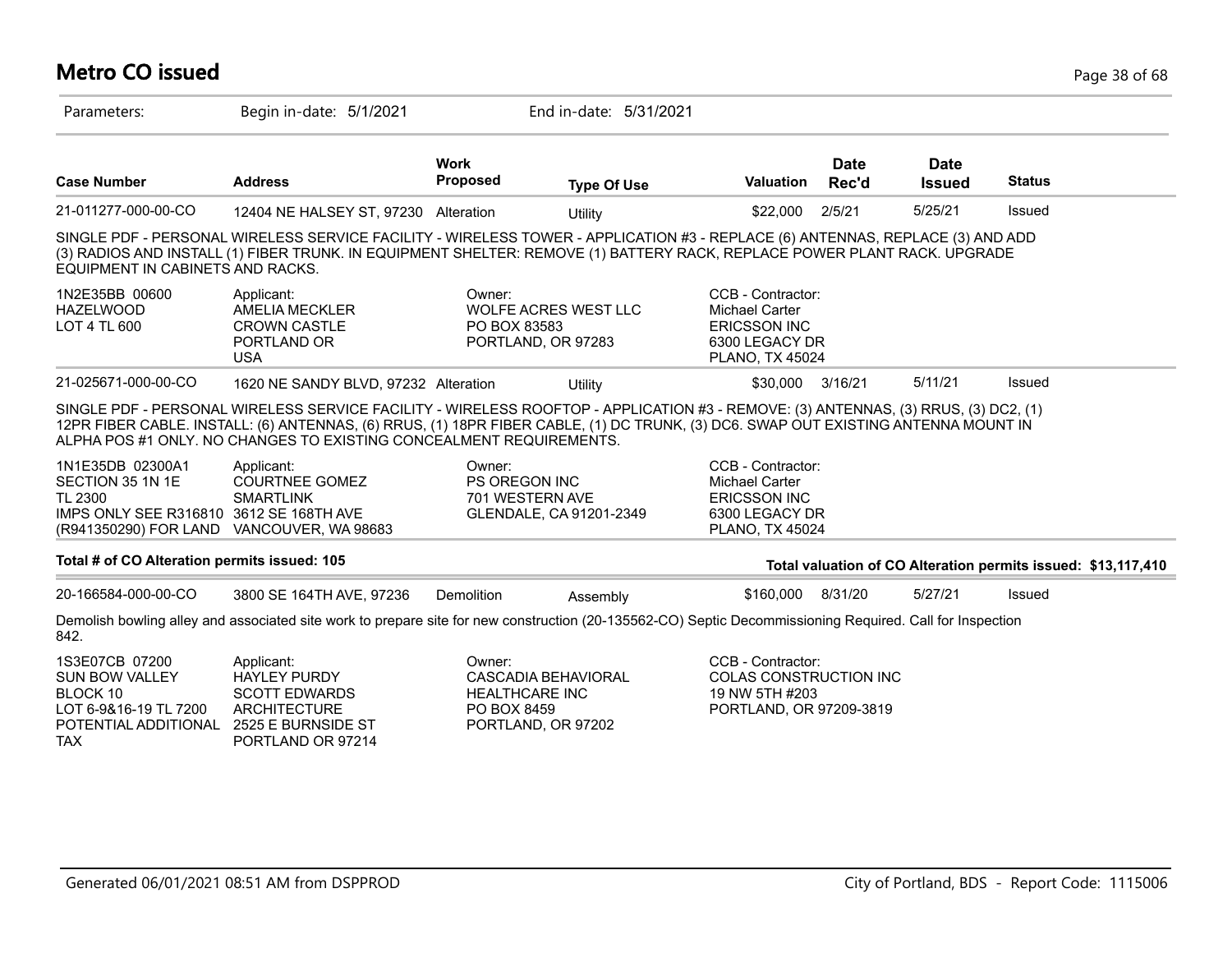# **Metro CO issued** Page 39 of 68

| Parameters:                                                                                                                                                                   | Begin in-date: 5/1/2021                                                                                                                                      |                                                    | End in-date: 5/31/2021                             |                                                                                                                        |                      |                              |               |  |
|-------------------------------------------------------------------------------------------------------------------------------------------------------------------------------|--------------------------------------------------------------------------------------------------------------------------------------------------------------|----------------------------------------------------|----------------------------------------------------|------------------------------------------------------------------------------------------------------------------------|----------------------|------------------------------|---------------|--|
| <b>Case Number</b>                                                                                                                                                            | <b>Address</b>                                                                                                                                               | <b>Work</b><br><b>Proposed</b>                     | <b>Type Of Use</b>                                 | <b>Valuation</b>                                                                                                       | <b>Date</b><br>Rec'd | <b>Date</b><br><b>Issued</b> | <b>Status</b> |  |
| 21-027906-000-00-CO                                                                                                                                                           | 8435 NE GLISAN ST, 97220                                                                                                                                     | <b>Demolition</b>                                  | <b>Business</b>                                    | \$100,000                                                                                                              | 3/23/21              | 5/11/21                      | <b>Issued</b> |  |
|                                                                                                                                                                               | SINGLE PDF - DEMOLISH A-FRAME BUILDING AT NORTHEAST PORTION OF CAMPUS.                                                                                       |                                                    |                                                    |                                                                                                                        |                      |                              |               |  |
| 1N2E33BC 07500<br>SECTION 33 1N 2E<br>TL 7500 19.25 ACRES                                                                                                                     | Applicant:<br><b>GARY DARLING</b><br>DL CONSULTING WA INC<br>500 W 8th St #45<br>VANCOUVER, WA 98660                                                         | Owner:<br>8435 NE GLISAN ST                        | MULTNOMAH UNIVERSITY<br>PORTLAND, OR 97220-5814    | CCB - Contractor:<br><b>OREGON EXCAVATING &amp;</b><br>UNDERGROUND LLC<br>14630 NE SPRINGBROOK RD<br>NEWBERG, OR 97132 |                      |                              |               |  |
| 20-185162-000-00-CO                                                                                                                                                           | 3841 N COLUMBIA BLVD,<br>97217                                                                                                                               | <b>Demolition</b>                                  | Factory/Industrial                                 | \$10,000                                                                                                               | 5/17/21              | 5/17/21                      | Issued        |  |
|                                                                                                                                                                               | SINGLE PDF - DEMO OF BUILDING #1, NO BASEMENT                                                                                                                |                                                    |                                                    |                                                                                                                        |                      |                              |               |  |
| 1N1E05DD 00800<br>SECTION 05 1N 1E<br>TL 800 9.13 ACRES<br>LAND & IMPS SEE<br>R314536 (R941050041)<br><b>FOR OTHER IMPS &amp;</b><br>R646176 (R941050042)<br>FOR MACH & EQUIP | Applicant:<br><b>COLLEEN RUIZ</b><br><b>STANTEC</b><br>3133 W FRYE RD SUITE 300<br>CHANDLER, AZ 85226                                                        | Owner:<br>DALLAS, TX 75254-1327                    | COPART OF WASHINGTON INC<br>14185 DALLAS PKWY #300 | CCB - Contractor:<br><b>JEFF ELDER</b><br>ELDER DEMOLITION INC<br>6400 SE 101ST AVE STE 201<br>PORTLAND, OR 97266      |                      |                              |               |  |
| 21-028919-000-00-CO                                                                                                                                                           | 12099 NE AINSWORTH CIR,<br>97220                                                                                                                             | <b>Demolition</b>                                  | Factory/Industrial                                 | \$85,000                                                                                                               | 3/25/21              | 5/26/21                      | <b>Issued</b> |  |
| electrical vehicle charging stations                                                                                                                                          | LEATHERMAN - Demolition of existing parking lot, fencing, gates, storm water facilities, light poles, power transformer, and other site structures; relocate |                                                    |                                                    |                                                                                                                        |                      |                              |               |  |
| 1N2E15D 02502<br>PARTITION PLAT 1996-5<br>LOT <sub>2</sub>                                                                                                                    | Applicant:<br>PAUL KURTH<br><b>LRS ARCHITECTS</b><br>720 NW DAVIS, SUITE 300<br>PORTLAND OR 97209                                                            | Owner:<br><b>COMPANY LLC</b><br>PORTLAND, OR 97220 | THUNDERBOLT DEVELOPMENT<br>12106 NE AINSWORTH CIR  | CCB - Contractor:<br><b>BREMIK CONSTRUCTION INC.</b><br>1026 SE STARK STREET<br>PORTLAND, OR 97214                     |                      |                              |               |  |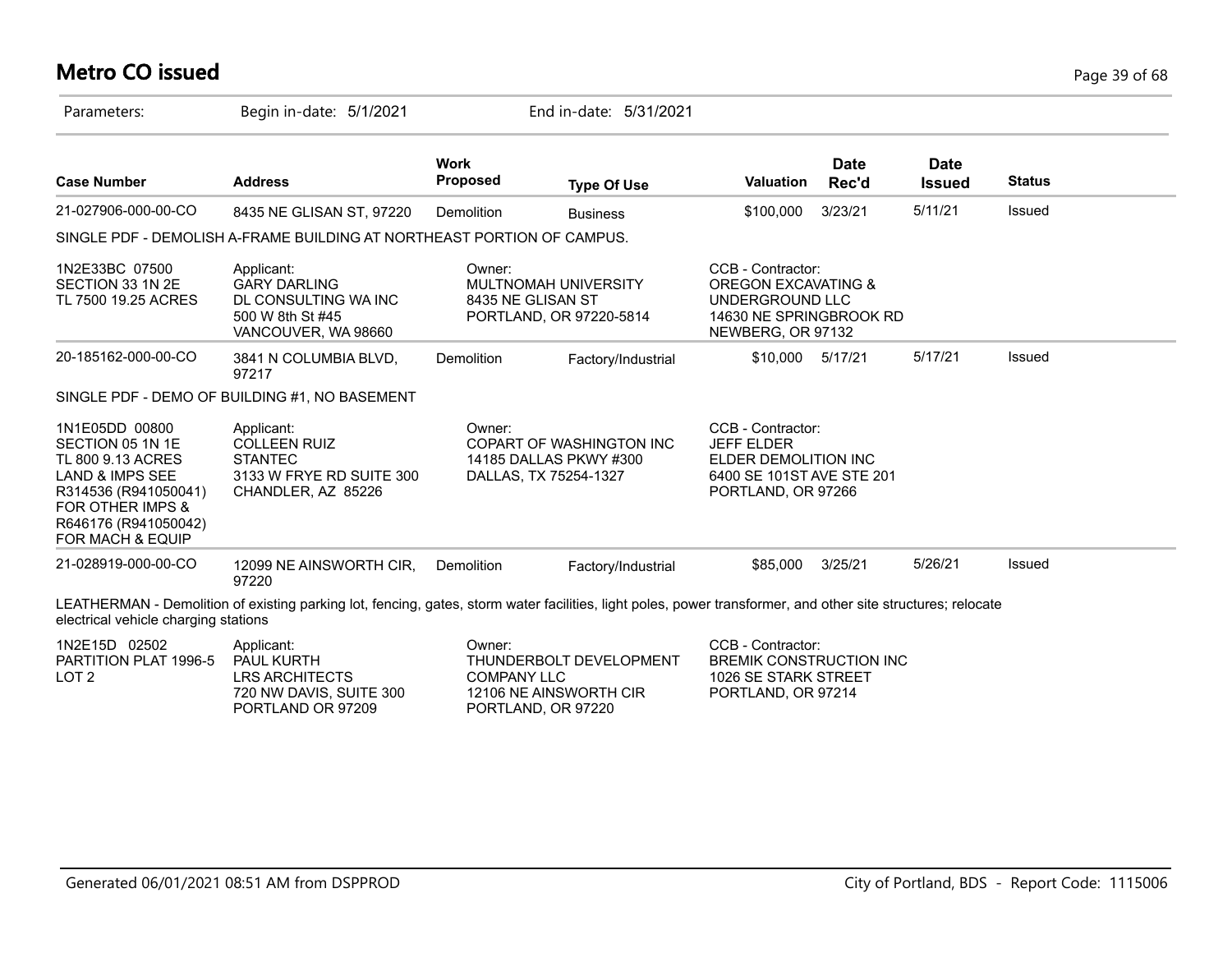## **Metro CO issued** Page 40 of 68

| Parameters:                                                                    | Begin in-date: 5/1/2021                                                                                                                                                               |                                                                                                                                                        | End in-date: 5/31/2021                                                                                                                                                                                                                        |                                                                                                        |                      |                              |                                                                                                     |
|--------------------------------------------------------------------------------|---------------------------------------------------------------------------------------------------------------------------------------------------------------------------------------|--------------------------------------------------------------------------------------------------------------------------------------------------------|-----------------------------------------------------------------------------------------------------------------------------------------------------------------------------------------------------------------------------------------------|--------------------------------------------------------------------------------------------------------|----------------------|------------------------------|-----------------------------------------------------------------------------------------------------|
| <b>Case Number</b>                                                             | <b>Address</b>                                                                                                                                                                        | <b>Work</b><br><b>Proposed</b>                                                                                                                         | <b>Type Of Use</b>                                                                                                                                                                                                                            | Valuation                                                                                              | <b>Date</b><br>Rec'd | <b>Date</b><br><b>Issued</b> | <b>Status</b>                                                                                       |
| 21-021849-000-00-CO                                                            | 4860 SE 82ND AVE, 97266                                                                                                                                                               | Demolition                                                                                                                                             | Utility                                                                                                                                                                                                                                       | \$83,000                                                                                               | 3/5/21               | 5/7/21                       | Under Inspection                                                                                    |
|                                                                                | SINGLE PDF - REMOVE UNDERGROUND STORAGE TANKS, ASSOCIATED PIPES AND CONDUITS, (7) FUEL DISPENSERS, (2) CARD READERS, AND<br>SIGN. EXISTING BUILDING, CANOPY, AND POLE SIGN TO REMAIN. |                                                                                                                                                        |                                                                                                                                                                                                                                               |                                                                                                        |                      |                              |                                                                                                     |
| 1S2E16BB 15700<br><b>DIELS ADD</b><br>BLOCK <sub>1</sub><br>LOT 1 EXC PT IN ST | Applicant:<br><b>WES SHERMAN</b><br>PETROCARD<br>730 CENTRAL AVE S<br><b>KENT, WA 98032</b>                                                                                           | Owner:                                                                                                                                                 | HARRIS ENTERPRISES INC<br>3077 NW ST HELENS RD<br>PORTLAND, OR 97210                                                                                                                                                                          | CCB - Contractor:<br>PACIFIC NORTHERN ENVIRONMENTAL<br>LLC<br>1121 COLUMBIA BLVD<br>LONGVIEW, WA 98632 |                      |                              |                                                                                                     |
| 21-025705-000-00-CO                                                            | 7005 NE MARINE DR, 97218                                                                                                                                                              | Demolition                                                                                                                                             | Utility                                                                                                                                                                                                                                       | \$74,010 3/30/21                                                                                       |                      | 5/5/21                       | Final                                                                                               |
| LAND SIDE OF THE RIVER.                                                        | SINGLE PDF - REMOVE (54) STEEL PILINGS AND (14) TIMBER PILINGS FROM THE COLUMBIA RIVER. NO WORK WILL BE PERFORMED ON THE                                                              |                                                                                                                                                        |                                                                                                                                                                                                                                               |                                                                                                        |                      |                              |                                                                                                     |
| 1N2E05 00103<br><b>UPLAND# R532669</b><br>MB X # BH0669<br><b>FLOATING</b>     | Applicant:<br><b>KEITH KROEGER</b><br><b>GEOSYNTEC CONSULTANTS</b><br>621 SW MORRISON ST., SUITE<br>600<br>PORTLAND OR 97205                                                          | Owner:<br><b>BRIAN M BLOUNT</b><br>660 SW 83RD AVE<br>Owner:<br><b>LESLIE M BLOUNT</b><br>660 SW 83RD AVE<br>Owner:<br>PO BOX 3529<br>Owner:<br>Owner: | PORTLAND, OR 97225<br>PORTLAND, OR 97225<br>PORT OF PORTLAND<br>PORTLAND, OR 97208-3529<br>CASCADE PACIFIC COUNCIL<br>2145 SW NAITO PKWY<br>PORTLAND, OR 97201-5103<br>BOY SCOUTS OF AMERICA<br>2145 SW NAITO PKWY<br>PORTLAND, OR 97201-5103 | CCB - Contractor:<br>HME CONSTRUCTION INC<br>6801 NW OLD LOWER RIVER RD<br>VANCOUVER, WA 98660         |                      |                              | Permit Info:<br>Occupancy Group 1:<br>U Private Garage\Utility<br>Misc.<br>Construction Type 1: V-B |

**Total # of CO Demolition permits issued: 6 Total valuation of CO Demolition permits issued: \$512,010**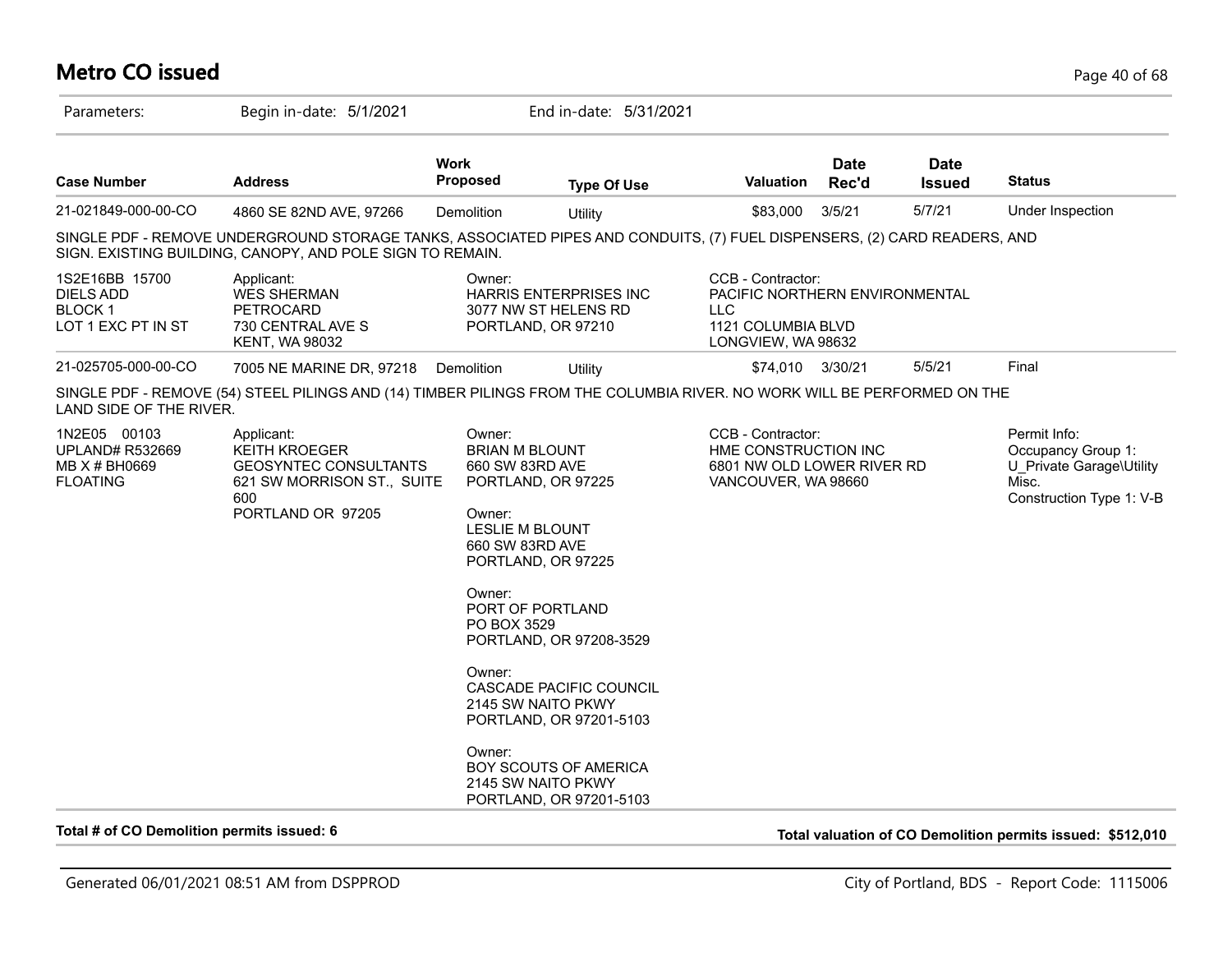### **Metro CO issued** Page 41 of 68 Parameters: Begin in-date: 5/1/2021 End in-date: 5/31/2021 **Work Case Number Address Proposed Type Of Use Valuation Status Date Rec'd Date Issued** 18-278357-REV-06-CO 1650 NW 21ST AVE, 97209 New Construction Apartments/Condos (3 or more units) \$2,500 5/17/21 5/17/21 Issued SALTWOOD NORHT-REV-06 - Revised rated partition at Stair East SE-02. Revised egress at spa. Modify deferred submittal - eliminate mechanical screens (see comments). \*\* Value added revision 1N1E28CD 02400 Applicant: A CONDER: COB - Contractor: Permit Info: COB - Contractor: Permit Info: Occupancy Group 1: R-2\_Residential Multifamily Construction Type 1: I-A Construction Type 2 (formerly Type 1): III-A CCB - Contractor: BREMIK CONSTRUCTION INC 1026 SE STARK STREET PORTLAND, OR 97214 Owner: PREG NW PORTLAND LLC 1900 S NORFOLK ST #150 SAN MATEO, CA 94403-1161 Applicant: BEN ZACHWIEJA SERA DESIGN 338 NW 5TH AVE PORTLAND OR 97209 18-278451-DFS-14-CO 2050 NW RALEIGH ST, 97209 New Construction Apartments/Condos (3 or more units) \$60,000 5/14/21 5/14/21 Under Inspection SALTWOOD SOUTH - DFS-14 - Glazing (Glass Guardrails) 1N1E33BA 00100 CCB - Contractor: R & H CONSTRUCTION CO 2019 NW WILSON ST PORTLAND, OR 97209 Owner: PREG NW PORTLAND LLC 1900 S NORFOLK ST #150 SAN MATEO, CA 94403-1161 Applicant: Raul Velazco R&H CONSTRUCTION 2019 NW WILSON ST PORTLAND OR 97209 20-144378-REV-03-CO 3440 SE 54TH AVE, 97206 New Construction Apartments/Condos (3 or more units) \$0 5/24/21 5/25/21 Issued FINDLEY COMMONS - REV-03 - Removal of tree along N property line due to proximity to building and hazard to tree. 1S2E07AC 05300 Applicant: Applicant: A CONNERT CONSIDENT PARAGONIC CB - Contractor: Permit Info: Occupancy Group 1: R-2\_Residential Multifamily Construction Type 1: V-B Construction Type 2 CCB - Contractor: CONSTRUCTIVE INC PO BOX 80514 PORTLAND, OR 97280 Owner: ST MARK'S EVANGELICAL LUTHERAN CHURCH 5415 SE POWELL BLVD PORTLAND, OR 97206-2953 Applicant: DOUG CIRCOSTA DOUG CIRCOSTA ARCHITECT  $ILC$ 14670 SW FOREST DR BEAVERTON, OR 97007

(formerly Type 1): V-B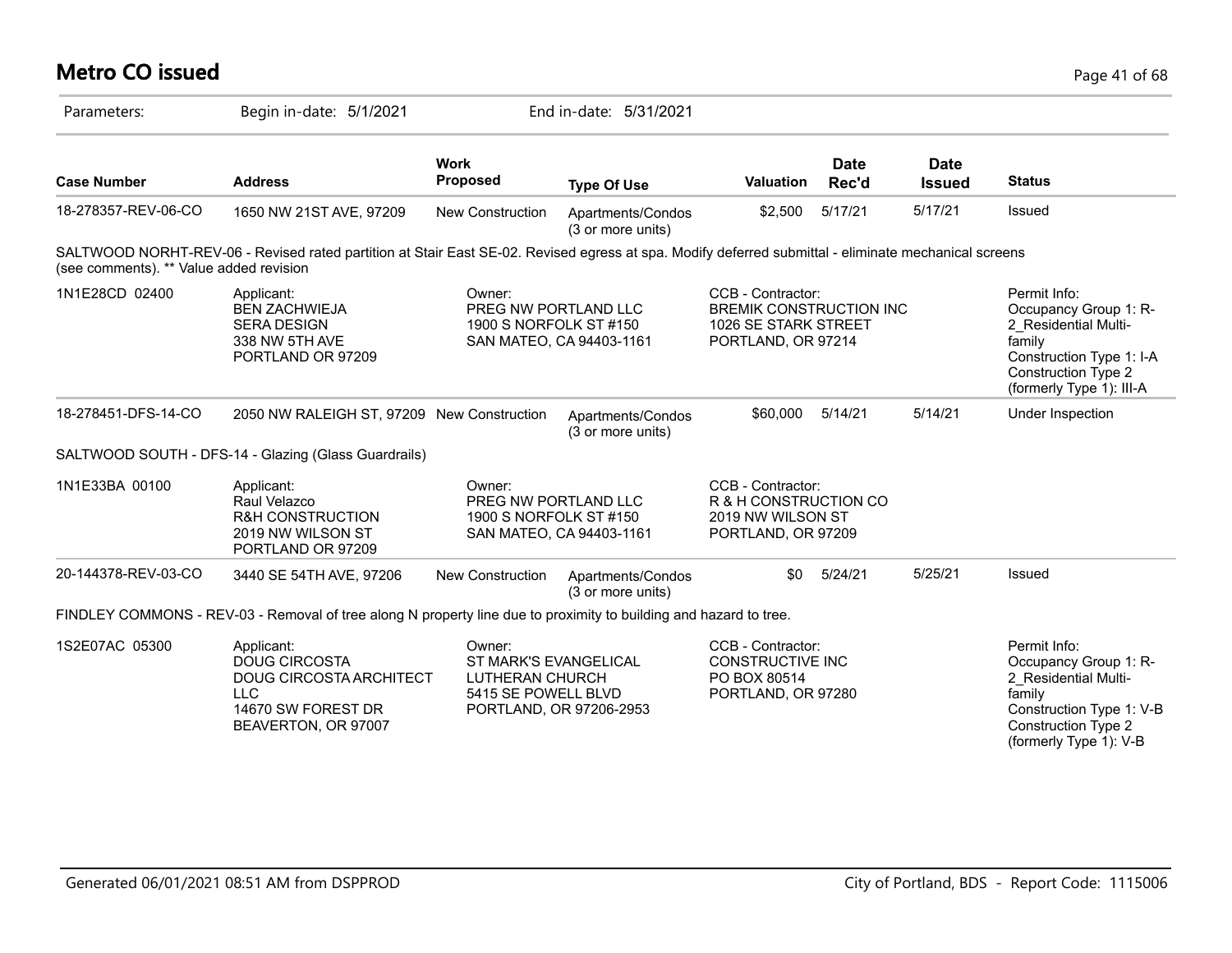# **Metro CO issued** Page 42 of 68

| Parameters:                     | Begin in-date: 5/1/2021                                                                                            |                                                                                 | End in-date: 5/31/2021                                                                                     |                                                                                                                                    |                      |                              |               |
|---------------------------------|--------------------------------------------------------------------------------------------------------------------|---------------------------------------------------------------------------------|------------------------------------------------------------------------------------------------------------|------------------------------------------------------------------------------------------------------------------------------------|----------------------|------------------------------|---------------|
| <b>Case Number</b>              | <b>Address</b>                                                                                                     | <b>Work</b><br><b>Proposed</b>                                                  | <b>Type Of Use</b>                                                                                         | <b>Valuation</b>                                                                                                                   | <b>Date</b><br>Rec'd | <b>Date</b><br><b>Issued</b> | <b>Status</b> |
| 18-256742-REV-01-CO             | 1406 SE GLENWOOD ST,<br>97202                                                                                      | New Construction                                                                | Apartments/Condos<br>(3 or more units)                                                                     | \$12,000                                                                                                                           | 3/31/21              | 5/21/21                      | Issued        |
| IJOISTS. W/ 19-219566-REV-01-CO | SINGLE PDF - VALUE-ADDED REVISION TOCHANGE HIP ROOF TO GABLE FROM FRONT OF BUILDINGS AND CHANGE JOIST FROM 2X12 TO |                                                                                 |                                                                                                            |                                                                                                                                    |                      |                              |               |
| 1S1E23BA 01900                  | Applicant:<br><b>JASON RUSSELL</b><br>PORTLAND LEES LIVING LLC<br>11627 SW SUMMERVILLE AVE<br>PORTLAND OR 97219    | Owner:<br><b>LLC</b>                                                            | KEHOE NORTHWEST PROPERTIES PORTLAND LEEDS LIVING LLC<br>11627 S SUMMERVILLE AVE<br>PORTLAND, OR 97219-8390 | CCB - Contractor:<br>11627 SW SUMMERVILLE AVE<br>PORTLAND, OR 97219                                                                |                      |                              |               |
| 19-246252-DFS-03-CO             | 1550 NW NAITO PKWY, 97209 New Construction                                                                         |                                                                                 | Apartments/Condos<br>(3 or more units)                                                                     | \$376,400                                                                                                                          | 5/12/21              | 5/12/21                      | <b>Issued</b> |
|                                 | FREMONT APTS - DFS 03 - Unbonded post tension cables                                                               |                                                                                 |                                                                                                            |                                                                                                                                    |                      |                              |               |
| 1N1E28DD 00401                  | Applicant:<br>Ian Anderson<br>Andersen Construction<br>6712 N Cutter Circle<br>Portland OR 97217                   | Owner:<br>FREMONT OZ OWNER LLC<br>1211 SW 5TH AVE STE 700<br>PORTLAND, OR 97204 |                                                                                                            | CCB - Contractor:<br><b>MICHAEL CARRIGG</b><br>ANDERSEN CONSTRUCTION COMPANY<br>OF OREGON LLC<br>PO BOX 6712<br>PORTLAND, OR 97228 |                      |                              |               |
| 17-156305-DFS-04-CO             | 2065 SW RIVER PKY, 97201                                                                                           | <b>New Construction</b>                                                         | Apartments/Condos<br>(3 or more units)                                                                     | \$10,000                                                                                                                           | 5/28/21              | 5/28/21                      | Issued        |
|                                 | PHB - BRIDGE HOUSING EAST TOWER - DFS-04 - Play equipment anchorage                                                |                                                                                 |                                                                                                            |                                                                                                                                    |                      |                              |               |
| 1S1E03CD 00800                  | Applicant:<br><b>JOHN HARDESTY</b><br><b>WALSH CONSTRUCTION</b><br>2905 SW 1ST AVE<br>PORTLAND OR 97201            | Owner:<br><b>CITY OF PORTLAND</b><br>421 SW 6TH AVE #500<br>PORTLAND, OR 97204  |                                                                                                            | CCB - Contractor:<br>WALSH CONSTRUCTION CO<br>2905 SW FIRST AVE<br>PORTLAND, OR 97201-4707                                         |                      |                              |               |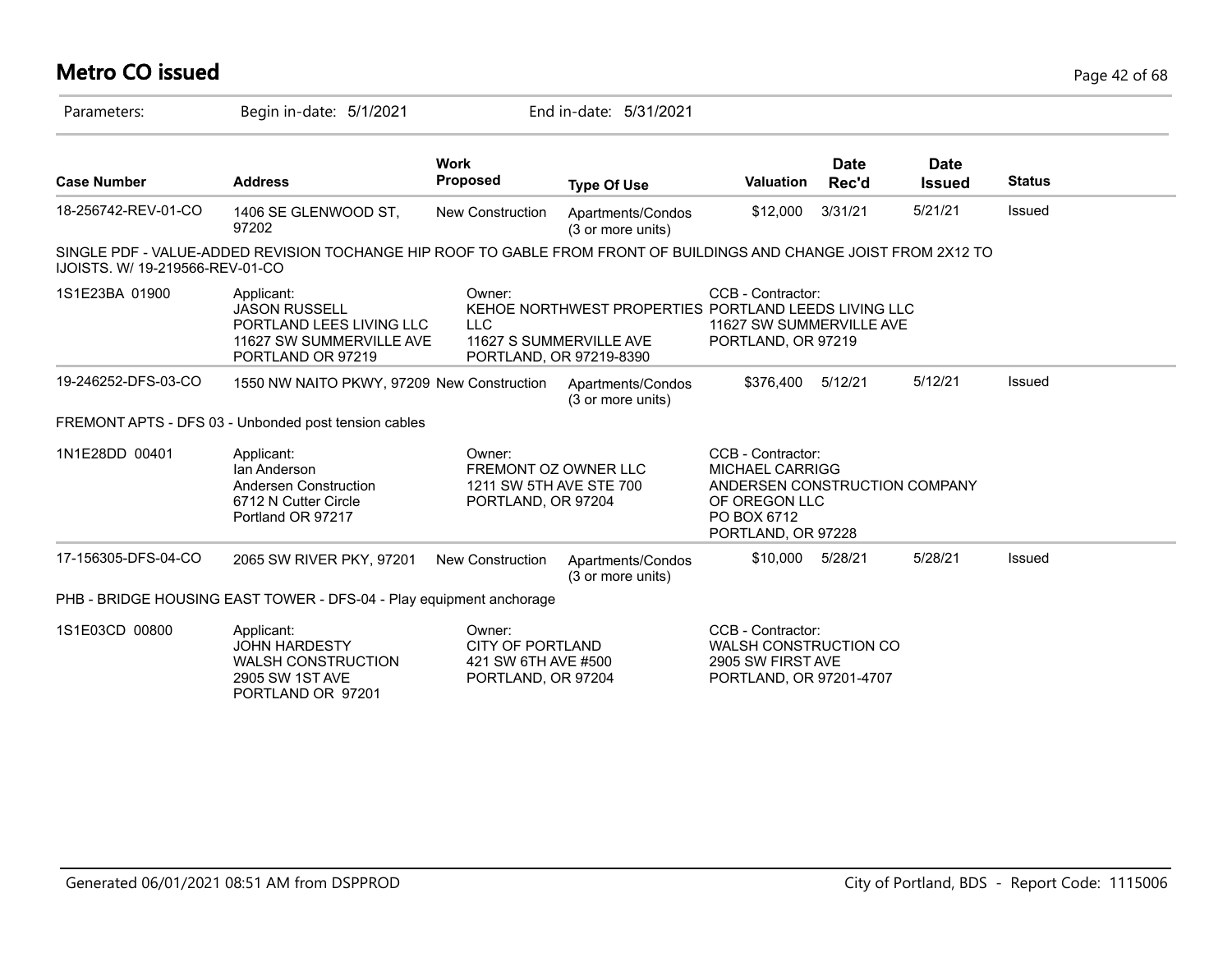### Parameters: Begin in-date: 5/1/2021 End in-date: 5/31/2021 **Work Case Number Address Proposed Type Of Use Valuation Status Date Rec'd Date Issued** 19-106743-REV-07-CO 1725 SW SALMON ST, 97205 New Construction Apartments/Condos (3 or more units) \$0 5/14/21 5/20/21 Issued REV 07 - Revision is for coordination of the list of deferred submittals indicated in the structural general notes to delete items that are not part of the scope of the project work. 1N1E33DC 05700 Applicant: Applicant: Owner: CCB - Contractor: HOFFMAN CONSTRUCTION COMPANY OF OREGON 805 SW BROADWAY SUITE 2100 PORTLAND, OR 97205 Owner: CI-GS PORTLAND LLC 465 MEETING ST #500 CHARLESTON, SC 29403-4832 Applicant: ANDREW PULLIAM SERA DESIGN 338 NW 5TH AVE PORTLAND, OR 97209 20-168107-REV-01-CO 6520 N SALEM AVE, 97203 New Construction Apartments/Condos (3 or more units) \$0 5/21/21 5/21/21 Issued CATHEDRAL VILLAGE - REV 1 - Revision to DFS list 1N1W12BD 06100 CCB - Contractor: LMC INC 19200 SW TETON AVE TUALATIN, OR 97062 Owner: CATHEDRAL VILLAGE PARTNERS LP 18201 VON KARMAN AVE #900 IRVINE, CA 92612-1097 Applicant: Sarah Lundy MWA Architects 70 NW Couch St, STE 401 Portland OR 97209 19-246252-REV-02-CO 1550 NW NAITO PKWY, 97209 New Construction Apartments/Condos (3 or more units) \$0 5/25/21 5/27/21 Issued FREMONT - Revision to FND to modify domestic water meter and RPBA connection per Water Bureau requirements 1N1E28DD 00401 CCB - Contractor: MICHAEL CARRIGG ANDERSEN CONSTRUCTION COMPANY OF OREGON LLC PO BOX 6712 PORTLAND, OR 97228 Owner: FREMONT OZ OWNER LLC 1211 SW 5TH AVE STE 700 PORTLAND, OR 97204 Applicant: BONNIE CHIU TVA ARCHITECTS 920 SW 6TH AVE #1500 PORTLAND OR 97204 18-278451-DFS-07-CO 2050 NW RALEIGH ST, 97209 New Construction Apartments/Condos (3 or more units) \$60,000 4/30/21 5/3/21 Issued SALTWOOD SOUTH - DFS-07 - Curtain Wall (Solar Innovation Sliders) 1N1E33BA 00100 CCB - Contractor: R & H CONSTRUCTION CO 2019 NW WILSON ST PORTLAND, OR 97209 Owner: PREG NW PORTLAND LLC 1900 S NORFOLK ST #150 SAN MATEO, CA 94403-1161 Applicant: Raul Velazco R&H CONSTRUCTION 2019 NW WILSON ST PORTLAND OR 97209

**Metro CO issued** Page 43 of 68

Generated 06/01/2021 08:51 AM from DSPPROD City of Portland, BDS - Report Code: 1115006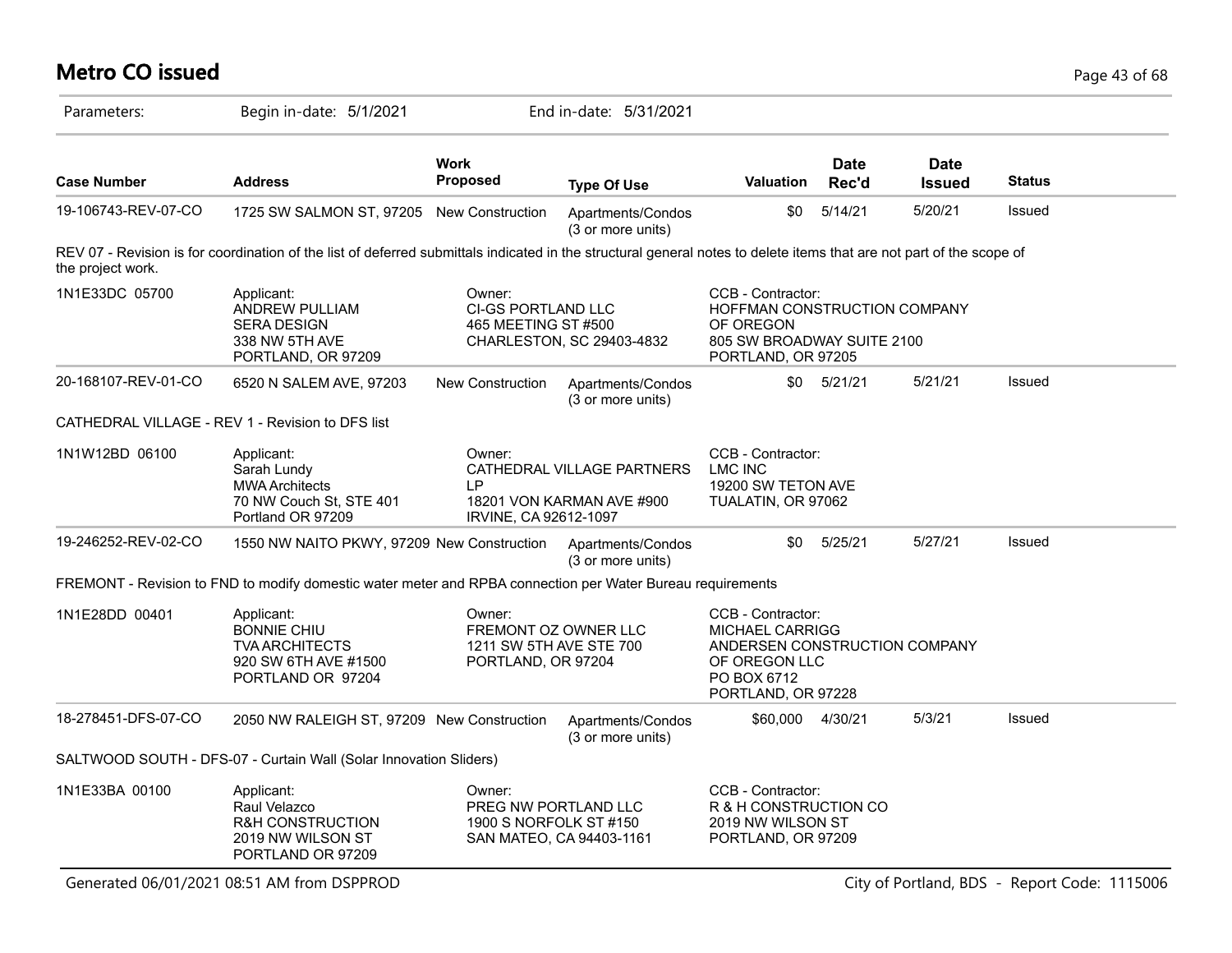| <b>Metro CO issued</b>                             |                                                                                                                                             |                                                                       |                                                      |                                                                                                                   |                      |                              | Page 44 of 68                                                                                                                                                                                                   |
|----------------------------------------------------|---------------------------------------------------------------------------------------------------------------------------------------------|-----------------------------------------------------------------------|------------------------------------------------------|-------------------------------------------------------------------------------------------------------------------|----------------------|------------------------------|-----------------------------------------------------------------------------------------------------------------------------------------------------------------------------------------------------------------|
| Parameters:                                        | Begin in-date: 5/1/2021                                                                                                                     |                                                                       | End in-date: 5/31/2021                               |                                                                                                                   |                      |                              |                                                                                                                                                                                                                 |
| <b>Case Number</b>                                 | <b>Address</b>                                                                                                                              | <b>Work</b><br><b>Proposed</b>                                        | <b>Type Of Use</b>                                   | Valuation                                                                                                         | <b>Date</b><br>Rec'd | <b>Date</b><br><b>Issued</b> | <b>Status</b>                                                                                                                                                                                                   |
| 20-102075-REV-01-CO                                | 1130 SE MORRISON ST,<br>97214                                                                                                               | New Construction                                                      | Apartments/Condos<br>(3 or more units)               | \$0                                                                                                               | 4/5/21               | 5/18/21                      | Issued                                                                                                                                                                                                          |
| revised; miscellaneous structural drawing updates. | MODERA MORRISON - REV-01 TO FND-01 - Revisions to shoring design; pressure grouted tieback design information added; concrete elevator core |                                                                       |                                                      |                                                                                                                   |                      |                              |                                                                                                                                                                                                                 |
| 1S1E02BA 05100                                     | Applicant:<br><b>STEVE RAINEY</b><br><b>SERA ARCHITECTS</b><br>338 NW 5TH AVE<br>PORTLAND, OR 97209                                         | Owner:<br>CH MORRISON LLC                                             | 720 SW WASHINGTON ST #720<br>PORTLAND, OR 97205-3564 | CCB - Contractor:<br>David Johnson<br>MCRT PNW CONSTRUCTION LLC<br>220 NW 2ND AVE SUITE 900<br>PORTLAND, OR 97209 |                      |                              |                                                                                                                                                                                                                 |
| 19-266950-DFS-04-CO                                | 2871 SE DIVISION ST, 97202 New Construction                                                                                                 |                                                                       | Apartments/Condos<br>(3 or more units)               | \$50,000 3/29/21                                                                                                  |                      | 5/7/21                       | Issued                                                                                                                                                                                                          |
| 28 DIVISION - DFS-04 - Terracotta cladding         |                                                                                                                                             |                                                                       |                                                      |                                                                                                                   |                      |                              |                                                                                                                                                                                                                 |
| 1S1E01CC 04500                                     | Applicant:<br><b>DAN WILLIAMS</b><br><b>FASTER PERMITS</b><br>2000 SW 1ST AVE SUITE 420<br>PORTLAND OR 97201                                | Owner:<br><b>DIVISION 28 LLC</b><br>PO BOX 492268                     | LOS ANGELES, CA 90049-8268                           | CCB - Contractor:<br>TRUEBECK CONSTRUCTION INC<br>951 MARINERS ISLAND BLVD 700<br>SAN MATEO, CA 94404             |                      |                              |                                                                                                                                                                                                                 |
| 17-235595-000-00-CO                                | 1245 N ANCHOR WAY, 97217 New Construction                                                                                                   |                                                                       | Apartments/Condos<br>(3 or more units)               | \$16,500,000                                                                                                      | 12/13/17             | 5/14/21                      | Under Inspection                                                                                                                                                                                                |
|                                                    | 5 story on above grade parking, 113 apartments over a podium level containing 101 parking spaces, 2 loading spaces.                         |                                                                       |                                                      |                                                                                                                   |                      |                              |                                                                                                                                                                                                                 |
| 1N1E03BB 01400                                     | Applicant:<br><b>Charles Kidwell</b><br>308 SW 1st Avenue, #200<br>Portland, OR 97204                                                       | Owner:<br>HARBORSKY ANNEX LLC<br>PO BOX 1969<br>LAKE OSWEGO, OR 97035 |                                                      |                                                                                                                   |                      |                              | Permit Info:<br>Occupancy Group 1: R-<br>2 Residential Multi-<br>family<br>Construction Type 1: III-B<br><b>Construction Type 2</b><br>(formerly Type 1): I-A<br>Total Square Footage -<br>Display Only: 139377 |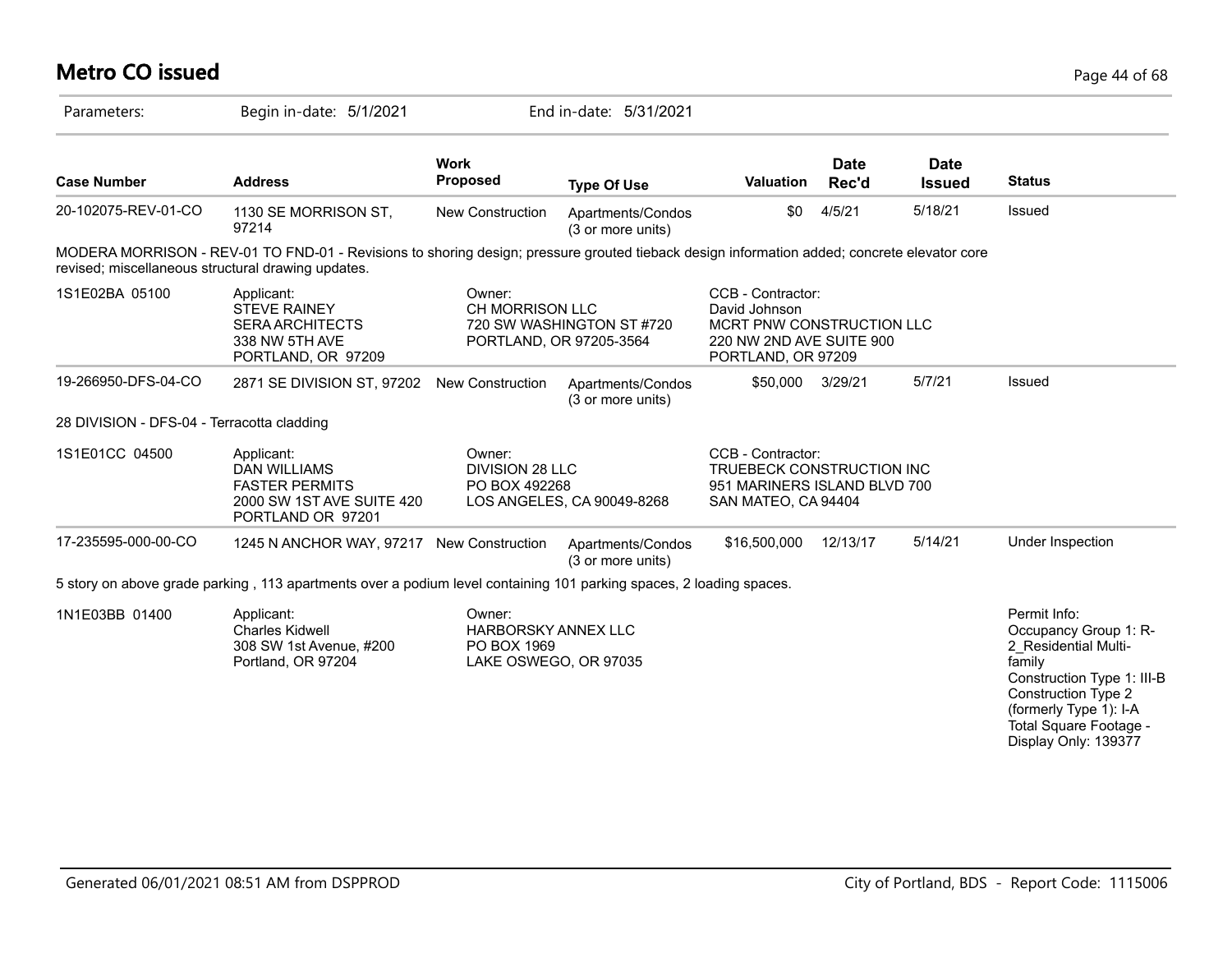# **Metro CO issued** Page 45 of 68

| Parameters:         | Begin in-date: 5/1/2021                                                                                               |                                                                                                                | End in-date: 5/31/2021                           |                                                                                   |                      |                              |                                                                                                                                                      |
|---------------------|-----------------------------------------------------------------------------------------------------------------------|----------------------------------------------------------------------------------------------------------------|--------------------------------------------------|-----------------------------------------------------------------------------------|----------------------|------------------------------|------------------------------------------------------------------------------------------------------------------------------------------------------|
| <b>Case Number</b>  | <b>Address</b>                                                                                                        | <b>Work</b><br><b>Proposed</b>                                                                                 | <b>Type Of Use</b>                               | <b>Valuation</b>                                                                  | <b>Date</b><br>Rec'd | <b>Date</b><br><b>Issued</b> | <b>Status</b>                                                                                                                                        |
| 18-175372-000-00-CO | 4537 SE 122ND AVE, 97236                                                                                              | <b>New Construction</b>                                                                                        | Apartments/Condos<br>(3 or more units)           | \$1,583,297                                                                       | 5/22/18              | 5/10/21                      | <b>Issued</b>                                                                                                                                        |
|                     | NEW 4 STORY APARTMENT BUILDING WITH 19 UNITS, PARKING LOT, UTILITIES, LANDSCAPING, AND SITE IMPROVEMENTS. BUILDING A. |                                                                                                                |                                                  |                                                                                   |                      |                              |                                                                                                                                                      |
| 1S2E15AA 03100      | Applicant:<br><b>ZAC HORTON</b><br><b>FASTER PERMITS</b><br>2000 SW 1ST AVE #420<br>PORTLAND OR 97201                 | Owner:<br><b>NORMA FARIS</b><br>10841 SE STEVENS WAY<br>Owner:<br><b>FARIS N FARIS</b><br>10841 SE STEVENS WAY | HAPPY VALLEY, OR 97086<br>HAPPY VALLEY, OR 97086 | CCB - Contractor:<br><b>CB CONST INC</b><br>1202 ADAMS AVE<br>LA GRANDE, OR 97850 |                      |                              | Permit Info:<br>Occupancy Group 1: R-<br>2 Residential Multi-<br>family<br>Construction Type 1: V-A<br>Total Square Footage -<br>Display Only: 14009 |
| 18-175389-000-00-CO | 4541 SE 122ND AVE, 97236                                                                                              | <b>New Construction</b>                                                                                        | Apartments/Condos<br>(3 or more units)           | \$2,036,733                                                                       | 5/22/18              | 5/10/21                      | Issued                                                                                                                                               |
|                     | NEW 4 STORY APARTMENT BUILDING WITH 19 UNITS. BUILDING B.                                                             |                                                                                                                |                                                  |                                                                                   |                      |                              |                                                                                                                                                      |
| 1S2E15AA 03100      | Applicant:<br><b>ZAC HORTON</b><br><b>FASTER PERMITS</b><br>2000 SW 1ST AVE #420<br>PORTLAND OR 97201                 | Owner:<br><b>NORMA FARIS</b><br>10841 SE STEVENS WAY<br>Owner:<br><b>FARIS N FARIS</b><br>10841 SE STEVENS WAY | HAPPY VALLEY, OR 97086<br>HAPPY VALLEY, OR 97086 | CCB - Contractor:<br><b>CB CONST INC</b><br>1202 ADAMS AVE<br>LA GRANDE, OR 97850 |                      |                              | Permit Info:<br>Occupancy Group 1: R-<br>2 Residential Multi-<br>family<br>Construction Type 1: V-A<br>Total Square Footage -<br>Display Only: 18021 |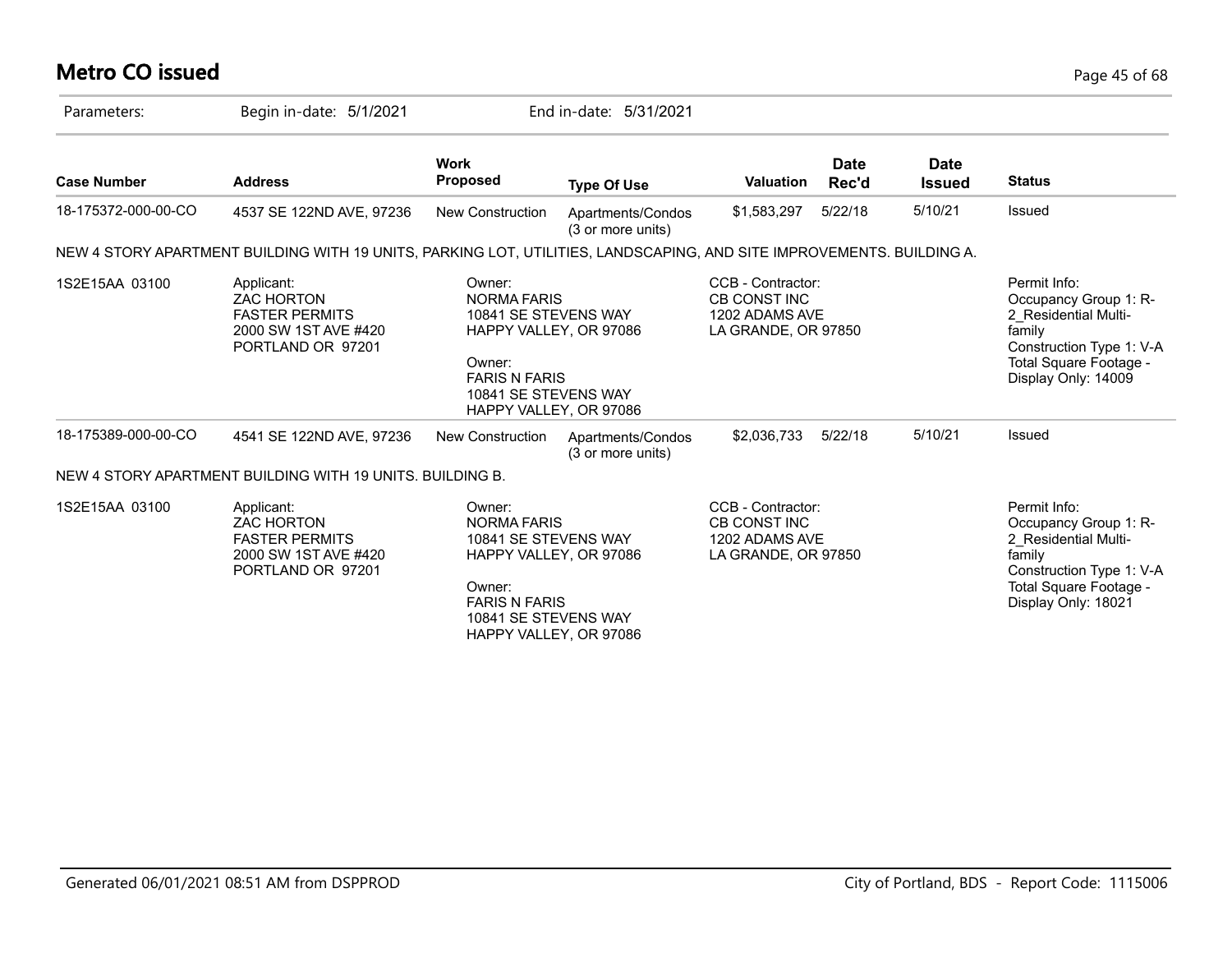# **Metro CO issued** Page 46 of 68

| Parameters:                            | Begin in-date: 5/1/2021                                                                                                                                                                                             |                                                                            | End in-date: 5/31/2021                             |                                                                                                                                    |                      |                              |                                                                                                                                                                                                               |
|----------------------------------------|---------------------------------------------------------------------------------------------------------------------------------------------------------------------------------------------------------------------|----------------------------------------------------------------------------|----------------------------------------------------|------------------------------------------------------------------------------------------------------------------------------------|----------------------|------------------------------|---------------------------------------------------------------------------------------------------------------------------------------------------------------------------------------------------------------|
| <b>Case Number</b>                     | <b>Address</b>                                                                                                                                                                                                      | <b>Work</b><br><b>Proposed</b>                                             | <b>Type Of Use</b>                                 | <b>Valuation</b>                                                                                                                   | <b>Date</b><br>Rec'd | <b>Date</b><br><b>Issued</b> | <b>Status</b>                                                                                                                                                                                                 |
| 19-246252-000-00-CO                    | 1550 NW NAITO PKWY, 97209 New Construction                                                                                                                                                                          |                                                                            | Apartments/Condos<br>(3 or more units)             | \$73,000,000                                                                                                                       | 11/21/19             | 5/25/21                      | Issued                                                                                                                                                                                                        |
|                                        | New 17 story multi family building consisting of 236 residential units and first floor retail spaces and associated site work. w/20-175277-MT                                                                       |                                                                            |                                                    |                                                                                                                                    |                      |                              |                                                                                                                                                                                                               |
| 1N1E28DD 00401                         | Applicant:<br>PEARSE O'MOORE<br><b>TVA ARCHITECTS</b><br>920 SW 6TH AVE., SUITE 1500<br>PORTLAND OR 97204<br>Applicant:<br><b>BONNIE CHIU</b><br><b>TVA ARCHITECTS</b><br>920 SW 6TH AVE #1500<br>PORTLAND OR 97204 | Owner:<br><b>FREMONT PLACE LP</b>                                          | 1211 SW 5TH AVE STE 700<br>PORTLAND, OR 97204-3731 | CCB - Contractor:<br><b>MICHAEL CARRIGG</b><br>ANDERSEN CONSTRUCTION COMPANY<br>OF OREGON LLC<br>PO BOX 6712<br>PORTLAND, OR 97228 |                      |                              | Permit Info:<br>Occupancy Group 1: R-<br>2 Residential Multi-<br>family<br>Construction Type 1: I-A<br><b>Construction Type 2</b><br>(formerly Type 1): I-A<br>Total Square Footage -<br>Display Only: 346519 |
| 19-216573-000-00-CO                    | 3920 N MONTANA AVE, 97227 New Construction                                                                                                                                                                          |                                                                            | Apartments/Condos<br>(3 or more units)             | \$500,203                                                                                                                          | 9/17/19              | 5/7/21                       | Under Inspection                                                                                                                                                                                              |
| UNDER 120 SF ***MECHANICAL SEPARATE*** | NEW 3 STORY 6 UNIT APARTMENT BUILDING WITH COMMON LOBBY, AND ASSOCIATED SITE WORK INCLUDING DETACHED TRASH ENCLOSURE                                                                                                |                                                                            |                                                    |                                                                                                                                    |                      |                              |                                                                                                                                                                                                               |
| 1N1E22CC 06400                         | Applicant:<br><b>ADRIAN VASILE</b><br>AV PACIFIC LLC<br>14475 SE MICAH ST<br>HAPPY VALLEY, OR 97086                                                                                                                 | Owner:<br><b>ADRIAN VASILE</b><br>3924 N MONTANA AVE<br>PORTLAND, OR 97227 |                                                    | CCB - Contractor:<br><b>ADRIAN VASILE</b><br>AV PACIFIC LLC<br>14475 SE MICAH ST<br>HAPPY VALLEY, OR 97086                         |                      |                              | Permit Info:<br>Occupancy Group 1: R-<br>2 Residential Multi-<br>family<br>Construction Type 1: V-B<br>Total Square Footage -                                                                                 |

Display Only: 4436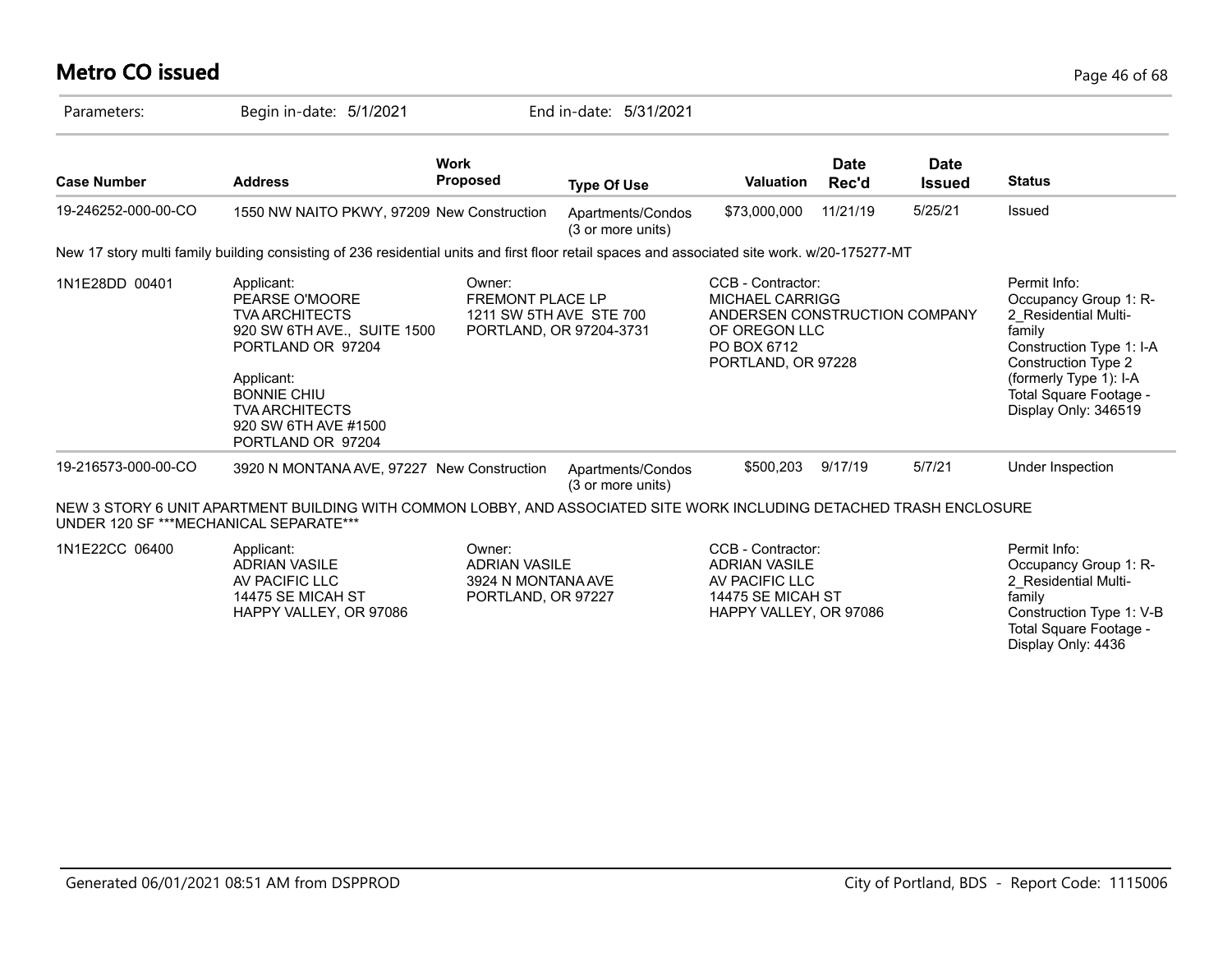# **Metro CO issued** Page 47 of 68

| Parameters:         | Begin in-date: 5/1/2021                                                                                                                                                                                                                                                        |                                                                                                                                                       | End in-date: 5/31/2021                 |                                                                                           |                      |                              |                                                                                                                                                                                                       |
|---------------------|--------------------------------------------------------------------------------------------------------------------------------------------------------------------------------------------------------------------------------------------------------------------------------|-------------------------------------------------------------------------------------------------------------------------------------------------------|----------------------------------------|-------------------------------------------------------------------------------------------|----------------------|------------------------------|-------------------------------------------------------------------------------------------------------------------------------------------------------------------------------------------------------|
| <b>Case Number</b>  | <b>Address</b>                                                                                                                                                                                                                                                                 | Work<br>Proposed                                                                                                                                      | <b>Type Of Use</b>                     | <b>Valuation</b>                                                                          | <b>Date</b><br>Rec'd | <b>Date</b><br><b>Issued</b> | <b>Status</b>                                                                                                                                                                                         |
| 19-268334-000-00-CO | 2925 SE DIVISION ST, 97202                                                                                                                                                                                                                                                     | New Construction                                                                                                                                      | Apartments/Condos<br>(3 or more units) | \$1,339,807                                                                               | 12/23/19             | 5/28/21                      | Issued                                                                                                                                                                                                |
|                     | NEW 19-UNIT 3-STORY MIXED USE BUILDING w/19-268336-MT                                                                                                                                                                                                                          |                                                                                                                                                       |                                        |                                                                                           |                      |                              |                                                                                                                                                                                                       |
| 1S1E01CD 09600      | Applicant:<br><b>DAN WILLIAMS</b><br><b>FASTER PERMITS</b><br>2000 SW 1ST AVE SUITE 420<br>PORTLAND OR 97201                                                                                                                                                                   | Owner:<br><b>JAMES KERN</b><br>2923 SE DIVISION ST<br>PORTLAND, OR 97202<br>Owner:<br><b>ASHLEY KERN</b><br>2923 SE DIVISION ST<br>PORTLAND, OR 97202 |                                        | CCB - Contractor:<br>VWR DEVELOPMENT LLC<br>3330 NW YEON AVENUE 100<br>PORTLAND, OR 97210 |                      |                              | Permit Info:<br>Occupancy Group 1:<br>M Store, Service Station<br>Construction Type 1: V-B<br>Construction Type 2<br>(formerly Type 1): V-B<br>Total Square Footage -<br>Display Only: 12132          |
| 19-256078-000-00-CO | 11 NE 146TH AVE, 97230                                                                                                                                                                                                                                                         | New Construction                                                                                                                                      | Apartments/Condos<br>(3 or more units) | \$1,920,000                                                                               | 11/22/19             | 5/19/21                      | Under Inspection                                                                                                                                                                                      |
|                     | 146 WEST - New 3-story, 24 Unit apartment building (1 of 2) with detached trash enclosure and associated site work. No Mechanical with this permit<br>***Review with 19-256079-CO (BLDG 2) and 19-256081-CO (Trash Encl) ***Transitioned to Complex ProjectDox Review 12/29/20 |                                                                                                                                                       |                                        |                                                                                           |                      |                              |                                                                                                                                                                                                       |
| 1N2E36CB 03200      | Applicant:<br><b>DOUG CIRCOSTA</b><br>DOUG CIRCOSTA ARCHITECT<br><b>LLC</b><br>14670 SW FOREST DR<br>BEAVERTON, OR 97007                                                                                                                                                       | Owner:<br>AHN-E 146TH LLC<br>412 NW COUCH ST #220                                                                                                     | PORTLAND, OR 97209-3880                | Primary Contractor:<br>TO BID                                                             |                      |                              | Permit Info:<br>Occupancy Group 1: R-<br>2 Residential Multi-<br>family<br>Construction Type 1: V-B<br>Total Square Footage -<br>Display Only: 11790                                                  |
| 19-256079-000-00-CO | 21 NE 146TH AVE, 97230                                                                                                                                                                                                                                                         | <b>New Construction</b>                                                                                                                               | Apartments/Condos<br>(3 or more units) | \$1,920,000                                                                               | 11/22/19             | 5/19/21                      | Issued                                                                                                                                                                                                |
|                     | 146 WEST Bldg B200 - new 3-story 22 unit apartment building with office and common laundry room. No Mechanical with this permit **Review w. 19-256078-<br>CO & 19-256081-CO. *** Project transitioned to "complex" plan review and Process Managed after 1st review cycle.     |                                                                                                                                                       |                                        |                                                                                           |                      |                              |                                                                                                                                                                                                       |
| 1N2E36CB 03200      | Applicant:<br><b>DOUG CIRCOSTA</b><br>DOUG CIRCOSTA ARCHITECT<br><b>LLC</b><br>14670 SW FOREST DR<br>BEAVERTON, OR 97007                                                                                                                                                       | Owner:<br>AHN-E 146TH LLC<br>412 NW COUCH ST#220                                                                                                      | PORTLAND, OR 97209-3880                | Primary Contractor:<br>TO BID                                                             |                      |                              | Permit Info:<br>Occupancy Group 1: R-<br>2 Residential Multi-<br>family<br>Construction Type 1: V-B<br>Construction Type 2<br>(formerly Type 1): V-B<br>Total Square Footage -<br>Display Only: 11790 |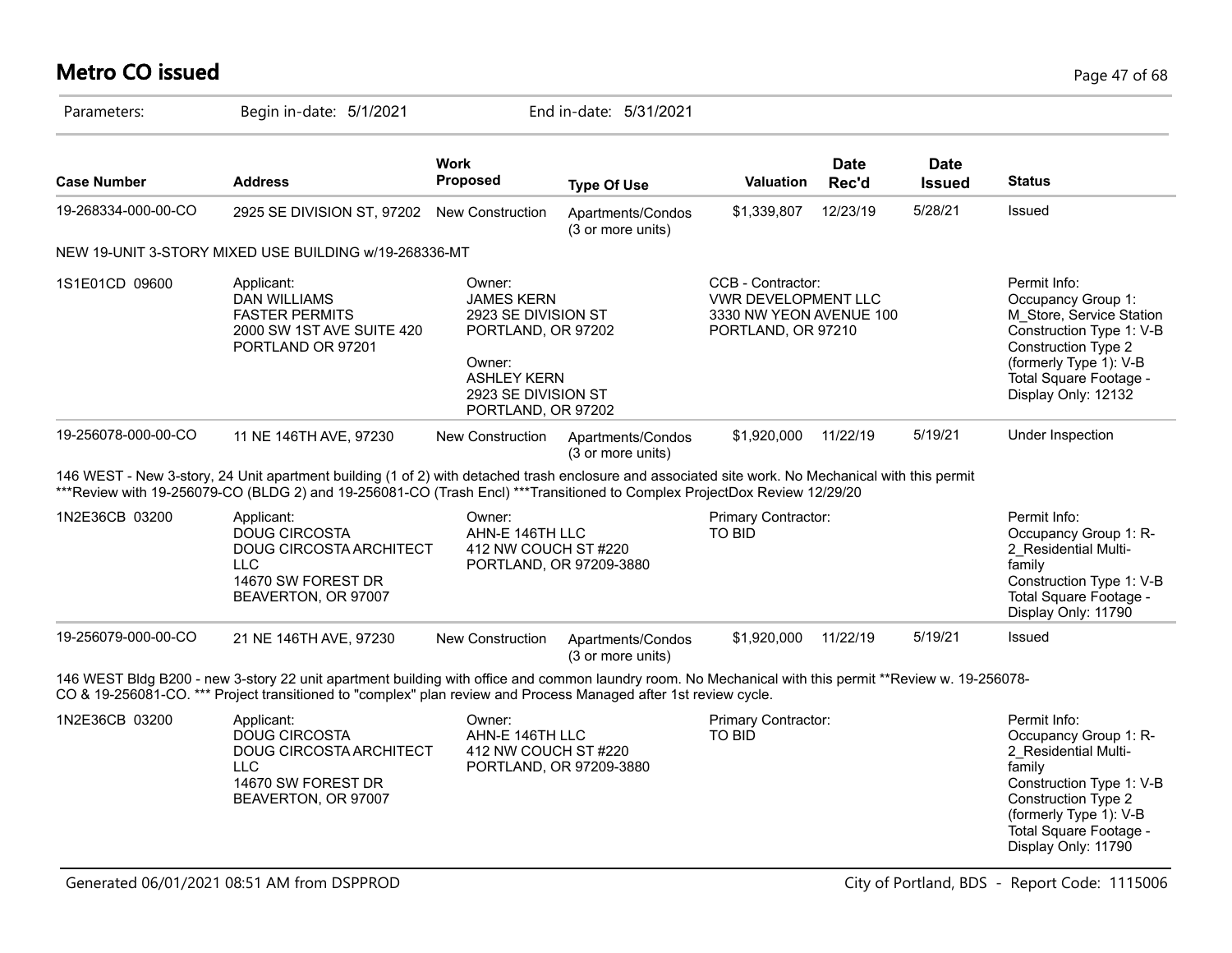# **Metro CO issued** Page 48 of 68

| Parameters:         | Begin in-date: 5/1/2021                                                                                                                                                                                                                                                                                                                                                                                                                                                     |                                                   | End in-date: 5/31/2021                 |                                                                                      |                      |                       |                                                                                                                                                      |
|---------------------|-----------------------------------------------------------------------------------------------------------------------------------------------------------------------------------------------------------------------------------------------------------------------------------------------------------------------------------------------------------------------------------------------------------------------------------------------------------------------------|---------------------------------------------------|----------------------------------------|--------------------------------------------------------------------------------------|----------------------|-----------------------|------------------------------------------------------------------------------------------------------------------------------------------------------|
| <b>Case Number</b>  | <b>Address</b>                                                                                                                                                                                                                                                                                                                                                                                                                                                              | <b>Work</b><br><b>Proposed</b>                    | <b>Type Of Use</b>                     | <b>Valuation</b>                                                                     | <b>Date</b><br>Rec'd | Date<br><b>Issued</b> | <b>Status</b>                                                                                                                                        |
| 20-110871-000-00-CO | 8080 N WILLAMETTE BLVD,<br>97203                                                                                                                                                                                                                                                                                                                                                                                                                                            | New Construction                                  | Apartments/Condos<br>(3 or more units) | \$1,056,000                                                                          | 2/10/20              | 5/11/21               | Under Inspection                                                                                                                                     |
|                     | NEW 3-STORY MULTI-FAMILY STRUCTURE WITH 12 UNITS                                                                                                                                                                                                                                                                                                                                                                                                                            |                                                   |                                        |                                                                                      |                      |                       |                                                                                                                                                      |
| 1N1W12AC 08901      | Applicant:<br><b>GENE BOLANTE</b><br>STUDIO 3 ARCHITECTURE<br>275 COURT ST NE<br><b>SALEM, OR 97301</b>                                                                                                                                                                                                                                                                                                                                                                     | Owner:<br>3520 SE 142ND CT<br>VANCOUVER, WA 98683 | TOWN DEVELOPMENTS INC                  | CCB - Contractor:<br><b>BTS HOMES INC</b><br>2101 SE 98TH AVE<br>VANCOUVER, WA 98664 |                      |                       | Permit Info:<br>Occupancy Group 1: R-<br>2 Residential Multi-<br>family<br>Construction Type 1: V-B<br>Total Square Footage -<br>Display Only: 9365  |
| 20-173847-000-00-CO | 10 NE 146TH AVE, 97230                                                                                                                                                                                                                                                                                                                                                                                                                                                      | New Construction                                  | Apartments/Condos<br>(3 or more units) | \$1,823,821                                                                          | 8/5/20               | 5/19/21               | Issued                                                                                                                                               |
|                     | 146 EAST - BLDG 200 - This project consists of 70 total new affordable apartment units. The units are located in (3) detached three story buildings with on-<br>site parking spaces, user amenities, and bike parking inside trash enclosure. Unit counts are 30 in Building 100, 24 in Building 300, and 16 in Building 200.<br>Both the bike shelter and trash enclose will require separate permits.**No Mechanical with these permits****review w. 20-173775/851/872-CO |                                                   |                                        |                                                                                      |                      |                       |                                                                                                                                                      |
| 1N2E36CB 02800      | Applicant:<br><b>DOUG CIRCOSTA</b><br><b>DOUG CIRCOSTA ARCHITECT</b><br><b>LLC</b><br>14670 SW FOREST DR<br>BEAVERTON, OR 97007                                                                                                                                                                                                                                                                                                                                             | Owner:<br>AHN-E 146TH LLC<br>412 NW COUCH ST#220  | PORTLAND, OR 97209-3880                |                                                                                      |                      |                       | Permit Info:<br>Occupancy Group 1: R-<br>2 Residential Multi-<br>family<br>Construction Type 1: V-B<br>Total Square Footage -<br>Display Only: 12676 |
| 20-173775-000-00-CO | 20 NE 146TH AVE, 97230                                                                                                                                                                                                                                                                                                                                                                                                                                                      | New Construction                                  | Apartments/Condos<br>(3 or more units) | \$2,365,550                                                                          | 8/5/20               | 5/19/21               | <b>Issued</b>                                                                                                                                        |
|                     | 146 EAST - BLDG 100 - This project consists of 70 total new affordable apartment units. The units are located in (3) detached three story buildings with on-<br>site parking spaces, user amenities, and trash enclosure. Unit counts are 30 in Building 100, 24 in Building 300, and 16 in Building 200. Both the bike shelter<br>and trash enclose will require separate permits. ** No Mechanical with these permits *****review w. 20-173847/51/72-CO                   |                                                   |                                        |                                                                                      |                      |                       |                                                                                                                                                      |
| 1N2E36CB 02800      | Applicant:<br><b>DOUG CIRCOSTA</b><br>DOUG CIRCOSTA ARCHITECT<br><b>LLC</b><br>14670 SW FOREST DR<br>BEAVERTON, OR 97007                                                                                                                                                                                                                                                                                                                                                    | Owner:<br>AHN-E 146TH LLC<br>412 NW COUCH ST#220  | PORTLAND, OR 97209-3880                |                                                                                      |                      |                       | Permit Info:<br>Occupancy Group 1: R-<br>2 Residential Multi-<br>family<br>Construction Type 1: V-B<br>Total Square Footage -<br>Display Only: 16414 |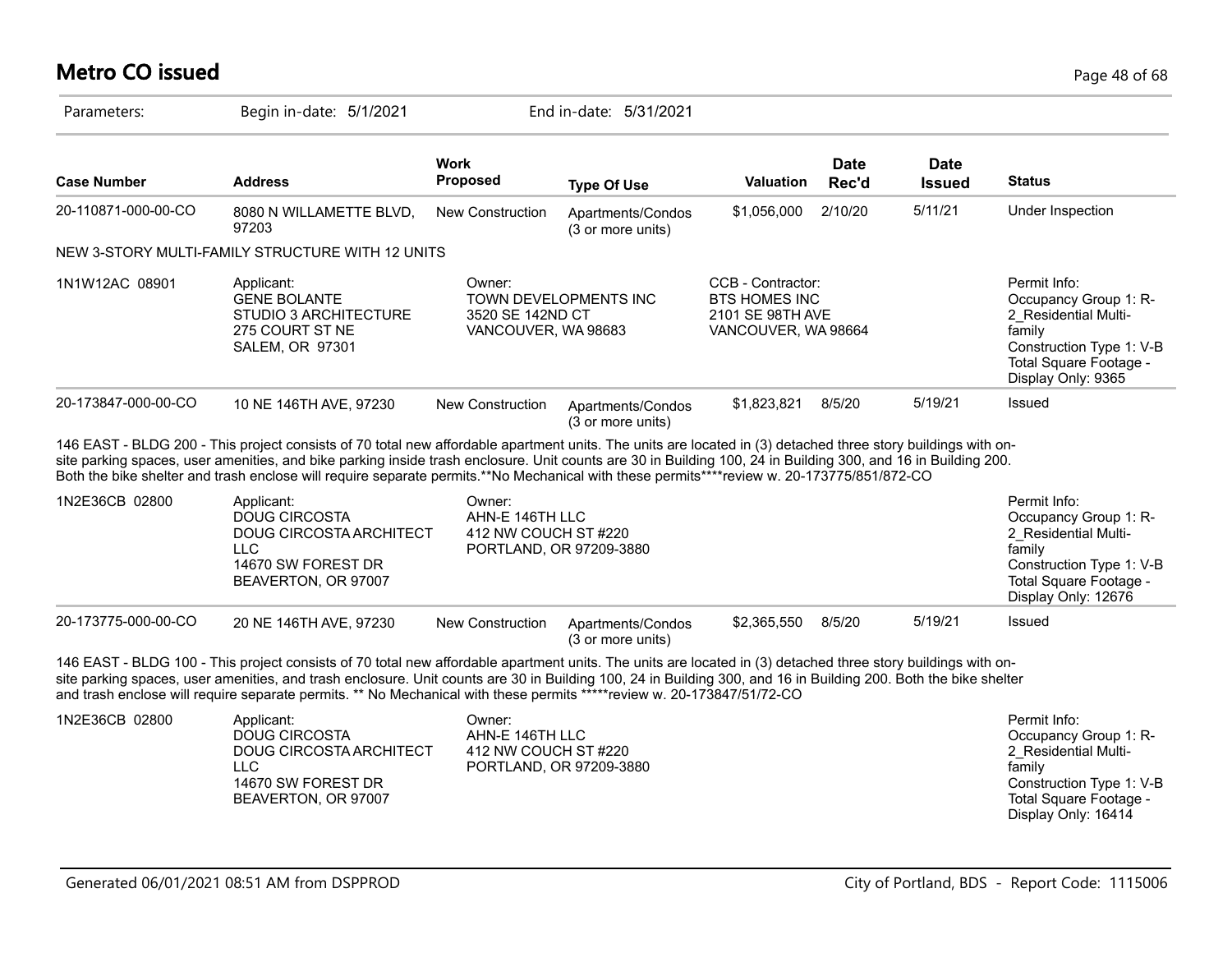#### **Metro CO issued** Page 49 of 68 Parameters: Begin in-date: 5/1/2021 End in-date: 5/31/2021 **Work Case Number Address Proposed Type Of Use Valuation Status Date Rec'd Date Issued** 20-173851-000-00-CO 30 NE 146TH AVE, 97230 New Construction Apartments/Condos (3 or more units) \$1,829,840 8/5/20 5/19/21 Under Inspection 146 EAST - BLDG 300 - This project consists of 70 total new affordable apartment units. The units are located in (3) detached three story buildings. Bike parking in trash enclosure. Unit counts are 30 in Building 100, 24 in Building 300, and 16 in Building 200. Both the bike shelter and trash enclose will require separate permits.\*\*\*review w. 20-173775/847/872-CO 1N2E36CB 02800 Applicant: CWINE COMPET COMPET COMPET COMPET COMPET PERMIT Info: Occupancy Group 1: R-2\_Residential Multifamily Construction Type 1: V-B Total Square Footage - Display Only: 12721 Owner: **AHN-F 146TH LLC** 412 NW COUCH ST #220 PORTLAND, OR 97209-3880 Applicant: DOUG CIRCOSTA DOUG CIRCOSTA ARCHITECT  $\sqcup$  C 14670 SW FOREST DR BEAVERTON, OR 97007 17-152051-DFS-18-CO 5 SE M L KING BLVD, 97214 New Construction Apartments/Condos (3 or more units) \$150,000 5/20/21 5/20/21 Final PDOX DFS 18 - Fire and Life/Safety Binder to include the fire evac/safety plans, BIC, and smoke control commissioning report/maintenance plan 1N1E34DD 00100 EAST PORTLAND BLOCK 77 LOT 1&5-7 EXC PT IN ST LOT 2, LOT 3&4&8 EXC PT IN STS Permit Info: Occupancy Group 1: R-2\_Residential Multifamily Construction Type 1: I-A Construction Type 2 (formerly Type 1): I-A CCB - Contractor: HOFFMAN CONSTRUCTION COMPANY OF OREGON 805 SW BROADWAY SUITE 2100 PORTLAND, OR 97205 Owner: 5 MLK RPO LLC 1477 NW EVERETT ST PORTLAND, OR 97209-2617 Applicant: MARK SAWALLICH HOFFMAN CONSTRUCTION 805 SW BROADWAY ST., SUITE 2100 PORTLAND, OR 97205 20-175729-000-00-CO 6610 N GREENWICH AVE, 97217 New Construction Apartments/Condos (3 or more units) \$1,200,000 9/2/20 5/13/21 Under Inspection SINGLE PDF - NEW 3 STORY APARTMENT BUILDING WITH 12 UNITS. 1N1E16AD 20700 Applicant: COB Communication CCB - Contractor: Permit Info: Occupancy Group 1: R-2\_Residential Multifamily Construction Type 1: V-B Total Square Footage - Display Only: 9224 CCB - Contractor: K & C CUSTOM HOMES LLC 1530 N ALBERTA STREET PORTLAND, OR 97217 Owner: BLOCK ONE GREENWICH LLC 3333 NE SANDY BLVD #206 PORTLAND, OR 97232 Applicant: RYAN PICKREL FASTER PERMITS 2000 SW 1ST AVE #420 PORTLAND OR 97201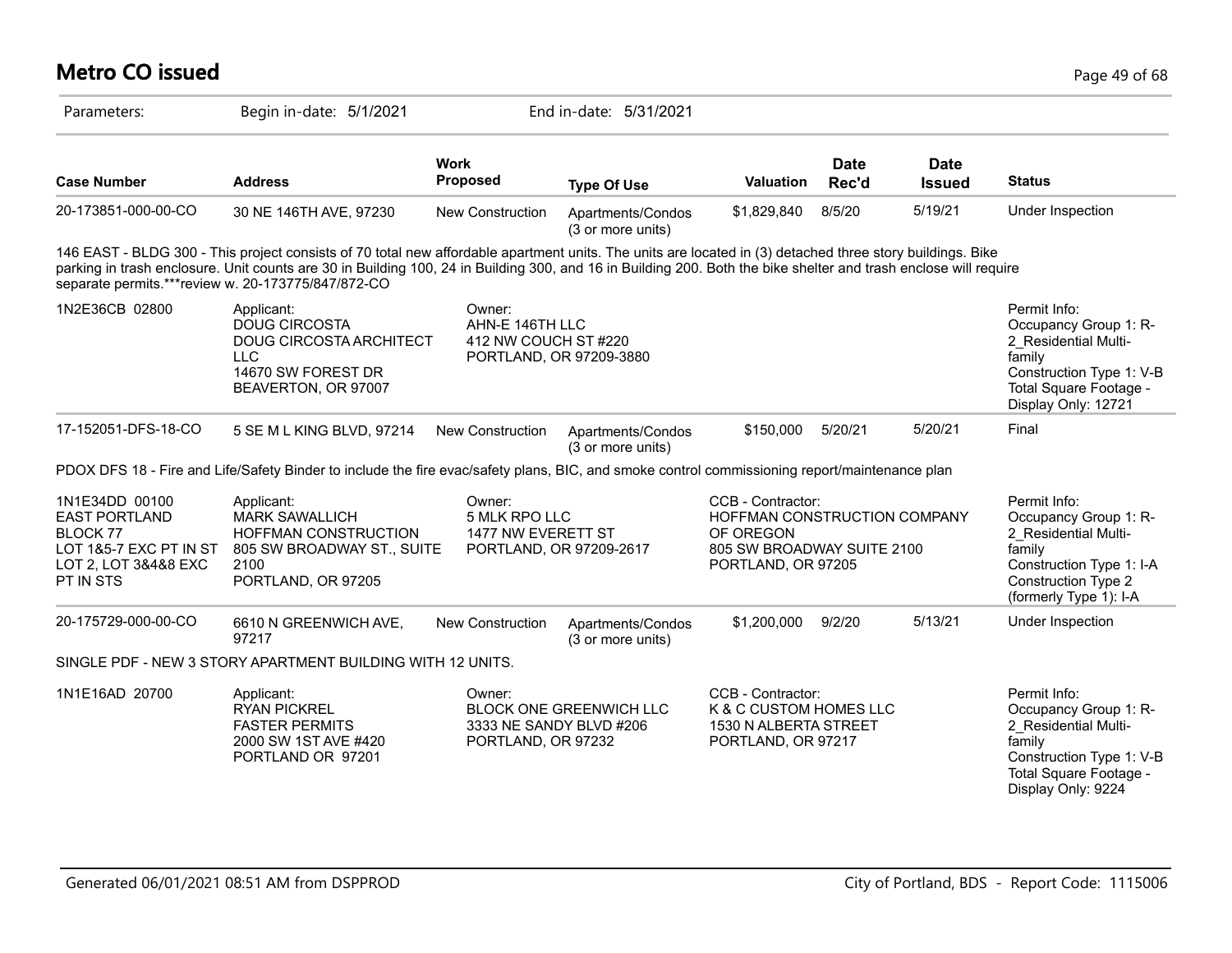### **Metro CO issued** Page 50 of 68 Parameters: Begin in-date: 5/1/2021 End in-date: 5/31/2021 **Work Case Number Address Proposed Type Of Use Valuation Status Date Rec'd Date Issued** 17-146619-REV-03-CO 1905 NW 23RD AVE, 97210 New Construction Apartments/Condos (3 or more units) \$28,000 3/26/20 5/26/21 Issued VALUE ADDED REVISION FOR PARTIAL CHANGE OF OCCUPANCY FROM R-1 TO R-2 (RESIDENTIAL) ON FLOOR 2 FOR TOTAL OF 64 DWELLING UNITS AND NO TEMPORARY LODGING, TO ADD (2) MEZZANINIES AT GF TENANT SPACES; RELOCATE REQUIRED BICYCLE PARKING; REVISE EXTERIOR LIGHTING AT CANOPIES 1N1E28CC 06500 Applicant:  $\qquad \qquad \text{Owner:}$ Owner: ENT VENTURES VI LLC 225 SW 1ST AVE PORTLAND, OR 97204 Applicant: MARK NYE WORKS PROGRESS **ARCHITECTURE** 811 SE STARK ST SUITE 210 PORTLAND OR 97214 20-118042-000-00-CO 2475 SE 30TH AVE, 97214 New Construction Apartments/Condos (3 or more units) \$1,405,000 2/21/20 5/20/21 Issued CONSTRUCT NEW 4 STORY MIXED USE BUILDING; MAIN FLOOR TO INCLUDE RETAIL SPACE AND 2 RESIDENTIAL UNITS; FLOOR 2-4 TO INCLUDE 16 APARTMENT UNITS; ASSOCIATED SITE WORK

1S1E01CD 09500 Applicant: A CONDITE: CCB - Contractor: Permit Info: CSB - Contractor: Permit Info: CCB - Contractor: VWR DEVELOPMENT LLC 3330 NW YEON AVENUE 100 PORTLAND, OR 97210 Owner: MARCIA GARLAND 7464 SW 48TH AVE PORTLAND, OR 97219-1404 Owner: DAVID MOESER 7464 SW 48TH AVE Applicant: DAN WILLIAMS FASTER PERMITS 2000 SW 1ST AVE SUITE 420 PORTLAND OR 97201

PORTLAND, OR 97219-1404

Occupancy Group 1: R-2\_Residential Multi-

Construction Type 1: V-A Construction Type 2 (formerly Type 1): I-A

Occupancy Group 1: R-2\_Residential Multi-

Construction Type 1: V-A Construction Type 2 (formerly Type 1): V-A Total Square Footage - Display Only: 11443

family

family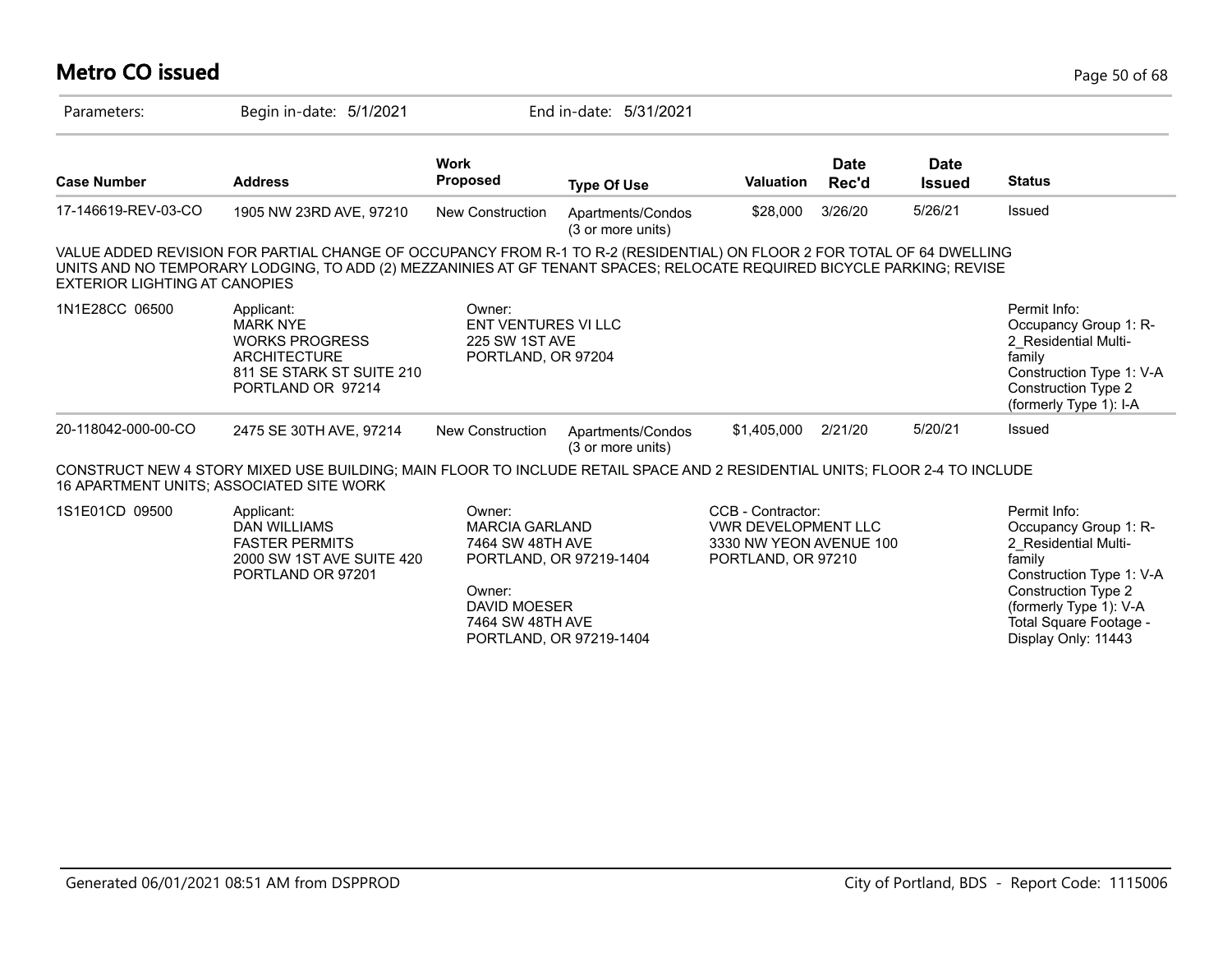# **Metro CO issued** Page 51 of 68

| Parameters:          | Begin in-date: 5/1/2021                                                                                                                                   |                                                                              | End in-date: 5/31/2021                 |                                                                                                                        |                      |                              |                                                                                                                                                                                                          |
|----------------------|-----------------------------------------------------------------------------------------------------------------------------------------------------------|------------------------------------------------------------------------------|----------------------------------------|------------------------------------------------------------------------------------------------------------------------|----------------------|------------------------------|----------------------------------------------------------------------------------------------------------------------------------------------------------------------------------------------------------|
| <b>Case Number</b>   | <b>Address</b>                                                                                                                                            | <b>Work</b><br><b>Proposed</b>                                               | <b>Type Of Use</b>                     | <b>Valuation</b>                                                                                                       | <b>Date</b><br>Rec'd | <b>Date</b><br><b>Issued</b> | <b>Status</b>                                                                                                                                                                                            |
| 20-169364-000-00-CO  | 355 NW 6TH AVE, 97209                                                                                                                                     | New Construction                                                             | Apartments/Condos<br>(3 or more units) | \$6,820,000                                                                                                            | 8/11/20              | 5/26/21                      | Issued                                                                                                                                                                                                   |
| (with 20-169370-MT). | Westwind Apartments - Construction of a new 7-story building with 28 residential units, 72 single room occupancies, offices, community spaces, and retail |                                                                              |                                        |                                                                                                                        |                      |                              |                                                                                                                                                                                                          |
| 1N1E34CA 02300       | Applicant:<br>ADAM HOSTETLER<br><b>WORKS PROGRESS</b><br><b>ARCHITECTURE LLP</b><br>811 SE STARK ST, STE 210<br>PORTLAND, OR 97214                        | Owner:<br>PORTLAND CITY OF<br>421 SW 6TH AVE #500<br>PORTLAND, OR 97204      |                                        | CCB - Contractor:<br><b>TOM MITCHELL</b><br>WALSH CONSTRUCTION CO OREGON<br>2905 SW 1ST AVE<br>PORTLAND, OR 97201-4705 |                      |                              | Permit Info:<br>Occupancy Group 1:<br>B Bank, Off., Med.Off.,<br>Pub.Bldg.<br>Construction Type 1: I-A<br>Construction Type 2<br>(formerly Type 1): I-A<br>Total Square Footage -<br>Display Only: 47921 |
| 17-146619-REV-04-CO  | 1905 NW 23RD AVE, 97210                                                                                                                                   | New Construction                                                             | Apartments/Condos<br>(3 or more units) | \$0                                                                                                                    | 5/24/21              | 5/27/21                      | Issued                                                                                                                                                                                                   |
|                      | SINGLE PDF - CHANGE FIRE SPRINKLER CHECK VALVE FROM A RPBA TYPE TO A DCDA TYPE                                                                            |                                                                              |                                        |                                                                                                                        |                      |                              |                                                                                                                                                                                                          |
| 1N1E28CC 06500       | Applicant:<br><b>MARK NYE</b><br><b>WORKS PROGRESS</b><br><b>ARCHITECTURE</b><br>811 SE STARK ST SUITE 210<br>PORTLAND OR 97214                           | Owner:<br><b>ENT VENTURES VI LLC</b><br>225 SW 1ST AVE<br>PORTLAND, OR 97204 |                                        |                                                                                                                        |                      |                              | Permit Info:<br>Occupancy Group 1: R-<br>2 Residential Multi-<br>family<br>Construction Type 1: V-A<br>Construction Type 2<br>(formerly Type 1): I-A                                                     |
| 19-202537-REV-03-CO  | 6290 N MONTANA AVE, 97217 New Construction                                                                                                                |                                                                              | Apartments/Condos<br>(3 or more units) | \$0                                                                                                                    | 2/24/21              | 5/24/21                      | Issued                                                                                                                                                                                                   |
|                      | SINGLE PDF - REMOVE EXISTING WESTERN RED CEDAR, REPLACE WITH NEW SEMPERVIRENS.                                                                            |                                                                              |                                        |                                                                                                                        |                      |                              |                                                                                                                                                                                                          |
| 1N1E15CB 06900       | Applicant:<br><b>SAM NORTH</b><br>BRETT SCHULZ, ARCHITECT PC<br>2500 NE SANDY BLVD SUITE D<br>PORTLAND, OR 97232                                          | Owner:<br>6234 N MONTANA LLC<br>815 SE 23RD AVE<br>PORTLAND, OR 97214        |                                        | CCB - Contractor:<br>SAMS DEVELOPMENT INC<br>1100 NE 28TH AVE STE 104<br>PORTLAND, OR 97232                            |                      |                              |                                                                                                                                                                                                          |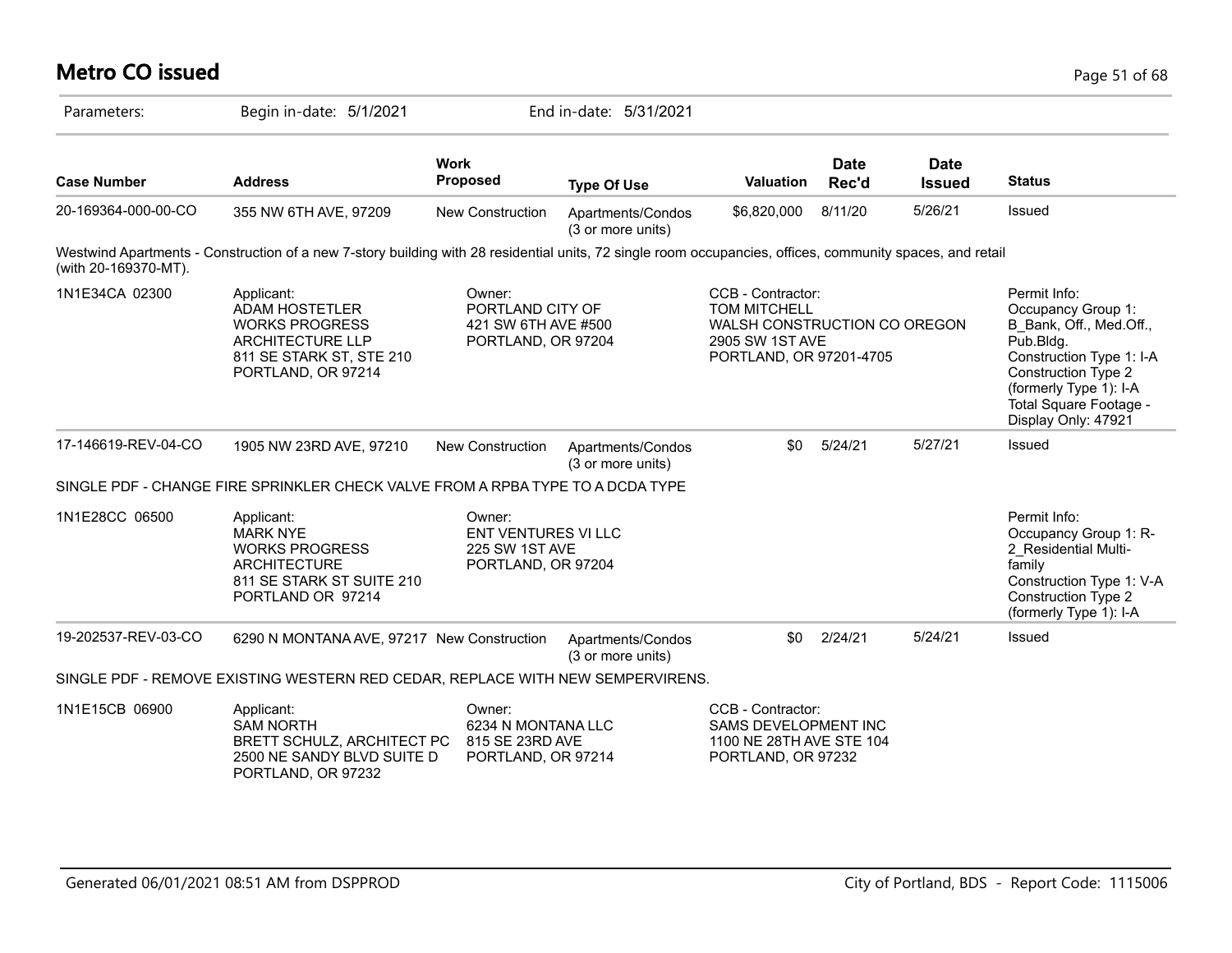# **Metro CO issued** Page 52 of 68

| Parameters:                     | Begin in-date: 5/1/2021                                                                                              |                                                                                | End in-date: 5/31/2021                                                                                     |                                                                                                                    |                      |                              |               |  |
|---------------------------------|----------------------------------------------------------------------------------------------------------------------|--------------------------------------------------------------------------------|------------------------------------------------------------------------------------------------------------|--------------------------------------------------------------------------------------------------------------------|----------------------|------------------------------|---------------|--|
| <b>Case Number</b>              | <b>Address</b>                                                                                                       | <b>Work</b><br><b>Proposed</b>                                                 | <b>Type Of Use</b>                                                                                         | Valuation                                                                                                          | <b>Date</b><br>Rec'd | <b>Date</b><br><b>Issued</b> | <b>Status</b> |  |
| 17-156305-REV-06-CO             | 2065 SW RIVER PKY, 97201                                                                                             | New Construction                                                               | Apartments/Condos<br>(3 or more units)                                                                     | \$10,000                                                                                                           | 5/12/21              | 5/12/21                      | Issued        |  |
|                                 | PHB - BRIDGE HOUSING EAST TOWER - REV 06 - Revision to DFS-01 - Kip load increased to (2) PT cables per beam         |                                                                                |                                                                                                            |                                                                                                                    |                      |                              |               |  |
| 1S1E03CD 00800                  | Applicant:<br><b>JOHN HARDESTY</b><br><b>WALSH CONSTRUCTION</b><br>2905 SW 1ST AVE<br>PORTLAND OR 97201              | Owner:<br><b>CITY OF PORTLAND</b><br>421 SW 6TH AVE #500<br>PORTLAND, OR 97204 |                                                                                                            | CCB - Contractor:<br><b>WALSH CONSTRUCTION CO</b><br>2905 SW FIRST AVE<br>PORTLAND, OR 97201-4707                  |                      |                              |               |  |
| 19-219566-REV-01-CO             | 1405 SE BYBEE BLVD, 97202 New Construction                                                                           |                                                                                | Apartments/Condos<br>(3 or more units)                                                                     | \$12,000 3/31/21                                                                                                   |                      | 5/21/21                      | <b>Issued</b> |  |
| IJOISTS. W/ 18-256742-REV-01-CO | SINGLE PDF - VALUE-ADDED REVISION TO GO FROM HIP ROOF TO GABLE FROM FRONT OF BUILDINGS AND CHANGE JOIST FROM 2X12 TO |                                                                                |                                                                                                            |                                                                                                                    |                      |                              |               |  |
| 1S1E23BA 02100                  | Applicant:<br><b>JASON RUSSELL</b><br>PORTLAND LEES LIVING LLC<br>11627 SW SUMMERVILLE AVE<br>PORTLAND OR 97219      | Owner:<br><b>LLC</b>                                                           | KEHOE NORTHWEST PROPERTIES PORTLAND LEEDS LIVING LLC<br>11627 S SUMMERVILLE AVE<br>PORTLAND, OR 97219-8390 | CCB - Contractor:<br>11627 SW SUMMERVILLE AVE<br>PORTLAND, OR 97219                                                |                      |                              |               |  |
| 19-202543-DFS-01-CO             | 6280 N MONTANA AVE, 97217 New Construction                                                                           |                                                                                | Apartments/Condos<br>(3 or more units)                                                                     | \$3,500                                                                                                            | 4/7/21               | 5/14/21                      | Issued        |  |
| SINGLE PDF - STAIR TREADS       |                                                                                                                      |                                                                                |                                                                                                            |                                                                                                                    |                      |                              |               |  |
| 1N1E15CB 06900                  | Applicant:<br><b>JUSTIN STANGEL</b><br>1100 NE 28TH AVE STE 104<br>PORTLAND, OR 97232                                | Owner:<br>6234 N MONTANA LLC<br>815 SE 23RD AVE<br>PORTLAND, OR 97214          |                                                                                                            | CCB - Contractor:<br>SAMS DEVELOPMENT INC<br>1100 NE 28TH AVE STE 104<br>PORTLAND, OR 97232                        |                      |                              |               |  |
| 19-106743-REV-08-CO             | 1725 SW SALMON ST, 97205 New Construction                                                                            |                                                                                | Apartments/Condos<br>(3 or more units)                                                                     | \$0                                                                                                                | 5/14/21              | 5/14/21                      | Issued        |  |
|                                 | REV 08 - Revision to DFS 13 - Added attachment details for roof top duct and generator venting.                      |                                                                                |                                                                                                            |                                                                                                                    |                      |                              |               |  |
| 1N1E33DC 05700                  | Applicant:<br><b>HANNAH JENKINS</b><br>HOFFMAN CONSTRUCTION<br>805 SW BROADWAY, SUITE 2100<br>PORTLAND, OR 97205     | Owner:<br>CI-GS PORTLAND LLC<br>465 MEETING ST #500                            | CHARLESTON, SC 29403-4832                                                                                  | CCB - Contractor:<br>HOFFMAN CONSTRUCTION COMPANY<br>OF OREGON<br>805 SW BROADWAY SUITE 2100<br>PORTLAND, OR 97205 |                      |                              |               |  |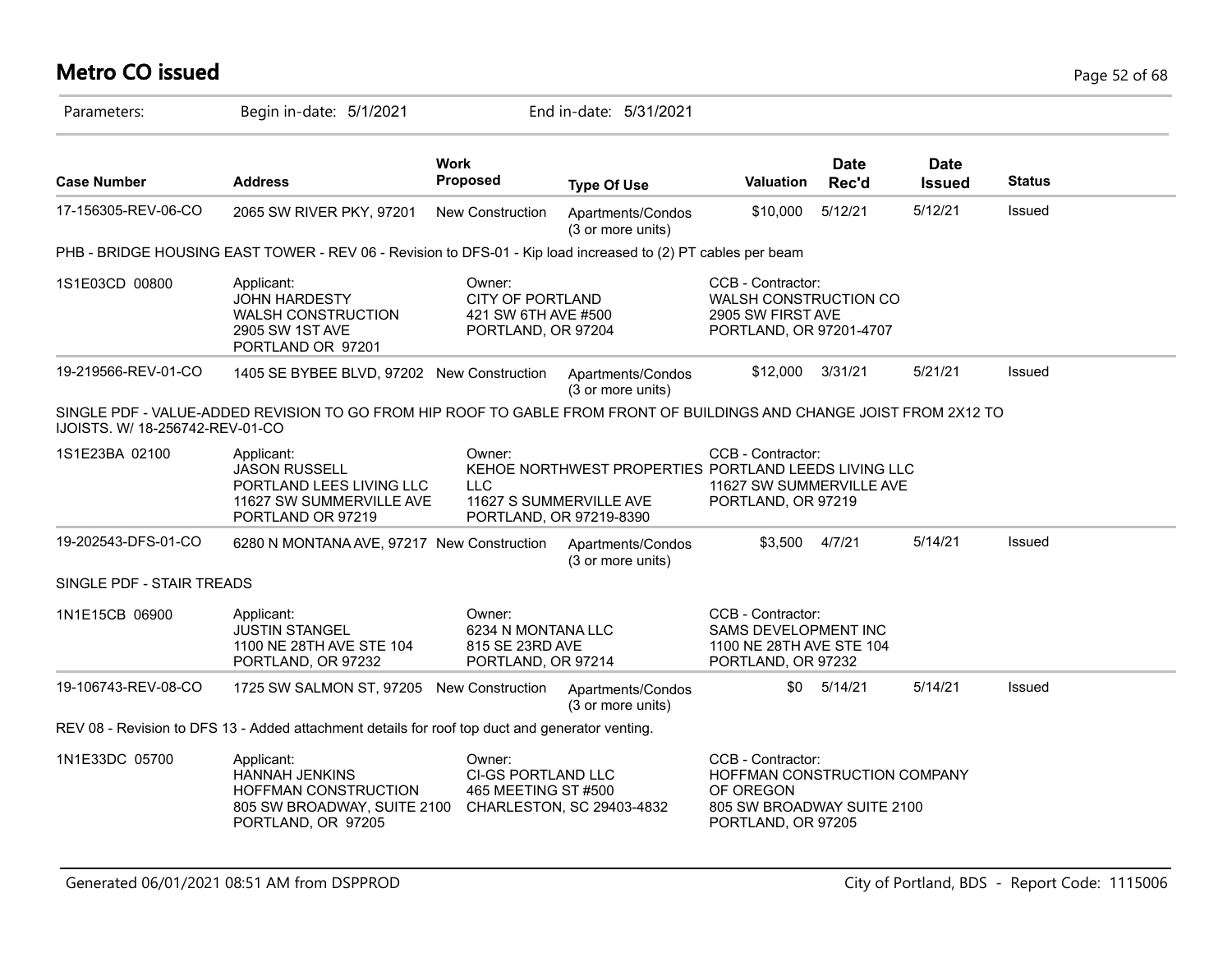# **Metro CO issued** Page 53 of 68

| Parameters:                                                        | Begin in-date: 5/1/2021                                                                                                 |                                                                                | End in-date: 5/31/2021                              |                                                                                                                                                                           |                      |                              |               |
|--------------------------------------------------------------------|-------------------------------------------------------------------------------------------------------------------------|--------------------------------------------------------------------------------|-----------------------------------------------------|---------------------------------------------------------------------------------------------------------------------------------------------------------------------------|----------------------|------------------------------|---------------|
| <b>Case Number</b>                                                 | <b>Address</b>                                                                                                          | <b>Work</b><br>Proposed                                                        | <b>Type Of Use</b>                                  | <b>Valuation</b>                                                                                                                                                          | <b>Date</b><br>Rec'd | <b>Date</b><br><b>Issued</b> | <b>Status</b> |
| 17-156305-DFS-03-CO                                                | 2065 SW RIVER PKY, 97201                                                                                                | <b>New Construction</b>                                                        | Apartments/Condos<br>(3 or more units)              | \$158,000                                                                                                                                                                 | 5/18/21              | 5/18/21                      | Issued        |
|                                                                    | PHB - BRIDGE HOUSING EAST TOWER - DFS-03 - Level 2 Post-Tensioned - Shop Drawings and Calculations                      |                                                                                |                                                     |                                                                                                                                                                           |                      |                              |               |
| 1S1E03CD 00800                                                     | Applicant:<br><b>JOHN HARDESTY</b><br><b>WALSH CONSTRUCTION</b><br>2905 SW 1ST AVE<br>PORTLAND OR 97201                 | Owner:<br><b>CITY OF PORTLAND</b><br>421 SW 6TH AVE #500<br>PORTLAND, OR 97204 |                                                     | CCB - Contractor:<br><b>WALSH CONSTRUCTION CO</b><br>2905 SW FIRST AVE<br>PORTLAND, OR 97201-4707                                                                         |                      |                              |               |
| 18-175475-DFS-02-CO                                                | 4224 N MISSISSIPPI AVE,<br>97217                                                                                        | <b>New Construction</b>                                                        | Apartments/Condos<br>(3 or more units)              | \$3,000                                                                                                                                                                   | 5/17/21              | 5/28/21                      | Issued        |
|                                                                    | SINGLE PDF - DFS FOR FIREPROOFING INTUMUSCENT COATINGS                                                                  |                                                                                |                                                     |                                                                                                                                                                           |                      |                              |               |
| 1N1E22CA 07401<br><b>MULTNOMAH</b><br>BLOCK 12<br>LOT <sub>4</sub> | Applicant:<br><b>BENJAMIN WAECHTER</b><br><b>WAECHTER ARCHITECTURE</b><br>3928 N WILLIAMS AVE<br>PORTLAND, OREGON 97227 | Owner:<br>4224 MISSISSIPPI LLC<br>3928 N WILLIAMS AVE<br>PORTLAND, OR 97227    |                                                     |                                                                                                                                                                           |                      |                              |               |
| 20-128172-REV-02-CO                                                | 3450 NE 50TH AVE, 97213                                                                                                 | <b>New Construction</b>                                                        | Apartments/Condos<br>(3 or more units)              | \$0                                                                                                                                                                       | 5/24/21              | 5/24/21                      | Issued        |
|                                                                    | SINGLE PDF - REVISION TO RELOCATE STREET TREES AND RAMP                                                                 |                                                                                |                                                     |                                                                                                                                                                           |                      |                              |               |
| 1N2E30BA 03500                                                     | Applicant:<br><b>DAN WILLIAMS</b><br><b>FASTER PERMITS</b><br>2000 SW 1ST AVE SUITE 420<br>PORTLAND OR 97201            | Owner:<br>3450 NE 50TH LLC                                                     | 1300 SW 5TH AVE STE 3400<br>PORTLAND, OR 97201-5640 | CCB - Contractor:<br><b>GROVE HUNT</b><br><b>GROVE DEVELOPMENT INC</b><br>6500 SW BEAVERTON HILLSDALE HWY<br>STE <sub>3</sub><br>PORTLAND, OR 97225<br>PORTLAND, OR 97223 |                      |                              |               |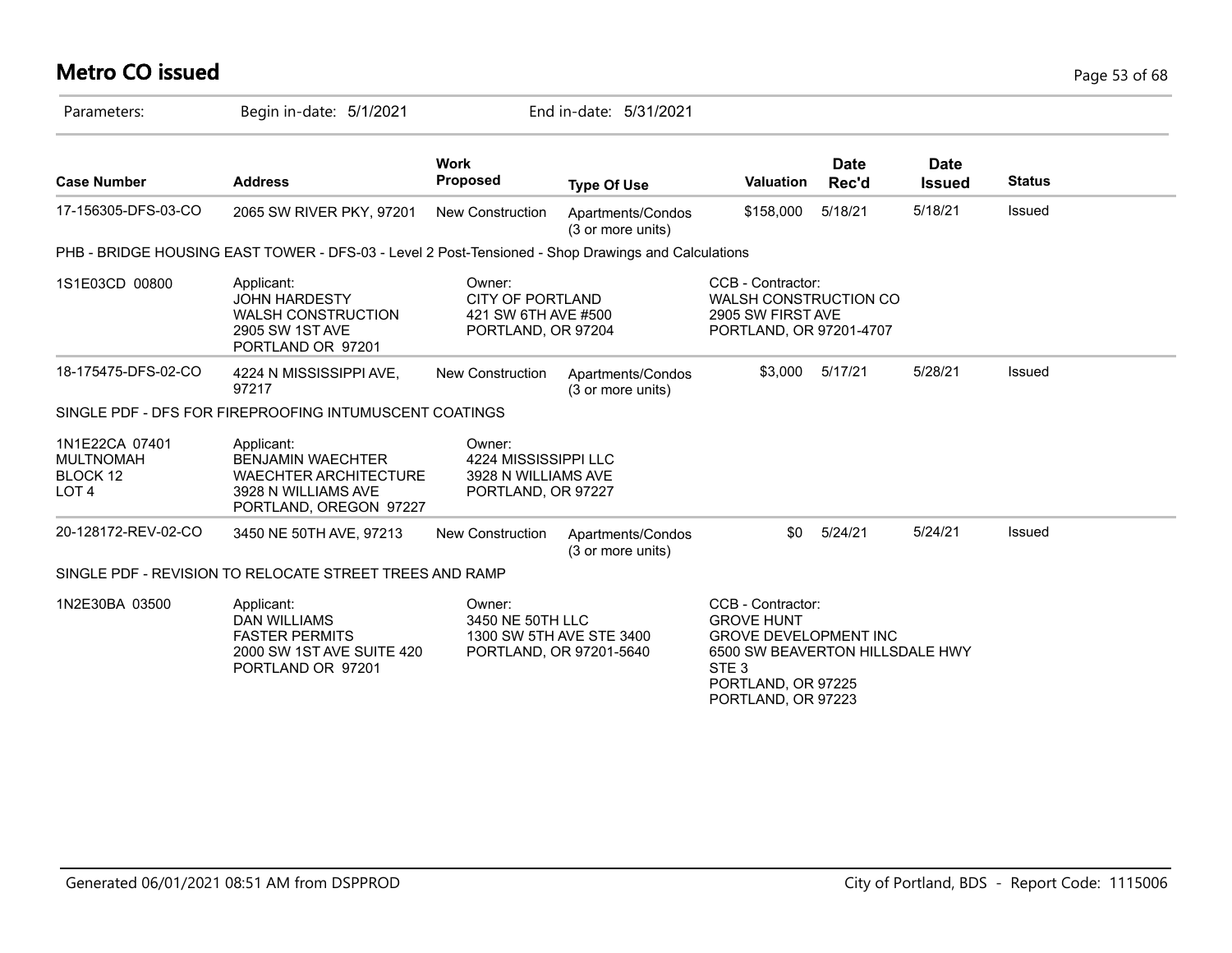# **Metro CO issued** Page 54 of 68

| Parameters:                                                                                                 | Begin in-date: 5/1/2021                                                                                 |                                                                                | End in-date: 5/31/2021                                                                         |                                                                                                                               |                      |                              |                                                                                                                                                                |
|-------------------------------------------------------------------------------------------------------------|---------------------------------------------------------------------------------------------------------|--------------------------------------------------------------------------------|------------------------------------------------------------------------------------------------|-------------------------------------------------------------------------------------------------------------------------------|----------------------|------------------------------|----------------------------------------------------------------------------------------------------------------------------------------------------------------|
| <b>Case Number</b>                                                                                          | <b>Address</b>                                                                                          | <b>Work</b><br><b>Proposed</b>                                                 | <b>Type Of Use</b>                                                                             | <b>Valuation</b>                                                                                                              | <b>Date</b><br>Rec'd | <b>Date</b><br><b>Issued</b> | <b>Status</b>                                                                                                                                                  |
| 19-217558-DFS-01-CO                                                                                         | 7350 N GREENWICH AVE,<br>97217                                                                          | New Construction                                                               | Apartments/Condos<br>(3 or more units)                                                         | \$1,000                                                                                                                       | 4/22/21              | 5/19/21                      | Issued                                                                                                                                                         |
|                                                                                                             | SINGLE PDF - DFS FOR WINDOW ATTACHMENT DETAILS.                                                         |                                                                                |                                                                                                |                                                                                                                               |                      |                              |                                                                                                                                                                |
| 1N1E16AA 01100                                                                                              | Applicant:<br><b>RYAN PICKREL</b><br><b>FASTER PERMITS</b><br>2000 SW 1ST AVE #420<br>PORTLAND OR 97201 | Owner:<br><b>LLC</b>                                                           | <b>BUSINESS INVESTMENT GROUP</b><br>8780 SE NORTHERN HEIGHTS CT<br>HAPPY VALLEY, OR 97086-5796 | CCB - Contractor:<br><b>VLAD RUDNITSKY</b><br>STRUCTURE REDEVELOPMENT LLC<br>PO BOX 3026<br>CLACKAMAS, OR 97015               |                      |                              | Permit Info:<br>Occupancy Group 1: R-<br>2 Residential Multi-<br>family<br>Construction Type 1: V-B<br><b>Construction Type 2</b><br>(formerly Type 1): V-B    |
| 19-135368-DFS-08-CO                                                                                         | 3192 SW 12TH AVE, 97239                                                                                 | New Construction                                                               | Apartments/Condos<br>(3 or more units)                                                         | \$15,000                                                                                                                      | 2/11/21              | 5/7/21                       | Issued                                                                                                                                                         |
|                                                                                                             | SINGLE PDF - DFS FOR EXTERIOR DECK RAILINGS                                                             |                                                                                |                                                                                                |                                                                                                                               |                      |                              |                                                                                                                                                                |
| 1S1E09AC 01700<br>PORTLAND CITY HMSTD ZAC HORTON<br>BLOCK 91<br>INC PT VAC ST LOT 1&5<br><b>LOT 2&amp;6</b> | Applicant:<br><b>FASTER PERMITS</b><br>2000 SW 1ST AVE, STE 420<br>PORTLAND OR 97201                    | Owner:<br><b>LLC</b><br>TUCSON, AZ 85718-3183                                  | SWS 12TH AVENUE APARTMENTS<br>6340 N CAMPBELL AVE #240                                         | CCB - Contractor:<br><b>STEPHEN MCHUGH</b><br><b>COLUMBIA EQUITIES INC</b><br>3300 NW 185TH AVE PMB 264<br>PORTLAND, OR 97229 |                      |                              | Permit Info:<br>Occupancy Group 1:<br>B Bank, Off., Med.Off.,<br>Pub.Bldg.<br>Construction Type 1: I-A<br><b>Construction Type 2</b><br>(formerly Type 1): I-A |
| 17-156305-DFS-05-CO                                                                                         | 2065 SW RIVER PKY, 97201                                                                                | New Construction                                                               | Apartments/Condos<br>(3 or more units)                                                         | \$33,550                                                                                                                      | 5/12/21              | 5/13/21                      | Issued                                                                                                                                                         |
|                                                                                                             | PHB - BRIDGE HOUSING EAST TOWER - DFS-05 - Applied fireproofing                                         |                                                                                |                                                                                                |                                                                                                                               |                      |                              |                                                                                                                                                                |
| 1S1E03CD 00800                                                                                              | Applicant:<br><b>JOHN HARDESTY</b><br><b>WALSH CONSTRUCTION</b><br>2905 SW 1ST AVE<br>PORTLAND OR 97201 | Owner:<br><b>CITY OF PORTLAND</b><br>421 SW 6TH AVE #500<br>PORTLAND, OR 97204 |                                                                                                | CCB - Contractor:<br>WALSH CONSTRUCTION CO<br>2905 SW FIRST AVE<br>PORTLAND, OR 97201-4707                                    |                      |                              | Permit Info:<br>Occupancy Group 1: R-<br>2 Residential Multi-<br>family<br>Construction Type 1: III-A<br><b>Construction Type 2</b><br>(formerly Type 1): I-A  |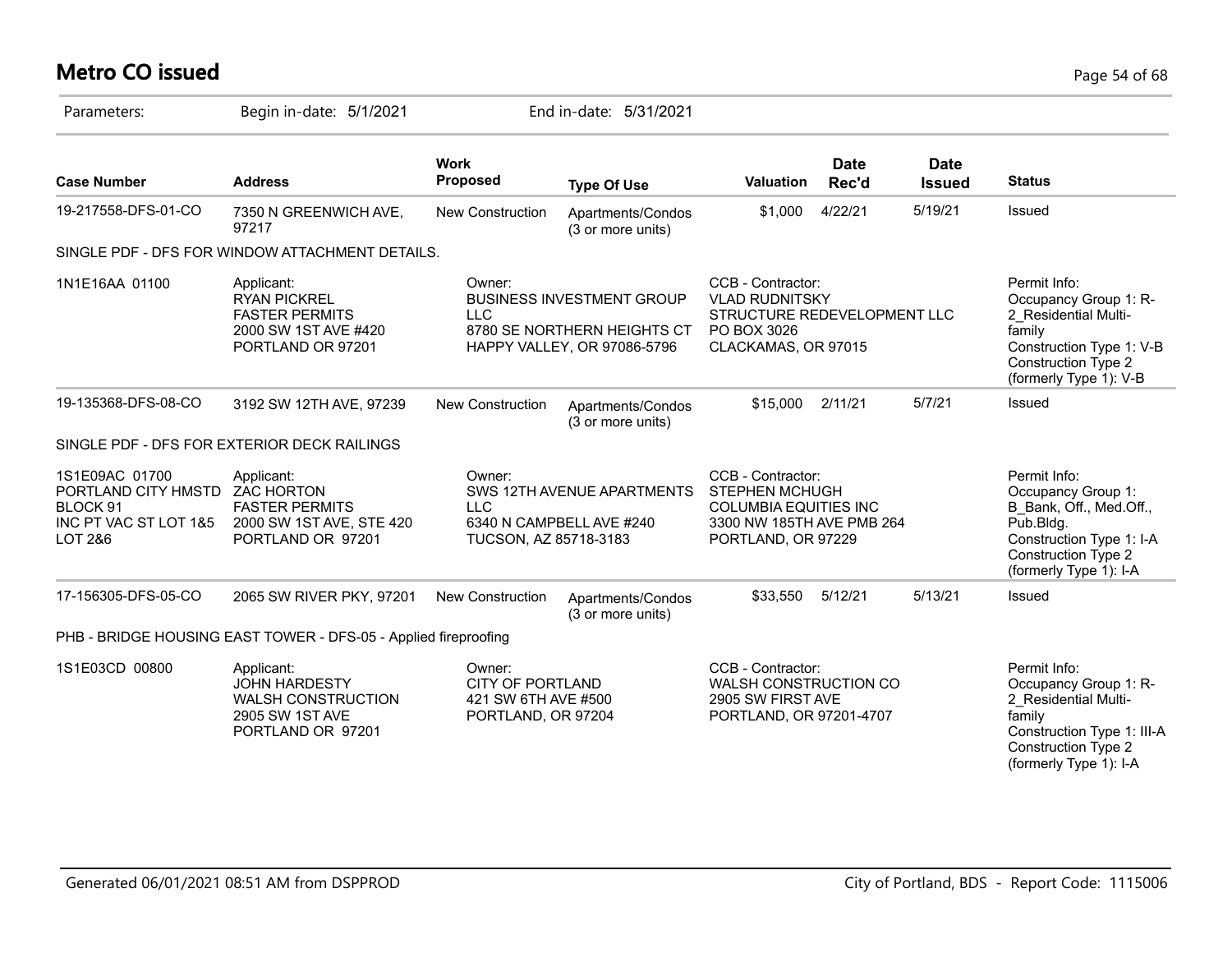# **Metro CO issued** Page 55 of 68

| Parameters:                                                                                                                                         | Begin in-date: 5/1/2021                                                                                    |                                                                               | End in-date: 5/31/2021                                 |                                                                                                                                    |                      |                       |                                                                                                                                                             |
|-----------------------------------------------------------------------------------------------------------------------------------------------------|------------------------------------------------------------------------------------------------------------|-------------------------------------------------------------------------------|--------------------------------------------------------|------------------------------------------------------------------------------------------------------------------------------------|----------------------|-----------------------|-------------------------------------------------------------------------------------------------------------------------------------------------------------|
| <b>Case Number</b>                                                                                                                                  | <b>Address</b>                                                                                             | <b>Work</b><br><b>Proposed</b>                                                | <b>Type Of Use</b>                                     | <b>Valuation</b>                                                                                                                   | <b>Date</b><br>Rec'd | Date<br><b>Issued</b> | <b>Status</b>                                                                                                                                               |
| 18-114385-DFS-02-CO                                                                                                                                 | 7373 N PHILADELPHIA AVE,<br>97203                                                                          | New Construction                                                              | Apartments/Condos<br>(3 or more units)                 | \$12,000                                                                                                                           | 4/6/21               | 5/6/21                | Issued                                                                                                                                                      |
| SINGLE PDF - ROOF TIE-OFF ANCHORS                                                                                                                   |                                                                                                            |                                                                               |                                                        |                                                                                                                                    |                      |                       |                                                                                                                                                             |
| 1N1W12BA 06600<br>JAMES JOHNS ADD<br>BLOCK 39<br>SELY 1/2 OF LOT 4 EXC<br>PT IN ALLEY<br>SELY 1/2 OF NWLY 1/2<br>OF LOT 4 EXC PT IN<br><b>ALLEY</b> | Applicant:<br><b>MIKE COYLE</b><br><b>FASTER PERMITS</b><br>2000 SW 1ST AVE, STE 420<br>PORTLAND, OR 97201 | Owner:<br>ST JOHN-3 LLC                                                       | 10260 SW GREENBURG RD #1180<br>PORTLAND, OR 97223-5521 | CCB - Contractor:<br>R & H CONSTRUCTION CO<br>2019 NW WILSON ST<br>PORTLAND, OR 97209                                              |                      |                       |                                                                                                                                                             |
| 18-152303-DFS-17-CO                                                                                                                                 | 140 SW COLUMBIA ST, 97201 New Construction                                                                 |                                                                               | Apartments/Condos<br>(3 or more units)                 | \$500,000                                                                                                                          | 5/6/21               | 5/7/21                | Issued                                                                                                                                                      |
|                                                                                                                                                     | 140 COLUMBIA - DFS 17 - Fire and Life Safety Summary binder                                                |                                                                               |                                                        |                                                                                                                                    |                      |                       |                                                                                                                                                             |
| 1S1E03BD 03000<br><b>PORTLAND</b><br><b>BLOCK 128 TL 3000</b>                                                                                       | Applicant:<br>Thomas Green<br>Andersen Construction<br>6712 N Cutter Circle<br>Portland, OR 97217          | Owner:<br>AM/DRI COLUMBIA LLC<br>DALLAS, TX 75201                             | 3012 FAIRMOUNT ST STE 100                              | CCB - Contractor:<br><b>MICHAEL CARRIGG</b><br>ANDERSEN CONSTRUCTION COMPANY<br>OF OREGON LLC<br>PO BOX 6712<br>PORTLAND, OR 97228 |                      |                       | Permit Info:<br>Occupancy Group 1: R-<br>2_Residential Multi-<br>family<br>Construction Type 1: I-A<br><b>Construction Type 2</b><br>(formerly Type 1): I-A |
| 18-209390-DFS-09-CO                                                                                                                                 | 3883 SW MOODY AVE, 97201 New Construction                                                                  |                                                                               | Apartments/Condos<br>(3 or more units)                 | \$478,000                                                                                                                          | 5/24/21              | 5/25/21               | Issued                                                                                                                                                      |
| DFS 09 - Cement Panel Siding                                                                                                                        |                                                                                                            |                                                                               |                                                        |                                                                                                                                    |                      |                       |                                                                                                                                                             |
| 1S1E10CA 00400                                                                                                                                      | Applicant:<br>Mike Carrigg<br>Andersen Construction<br>6712 N Cutter Circle<br>Portland OR 97217           | Owner:<br><b>OWNER LLC</b><br>3012 FAIRMOUNT ST #100<br>DALLAS, TX 75201-1210 | ALAMO MANHATTAN BLOCK 40                               | CCB - Contractor:<br><b>MICHAEL CARRIGG</b><br>ANDERSEN CONSTRUCTION COMPANY<br>OF OREGON LLC<br>PO BOX 6712<br>PORTLAND, OR 97228 |                      |                       |                                                                                                                                                             |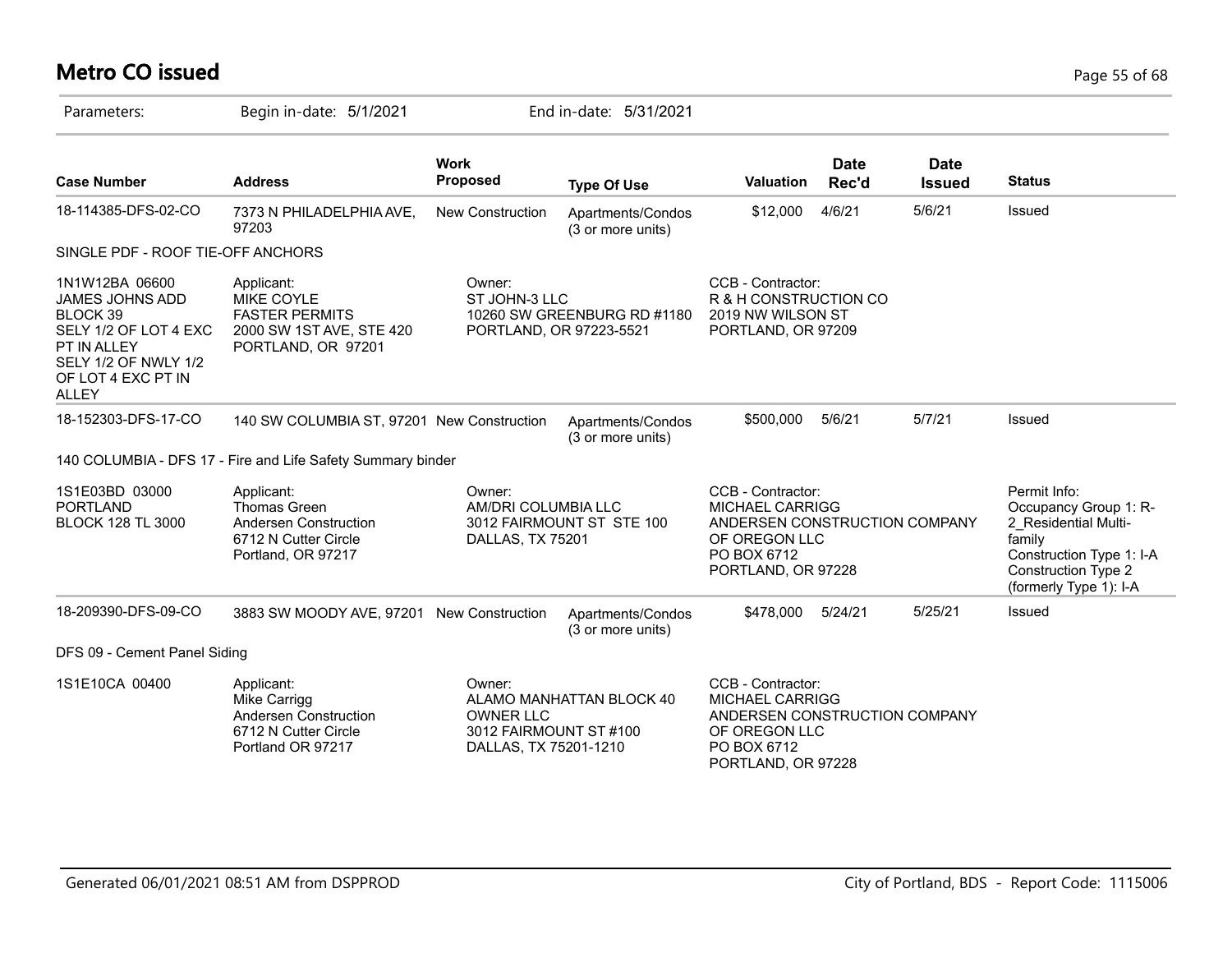# **Metro CO issued** Page 56 of 68

| Parameters:                               | Begin in-date: 5/1/2021                                                                                     |                                                                                  | End in-date: 5/31/2021                              |                                                                                                                             |                      |                              |               |
|-------------------------------------------|-------------------------------------------------------------------------------------------------------------|----------------------------------------------------------------------------------|-----------------------------------------------------|-----------------------------------------------------------------------------------------------------------------------------|----------------------|------------------------------|---------------|
| <b>Case Number</b>                        | <b>Address</b>                                                                                              | <b>Work</b><br><b>Proposed</b>                                                   | <b>Type Of Use</b>                                  | <b>Valuation</b>                                                                                                            | <b>Date</b><br>Rec'd | <b>Date</b><br><b>Issued</b> | <b>Status</b> |
| 19-202537-DFS-01-CO                       | 6290 N MONTANA AVE, 97217 New Construction                                                                  |                                                                                  | Apartments/Condos<br>(3 or more units)              | \$3,500                                                                                                                     | 4/7/21               | 5/14/21                      | Issued        |
| SINGLE PDF - DFS STAIR TREADS             |                                                                                                             |                                                                                  |                                                     |                                                                                                                             |                      |                              |               |
| 1N1E15CB 06900                            | Applicant:<br><b>JUSTIN STANGEL</b><br>1100 NE 28TH AVE STE 104<br>PORTLAND, OR 97232                       | Owner:<br>6234 N MONTANA LLC<br>815 SE 23RD AVE<br>PORTLAND, OR 97214            |                                                     | CCB - Contractor:<br>SAMS DEVELOPMENT INC<br>1100 NE 28TH AVE STE 104<br>PORTLAND, OR 97232                                 |                      |                              |               |
| 20-144378-DFS-03-CO                       | 3440 SE 54TH AVE, 97206                                                                                     | <b>New Construction</b>                                                          | Apartments/Condos<br>(3 or more units)              | \$3,500 5/5/21                                                                                                              |                      | 5/6/21                       | Issued        |
|                                           | FINDLEY COMMONS -DFS-03 - Exterior Stair Treads                                                             |                                                                                  |                                                     |                                                                                                                             |                      |                              |               |
| 1S2E07AC 05300                            | Applicant:<br><b>JAMES KOH</b><br><b>BEAUDIN CONSTRUCTION</b><br>PO BOX 80514<br>PORTLAND, OR 97280         | Owner:<br><b>ST MARK'S EVANGELICAL</b><br>LUTHERAN CHURCH<br>5415 SE POWELL BLVD | PORTLAND, OR 97206-2953                             | CCB - Contractor:<br><b>CONSTRUCTIVE INC</b><br>PO BOX 80514<br>PORTLAND, OR 97280                                          |                      |                              |               |
| 19-106186-DFS-15-CO                       | 1510 SW ALDER ST, 97205                                                                                     | <b>New Construction</b>                                                          | Apartments/Condos<br>(3 or more units)              | \$30,000                                                                                                                    | 3/17/21              | 5/10/21                      | Issued        |
| ART TOWER - DFS-15 - Interior Guard Rails |                                                                                                             |                                                                                  |                                                     |                                                                                                                             |                      |                              |               |
| 1N1E33DC 01700                            | Applicant:<br><b>MIKE COYLE</b><br><b>FASTER PERMITS</b><br>2000 SW 1ST AVE SUITE 420<br>PORTLAND, OR 97201 | Owner:<br>220 NW 8TH AVE                                                         | REEP-WP ART TOWER JV LLC<br>PORTLAND, OR 97209-3503 | CCB - Contractor:<br>MICHAEL CARRIGG<br>ANDERSEN CONSTRUCTION COMPANY<br>OF OREGON LLC<br>PO BOX 6712<br>PORTLAND, OR 97228 |                      |                              |               |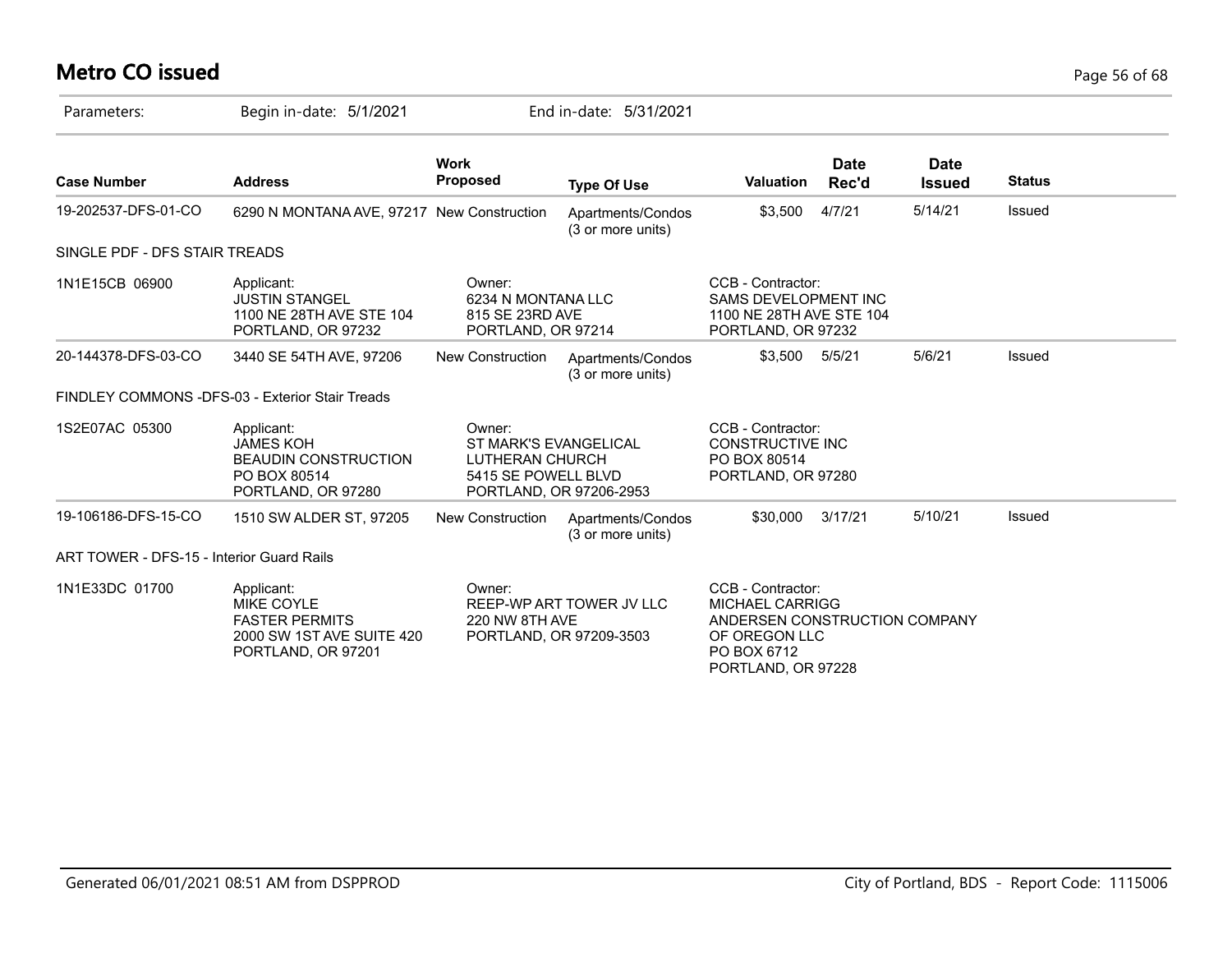# **Metro CO issued** Page 57 of 68

| Parameters:                                                         | Begin in-date: 5/1/2021                                                                                                                              |                                                                   | End in-date: 5/31/2021                                                    |                                                                                        |                      |                              |                                                                                                                                                                                                                 |
|---------------------------------------------------------------------|------------------------------------------------------------------------------------------------------------------------------------------------------|-------------------------------------------------------------------|---------------------------------------------------------------------------|----------------------------------------------------------------------------------------|----------------------|------------------------------|-----------------------------------------------------------------------------------------------------------------------------------------------------------------------------------------------------------------|
| <b>Case Number</b>                                                  | <b>Address</b>                                                                                                                                       | <b>Work</b><br><b>Proposed</b>                                    | <b>Type Of Use</b>                                                        | <b>Valuation</b>                                                                       | <b>Date</b><br>Rec'd | <b>Date</b><br><b>Issued</b> | <b>Status</b>                                                                                                                                                                                                   |
| 20-172678-000-00-CO                                                 | 7865 NE 14TH PL, 97211                                                                                                                               | New Construction                                                  | Assembly                                                                  | \$13,780,348                                                                           | 8/10/20              | 5/28/21                      | Issued                                                                                                                                                                                                          |
| 172682/690/989-MT**                                                 | Construct 2-story veterinary hospital with generator and associated site work. **w/20-172678/85/87/93-CO, 20-172977-CO, 20-184227-CO, 20-            |                                                                   |                                                                           |                                                                                        |                      |                              |                                                                                                                                                                                                                 |
| 1N1E11DC 01800                                                      | Applicant:<br><b>BRIAN HOEFT</b><br>2525 E BURNSIDE<br>PORTLAND, OR 97214                                                                            | Owner:                                                            | OREGON HUMANE SOCIETY<br>1067 NE COLUMBIA BLVD<br>PORTLAND, OR 97211-1411 | CCB - Contractor:<br>LEASE CRUTCHER LEWIS LLC<br>550 SW 12TH AVE<br>PORTLAND, OR 97205 |                      |                              | Permit Info:<br>Occupancy Group 1: A-<br>3 Assembly - General<br>Construction Type 1: V-B<br>Construction Type 2<br>(formerly Type 1): V-B<br>Total Square Footage -<br>Display Only: 20739                     |
| 20-172687-000-00-CO                                                 | 7875 NE 14TH PL, 97211                                                                                                                               | <b>New Construction</b>                                           | Assembly                                                                  | \$10,271,180                                                                           | 8/10/20              | 5/28/21                      | <b>Issued</b>                                                                                                                                                                                                   |
| 172682/690/989-MT**                                                 | Construct single story BRRC bldg. w/mezzanine for use to house and train rescued animals. **w/20-172678/85/87/93-CO, 20-172977-CO, 20-184227-CO, 20- |                                                                   |                                                                           |                                                                                        |                      |                              |                                                                                                                                                                                                                 |
| 1N1E11DC 01800                                                      | Applicant:<br><b>BRIAN HOEFT</b><br>2525 E BURNSIDE<br>PORTLAND, OR 97214                                                                            | Owner:                                                            | OREGON HUMANE SOCIETY<br>1067 NE COLUMBIA BLVD<br>PORTLAND, OR 97211-1411 | CCB - Contractor:<br>LEASE CRUTCHER LEWIS LLC<br>550 SW 12TH AVE<br>PORTLAND, OR 97205 |                      |                              | Permit Info:<br>Occupancy Group 1:<br>B Bank, Off., Med.Off.,<br>Pub.Bldg.<br>Construction Type 1: V-B<br><b>Construction Type 2</b><br>(formerly Type 1): V-B<br>Total Square Footage -<br>Display Only: 13397 |
| 20-214760-000-00-CO                                                 | 6220 SE 92ND AVE, 97266                                                                                                                              | <b>New Construction</b>                                           | Assembly                                                                  | \$26,285                                                                               | 11/18/20             | 5/5/21                       | <b>Issued</b>                                                                                                                                                                                                   |
|                                                                     | SINGLE PDF - NEW FREESTANDING OPEN COVERED SITE STRUCTURE, 1 OF 2. ** WITH 20-214779 CO**                                                            |                                                                   |                                                                           |                                                                                        |                      |                              |                                                                                                                                                                                                                 |
| 1S2E16DC 09400<br><b>TOWN OF LENT</b><br><b>BLOCK4</b><br>LOT 12-17 | Applicant:<br><b>COREY MORRIS</b><br><b>CARLETON HART</b><br><b>ARCHITECTURE</b><br>830 SW 10TH AVE, STE 200<br>PORTLAND OR 97205                    | Owner:<br>SOLUTIONS INC<br>6220 SE 92ND AVE<br>PORTLAND, OR 97266 | PORTLAND HOMELESS FAMILY                                                  |                                                                                        |                      |                              | Permit Info:<br>Occupancy Group 1: A-<br>3 Assembly - General<br>Construction Type 1: V-B<br>Total Square Footage -<br>Display Only: 198                                                                        |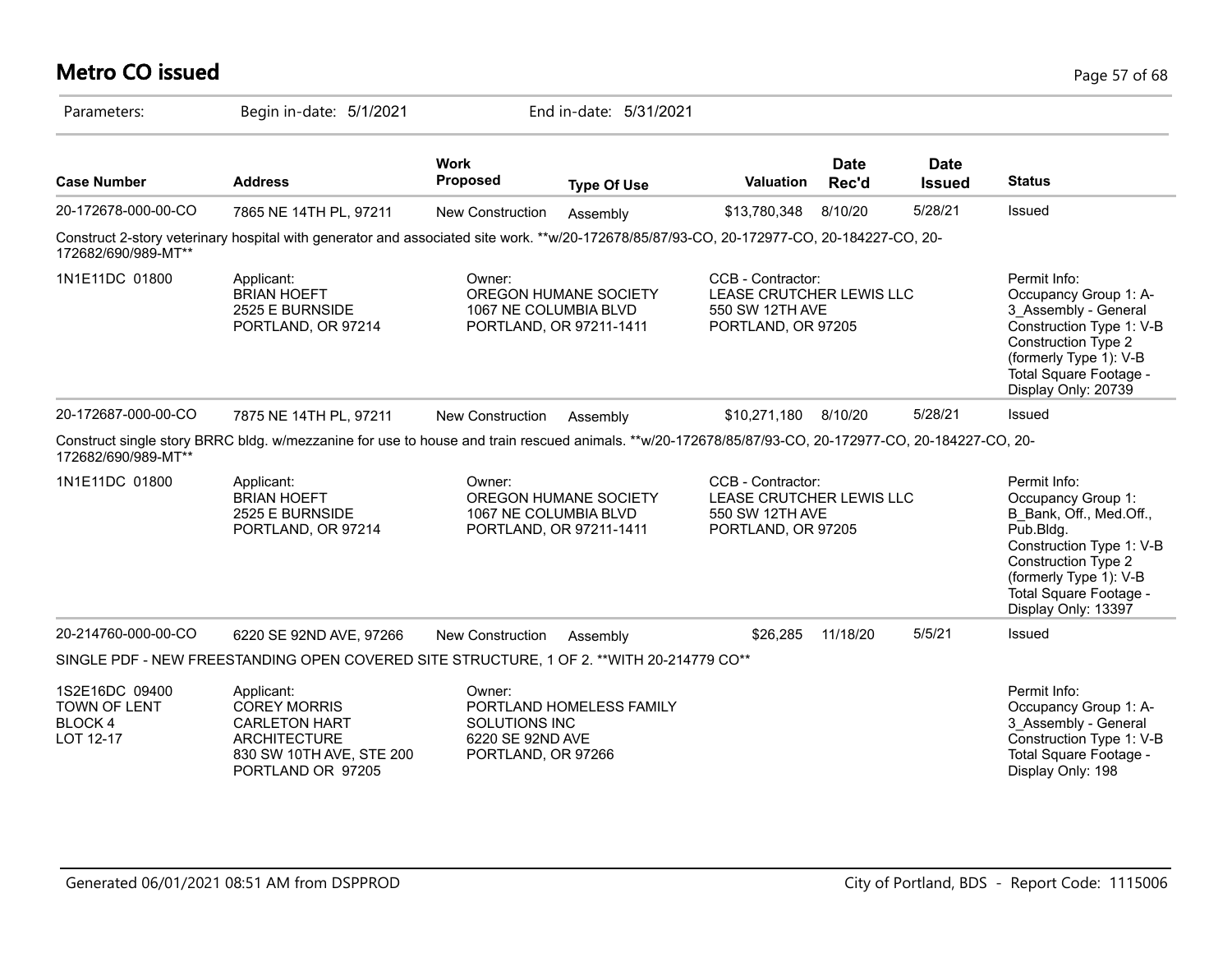# **Metro CO issued** Page 58 of 68

| Parameters:                                            | Begin in-date: 5/1/2021                                                                                                                           |                                                                                 | End in-date: 5/31/2021      |                                                                                           |                      |                              |                                                                                                                                                        |
|--------------------------------------------------------|---------------------------------------------------------------------------------------------------------------------------------------------------|---------------------------------------------------------------------------------|-----------------------------|-------------------------------------------------------------------------------------------|----------------------|------------------------------|--------------------------------------------------------------------------------------------------------------------------------------------------------|
| <b>Case Number</b>                                     | <b>Address</b>                                                                                                                                    | <b>Work</b><br><b>Proposed</b>                                                  | <b>Type Of Use</b>          | <b>Valuation</b>                                                                          | <b>Date</b><br>Rec'd | <b>Date</b><br><b>Issued</b> | <b>Status</b>                                                                                                                                          |
| 20-214779-000-00-CO                                    | 6220 SE 92ND AVE, 97266                                                                                                                           | New Construction                                                                | Assembly                    | \$64,517                                                                                  | 11/18/20             | 5/5/21                       | Issued                                                                                                                                                 |
|                                                        | SINGLE PDF - NEW FREESTANDING OPEN COVERED SITE STRUCTURE, 2 OF 2. ** WITH 20-214760 CO**                                                         |                                                                                 |                             |                                                                                           |                      |                              |                                                                                                                                                        |
| 1S2E16DC 09400<br>TOWN OF LENT<br>BLOCK 4<br>LOT 12-17 | Applicant:<br><b>COREY MORRIS</b><br><b>CARLETON HART</b><br><b>ARCHITECTURE</b><br>830 SW 10TH AVE, STE 200<br>PORTLAND OR 97205                 | Owner:<br><b>SOLUTIONS INC</b><br>6220 SE 92ND AVE<br>PORTLAND, OR 97266        | PORTLAND HOMELESS FAMILY    |                                                                                           |                      |                              | Permit Info:<br>Occupancy Group 1: A-<br>3 Assembly - General<br>Construction Type 1: V-B<br>Total Square Footage -<br>Display Only: 486               |
| 21-013677-000-00-CO                                    | 9800 SE POWELL BLVD,<br>97266                                                                                                                     | New Construction                                                                | Assembly                    | \$45,000                                                                                  | 5/13/21              | 5/19/21                      | Issued                                                                                                                                                 |
|                                                        | TriMet Trailer #2 - 12' x 60' - Temporary employee trailer for TriMet staff. (w/ 21-012521-CO & 21-013678-CO)                                     |                                                                                 |                             |                                                                                           |                      |                              |                                                                                                                                                        |
| 1S2E09<br>00100                                        | Applicant:<br><b>JOSEPH PURKEY</b><br>CONVERGENCE ARCHITECTURE OF OREGON<br>7302 N richmond Ave<br>Portland, OR 97203                             | Owner:<br>TRI-COUNTY METRO TRANS DIST<br>PO BOX 162734<br>AUSTIN, TX 78716-2734 |                             | CCB - Contractor:<br>JE DUNN CONSTRUCTION COMPANY<br>1001 LOCUST<br>KANSAS CITY, MO 64106 |                      |                              | Permit Info:<br>Occupancy Group 1:<br>B Bank, Off., Med.Off.,<br>Pub.Bldg.<br>Construction Type 1: V-B<br>Total Square Footage -<br>Display Only: 720  |
| 21-012521-000-00-CO                                    | 9800 SE POWELL BLVD,<br>97266                                                                                                                     | New Construction                                                                | Assembly                    | \$140,000                                                                                 | 5/13/21              | 5/19/21                      | Issued                                                                                                                                                 |
|                                                        | TriMet Trailer #1 - 24' x 60' - New temporary employee trailer for TriMet staff including walkway and scaffold. (w/ 21-013677-CO & 21-013678-CO). |                                                                                 |                             |                                                                                           |                      |                              |                                                                                                                                                        |
| 1S2E09<br>00100                                        | Applicant:<br><b>JOSEPH PURKEY</b><br>CONVERGENCE ARCHITECTURE OF OREGON<br>7302 N richmond Ave<br>Portland, OR 97203                             | Owner:<br>PO BOX 162734<br>AUSTIN, TX 78716-2734                                | TRI-COUNTY METRO TRANS DIST | CCB - Contractor:<br>JE DUNN CONSTRUCTION COMPANY<br>1001 LOCUST<br>KANSAS CITY, MO 64106 |                      |                              | Permit Info:<br>Occupancy Group 1:<br>B Bank, Off., Med.Off.,<br>Pub.Bldg.<br>Construction Type 1: V-B<br>Total Square Footage -<br>Display Only: 1440 |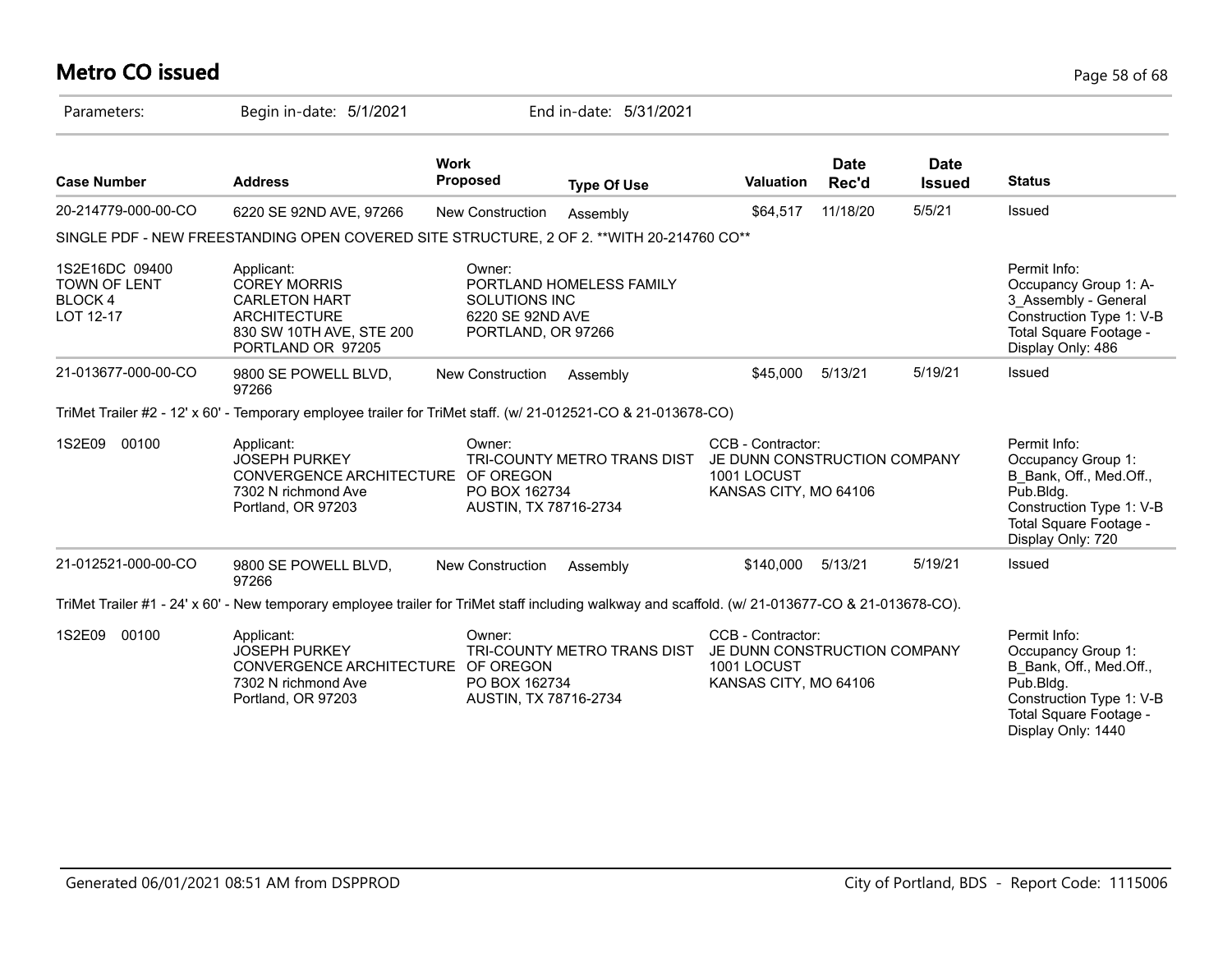# **Metro CO issued** Page 59 of 68

| Parameters:                                              | Begin in-date: 5/1/2021                                                                                                                     |                                                                      | End in-date: 5/31/2021                             |                                                                                                                 |                      |                              |                                                                                                                                                       |
|----------------------------------------------------------|---------------------------------------------------------------------------------------------------------------------------------------------|----------------------------------------------------------------------|----------------------------------------------------|-----------------------------------------------------------------------------------------------------------------|----------------------|------------------------------|-------------------------------------------------------------------------------------------------------------------------------------------------------|
| <b>Case Number</b>                                       | <b>Address</b>                                                                                                                              | <b>Work</b><br><b>Proposed</b>                                       | <b>Type Of Use</b>                                 | <b>Valuation</b>                                                                                                | <b>Date</b><br>Rec'd | <b>Date</b><br><b>Issued</b> | <b>Status</b>                                                                                                                                         |
| 21-009972-000-00-CO                                      | 13207 NE HALSEY ST, 97230 New Construction                                                                                                  |                                                                      | Assembly                                           | \$58,782                                                                                                        | 2/2/21               | 5/5/21                       | <b>Issued</b>                                                                                                                                         |
|                                                          | SINGLE PDF - NEW OPEN SIDED PRE-FABRICATED ENGINEERED PAVILION STRUCTURE.                                                                   |                                                                      |                                                    |                                                                                                                 |                      |                              |                                                                                                                                                       |
| 1N2E26DC 09000<br><b>RICHLAND</b><br>LOT 12 TL 9000      | Applicant:<br><b>MARA INDRA</b><br><b>RHMS</b><br>375 NW 3RD AVE<br><b>CANBY OR 97013</b>                                                   | Owner:<br><b>MINISTRIES</b><br>111 W BURNSIDE ST                     | PORTLAND RESCUE MISSION<br>PORTLAND, OR 97209-4007 | CCB - Contractor:<br>RENTAL HOUSING MAINTENANCE<br><b>SERVICES INC</b><br><b>PO BOX 788</b><br>CANBY, OR 97013  |                      |                              | Permit Info:<br>Occupancy Group 1: A-<br>3 Assembly - General<br>Construction Type 1: III-B<br>Total Square Footage -<br>Display Only: 396            |
| 20-184227-000-00-CO                                      | 1411 NE COLUMBIA BLVD,<br>97211                                                                                                             | <b>New Construction</b>                                              | <b>Business</b>                                    | \$327,400                                                                                                       | 8/31/20              | 5/28/21                      | Issued                                                                                                                                                |
| 172682/690/989-MT**                                      | Construct a concrete and steel roof canopy between existing bldg. and BRRC bldg. **w/20-172678/85/87/93-CO, 20-172977-CO, 20-184227-CO, 20- |                                                                      |                                                    |                                                                                                                 |                      |                              |                                                                                                                                                       |
| 1N1E11DC 01800<br>SECTION 11 1N 1E<br>TL 1800 4.01 ACRES | Applicant:<br><b>BRIAN HOEFT</b><br>2525 E BURNSIDE<br>PORTLAND, OR 97214                                                                   | Owner:<br>1067 NE COLUMBIA BLVD                                      | OREGON HUMANE SOCIETY<br>PORTLAND, OR 97211-1411   | CCB - Contractor:<br>LEASE CRUTCHER LEWIS LLC<br>550 SW 12TH AVE<br>PORTLAND, OR 97205                          |                      |                              | Permit Info:<br>Occupancy Group 1:<br>B Bank, Off., Med.Off.,<br>Pub.Bldg.<br>Construction Type 1: V-B<br>Total Square Footage -<br>Display Only: 897 |
| 19-185198-DFS-12-CO                                      | 151 SW 1ST AVE, 97204                                                                                                                       | <b>New Construction</b>                                              | <b>Business</b>                                    | \$75,000                                                                                                        | 5/28/21              | 5/28/21                      | <b>Issued</b>                                                                                                                                         |
|                                                          | PAE - DFS-12 - Vibration and Seismic Control for HVAC and Piping                                                                            |                                                                      |                                                    |                                                                                                                 |                      |                              |                                                                                                                                                       |
| 1N1E34CD 02000<br><b>PORTLAND</b><br>BLOCK 28<br>LOT 3&4 | Applicant:<br>Sam Sullivan<br>WALSH CONSTRUCTION CO<br>2905 SW First Ave<br>Portland, OR 97201                                              | Owner:<br>1ST & PINE LLC<br>1477 NW EVERETT ST<br>PORTLAND, OR 97209 |                                                    | CCB - Contractor:<br>TOM MITCHELL<br>WALSH CONSTRUCTION CO OREGON<br>2905 SW 1ST AVE<br>PORTLAND, OR 97201-4705 |                      |                              |                                                                                                                                                       |
| 20-110875-DFS-08-CO                                      | 2148 NE M L KING BLVD,<br>97212                                                                                                             | New Construction                                                     | <b>Business</b>                                    | \$59,027 4/27/21                                                                                                |                      | 5/6/21                       | Issued                                                                                                                                                |
| DFS 08 - Storefront Windows                              |                                                                                                                                             |                                                                      |                                                    |                                                                                                                 |                      |                              |                                                                                                                                                       |
| 1N1E26CB 18600                                           | Applicant:<br><b>Troy Aitken</b><br>Swinerton<br>342 SW Second Avenue Portland.<br>OR 97204                                                 | Owner:<br>CNS PROPERTIES LLC<br>PO BOX 5118                          | PORTLAND, OR 97208-5118                            | CCB - Contractor:<br>SWINERTON BUILDERS INC<br>2001 CLAYTON ROAD 7TH FLOOR LEGAL<br>CONCORD, CA 94520           |                      |                              |                                                                                                                                                       |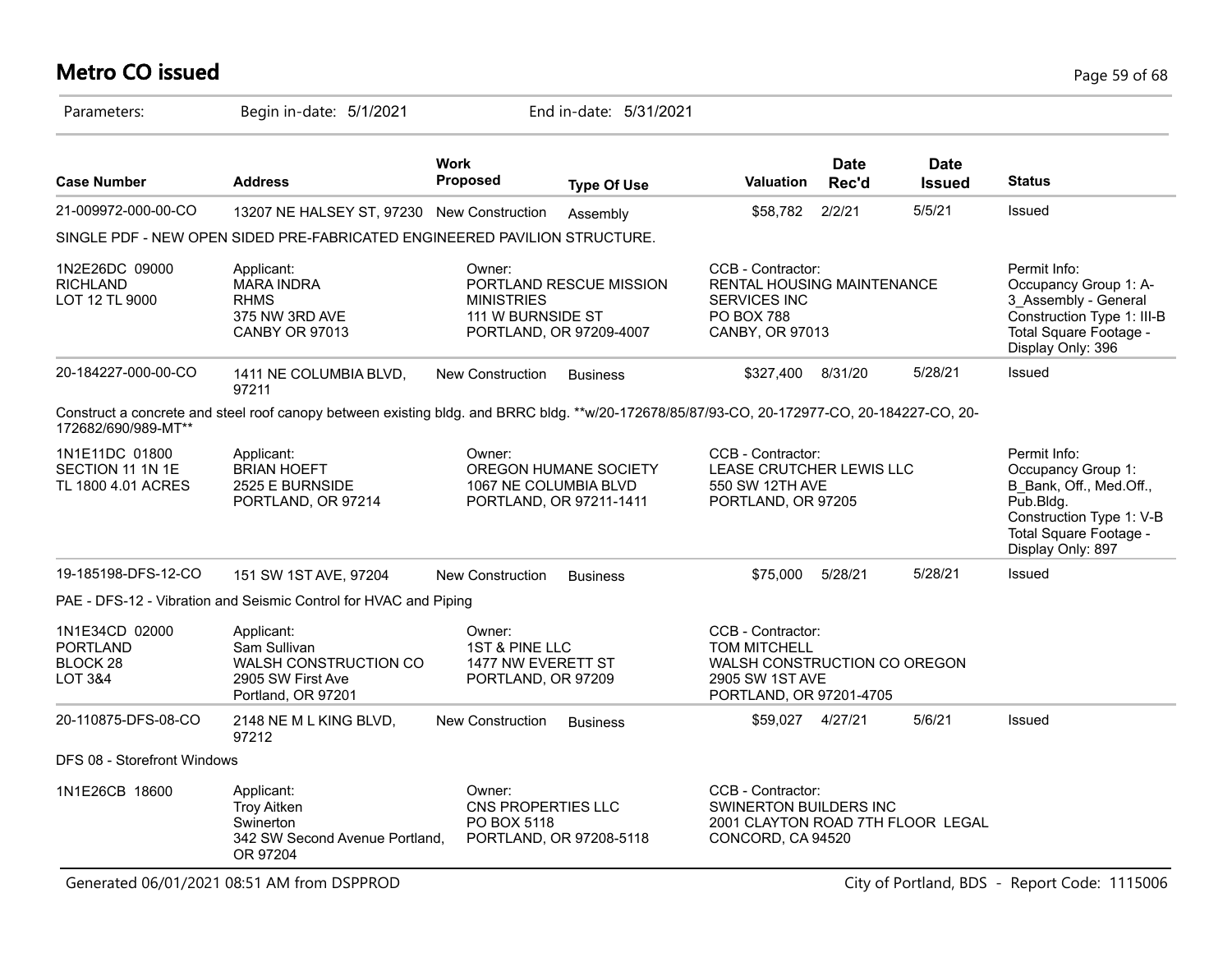# **Metro CO issued** Page 60 of 68

| Parameters:                                             | Begin in-date: 5/1/2021                                                                                                                                                                                                                                         |                                              | End in-date: 5/31/2021                             |                                                                                           |                      |                              |               |  |
|---------------------------------------------------------|-----------------------------------------------------------------------------------------------------------------------------------------------------------------------------------------------------------------------------------------------------------------|----------------------------------------------|----------------------------------------------------|-------------------------------------------------------------------------------------------|----------------------|------------------------------|---------------|--|
| <b>Case Number</b>                                      | <b>Address</b>                                                                                                                                                                                                                                                  | <b>Work</b><br><b>Proposed</b>               | <b>Type Of Use</b>                                 | <b>Valuation</b>                                                                          | <b>Date</b><br>Rec'd | <b>Date</b><br><b>Issued</b> | <b>Status</b> |  |
| 18-162608-DFS-27-CO                                     | 7150 NE AIRPORT WAY,<br>97218                                                                                                                                                                                                                                   | New Construction                             | <b>Business</b>                                    | \$100,000                                                                                 | 4/23/21              | 5/13/21                      | Issued        |  |
|                                                         | PACR - RCC - DFS-27 - Security fence generator enclosure                                                                                                                                                                                                        |                                              |                                                    |                                                                                           |                      |                              |               |  |
| 1N2E08 00300                                            | Applicant:<br>Mike Coyle<br><b>Faster Permits</b><br>2000 SW 1st Avenue, Suite 420<br>Portland, OR 97201                                                                                                                                                        | Owner:<br>PORT OF PORTLAND<br>PO BOX 3529    | PORTLAND, OR 97208-3529                            | CCB - Contractor:<br>JE DUNN CONSTRUCTION COMPANY<br>1001 LOCUST<br>KANSAS CITY, MO 64106 |                      |                              |               |  |
| 18-270860-DFS-07-CO                                     | 4001 SW CANYON RD, 97221 New Construction                                                                                                                                                                                                                       |                                              | Factory/Industrial                                 | \$30,000 5/4/21                                                                           |                      | 5/4/21                       | Final         |  |
|                                                         | OREGON ZOO - CAFE - DFS-07 - Suspended ceiling bracing                                                                                                                                                                                                          |                                              |                                                    |                                                                                           |                      |                              |               |  |
| 1S1E05 01400<br>SECTION 05 1S 1E<br>TL 1400 60.69 ACRES | Applicant:<br><b>GRANT WENTWORTH</b><br><b>LEWIS BUILDS</b><br>550 SW 12TH AVE<br>PORTLAND, OR 97205                                                                                                                                                            | Owner:<br><b>TENANTS</b><br>600 NE GRAND AVE | METRO - LEASED MULTIPLE<br>PORTLAND, OR 97232-2736 | CCB - Contractor:<br>LEASE CRUTCHER LEWIS LLC<br>550 SW 12TH AVE<br>PORTLAND, OR 97205    |                      |                              |               |  |
| 19-247236-REV-04-CO                                     | 6210 N VAN HOUTEN PL,<br>97203                                                                                                                                                                                                                                  | New Construction                             | Factory/Industrial                                 | \$0                                                                                       | 5/25/21              | 5/25/21                      | Issued        |  |
|                                                         | U of P FRANZ - PHYSICAL PLANT-REV-04 - Delete Radon Pit shown in Detail 9/S5.01-a. This detail was unintentionally included in this plan set. Radon<br>control per OSSC Section 1811 is not required for this project since the building is not publicly-owned. |                                              |                                                    |                                                                                           |                      |                              |               |  |
| 1N1E18 00100                                            | Applicant:<br><b>JEFF BRINGENBERG</b><br>SODERSTROM ARCHITECTS<br>1200 NW NAITO PKWY, SUITE<br>410<br>PORTLAND OR 97209                                                                                                                                         | Owner:<br>5000 N WILLAMETTE BLVD             | UNIVERSITY OF PORTLAND<br>PORTLAND, OR 97203-5743  | CCB - Contractor:<br>LEASE CRUTCHER LEWIS LLC<br>550 SW 12TH AVE<br>PORTLAND, OR 97205    |                      |                              |               |  |
| 18-270860-DFS-08-CO                                     | 4001 SW CANYON RD, 97221 New Construction                                                                                                                                                                                                                       |                                              | Factory/Industrial                                 | \$50,000                                                                                  | 5/26/21              | 5/26/21                      | Issued        |  |
|                                                         | OREGON ZOO - CAFE - DFS-08 - Aluminum sliding windows                                                                                                                                                                                                           |                                              |                                                    |                                                                                           |                      |                              |               |  |
| 1S1E05 01400<br>SECTION 05 1S 1E<br>TL 1400 60.69 ACRES | Applicant:<br><b>GRANT WENTWORTH</b><br><b>LEWIS BUILDS</b><br>550 SW 12TH AVE<br>PORTLAND, OR 97205                                                                                                                                                            | Owner:<br><b>TENANTS</b><br>600 NE GRAND AVE | METRO - LEASED MULTIPLE<br>PORTLAND, OR 97232-2736 | CCB - Contractor:<br>LEASE CRUTCHER LEWIS LLC<br>550 SW 12TH AVE<br>PORTLAND, OR 97205    |                      |                              |               |  |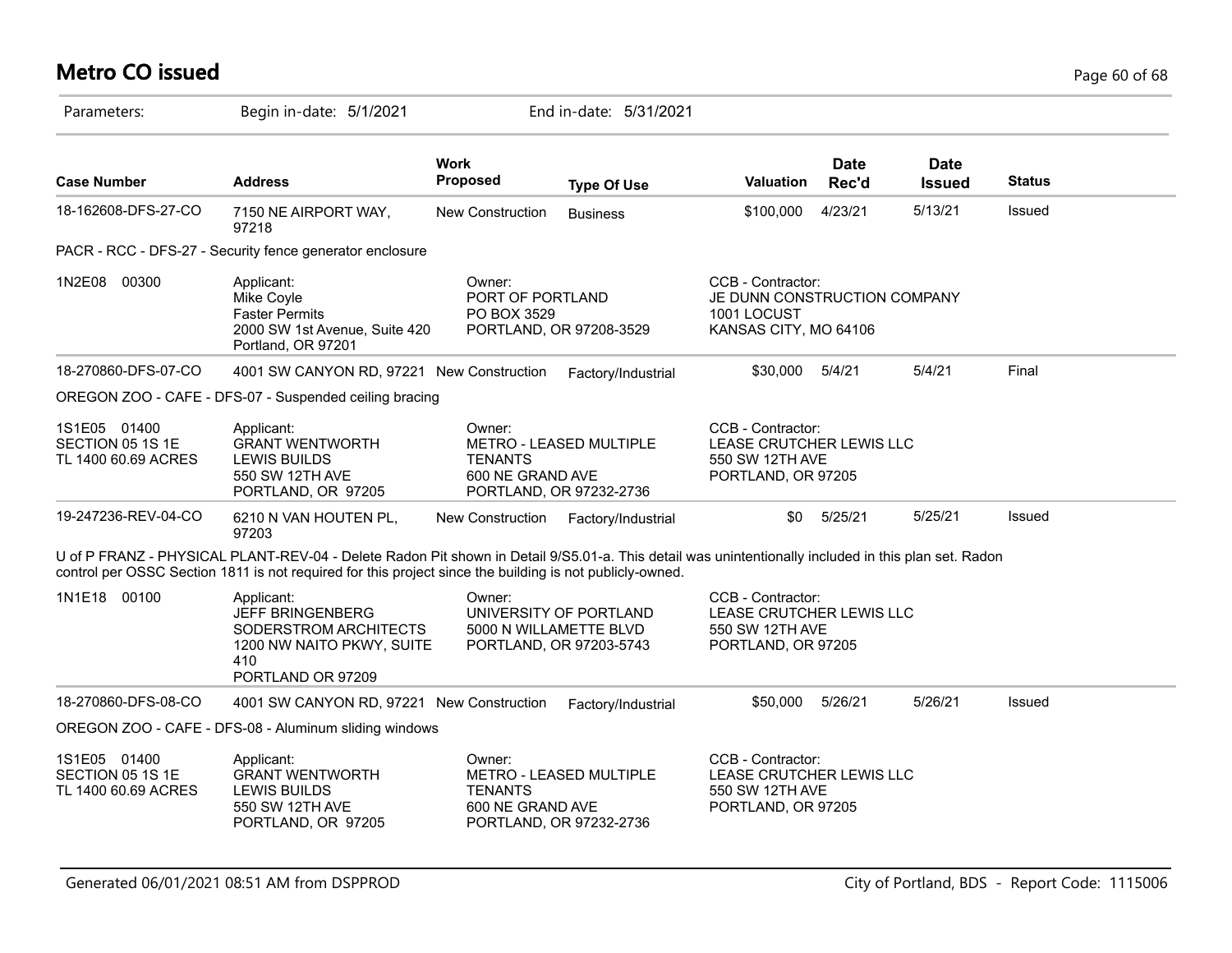# **Metro CO issued** Page 61 of 68

| Parameters:         | Begin in-date: 5/1/2021                                                                                    |                                                                                   | End in-date: 5/31/2021  |                                                                                                                      |                      |                              |                                                                                                                                                        |
|---------------------|------------------------------------------------------------------------------------------------------------|-----------------------------------------------------------------------------------|-------------------------|----------------------------------------------------------------------------------------------------------------------|----------------------|------------------------------|--------------------------------------------------------------------------------------------------------------------------------------------------------|
| <b>Case Number</b>  | <b>Address</b>                                                                                             | <b>Work</b><br><b>Proposed</b>                                                    | <b>Type Of Use</b>      | <b>Valuation</b>                                                                                                     | <b>Date</b><br>Rec'd | <b>Date</b><br><b>Issued</b> | <b>Status</b>                                                                                                                                          |
| 19-255461-DFS-06-CO | 10230 SE CHERRY BLOSSOM New Construction<br>DR. 97216                                                      |                                                                                   | Institutional           | \$280,000                                                                                                            | 5/19/21              | 5/19/21                      | <b>Issued</b>                                                                                                                                          |
|                     | DEPAUL TREATMENT CNTR - DFS-06 - Aluminum-Framed Storefront                                                |                                                                                   |                         |                                                                                                                      |                      |                              |                                                                                                                                                        |
|                     | Applicant:<br><b>MEGAN STEELE</b><br><b>R&amp;H CONSTRUCTION</b><br>2019 NW WILSON ST<br>PORTLAND OR 97209 | Owner:<br>DE PAUL QALICB INC<br>830 SE 102ND AVE                                  | PORTLAND, OR 97216-2815 | CCB - Contractor:<br>R & H CONSTRUCTION CO<br>2019 NW WILSON ST<br>PORTLAND, OR 97209                                |                      |                              |                                                                                                                                                        |
| 20-144699-REV-01-CO | 3140 NE SANDY BLVD, 97232 New Construction                                                                 |                                                                                   | Institutional           | \$0                                                                                                                  | 5/25/21              | 5/25/21                      | Issued                                                                                                                                                 |
|                     | REV 01 - Revision of floor/ceiling assembly from engineered joists to wood floor trusses.                  |                                                                                   |                         |                                                                                                                      |                      |                              |                                                                                                                                                        |
| 1N1E36BA 04600      | Applicant:<br><b>DAVID HOWARD</b><br>ANKROM MOISAN ARCHITECTS<br>38 NW DAVIS ST #300<br>PORTLAND OR 97209  | Owner:<br>PT MS LAURELHURST LLC<br>7555 EAST HAMPDEN AVE #501<br>DENVER, CO 80231 |                         | CCB - Contractor:<br><b>RICHARD BECK</b><br><b>LCG PENCE LLC</b><br>5400 MEADOWS RD STE 400<br>LAKE OSWEGO, OR 97035 |                      |                              | Permit Info:<br>Occupancy Group 1: I-<br>1 Convalescent Hospital<br>Construction Type 1: I-A<br><b>Construction Type 2</b><br>(formerly Type 1): III-A |
| 19-255461-DFS-07-CO | 10230 SE CHERRY BLOSSOM New Construction<br>DR. 97216                                                      |                                                                                   | Institutional           | \$41.000                                                                                                             | 5/26/21              | 5/27/21                      | Issued                                                                                                                                                 |
|                     | DEPAUL TREATMENT CNTR-DFS-07- All-Glass Entrances and Storefronts                                          |                                                                                   |                         |                                                                                                                      |                      |                              |                                                                                                                                                        |
|                     | Applicant:<br><b>MEGAN STEELE</b><br><b>R&amp;H CONSTRUCTION</b><br>2019 NW WILSON ST<br>PORTLAND OR 97209 | Owner:<br>DE PAUL QALICB INC<br>830 SE 102ND AVE                                  | PORTLAND, OR 97216-2815 | CCB - Contractor:<br>R & H CONSTRUCTION CO<br>2019 NW WILSON ST<br>PORTLAND, OR 97209                                |                      |                              |                                                                                                                                                        |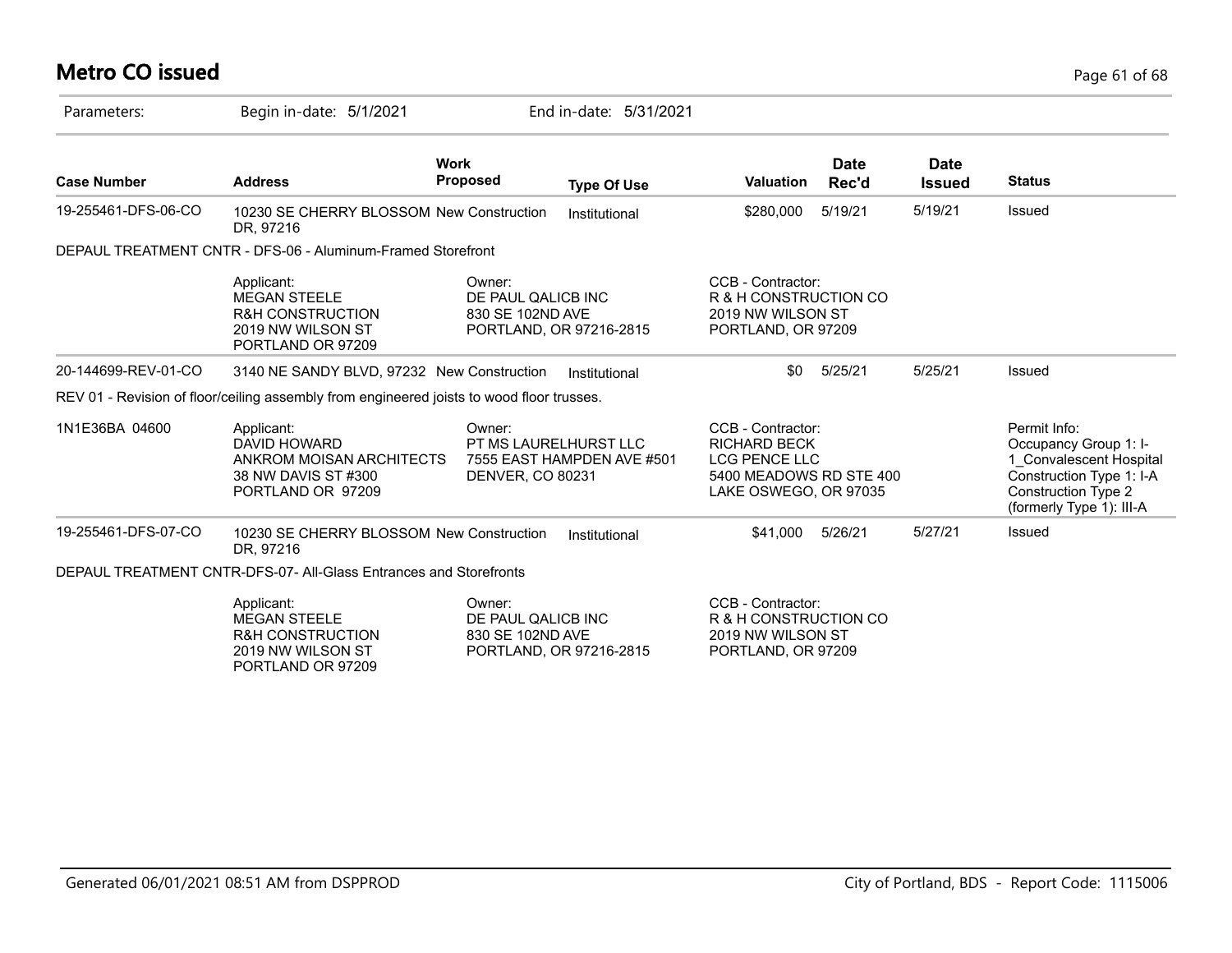## **Metro CO issued** Page 62 of 68

| Parameters:                   | Begin in-date: 5/1/2021                                                                                                                                                                                                                          |                                                      | End in-date: 5/31/2021                           |                                                                                                    |                      |                              |                                                                                                                                              |
|-------------------------------|--------------------------------------------------------------------------------------------------------------------------------------------------------------------------------------------------------------------------------------------------|------------------------------------------------------|--------------------------------------------------|----------------------------------------------------------------------------------------------------|----------------------|------------------------------|----------------------------------------------------------------------------------------------------------------------------------------------|
| <b>Case Number</b>            | <b>Address</b>                                                                                                                                                                                                                                   | <b>Work</b><br><b>Proposed</b>                       | <b>Type Of Use</b>                               | <b>Valuation</b>                                                                                   | <b>Date</b><br>Rec'd | <b>Date</b><br><b>Issued</b> | <b>Status</b>                                                                                                                                |
| 21-022364-DFS-02-CO           | 5001 N COLUMBIA BLVD,<br>97203                                                                                                                                                                                                                   | <b>New Construction</b>                              | Institutional                                    | \$4,300                                                                                            | 5/26/21              | 5/26/21                      | Issued                                                                                                                                       |
|                               | DFS 02 - Equipment anchorage package for loadout facility electrical gear.                                                                                                                                                                       |                                                      |                                                  |                                                                                                    |                      |                              |                                                                                                                                              |
| 1N1E05C 00800                 | Applicant:<br><b>ERIC JOHANSON</b><br>KIEWIT INFRASTRUCTURE<br>WEST CO.<br>10220 SW GREENBURG ROAD 2<br>LINCOLN, SUITE 250 PORTLAND,<br>OR 97223                                                                                                 | Owner:<br>PORTLAND CITY OF                           | 1120 SW 5TH AVE #1000<br>PORTLAND, OR 97204-1912 | CCB - Contractor:<br>KIEWIT INFRASTRUCTURE WEST CO<br>1550 MIKE FAHEY ST<br><b>OMAHA, NE 68102</b> |                      |                              |                                                                                                                                              |
| 20-198372-000-00-CO           | 11941 N JANTZEN DR, 97217 New Construction                                                                                                                                                                                                       |                                                      | Mercantile                                       | \$10,054,400                                                                                       | 10/16/20             | 5/20/21                      | Under Inspection                                                                                                                             |
|                               | PDOX PS - NEW 1-STORY BUILDING FOR FLOORING RETAILER WITH ASSOCIATED SITEWORK w/20-203128-MT                                                                                                                                                     |                                                      |                                                  |                                                                                                    |                      |                              |                                                                                                                                              |
| 2N1E34C 01300                 | Applicant:<br><b>BRAD LAUTH</b><br><b>CENTERPOINT INTEGRATED</b><br>SOLUTIONS c/o FLOOR & DECOR DALLAS, TX 75380-0729<br>355 UNION BLVD., STE 301<br>LAKEWOOD, CO 80228                                                                          | Owner:<br>SAFEWAY INC<br>PO BOX 800729               |                                                  | CCB - Contractor:<br>MC CONSTRUCTION MANAGEMENT INC<br>38012 N LINDA ROAD<br>CAVE CREEK, AZ 85331  |                      |                              | Permit Info:<br>Occupancy Group 1:<br>M_Store, Service Station<br>Construction Type 1: II-B<br>Total Square Footage -<br>Display Only: 80000 |
| 18-272317-REV-01-CO           | 12210 NE AINSWORTH CIR,<br>97220                                                                                                                                                                                                                 | New Construction                                     | Mercantile                                       | \$0                                                                                                | 3/17/21              | 5/17/21                      | Issued                                                                                                                                       |
| FRAMING TO SUPPORT SCREENING. | SINGLE PDF - REVISION TO DECREASE SIZE OF STORMWATER PIPE UPSTREAM OF OIL-WATER-SEPARATOR FROM 6" TO 4" DIAMETER. ALTER<br>REMAINING PIPING SLOPE AS REQUIRED TO ACCOUNT FOR SLOPE UPSTREAM. ADD MECHANICAL SCREENING TO ROOFTOP AND REVISE ROOF |                                                      |                                                  |                                                                                                    |                      |                              |                                                                                                                                              |
| 1N2E14C 00602                 | Applicant:<br><b>ZAC HORTON</b><br><b>FASTER PERMITS</b><br>2000 SW 1ST AVE SUITE 420<br>PORTLAND, OR 97201                                                                                                                                      | Owner:<br><b>JAISIYARAM LLC</b><br>16092 SE EIDER CT | DAMASCUS, OR 97089-6891                          | CCB - Contractor:<br>AVALON PROJECT INC<br>PO BOX 7447<br>BELLVUE, WA 98004                        |                      |                              | Permit Info:<br>Occupancy Group 1:<br>M Store, Service Station<br>Construction Type 1: V-A                                                   |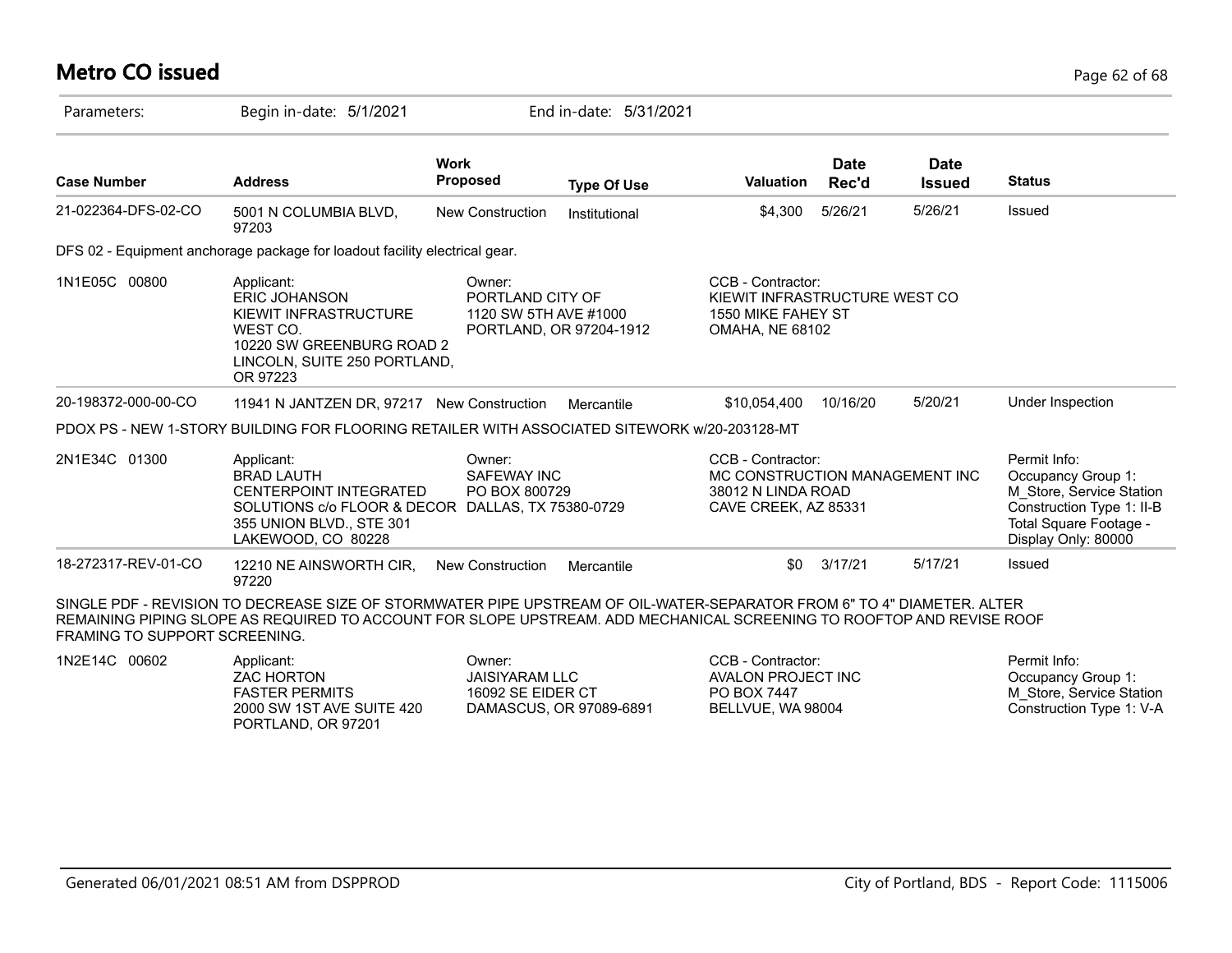| <b>Metro CO issued</b> |                                                                                                                                                                                                                                                             |                                                   |                                                  |                                                                                                   |                      |                              | Page 63 of 68                                                                                                                                                          |
|------------------------|-------------------------------------------------------------------------------------------------------------------------------------------------------------------------------------------------------------------------------------------------------------|---------------------------------------------------|--------------------------------------------------|---------------------------------------------------------------------------------------------------|----------------------|------------------------------|------------------------------------------------------------------------------------------------------------------------------------------------------------------------|
| Parameters:            | Begin in-date: 5/1/2021                                                                                                                                                                                                                                     |                                                   | End in-date: 5/31/2021                           |                                                                                                   |                      |                              |                                                                                                                                                                        |
| <b>Case Number</b>     | <b>Address</b>                                                                                                                                                                                                                                              | <b>Work</b><br><b>Proposed</b>                    | <b>Type Of Use</b>                               | Valuation                                                                                         | <b>Date</b><br>Rec'd | <b>Date</b><br><b>Issued</b> | <b>Status</b>                                                                                                                                                          |
| 18-162599-REV-08-CO    | 7200 NE AIRPORT WAY,<br>97218                                                                                                                                                                                                                               | New Construction                                  | Storage                                          | \$0                                                                                               | 5/5/21               | 5/18/21                      | Issued                                                                                                                                                                 |
|                        | PACR - REV-08 - Revision to DFS-27 - Replace details D and F with revised attachment (reference right side of details) from standard manufacturer support<br>metal with screws to structural angles with bolts to decrease frequency of anchor penetrations |                                                   |                                                  |                                                                                                   |                      |                              |                                                                                                                                                                        |
| 1N2E08B 00400          | Applicant:<br><b>MIKE COYLE</b><br><b>FASTER PERMITS</b><br>2000 SW 1ST AVENUE, SUITE 420 PORTLAND, OR 97208-3529<br>PORTLAND, OR 97201                                                                                                                     | Owner:<br>PORT OF PORTLAND<br>PO BOX 3529         |                                                  | CCB - Contractor:<br>JE DUNN CONSTRUCTION COMPANY<br>1001 LOCUST<br>KANSAS CITY, MO 64106         |                      |                              |                                                                                                                                                                        |
| 19-262449-DFS-02-CO    | 7460 N LEADBETTER RD,<br>97203                                                                                                                                                                                                                              | <b>New Construction</b>                           | Storage                                          | \$20,000                                                                                          | 3/10/21              | 5/10/21                      | Issued                                                                                                                                                                 |
|                        | SINGLE PDF - DFS FOR STOREFRONT SYSTEM.                                                                                                                                                                                                                     |                                                   |                                                  |                                                                                                   |                      |                              |                                                                                                                                                                        |
| 2N1W25A 01300          | Applicant:<br><b>RYAN PICKREL</b><br><b>FASTER PERMITS</b><br>2000 SW 1ST AVE #420<br>PORTLAND OR 97201                                                                                                                                                     | Owner:<br>7410 LEADBETTER LLC<br>413 PARKHURST ST | MIRA LOMA, CA 91752-1452                         | CCB - Contractor:<br>JOSEPH HUGHES CONSTRUCTION INC<br>11125 SW BARBUR BLVD<br>PORTLAND, OR 97219 |                      |                              | Permit Info:<br>Occupancy Group 1: S-<br>1_Storage - Moderate<br>Hazard, Warehouse<br>Construction Type 1: V-B<br><b>Construction Type 2</b><br>(formerly Type 1): V-B |
| 20-172685-000-00-CO    | 7865 NE 14TH PL, 97211                                                                                                                                                                                                                                      | <b>New Construction</b>                           | Storage                                          | \$35,000 8/10/20                                                                                  |                      | 5/28/21                      | Issued                                                                                                                                                                 |
|                        | Construct detached trash enclosure for veterinary hospital. **w/20-172678/85/87/93-CO, 20-172977-CO, 20-184227-CO, 20-172682/690/989-MT**                                                                                                                   |                                                   |                                                  |                                                                                                   |                      |                              |                                                                                                                                                                        |
| 1N1E11DC 01800         | Applicant:<br><b>BRIAN HOEFT</b><br>2525 E BURNSIDE<br>PORTLAND, OR 97214                                                                                                                                                                                   | Owner:<br>1067 NE COLUMBIA BLVD                   | OREGON HUMANE SOCIETY<br>PORTLAND, OR 97211-1411 | CCB - Contractor:<br>LEASE CRUTCHER LEWIS LLC<br>550 SW 12TH AVE<br>PORTLAND, OR 97205            |                      |                              | Permit Info:<br>Occupancy Group 1: S-<br>1 Storage - Moderate<br>Hazard, Warehouse<br>Construction Type 1: V-B<br>Total Square Footage -<br>Display Only: 187          |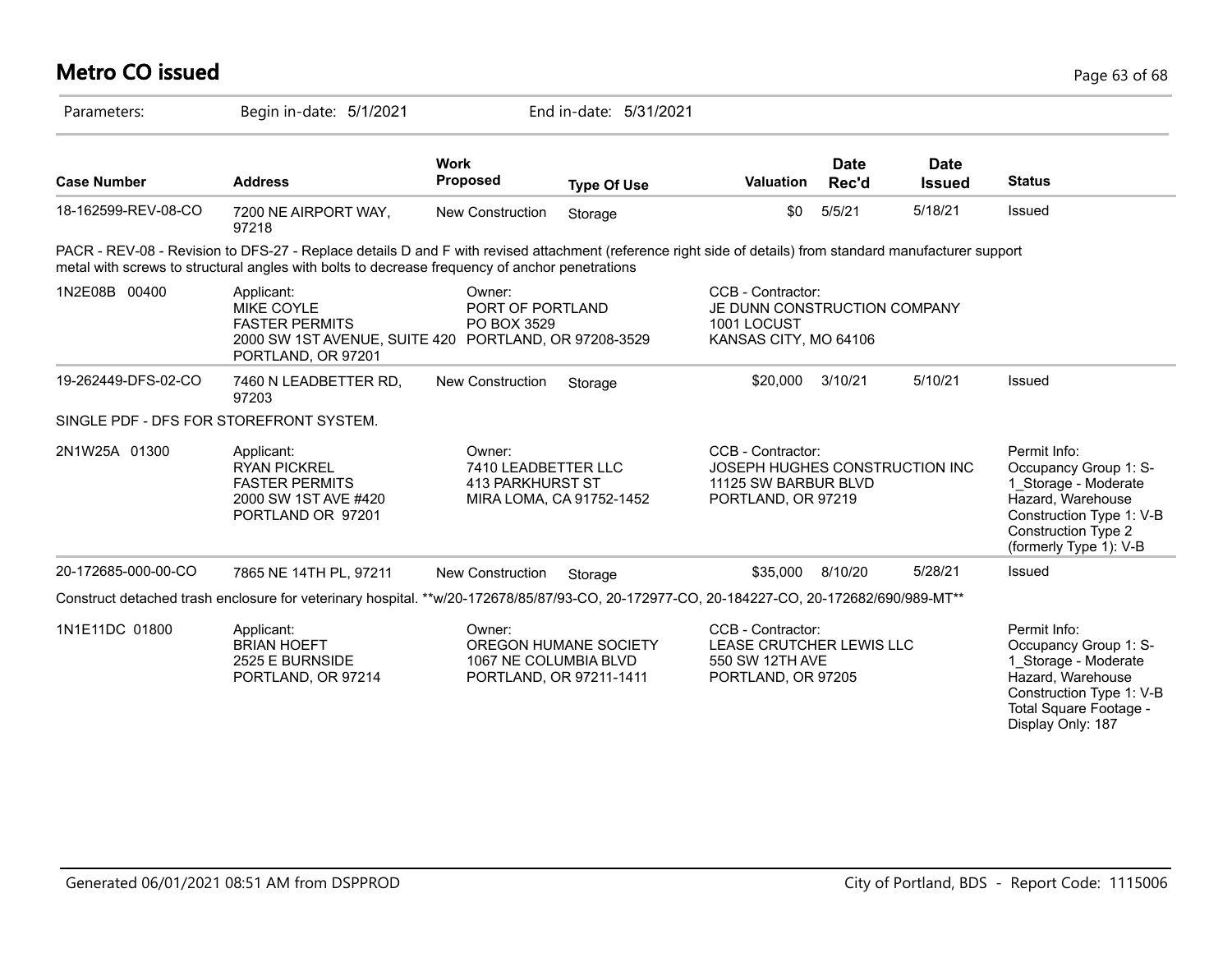## **Metro CO issued** Page 64 of 68

| Parameters:                                              | Begin in-date: 5/1/2021                                                                                                                           |                                                                                     | End in-date: 5/31/2021                           |                                                                                                                |                      |                              |                                                                                                                                                                         |
|----------------------------------------------------------|---------------------------------------------------------------------------------------------------------------------------------------------------|-------------------------------------------------------------------------------------|--------------------------------------------------|----------------------------------------------------------------------------------------------------------------|----------------------|------------------------------|-------------------------------------------------------------------------------------------------------------------------------------------------------------------------|
| <b>Case Number</b>                                       | <b>Address</b>                                                                                                                                    | <b>Work</b><br><b>Proposed</b>                                                      | <b>Type Of Use</b>                               | Valuation                                                                                                      | <b>Date</b><br>Rec'd | <b>Date</b><br><b>Issued</b> | <b>Status</b>                                                                                                                                                           |
| 20-172693-000-00-CO                                      | 7875 NE 14TH PL, 97211                                                                                                                            | New Construction                                                                    | Storage                                          | \$35,000                                                                                                       | 8/10/20              | 5/28/21                      | Issued                                                                                                                                                                  |
|                                                          | Construct detached trash enclosure for BRRC animal rescue building. **w/20-172678/85/87/93-CO, 20-172977-CO, 20-184227-CO, 20-172682/690/989-MT** |                                                                                     |                                                  |                                                                                                                |                      |                              |                                                                                                                                                                         |
| 1N1E11DC 01800                                           | Applicant:<br><b>BRIAN HOEFT</b><br>2525 E BURNSIDE<br>PORTLAND, OR 97214                                                                         | Owner:<br>1067 NE COLUMBIA BLVD                                                     | OREGON HUMANE SOCIETY<br>PORTLAND, OR 97211-1411 | CCB - Contractor:<br>LEASE CRUTCHER LEWIS LLC<br>550 SW 12TH AVE<br>PORTLAND, OR 97205                         |                      |                              | Permit Info:<br>Occupancy Group 1: S-<br>1_Storage - Moderate<br>Hazard, Warehouse<br>Construction Type 1: V-B<br>Total Square Footage -<br>Display Only: 172           |
| 19-262449-REV-01-CO                                      | 7460 N LEADBETTER RD,<br>97203                                                                                                                    | <b>New Construction</b>                                                             | Storage                                          | \$0                                                                                                            | 10/12/20             | 5/21/21                      | Issued                                                                                                                                                                  |
| SERVICE LOCATION AND ROW.                                | SINGLE PDF - EXTERIOR MATERIAL CHANGES AND FLOOR PLAN CHANGES. NO CHANGES TO BUILDING FOOTPRINT. ALSO CHANGES TO FIRE                             |                                                                                     |                                                  |                                                                                                                |                      |                              |                                                                                                                                                                         |
| 2N1W25A 01300                                            | Applicant:<br>NICHOLAS VIPOND<br>LIVERMORE ARCHITECTURE<br>AND ENGINEERING, INC<br>1500 SW 1ST AVE, SUITE 240<br>PORTLAND OR 97201                | Owner:<br>7410 LEADBETTER LLC<br>413 PARKHURST ST                                   | MIRA LOMA, CA 91752-1452                         | CCB - Contractor:<br><b>DON RUE</b><br><b>JHC COMMERCIAL LLC</b><br>11125 SW BARBUR BLVD<br>PORTLAND, OR 97219 |                      |                              | Permit Info:<br>Occupancy Group 1: S-<br>1 Storage - Moderate<br>Hazard, Warehouse<br>Construction Type 1: V-B<br><b>Construction Type 2</b><br>(formerly Type 1): V-B  |
| 18-175399-DFS-02-CO                                      | 2020 N ALBINA AVE, 97227                                                                                                                          | <b>New Construction</b>                                                             | Storage                                          | \$10,000                                                                                                       | 12/8/20              | 5/18/21                      | Issued                                                                                                                                                                  |
|                                                          | SINGLE PDF; DEFERRED SUBMITTAL FOR FIRE PROOFING                                                                                                  |                                                                                     |                                                  |                                                                                                                |                      |                              |                                                                                                                                                                         |
| 1N1E27CA 06501<br>SECTION 27 1N 1E<br>TL 6501 1.55 ACRES | Applicant:<br><b>MIKE COYLE</b><br><b>FASTER PERMITS</b><br>2000 SW 1ST AVE, SUITE 420<br>PORTLAND, OR 97201                                      | Owner:<br><b>BSS ALBINA LLC</b><br>4825 NW 41ST ST STE 500<br>KANSAS CITY, MO 64150 |                                                  |                                                                                                                |                      |                              | Permit Info:<br>Occupancy Group 1: S-<br>1 Storage - Moderate<br>Hazard, Warehouse<br>Construction Type 1: I-A<br><b>Construction Type 2</b><br>(formerly Type 1): II-B |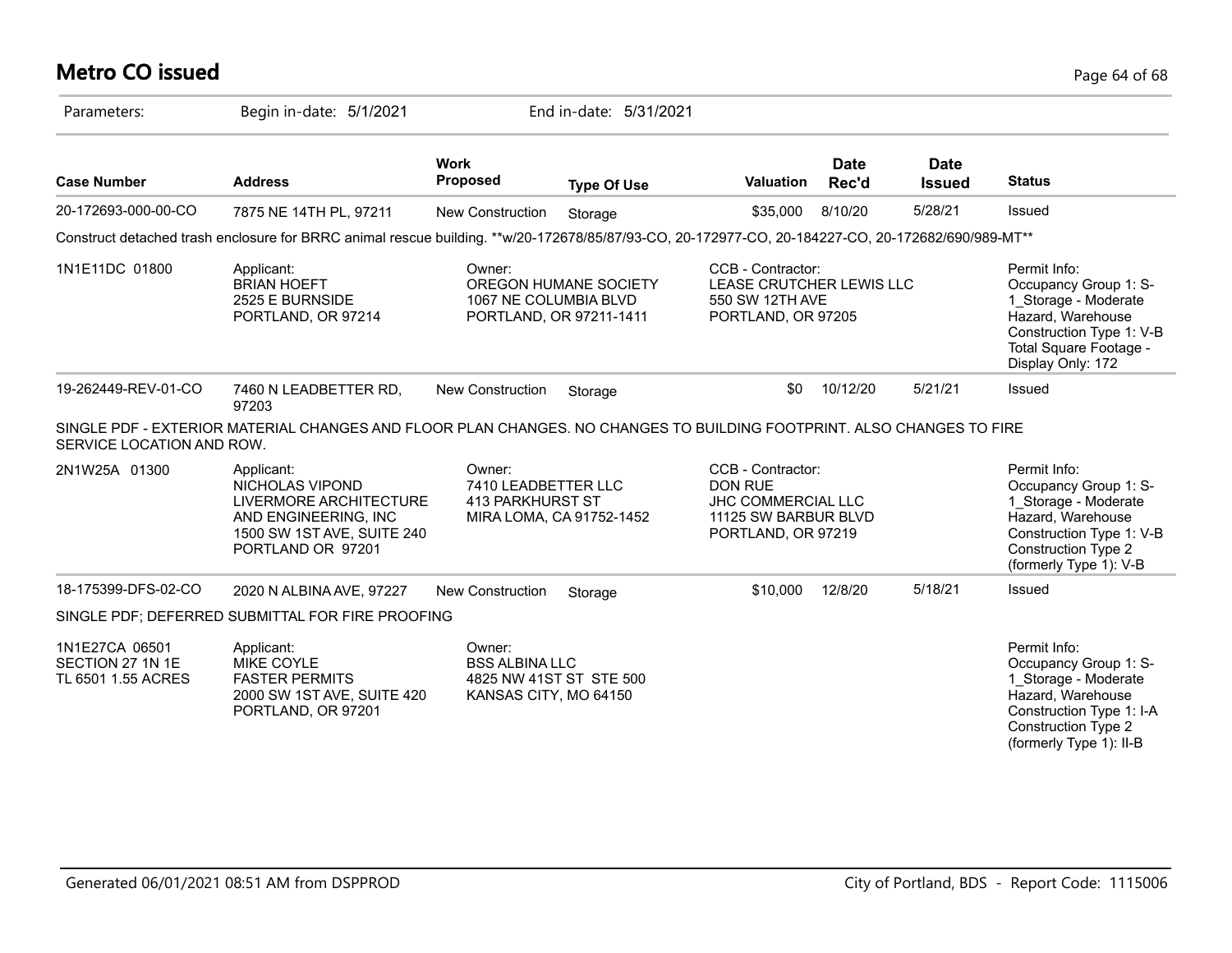## **Metro CO issued** Page 65 of 68

| Parameters:                                                                                                                                                                                       | Begin in-date: 5/1/2021                                                                                                                                                                                                                               |                                                                                                            | End in-date: 5/31/2021                                     |                                                                                                           |                      |                              |                                                                                                                                                               |
|---------------------------------------------------------------------------------------------------------------------------------------------------------------------------------------------------|-------------------------------------------------------------------------------------------------------------------------------------------------------------------------------------------------------------------------------------------------------|------------------------------------------------------------------------------------------------------------|------------------------------------------------------------|-----------------------------------------------------------------------------------------------------------|----------------------|------------------------------|---------------------------------------------------------------------------------------------------------------------------------------------------------------|
| <b>Case Number</b>                                                                                                                                                                                | <b>Address</b>                                                                                                                                                                                                                                        | <b>Work</b><br><b>Proposed</b>                                                                             | <b>Type Of Use</b>                                         | <b>Valuation</b>                                                                                          | <b>Date</b><br>Rec'd | <b>Date</b><br><b>Issued</b> | <b>Status</b>                                                                                                                                                 |
| 21-012905-000-00-CO                                                                                                                                                                               | 7000 NE AIRPORT WAY,<br>97218                                                                                                                                                                                                                         | New Construction                                                                                           | Utility                                                    | \$700,000                                                                                                 | 2/9/21               | 5/17/21                      | Issued                                                                                                                                                        |
|                                                                                                                                                                                                   | T CORE - LAVATORY DUMP - New 1,500 s.f. lavatory dump associated with the main T Core project                                                                                                                                                         |                                                                                                            |                                                            |                                                                                                           |                      |                              |                                                                                                                                                               |
| 1N2E08B 00400<br>SECTION 08 1N 2E<br>TL 400 7.39 ACRES<br>SEE SUB ACCOUNTS                                                                                                                        | Applicant:<br><b>AUSTIN CHEADLE</b><br><b>FASTER PERMITS</b><br>2000 SW 1ST AVE SUITE 420<br>PORTLAND, OR 97201                                                                                                                                       | Owner:<br>PORT OF PORTLAND<br>PO BOX 3529                                                                  | PORTLAND, OR 97208-3529                                    | CCB - Contractor:<br>JH KELLY LLC<br>PO BOX 2038<br>LONGVIEW, WA 98632<br>LONGVIEW WA 98632               |                      |                              | Permit Info:<br>Occupancy Group 1:<br>U Private Garage\Utility<br>Misc.<br>Construction Type 1: II-B<br>Total Square Footage -<br>Display Only: 1021          |
| 20-227682-000-00-CO                                                                                                                                                                               | 23405 NW MORELAND RD,<br>97133                                                                                                                                                                                                                        | New Construction                                                                                           | Utility                                                    | \$125,000                                                                                                 | 12/30/20             | 5/27/21                      | Issued                                                                                                                                                        |
| -227714-CO for 30KW DIESEL GENERATOR PAD.                                                                                                                                                         | SINGLE PDF - PERSONAL WIRELESS SERVICE FACILITY - WIRELESS TOWER - APPLICATION #1 - PROPOSED INSTALLATION OF NEW WIRELESS<br>FACILITY CONSISTING OF A 153' MONOPINE TOWER, WIC PROPOSED 50'X50' FENCED COMPOUND WITH PROPOSED TREES TO SCREEN. SEE 20 |                                                                                                            |                                                            |                                                                                                           |                      |                              |                                                                                                                                                               |
| 2N2W10A 00500<br>SECTION 10 2N 2W<br>TL 500 11.32 ACRES<br><b>SEE R560870</b><br>(R972100211) FOR<br><b>BALANCE OF VALUE &amp;</b><br>FIRE PATROL ASSMNT<br>DEFERRAL, POTENTIAL<br>ADDITIONAL TAX | Applicant:<br><b>SARA MITCHELL</b><br><b>J5 INFRASTRUCTURE</b><br>1410 E 9TH ST<br>NEWBERG, OR 97132                                                                                                                                                  | Owner:<br>JONATHAN DELEONARDO<br>23405 NW MORELAND RD<br>Owner:<br>LISA DELEONARDO<br>23405 NW MORELAND RD | NORTH PLAINS, OR 97133-9202<br>NORTH PLAINS, OR 97133-9202 | CCB - Contractor:<br><b>QUALTEK WIRELESS LLC</b><br>1150 FIRST AVE SUITE 600<br>KING OF PRUSSIA, PA 19406 |                      |                              | Permit Info:<br>Occupancy Group 1:<br>U Private Garage\Utility<br>Misc.                                                                                       |
| 19-256081-000-00-CO                                                                                                                                                                               | 11 NE 146TH AVE, 97230                                                                                                                                                                                                                                | <b>New Construction</b>                                                                                    | Utility                                                    | \$20,000                                                                                                  | 11/22/19             | 5/19/21                      | Issued                                                                                                                                                        |
| ProjectDox after first review cycle.                                                                                                                                                              | 146 WEST - New detached trash enclosure. No Mechanical with this permit. Review w. 19-256078/79/81-CO. **Project transitioned to "Complex Review" in                                                                                                  |                                                                                                            |                                                            |                                                                                                           |                      |                              |                                                                                                                                                               |
| 1N2E36CB 03200                                                                                                                                                                                    | Applicant:<br><b>DOUG CIRCOSTA</b><br><b>DOUG CIRCOSTA ARCHITECT</b><br><b>LLC</b><br>14670 SW FOREST DR<br>BEAVERTON, OR 97007                                                                                                                       |                                                                                                            |                                                            | Primary Contractor:<br>TO BID                                                                             |                      |                              | Permit Info:<br>Occupancy Group 1: S-<br>1 Storage - Moderate<br>Hazard, Warehouse<br>Construction Type 1: V-B<br>Total Square Footage -<br>Display Only: 288 |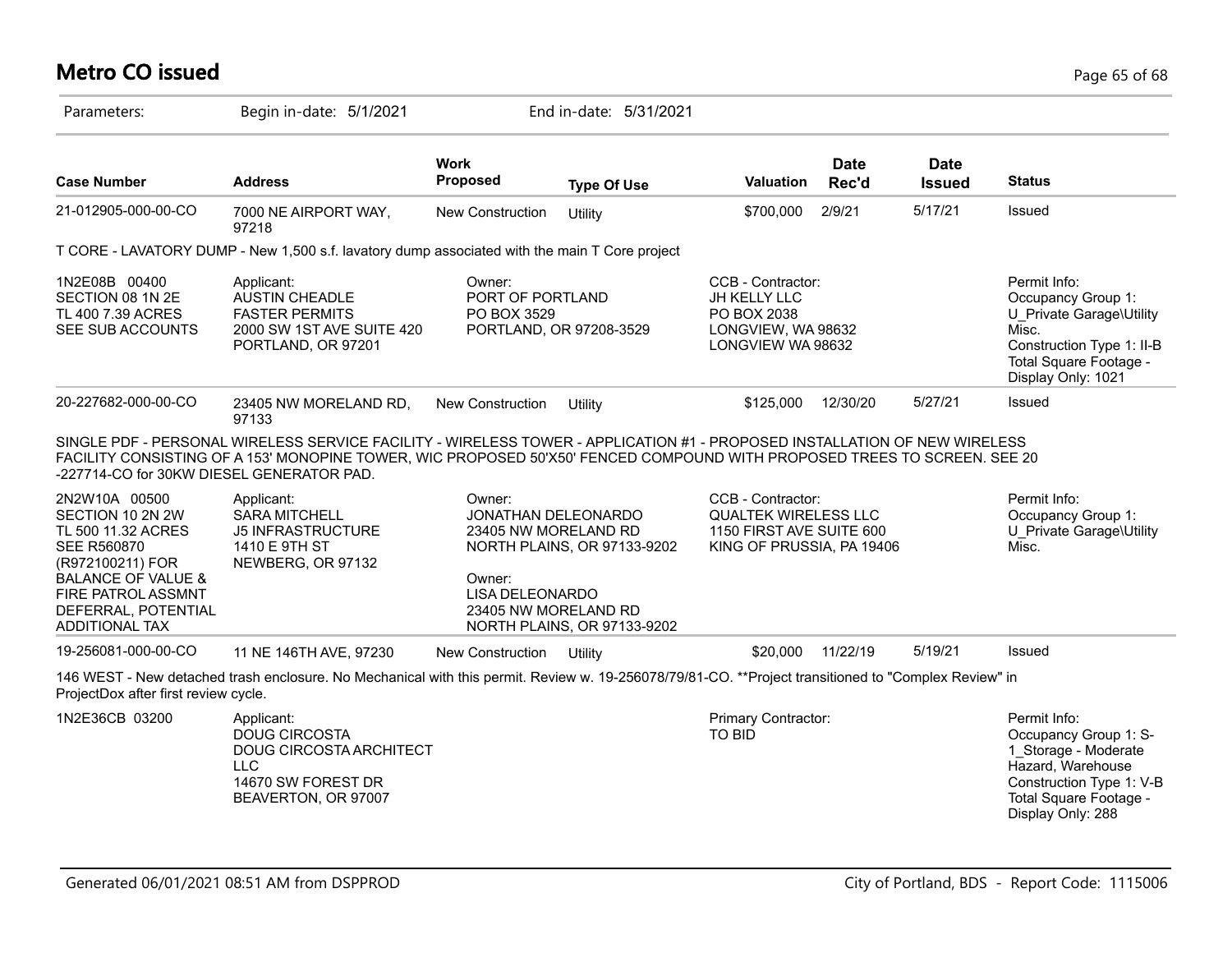## **Metro CO issued** Page 66 of 68

| Parameters:                                                                                                                                                                      | Begin in-date: 5/1/2021                                                                                                  |                                                                         | End in-date: 5/31/2021            |                                                                                                 |                      |                              |                                                                                                                                                               |
|----------------------------------------------------------------------------------------------------------------------------------------------------------------------------------|--------------------------------------------------------------------------------------------------------------------------|-------------------------------------------------------------------------|-----------------------------------|-------------------------------------------------------------------------------------------------|----------------------|------------------------------|---------------------------------------------------------------------------------------------------------------------------------------------------------------|
| <b>Case Number</b>                                                                                                                                                               | <b>Address</b>                                                                                                           | <b>Work</b><br>Proposed                                                 | <b>Type Of Use</b>                | Valuation                                                                                       | <b>Date</b><br>Rec'd | <b>Date</b><br><b>Issued</b> | <b>Status</b>                                                                                                                                                 |
| 20-173872-000-00-CO                                                                                                                                                              | 10 NE 146TH AVE, 97230                                                                                                   | New Construction                                                        | Utility                           | \$28,527                                                                                        | 8/5/20               | 5/19/21                      | Issued                                                                                                                                                        |
|                                                                                                                                                                                  | 146 EAST - Trash Enclosure and bike parking, ***review w. 20-173775/847/851-CO                                           |                                                                         |                                   |                                                                                                 |                      |                              |                                                                                                                                                               |
| 1N2E36CB 02900                                                                                                                                                                   | Applicant:<br><b>DOUG CIRCOSTA</b><br>DOUG CIRCOSTA ARCHITECT<br><b>LLC</b><br>14670 SW FOREST DR<br>BEAVERTON, OR 97007 | Owner:<br>ANH-E 146TH LLC<br>412 NW COUCH ST #220<br>PORTLAND, OR 97209 |                                   |                                                                                                 |                      |                              | Permit Info:<br>Occupancy Group 1: S-<br>1_Storage - Moderate<br>Hazard, Warehouse<br>Construction Type 1: V-B<br>Total Square Footage -<br>Display Only: 456 |
| 20-212414-000-00-CO                                                                                                                                                              | 17711 NE RIVERSIDE PKWY, New Construction<br>97230                                                                       |                                                                         | Utility                           | \$400,000                                                                                       | 11/9/20              | 5/24/21                      | Issued                                                                                                                                                        |
|                                                                                                                                                                                  | SINGLE PDF - FOUNDATION AND ANCHORAGE FOR A 7,500 GALLON FOG TANK AND 33,700 GALLON EQUALIZATION TANK.                   |                                                                         |                                   |                                                                                                 |                      |                              |                                                                                                                                                               |
| 1N3E19DA 00300<br><b>SOUTHSHORE</b><br><b>COMMONS</b><br>LOT 1 TL 300<br><b>LAND &amp; IMPS SEE</b><br>R551737 (R781500301)<br>FOR OTHER IMPS &<br>R646193 (R781500303)<br>FOR M | Applicant:<br><b>GRETCHAN MCDERMOND</b><br>PILLAR CONSULTING GROUP<br>835 NW 23RD ST<br>CORVALLIS, OR 97330              | Owner:<br>630 CURRANT RD<br>FALL RIVER, MA 02720                        | OSBORN CREEK REALTY LLC           | CCB - Contractor:<br>ADVANCED MECHANICAL INC<br><b>PO BOX 397</b><br>BROWNSVILLE, OR 97327-0397 |                      |                              | Permit Info:<br>Occupancy Group 1:<br>U Private Garage\Utility<br>Misc.<br>Construction Type 1: V-B<br>Total Square Footage -<br>Display Only: 607            |
| 20-218897-000-00-CO                                                                                                                                                              | 12005 N BURGARD RD, 97203 New Construction                                                                               |                                                                         | Utility                           | \$300,000                                                                                       | 12/18/20             | 5/4/21                       | Issued                                                                                                                                                        |
|                                                                                                                                                                                  | SINGLE PDF - NEW EXCAVATOR RAMP AND PLATFORM OVER EXISTING RAIL TRACK.                                                   |                                                                         |                                   |                                                                                                 |                      |                              |                                                                                                                                                               |
| 2N1W35 00500<br>SECTION 35 2N 1W<br>TL 500 67.77 ACRES<br>UPLAND 7.43 ACRES<br>LOWLAND<br>LAND & IMPS SEE<br>R646262 (R971350713)<br>FOR MACH & EQUIP                            | Applicant:<br><b>RYAN PICKREL</b><br><b>FASTER PERMITS</b><br>2000 SW 1ST AVE #420<br>PORTLAND OR 97201                  | Owner:<br><b>INC</b><br><b>PO BOX 847</b><br>CARLSBAD, CA 92018         | <b>SCHNITZER STEEL INDUSTRIES</b> | Primary Contractor:<br><b>TO BID</b>                                                            |                      |                              | Permit Info:<br>Occupancy Group 1:<br>U Private Garage\Utility<br>Misc.<br>Construction Type 1: V-B<br>Total Square Footage -<br>Display Only: 2660           |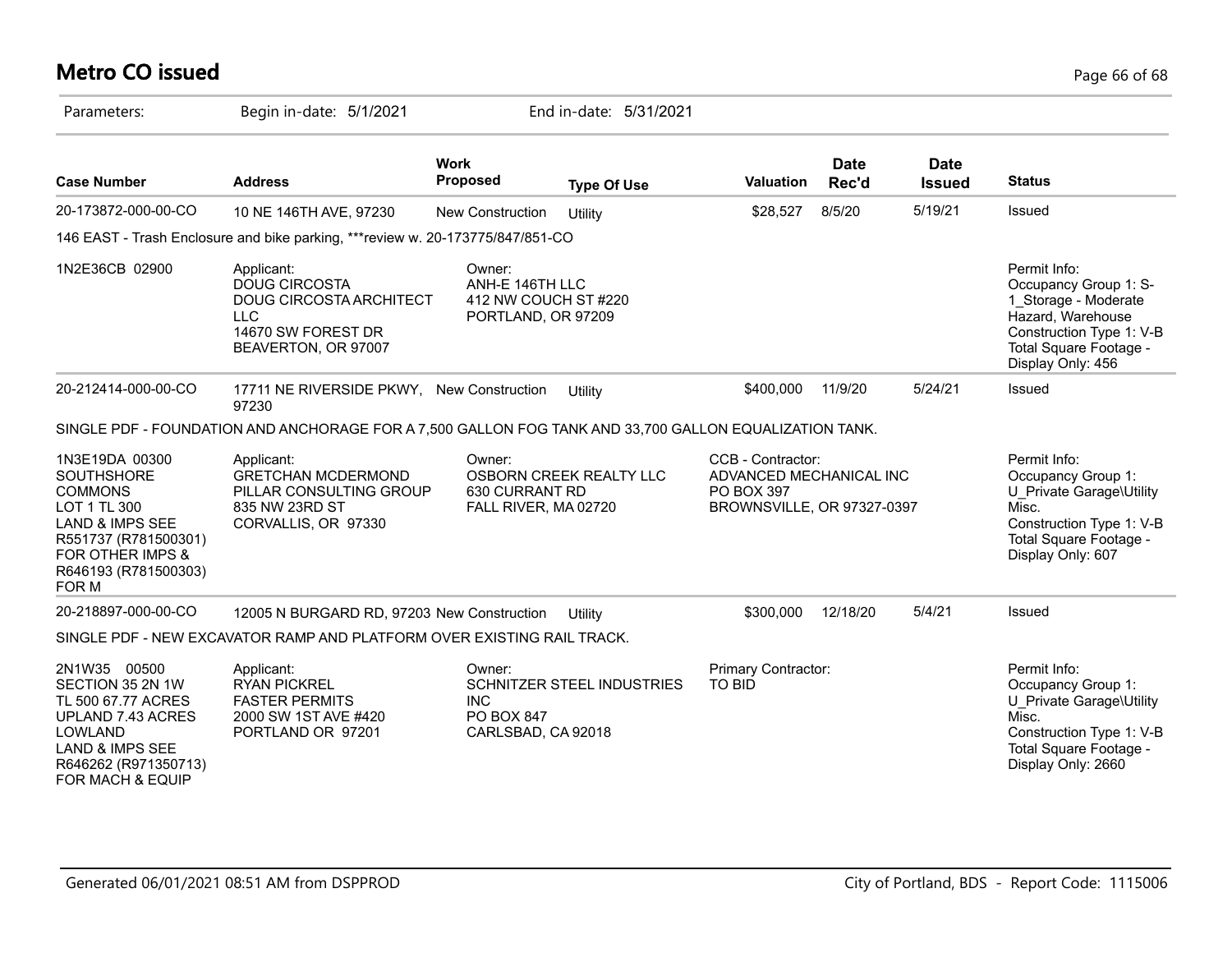# **Metro CO issued** Page 67 of 68

| Parameters:                                                                                                                                                                                                     | Begin in-date: 5/1/2021                                                                                                   |                                                                                                                                         | End in-date: 5/31/2021                                     |                                                                                                           |                      |                              |                                                                                                                                                               |
|-----------------------------------------------------------------------------------------------------------------------------------------------------------------------------------------------------------------|---------------------------------------------------------------------------------------------------------------------------|-----------------------------------------------------------------------------------------------------------------------------------------|------------------------------------------------------------|-----------------------------------------------------------------------------------------------------------|----------------------|------------------------------|---------------------------------------------------------------------------------------------------------------------------------------------------------------|
| <b>Case Number</b>                                                                                                                                                                                              | <b>Address</b>                                                                                                            | <b>Work</b><br>Proposed                                                                                                                 | <b>Type Of Use</b>                                         | <b>Valuation</b>                                                                                          | <b>Date</b><br>Rec'd | <b>Date</b><br><b>Issued</b> | <b>Status</b>                                                                                                                                                 |
| 20-212421-000-00-CO                                                                                                                                                                                             | 3582 SE POWELL BLVD,<br>97202                                                                                             | New Construction                                                                                                                        | Utility                                                    | \$17,517                                                                                                  | 11/18/20             | 5/10/21                      | Under Inspection                                                                                                                                              |
|                                                                                                                                                                                                                 | PDOX PS - CONSTRUCT NEW DETACHED TRASH ENCLOSURE                                                                          |                                                                                                                                         |                                                            |                                                                                                           |                      |                              |                                                                                                                                                               |
| 1S1E12DB 00300<br>SECTION 12 1S 1E<br>TL 300 2.83 ACRES                                                                                                                                                         | Applicant:<br><b>BRETT GRAY</b><br>JOHN M DUNGAN ARCHITECT<br>8826 SANTA FE DR SUITE 304<br><b>OVERLAND PARK KS 66212</b> | Owner:<br>900 SW 13TH AVE #90<br>PORTLAND, OR 97205-1707<br>Owner:<br>N&NRES VIII LLC<br>900 SW 13TH AVE #90<br>PORTLAND, OR 97205-1707 | POWELL BLVD PROPERTY LLC                                   |                                                                                                           |                      |                              | Permit Info:<br>Occupancy Group 1: S-<br>1 Storage - Moderate<br>Hazard, Warehouse<br>Construction Type 1: V-B<br>Total Square Footage -<br>Display Only: 280 |
| 20-227714-000-00-CO                                                                                                                                                                                             | 23405 NW MORELAND RD,<br>97133                                                                                            | New Construction                                                                                                                        | Utility                                                    | \$25,000                                                                                                  | 12/30/20             | 5/27/21                      | Issued                                                                                                                                                        |
|                                                                                                                                                                                                                 | SINGLE PDF - 30KW DIESEL GENERATOR PAD. WITH 20-227682-CO WIRELESS PERMIT                                                 |                                                                                                                                         |                                                            |                                                                                                           |                      |                              |                                                                                                                                                               |
| 2N2W10A 00500<br>SECTION 10 2N 2W<br>TL 500 11.32 ACRES<br><b>SEE R560870</b><br>(R972100211) FOR<br><b>BALANCE OF VALUE &amp;</b><br><b>FIRE PATROL ASSMNT</b><br>DEFERRAL, POTENTIAL<br><b>ADDITIONAL TAX</b> | Applicant:<br><b>SARA MITCHELL</b><br><b>J5 INFRASTRUCTURE</b><br>1410 E 9TH ST<br>NEWBERG, OR 97132                      | Owner:<br>JONATHAN DELEONARDO<br>23405 NW MORELAND RD<br>Owner:<br><b>LISA DELEONARDO</b><br>23405 NW MORELAND RD                       | NORTH PLAINS, OR 97133-9202<br>NORTH PLAINS, OR 97133-9202 | CCB - Contractor:<br><b>QUALTEK WIRELESS LLC</b><br>1150 FIRST AVE SUITE 600<br>KING OF PRUSSIA, PA 19406 |                      |                              |                                                                                                                                                               |
| 21-030710-000-00-CO                                                                                                                                                                                             | 7900 NE 33RD DR, 97211                                                                                                    | <b>New Construction</b>                                                                                                                 | Utility                                                    | \$2,000                                                                                                   | 3/31/21              | 5/12/21                      | Issued                                                                                                                                                        |
|                                                                                                                                                                                                                 | SINGLE PDF - EXTERIOR PAD MOUNTED ELECTRICAL PANEL AND TRANSFORMER FOR FUTURE VEHICLE CHARGING STATIONS.                  |                                                                                                                                         |                                                            |                                                                                                           |                      |                              |                                                                                                                                                               |
| 1N1E12CD 00200<br>SUNDERLAND AC &<br>PLAT <sub>3</sub><br>LOT 35 EXC S 14' & EXC<br>N 30' & EXC PT IN ST                                                                                                        | Applicant:<br>MATTHEW BRAY<br><b>GBD ARCHITECTS</b><br>1120 NW COUCH ST #300<br>PORTLAND OR 97209                         | Owner:<br>OREGON FOOD BANK INC<br>7900 NE 33RD DR<br>PORTLAND, OR 97211                                                                 |                                                            | CCB - Contractor:<br>OCHSNER ELECTRIC INC<br>12027 NE SUMNER ST #1G<br>PORTLAND, OR 97220-9015            |                      |                              | Permit Info:<br>Occupancy Group 1:<br>U Private Garage\Utility<br>Misc.<br>Construction Type 1: V-B                                                           |